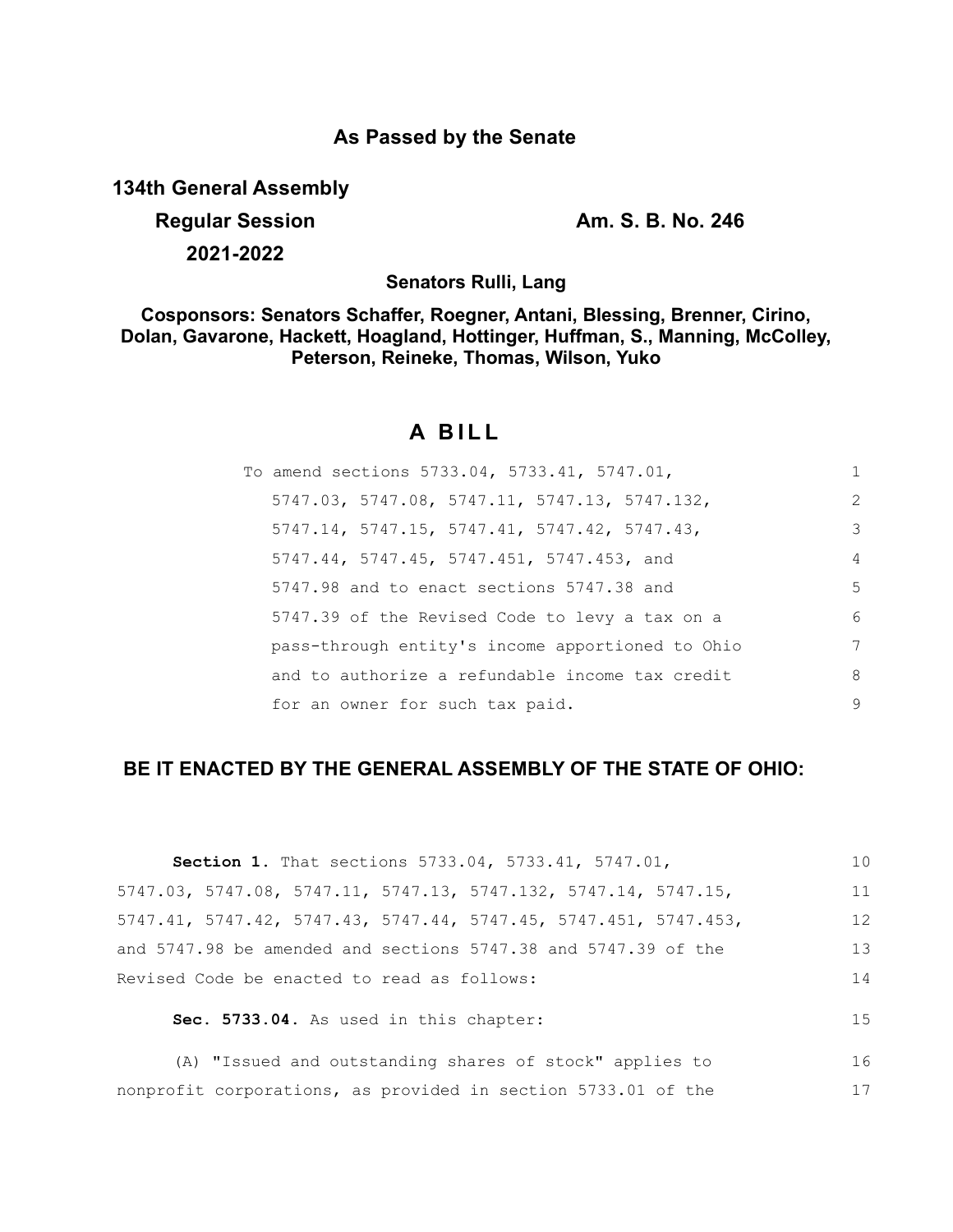Revised Code, and includes, but is not limited to, membership certificates and other instruments evidencing ownership of an interest in such nonprofit corporations, and with respect to a financial institution that does not have capital stock, "issued and outstanding shares of stock" includes, but is not limited to, ownership interests of depositors in the capital employed in such an institution. 18 19 20 21 22 23  $24$ 

(B) "Taxpayer" means a corporation subject to the tax imposed by section 5733.06 of the Revised Code.

(C) "Resident" means a corporation organized under the laws of this state.

(D) "Commercial domicile" means the principal place from which the trade or business of the taxpayer is directed or managed.

(E) "Taxable year" means the period prescribed by division (A) of section 5733.031 of the Revised Code upon the net income of which the value of the taxpayer's issued and outstanding shares of stock is determined under division (B) of section 5733.05 of the Revised Code or the period prescribed by division (A) of section 5733.031 of the Revised Code that immediately precedes the date as of which the total value of the corporation is determined under division (A) or (C) of section 5733.05 of the Revised Code.

(F) "Tax year" means the calendar year in and for which the tax imposed by section 5733.06 of the Revised Code is required to be paid. 41 42 43

(G) "Internal Revenue Code" means the "Internal Revenue Code of 1986," 100 Stat. 2085, 26 U.S.C.A. 1, as amended. 44 45

(H) "Federal income tax" means the income tax imposed by 46

25 26

27 28

29 30 31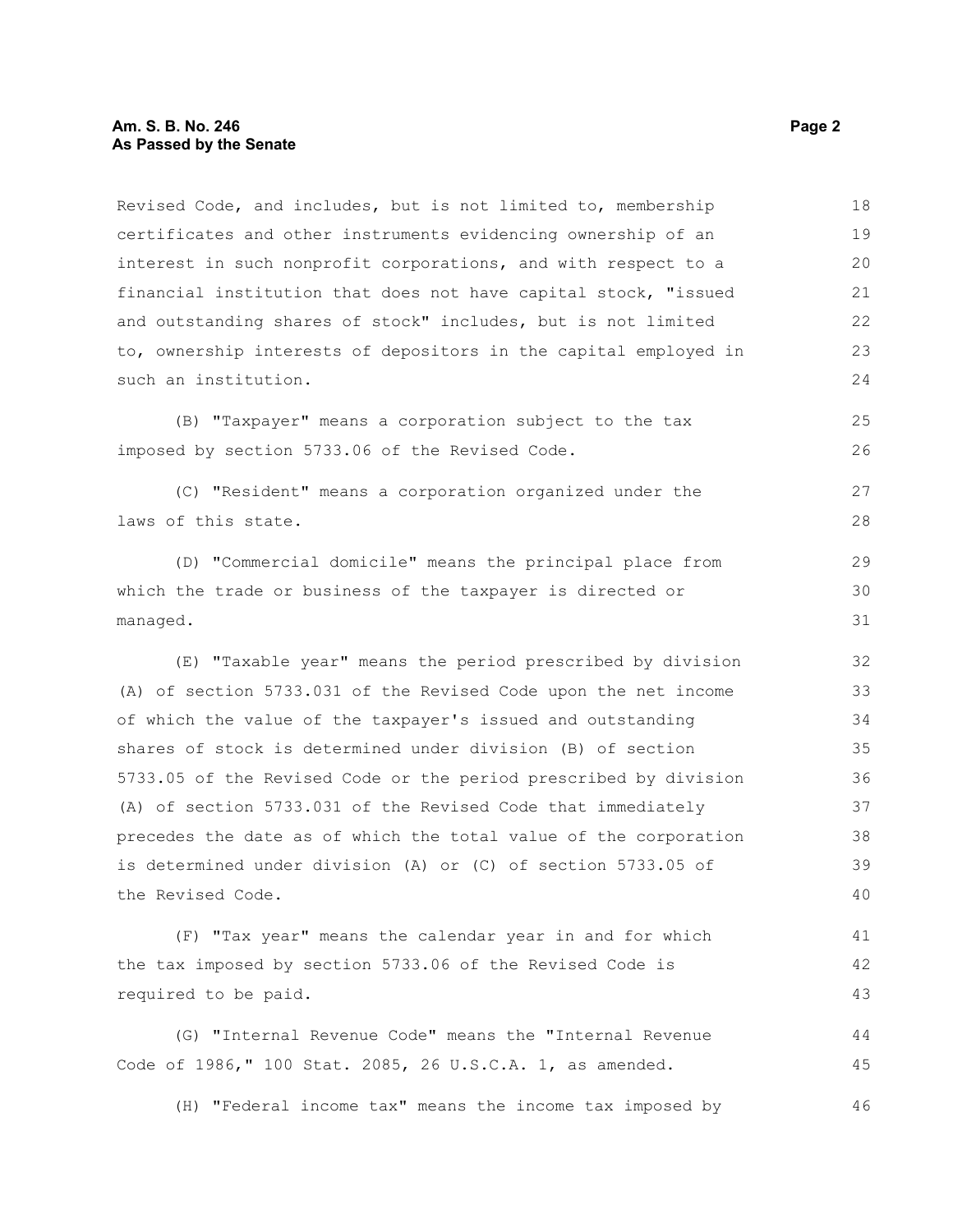the Internal Revenue Code.

(I) Except as provided in section 5733.058 of the Revised Code, "net income" means the taxpayer's taxable income before operating loss deduction and special deductions, as required to be reported for the taxpayer's taxable year under the Internal Revenue Code, subject to the following adjustments: 48 49 50 51 52

(1)(a) Deduct any net operating loss incurred in any taxable years ending in 1971 or thereafter, but exclusive of any net operating loss incurred in taxable years ending prior to January 1, 1971. This deduction shall not be allowed in any tax year commencing before December 31, 1973, but shall be carried over and allowed in tax years commencing after December 31, 1973, until fully utilized in the next succeeding taxable year or years in which the taxpayer has net income, but in no case for more than the designated carryover period as described in division (I)(1)(b) of this section. The amount of such net operating loss, as determined under the allocation and apportionment provisions of section 5733.051 and division (B) of section 5733.05 of the Revised Code for the year in which the net operating loss occurs, shall be deducted from net income, as determined under the allocation and apportionment provisions of section 5733.051 and division (B) of section 5733.05 of the Revised Code, to the extent necessary to reduce net income to zero with the remaining unused portion of the deduction, if any, carried forward to the remaining years of the designated carryover period as described in division (I)(1)(b) of this section, or until fully utilized, whichever occurs first. 53 54 55 56 57 58 59 60 61 62 63 64 65 66 67 68 69 70 71 72 73

(b) For losses incurred in taxable years ending on or before December 31, 1981, the designated carryover period shall be the five consecutive taxable years after the taxable year in 74 75 76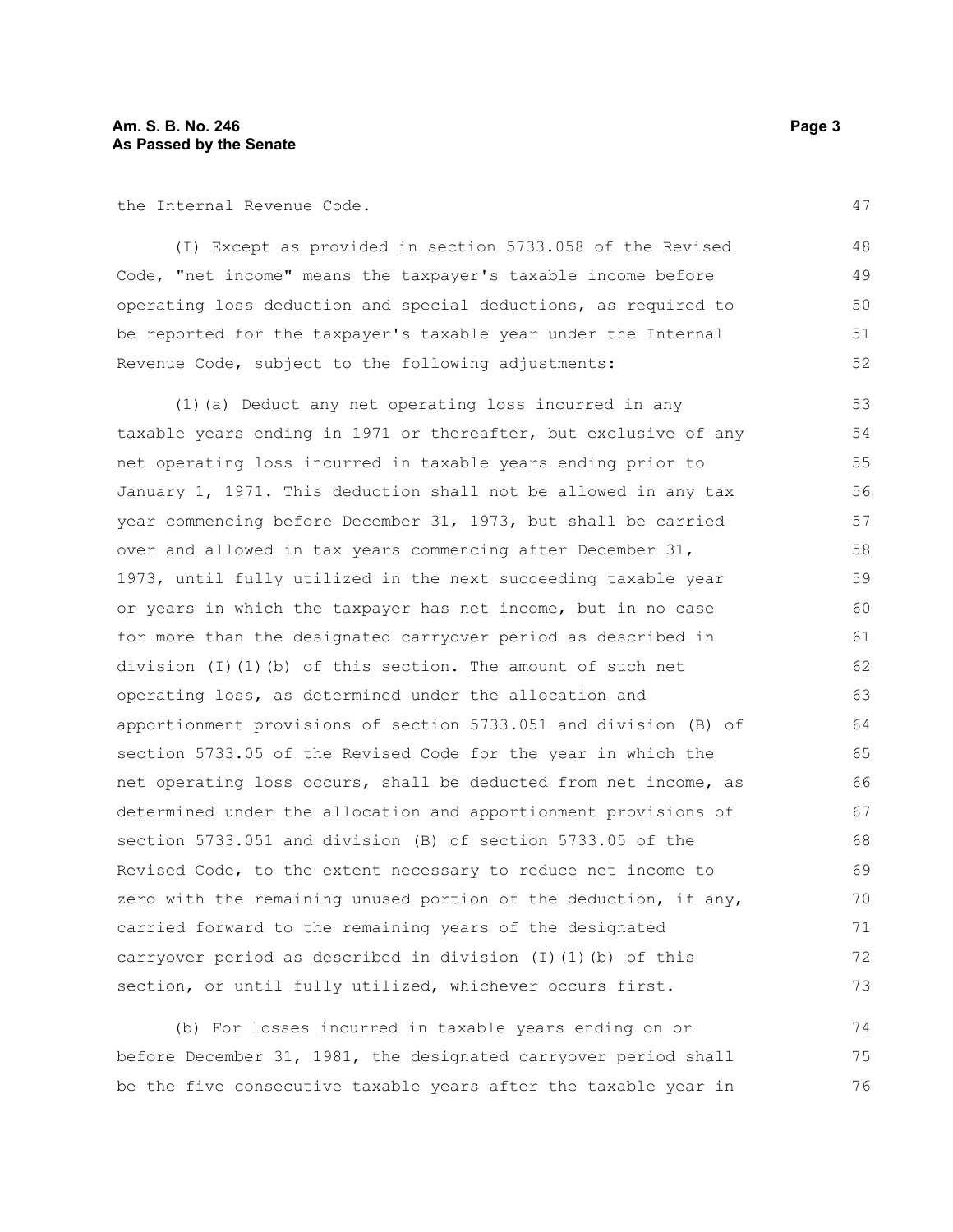#### **Am. S. B. No. 246 Page 4** Page 4 **As Passed by the Senate**

which the net operating loss occurred. For losses incurred in taxable years ending on or after January 1, 1982, and beginning before August 6, 1997, the designated carryover period shall be the fifteen consecutive taxable years after the taxable year in which the net operating loss occurs. For losses incurred in taxable years beginning on or after August 6, 1997, the designated carryover period shall be the twenty consecutive taxable years after the taxable year in which the net operating loss occurs. 77 78 79 80 81 82 83 84 85

(c) The tax commissioner may require a taxpayer to furnish any information necessary to support a claim for deduction under division (I)(1)(a) of this section and no deduction shall be allowed unless the information is furnished.

(2) Deduct any amount included in net income by application of section 78 or 951 of the Internal Revenue Code, amounts received for royalties, technical or other services derived from sources outside the United States, and dividends received from a subsidiary, associate, or affiliated corporation that neither transacts any substantial portion of its business nor regularly maintains any substantial portion of its assets within the United States. For purposes of determining net foreign source income deductible under division (I)(2) of this section, the amount of gross income from all such sources other than dividend income and income derived by application of section 78 or 951 of the Internal Revenue Code shall be reduced by: 90 91 92 93 94 95 96 97 98 99 100 101 102

(a) The amount of any reimbursed expenses for personal services performed by employees of the taxpayer for the subsidiary, associate, or affiliated corporation; 103 104 105

(b) Ten per cent of the amount of royalty income and 106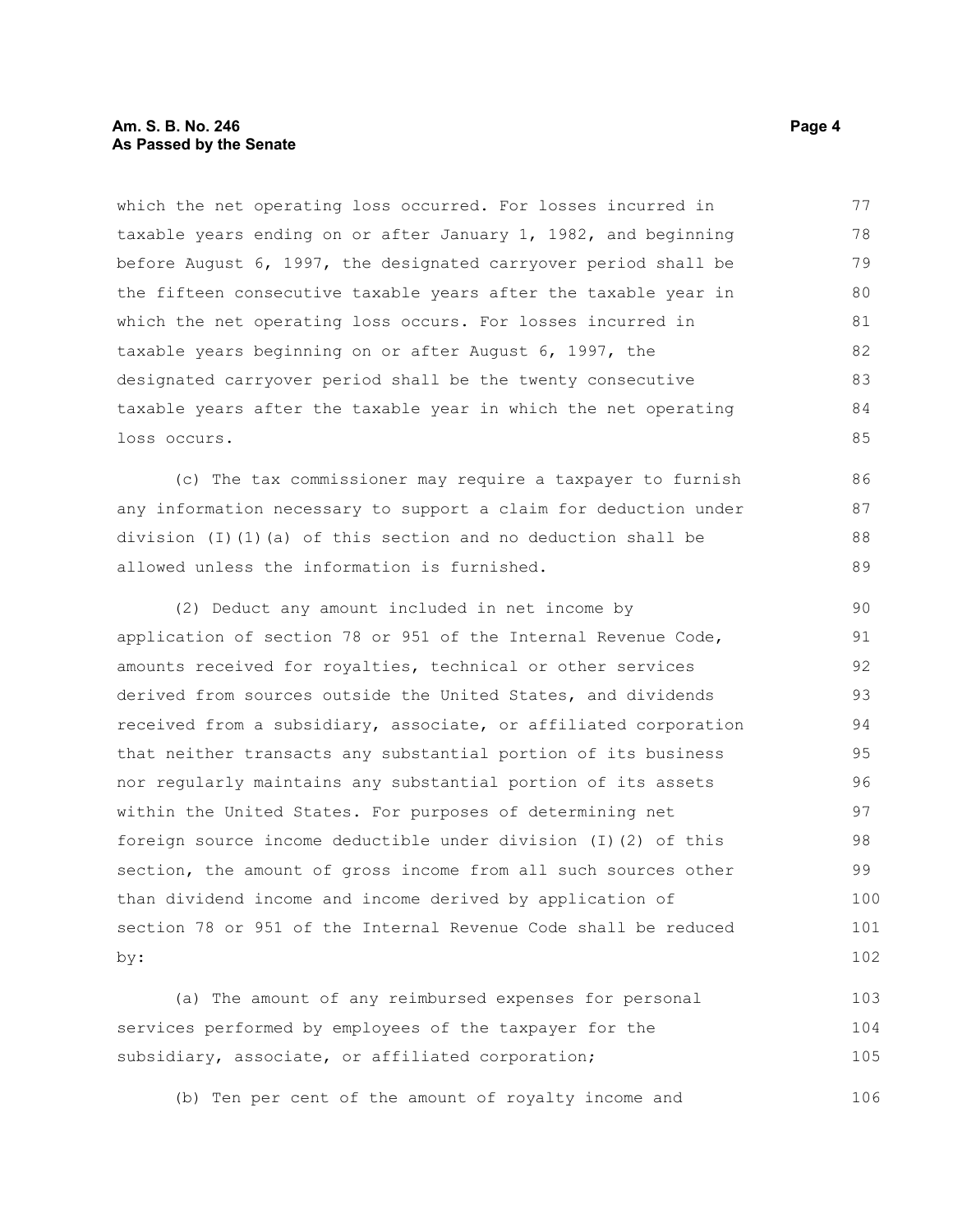| technical assistance fees; |
|----------------------------|
|----------------------------|

107

108

| The amounts described in divisions $(I)$ $(2)$ $(a)$ to $(c)$ of | 109 |
|------------------------------------------------------------------|-----|
| this section are deemed to be the expenses attributable to the   | 110 |
| production of deductible foreign source income unless the        | 111 |
| taxpayer shows, by clear and convincing evidence, less actual    | 112 |
| expenses, or the tax commissioner shows, by clear and convincing | 113 |
| evidence, more actual expenses.                                  | 114 |

(c) Fifteen per cent of the amount of all other income.

(3) Add any loss or deduct any gain resulting from the sale, exchange, or other disposition of a capital asset, or an asset described in section 1231 of the Internal Revenue Code, to the extent that such loss or gain occurred prior to the first taxable year on which the tax provided for in section 5733.06 of the Revised Code is computed on the corporation's net income. For purposes of division (I)(3) of this section, the amount of the prior loss or gain shall be measured by the difference between the original cost or other basis of the asset and the fair market value as of the beginning of the first taxable year on which the tax provided for in section 5733.06 of the Revised Code is computed on the corporation's net income. At the option of the taxpayer, the amount of the prior loss or gain may be a percentage of the gain or loss, which percentage shall be determined by multiplying the gain or loss by a fraction, the numerator of which is the number of months from the acquisition of the asset to the beginning of the first taxable year on which the fee provided in section 5733.06 of the Revised Code is computed on the corporation's net income, and the denominator of which is the number of months from the acquisition of the asset to the sale, exchange, or other disposition of the asset. The adjustments described in this division do not apply to any gain 115 116 117 118 119 120 121 122 123 124 125 126 127 128 129 130 131 132 133 134 135 136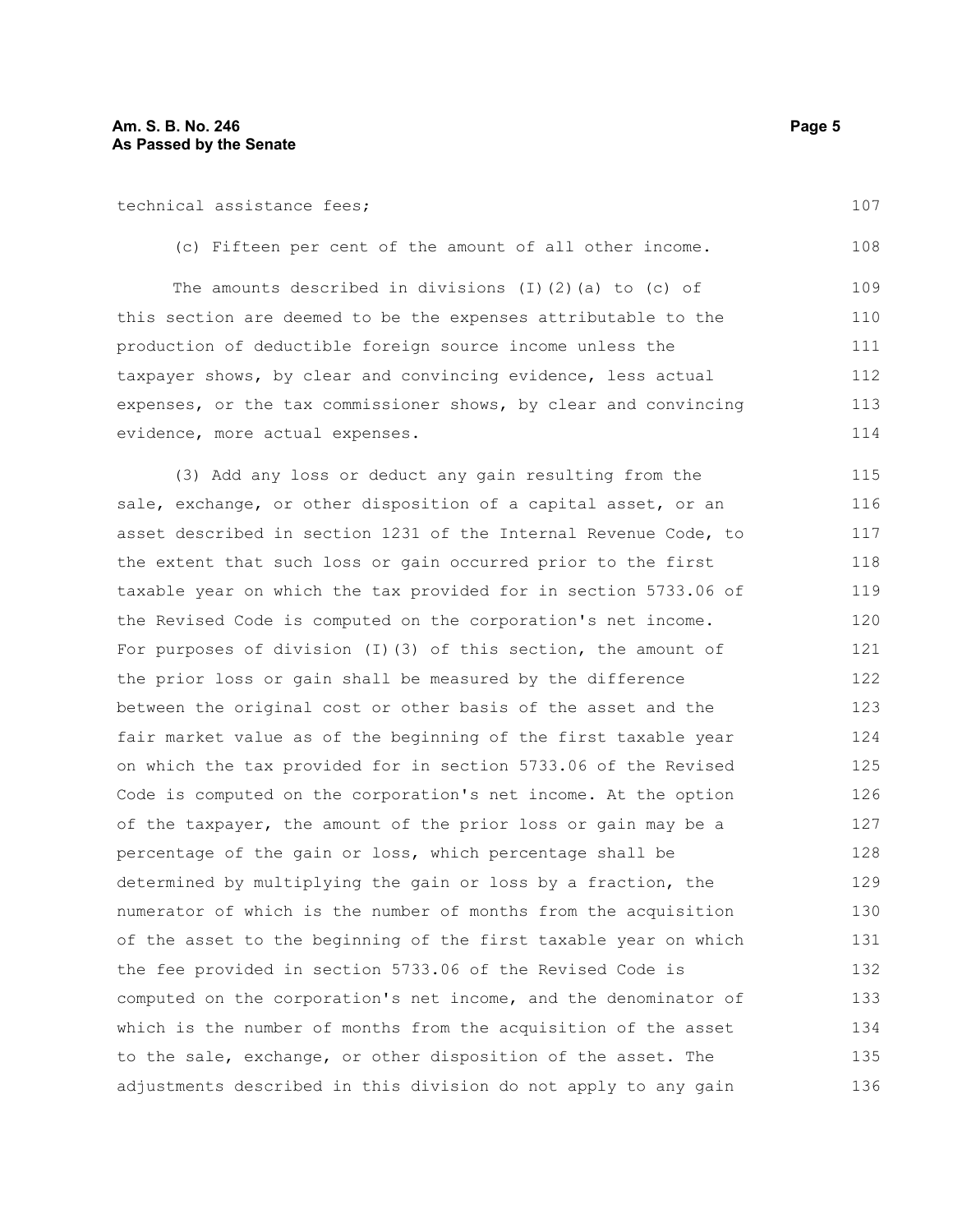or loss where the gain or loss is recognized by a qualifying taxpayer, as defined in section 5733.0510 of the Revised Code, with respect to a qualifying taxable event, as defined in that section. 137 138 139 140

(4) Deduct the dividend received deduction provided by section 243 of the Internal Revenue Code.

(5) Deduct any interest or interest equivalent on public obligations and purchase obligations to the extent included in federal taxable income. As used in divisions (I)(5) and (6) of this section, "public obligations," "purchase obligations," and "interest or interest equivalent" have the same meanings as in section 5709.76 of the Revised Code. 143 144 145 146 147 148

(6) Add any loss or deduct any gain resulting from the sale, exchange, or other disposition of public obligations to the extent included in federal taxable income. 149 150 151

(7) To the extent not otherwise allowed, deduct any dividends or distributions received by a taxpayer from a public utility, excluding an electric company and a combined company, and, for tax years 2005 and thereafter, a telephone company, if the taxpayer owns at least eighty per cent of the issued and outstanding common stock of the public utility. As used in division (I)(7) of this section, "public utility" means a public utility as defined in Chapter 5727. of the Revised Code, whether or not the public utility is doing business in the state. 152 153 154 155 156 157 158 159 160

(8) To the extent not otherwise allowed, deduct any dividends received by a taxpayer from an insurance company, if the taxpayer owns at least eighty per cent of the issued and outstanding common stock of the insurance company. As used in division (I)(8) of this section, "insurance company" means an 161 162 163 164 165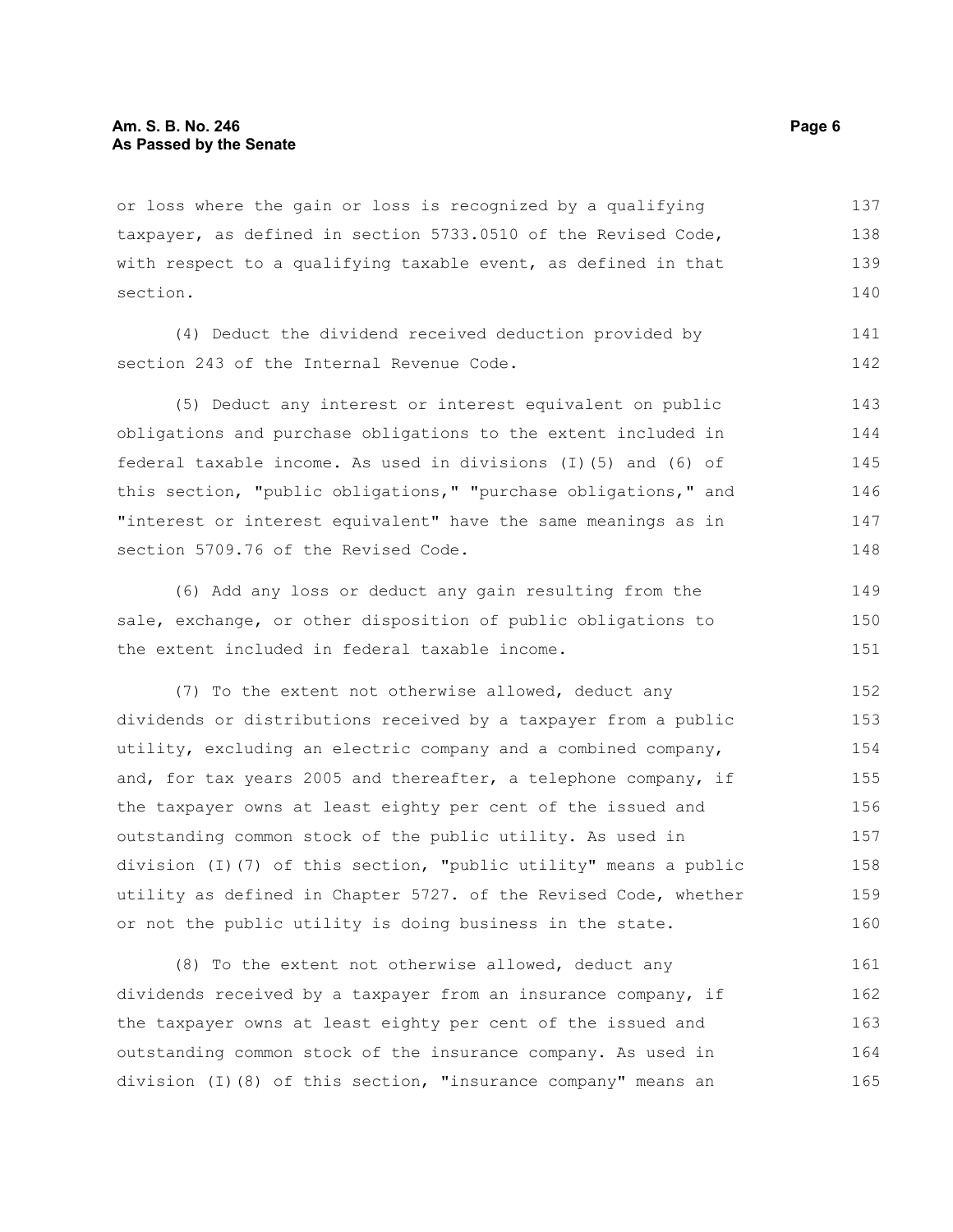insurance company that is taxable under Chapter 5725. or 5729. of the Revised Code. 166 167

(9) Deduct expenditures for modifying existing buildings or structures to meet American national standards institute standard A-117.1-1961 (R-1971), as amended; provided, that no deduction shall be allowed to the extent that such deduction is not permitted under federal law or under rules of the tax commissioner. Those deductions as are allowed may be taken over a period of five years. The tax commissioner shall adopt rules under Chapter 119. of the Revised Code establishing reasonable limitations on the extent that expenditures for modifying existing buildings or structures are attributable to the purpose of making the buildings or structures accessible to and usable by physically handicapped persons. 168 169 170 171 172 173 174 175 176 177 178 179

(10) Deduct the amount of wages and salaries, if any, not otherwise allowable as a deduction but that would have been allowable as a deduction in computing federal taxable income before operating loss deduction and special deductions for the taxable year, had the targeted jobs credit allowed and determined under sections 38, 51, and 52 of the Internal Revenue Code not been in effect.

(11) Deduct net interest income on obligations of the United States and its territories and possessions or of any authority, commission, or instrumentality of the United States to the extent the laws of the United States prohibit inclusion of the net interest for purposes of determining the value of the taxpayer's issued and outstanding shares of stock under division (B) of section 5733.05 of the Revised Code. As used in division (I)(11) of this section, "net interest" means interest net of any expenses taken on the federal income tax return that would 187 188 189 190 191 192 193 194 195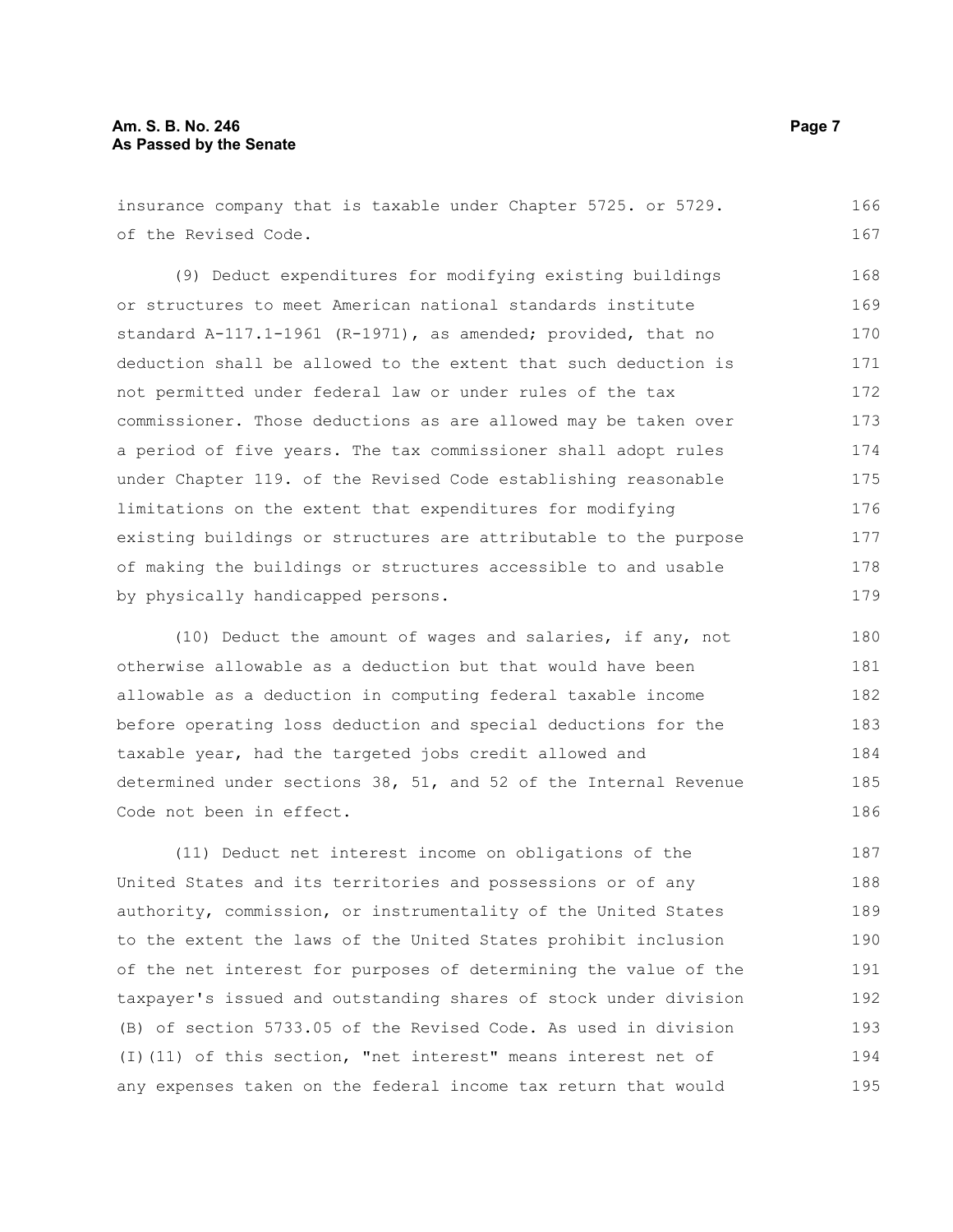#### **Am. S. B. No. 246 Page 8 As Passed by the Senate**

not have been allowed under section 265 of the Internal Revenue Code if the interest were exempt from federal income tax. 196 197

(12)(a) Except as set forth in division (I)(12)(d) of this section, to the extent not included in computing the taxpayer's federal taxable income before operating loss deduction and special deductions, add gains and deduct losses from direct or indirect sales, exchanges, or other dispositions, made by a related entity who is not a taxpayer, of the taxpayer's indirect, beneficial, or constructive investment in the stock or debt of another entity, unless the gain or loss has been included in computing the federal taxable income before operating loss deduction and special deductions of another taxpayer with a more closely related investment in the stock or debt of the other entity. The amount of gain added or loss deducted shall not exceed the product obtained by multiplying such gain or loss by the taxpayer's proportionate share, directly, indirectly, beneficially, or constructively, of the outstanding stock of the related entity immediately prior to the direct or indirect sale, exchange, or other disposition. 198 199 200 201 202 203 204 205 206 207 208 209 210 211 212 213 214

(b) Except as set forth in division (I)(12)(e) of this section, to the extent not included in computing the taxpayer's federal taxable income before operating loss deduction and special deductions, add gains and deduct losses from direct or indirect sales, exchanges, or other dispositions made by a related entity who is not a taxpayer, of intangible property other than stock, securities, and debt, if such property was owned, or used in whole or in part, at any time prior to or at the time of the sale, exchange, or disposition by either the taxpayer or by a related entity that was a taxpayer at any time during the related entity's ownership or use of such property, unless the gain or loss has been included in computing the 215 216 217 218 219 220 221 222 223 224 225 226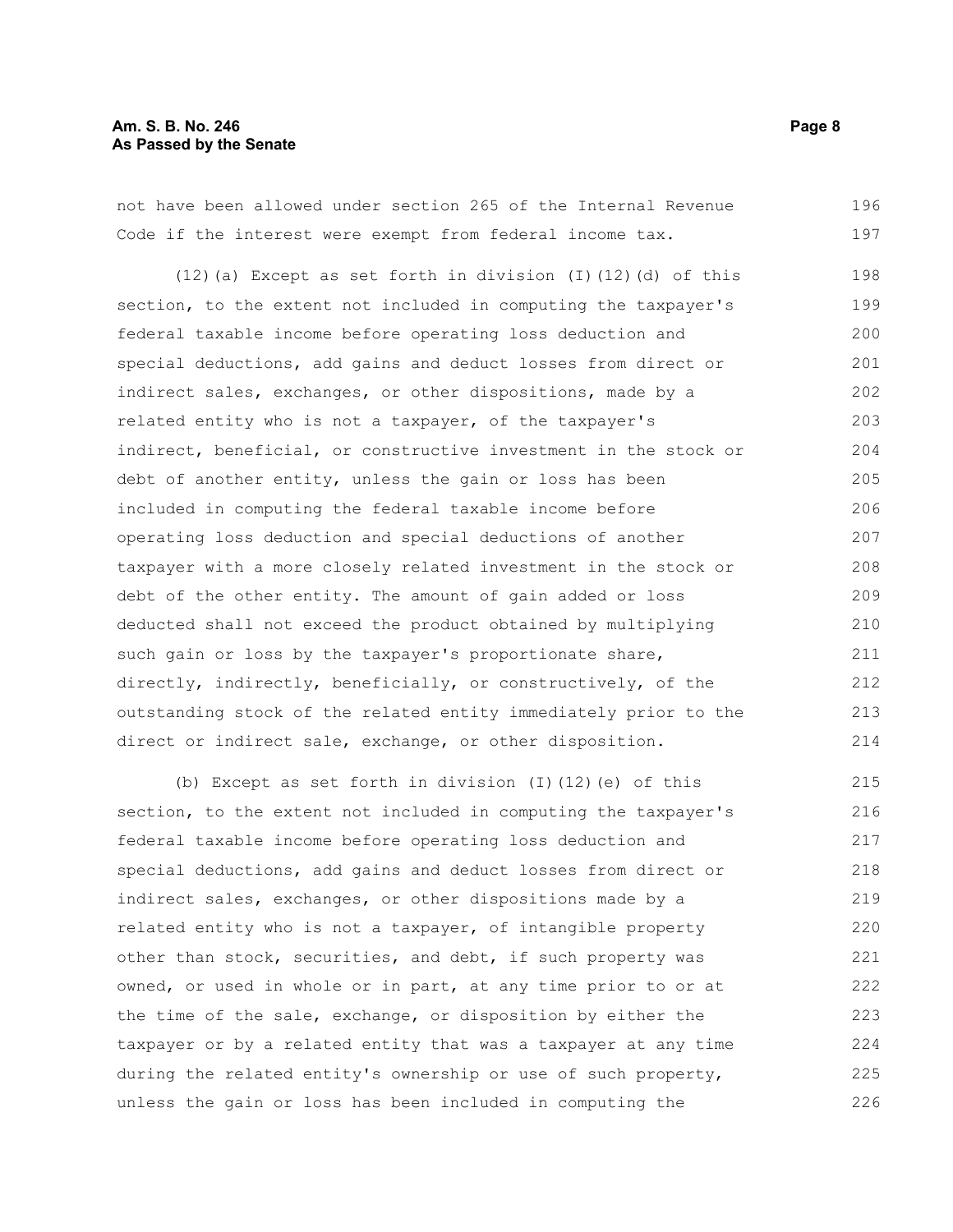federal taxable income before operating loss deduction and special deductions of another taxpayer with a more closely related ownership or use of such intangible property. The amount of gain added or loss deducted shall not exceed the product obtained by multiplying such gain or loss by the taxpayer's proportionate share, directly, indirectly, beneficially, or constructively, of the outstanding stock of the related entity immediately prior to the direct or indirect sale, exchange, or other disposition. 227 228 229 230 231 232 233 234 235

(c) As used in division (I)(12) of this section, "related entity" means those entities described in divisions (I)(12)(c) (i) to (iii) of this section:

(i) An individual stockholder, or a member of the stockholder's family enumerated in section 318 of the Internal Revenue Code, if the stockholder and the members of the stockholder's family own, directly, indirectly, beneficially, or constructively, in the aggregate, at least fifty per cent of the value of the taxpayer's outstanding stock; 239 240 241 242 243 244

(ii) A stockholder, or a stockholder's partnership, estate, trust, or corporation, if the stockholder and the stockholder's partnerships, estates, trusts, and corporations own directly, indirectly, beneficially, or constructively, in the aggregate, at least fifty per cent of the value of the taxpayer's outstanding stock; 245 246 247 248 249 250

(iii) A corporation, or a party related to the corporation in a manner that would require an attribution of stock from the corporation to the party or from the party to the corporation under division (I)(12)(c)(iv) of this section, if the taxpayer owns, directly, indirectly, beneficially, or constructively, at least fifty per cent of the value of the corporation's 251 252 253 254 255 256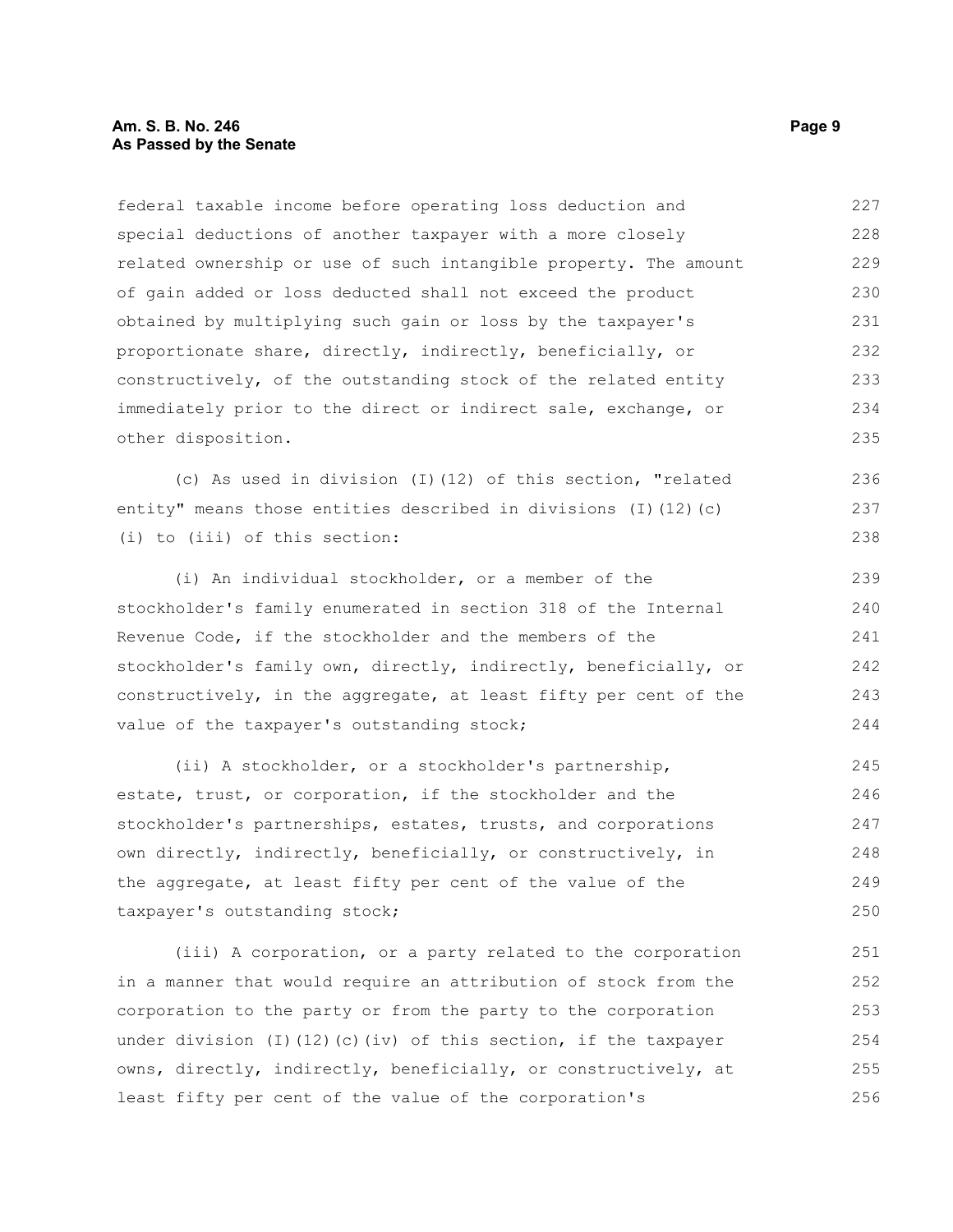outstanding stock.

(iv) The attribution rules of section 318 of the Internal Revenue Code apply for purposes of determining whether the ownership requirements in divisions (I)(12)(c)(i) to (iii) of this section have been met. 258 259 260 261

(d) For purposes of the adjustments required by division (I)(12)(a) of this section, the term "investment in the stock or debt of another entity" means only those investments where the taxpayer and the taxpayer's related entities directly, indirectly, beneficially, or constructively own, in the aggregate, at any time during the twenty-four month period commencing one year prior to the direct or indirect sale, exchange, or other disposition of such investment at least fifty per cent or more of the value of either the outstanding stock or such debt of such other entity. 262 263 264 265 266 267 268 269 270 271

(e) For purposes of the adjustments required by division (I)(12)(b) of this section, the term "related entity" excludes all of the following: 272 273 274

(i) Foreign corporations as defined in section 7701 of the Internal Revenue Code;

(ii) Foreign partnerships as defined in section 7701 of the Internal Revenue Code;

(iii) Corporations, partnerships, estates, and trusts created or organized in or under the laws of the Commonwealth of Puerto Rico or any possession of the United States; 279 280 281

(iv) Foreign estates and foreign trusts as defined in section 7701 of the Internal Revenue Code. 282 283

The exclusions described in divisions (I)(12)(e)(i) to 284

257

275 276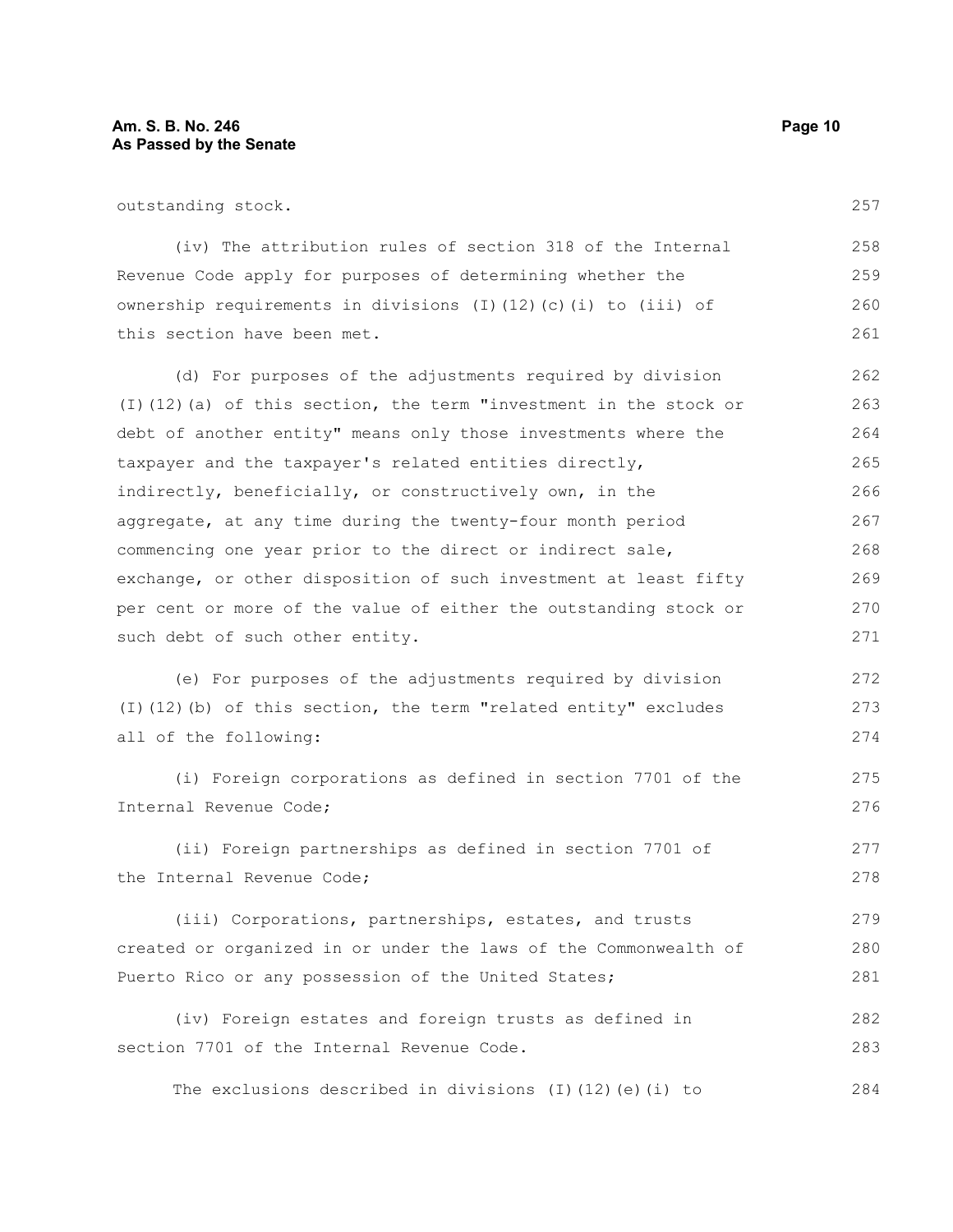(iv) of this section do not apply if the corporation, partnership, estate, or trust is described in any one of divisions (C)(1) to (5) of section 5733.042 of the Revised Code. 285 286 287

(f) Nothing in division (I)(12) of this section shall require or permit a taxpayer to add any gains or deduct any losses described in divisions (I)(12)(f)(i) and (ii) of this section: 288 289 290 291

(i) Gains or losses recognized for federal income tax purposes by an individual, estate, or trust without regard to the attribution rules described in division (I)(12)(c) of this section; 292 293 294 295

(ii) A related entity's gains or losses described in division (I)(12)(b) of this section if the taxpayer's ownership of or use of such intangible property was limited to a period not exceeding nine months and was attributable to a transaction or a series of transactions executed in accordance with the election or elections made by the taxpayer or a related entity pursuant to section 338 of the Internal Revenue Code.

(13) Any adjustment required by section 5733.042 of the Revised Code.

(14) Add any amount claimed as a credit under section 5733.0611 of the Revised Code to the extent that such amount satisfies either of the following: 305 306 307

(a) It was deducted or excluded from the computation of the corporation's taxable income before operating loss deduction and special deductions as required to be reported for the corporation's taxable year under the Internal Revenue Code; 308 309 310 311

(b) It resulted in a reduction of the corporation's taxable income before operating loss deduction and special 312 313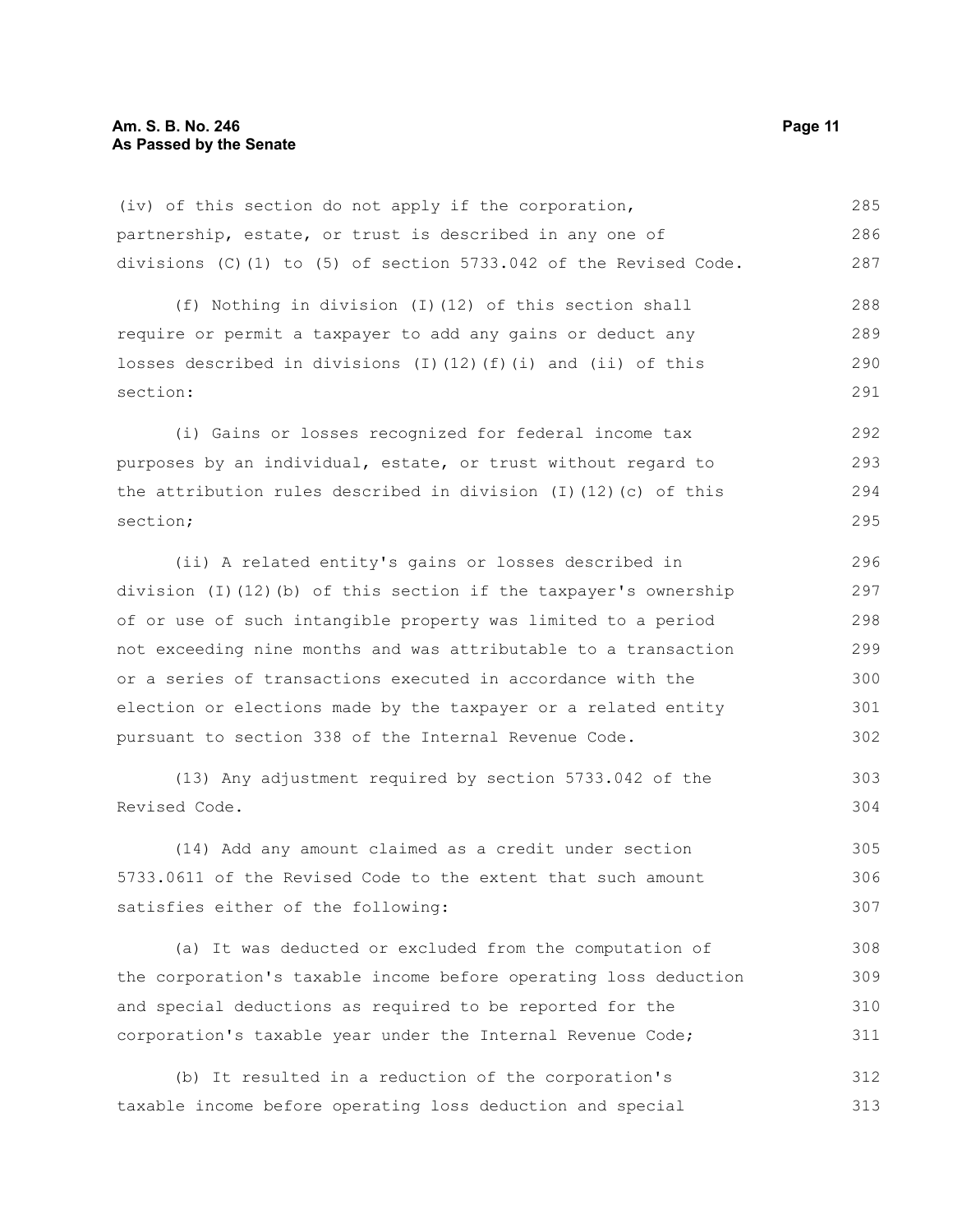deductions as required to be reported for any of the corporation's taxable years under the Internal Revenue Code. 314 315

(15) Deduct the amount contributed by the taxpayer to an individual development account program established by a county department of job and family services pursuant to sections 329.11 to 329.14 of the Revised Code for the purpose of matching funds deposited by program participants. On request of the tax commissioner, the taxpayer shall provide any information that, in the tax commissioner's opinion, is necessary to establish the amount deducted under division (I)(15) of this section. 316 317 318 319 320 321 322 323

(16) Any adjustment required by section 5733.0510 or 5733.0511 of the Revised Code.

(17)(a)(i) Add five-sixths of the amount of depreciation expense allowed under subsection (k) of section 168 of the Internal Revenue Code, including a person's proportionate or distributive share of the amount of depreciation expense allowed by that subsection to any pass-through entity in which the person has direct or indirect ownership.

(ii) Add five-sixths of the amount of qualifying section 179 depreciation expense, including a person's proportionate or distributive share of the amount of qualifying section 179 depreciation expense allowed to any pass-through entity in which the person has a direct or indirect ownership. For the purposes of this division, "qualifying section 179 depreciation expense" means the difference between (I) the amount of depreciation expense directly or indirectly allowed to the taxpayer under section 179 of the Internal Revenue Code, and (II) the amount of depreciation expense directly or indirectly allowed to the taxpayer under section 179 of the Internal Revenue Code as that section existed on December 31, 2002. 332 333 334 335 336 337 338 339 340 341 342 343

324 325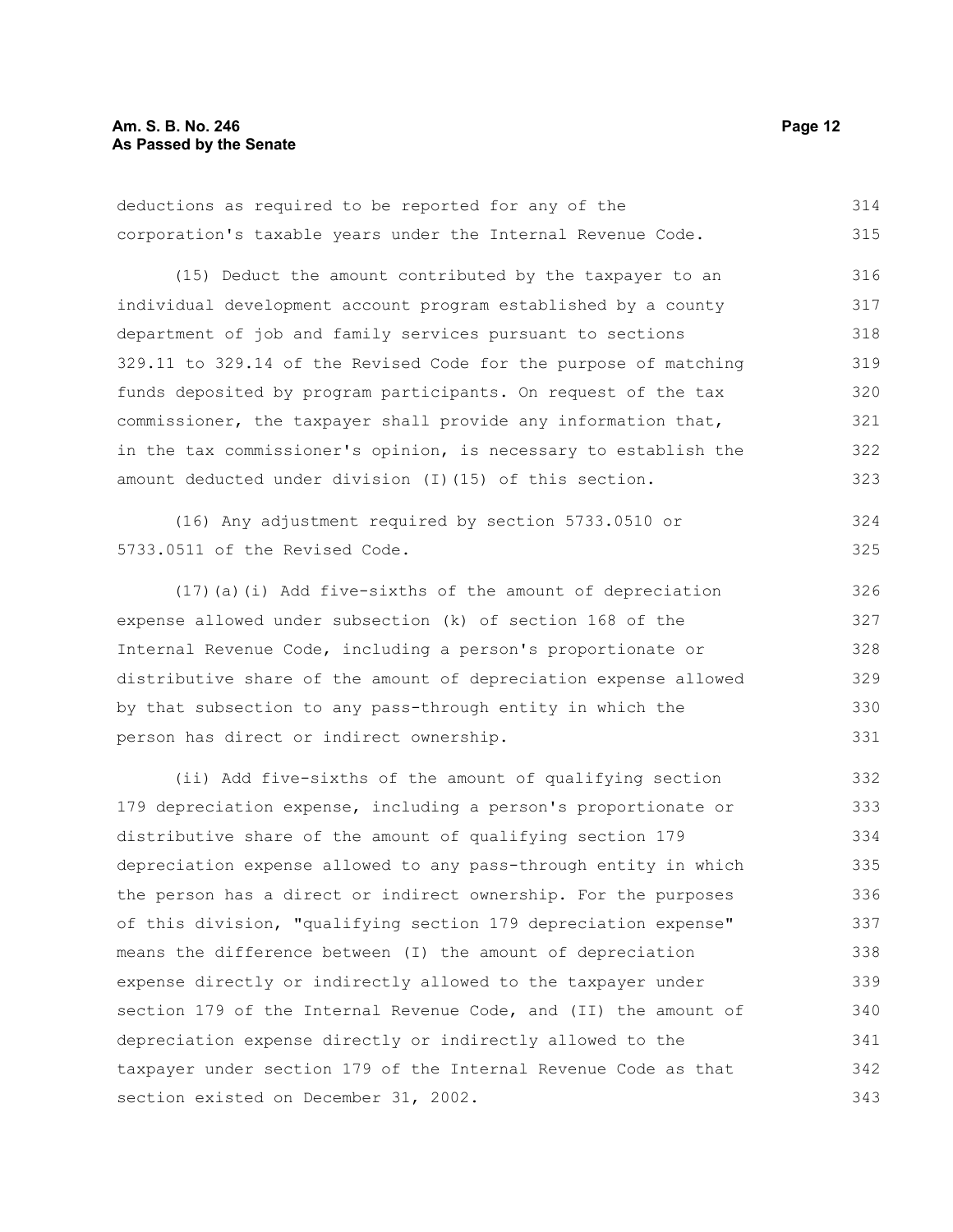#### **Am. S. B. No. 246 Page 13 As Passed by the Senate**

The tax commissioner, under procedures established by the commissioner, may waive the add-backs related to a pass-through entity if the person owns, directly or indirectly, less than five per cent of the pass-through entity. 344 345 346 347

(b) Nothing in division (I)(17) of this section shall be construed to adjust or modify the adjusted basis of any asset. 348 349

(c) To the extent the add-back is attributable to property generating income or loss allocable under section 5733.051 of the Revised Code, the add-back shall be allocated to the same location as the income or loss generated by that property. Otherwise, the add-back shall be apportioned, subject to division (B)(2)(d) of section 5733.05 of the Revised Code. 350 351 352 353 354 355

(18)(a) If a person is required to make the add-back under division (I)(17)(a) of this section for a tax year, the person shall deduct one-fifth of the amount added back for each of the succeeding five tax years.

(b) If the amount deducted under division (I)(18)(a) of this section is attributable to an add-back allocated under division (I)(17)(c) of this section, the amount deducted shall be allocated to the same location. Otherwise, the amount shall be apportioned using the apportionment factors for the taxable year in which the deduction is taken, subject to division (B)(2) (d) of section 5733.05 of the Revised Code. 360 361 362 363 364 365 366

(J) Except as otherwise expressly provided or clearly appearing from the context, any term used in this chapter has the same meaning as when used in a comparable context in the laws of the United States relating to federal income taxes. Any reference in this chapter to the Internal Revenue Code includes other laws of the United States relating to federal income 367 368 369 370 371 372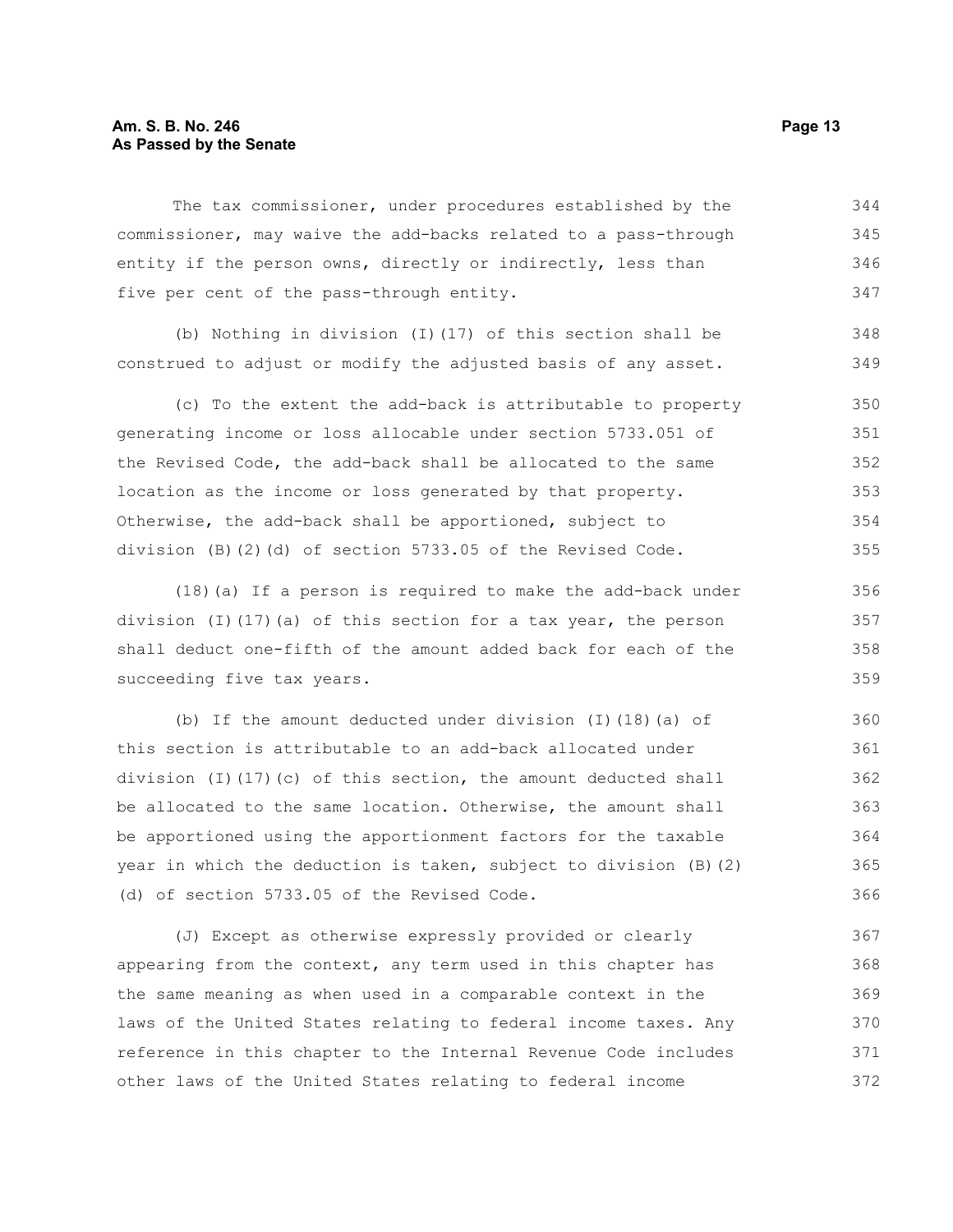| taxes.                                                           | 373 |
|------------------------------------------------------------------|-----|
| (K) "Financial institution" has the meaning given by             | 374 |
| section 5725.01 of the Revised Code but does not include a       | 375 |
| production credit association as described in 85 Stat. 597, 12   |     |
| U.S.C.A. 2091.                                                   | 377 |
| (L) (1) A "qualifying holding company" is any corporation        | 378 |
| satisfying all of the following requirements:                    | 379 |
| (a) Subject to divisions $(L)$ (2) and (3) of this section,      | 380 |
| the net book value of the corporation's intangible assets is     | 381 |
| greater than or equal to ninety per cent of the net book value   | 382 |
| of all of its assets and at least fifty per cent of the net book | 383 |
| value of all of its assets represents direct or indirect         | 384 |
| investments in the equity of, loans and advances to, and         | 385 |
| accounts receivable due from related members;                    | 386 |
| (b) At least ninety per cent of the corporation's gross          | 387 |
| income for the taxable year is attributable to the following:    | 388 |
| (i) The maintenance, management, ownership, acquisition,         | 389 |
| use, and disposition of its intangible property, its aircraft    | 390 |
| the use of which is not subject to regulation under 14 C.F.R.    | 391 |
| part 121 or part 135, and any real property described in         | 392 |
| division $(L)$ $(2)$ $(c)$ of this section;                      | 393 |
| (ii) The collection and distribution of income from such         | 394 |
| property.                                                        | 395 |
| (c) The corporation is not a financial institution on the        | 396 |
| last day of the taxable year ending prior to the first day of    | 397 |
| the tax year;                                                    | 398 |
| (d) The corporation's related members make a good faith          | 399 |
| and reasonable effort to make timely and fully the adjustments   | 400 |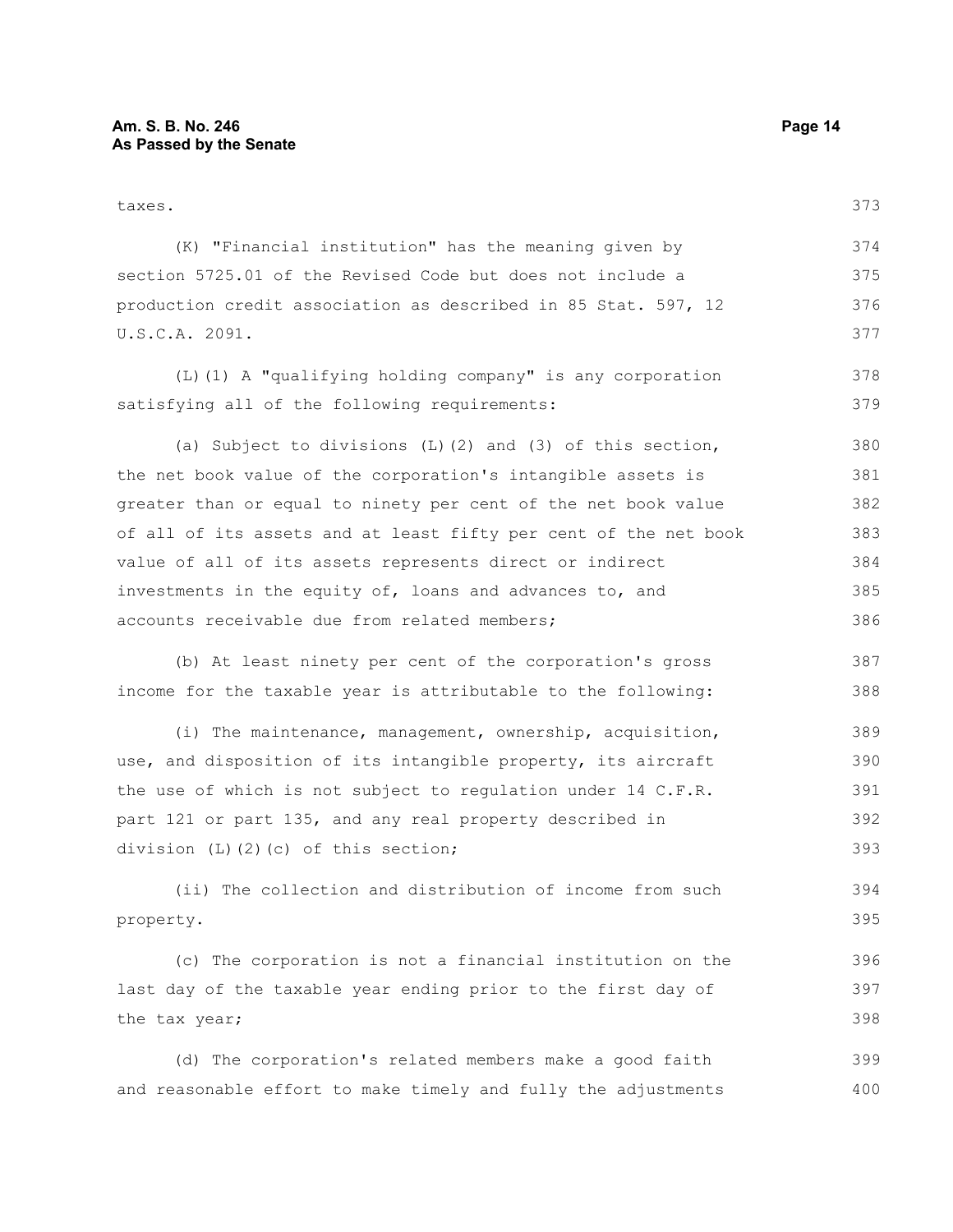required by division (D) of section 5733.05 of the Revised Code and to pay timely and fully all uncontested taxes, interest, penalties, and other fees and charges imposed under this chapter; 401 402 403 404

(e) Subject to division (L)(4) of this section, the corporation elects to be treated as a qualifying holding company for the tax year.

A corporation otherwise satisfying divisions (L)(1)(a) to (e) of this section that does not elect to be a qualifying holding company is not a qualifying holding company for the purposes of this chapter. 408 409 410 411

(2)(a)(i) For purposes of making the ninety per cent computation under division  $(L)$  (1)(a) of this section, the net book value of the corporation's assets shall not include the net book value of aircraft or real property described in division (L)(1)(b)(i) of this section. 412 413 414 415 416

(ii) For purposes of making the fifty per cent computation under division  $(L)$  (1)(a) of this section, the net book value of assets shall include the net book value of aircraft or real property described in division  $(L)$   $(1)$   $(b)$   $(i)$  of this section. 417 418 419 420

(b)(i) As used in division (L) of this section, "intangible asset" includes, but is not limited to, the corporation's direct interest in each pass-through entity only if at all times during the corporation's taxable year ending prior to the first day of the tax year the corporation's and the corporation's related members' combined direct and indirect interests in the capital or profits of such pass-through entity do not exceed fifty per cent. If the corporation's interest in the pass-through entity is an intangible asset for that taxable 421 422 423 424 425 426 427 428 429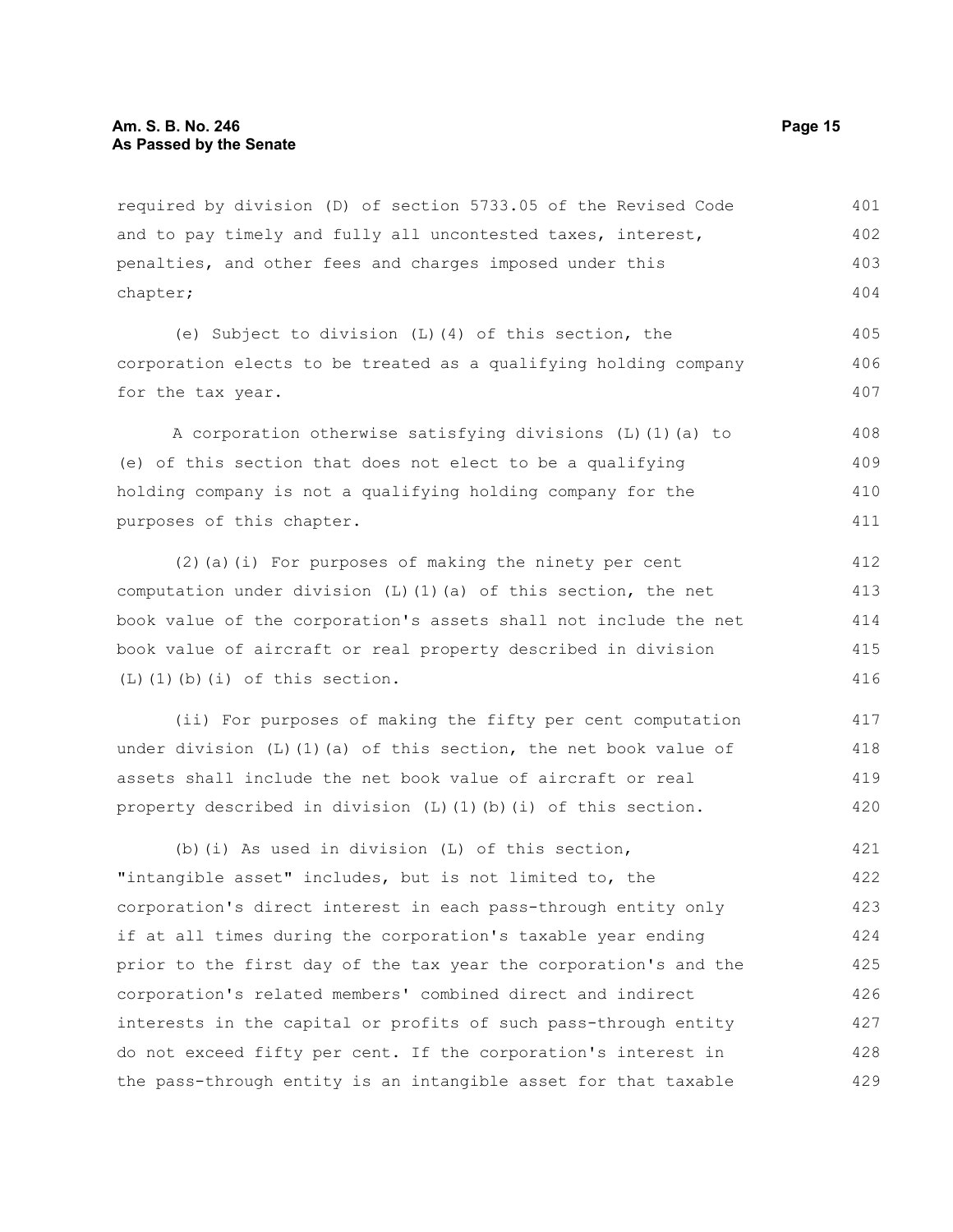year, then the distributive share of any income from the passthrough entity shall be income from an intangible asset for that taxable year. 430 431 432

(ii) If a corporation's and the corporation's related members' combined direct and indirect interests in the capital or profits of a pass-through entity exceed fifty per cent at any time during the corporation's taxable year ending prior to the first day of the tax year, "intangible asset" does not include the corporation's direct interest in the pass-through entity, and the corporation shall include in its assets its proportionate share of the assets of any such pass-through entity and shall include in its gross income its distributive share of the gross income of such pass-through entity in the same form as was earned by the pass-through entity. 433 434 435 436 437 438 439 440 441 442 443

(iii) A pass-through entity's direct or indirect proportionate share of any other pass-through entity's assets shall be included for the purpose of computing the corporation's proportionate share of the pass-through entity's assets under division (L)(2)(b)(ii) of this section, and such pass-through entity's distributive share of any other pass-through entity's gross income shall be included for purposes of computing the corporation's distributive share of the pass-through entity's gross income under division  $(L)$   $(2)$   $(b)$   $(ii)$  of this section. 444 445 446 447 448 449 450 451 452

(c) For the purposes of divisions  $(L)$   $(1)$  $(b)$  $(i)$ ,  $(1)$  $(b)$ (ii),  $(2)$  (a)(i), and  $(2)$  (a)(ii) of this section, real property is described in division (L)(2)(c) of this section only if all of the following conditions are present at all times during the taxable year ending prior to the first day of the tax year: 453 454 455 456 457

(i) The real property serves as the headquarters of the corporation's trade or business, or is the place from which the 458 459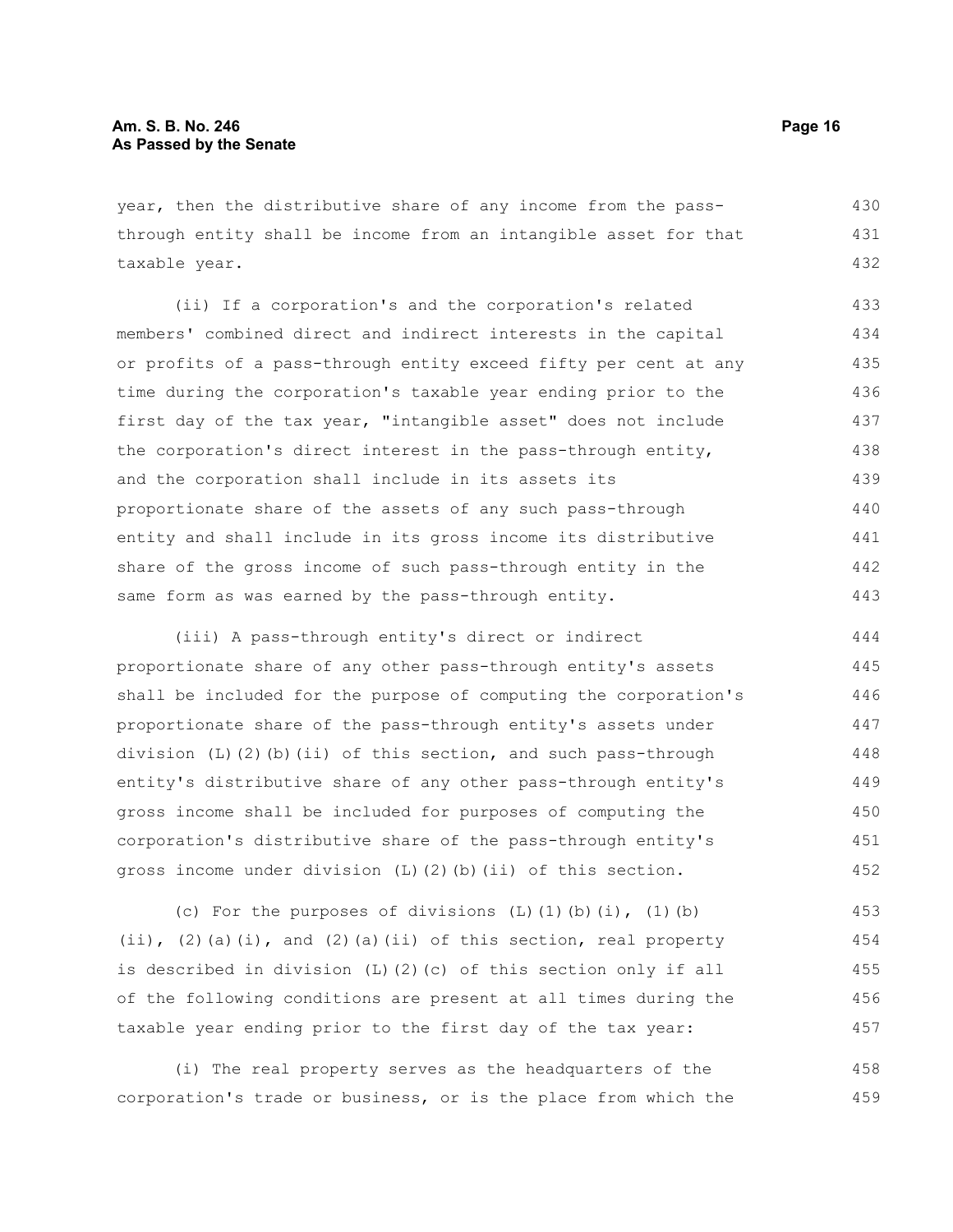corporation's trade or business is principally managed or directed; 460 461

(ii) Not more than ten per cent of the value of the real property and not more than ten per cent of the square footage of the building or buildings that are part of the real property is used, made available, or occupied for the purpose of providing, acquiring, transferring, selling, or disposing of tangible property or services in the normal course of business to persons other than related members, the corporation's employees and their families, and such related members' employees and their families. 462 463 464 465 466 467 468 469 470

(d) As used in division (L) of this section, "related member" has the same meaning as in division (A)(6) of section 5733.042 of the Revised Code without regard to division (B) of that section. 471 472 473 474

(3) The percentages described in division (L)(1)(a) of this section shall be equal to the quarterly average of those percentages as calculated during the corporation's taxable year ending prior to the first day of the tax year. 475 476 477 478

(4) With respect to the election described in division (L) (1)(e) of this section: 479 480

(a) The election need not accompany a timely filed report; 481

(b) The election need not accompany the report; rather, the election may accompany a subsequently filed but timely application for refund and timely amended report, or a subsequently filed but timely petition for reassessment; 482 483 484 485

(c) The election is not irrevocable; 486

(d) The election applies only to the tax year specified by 487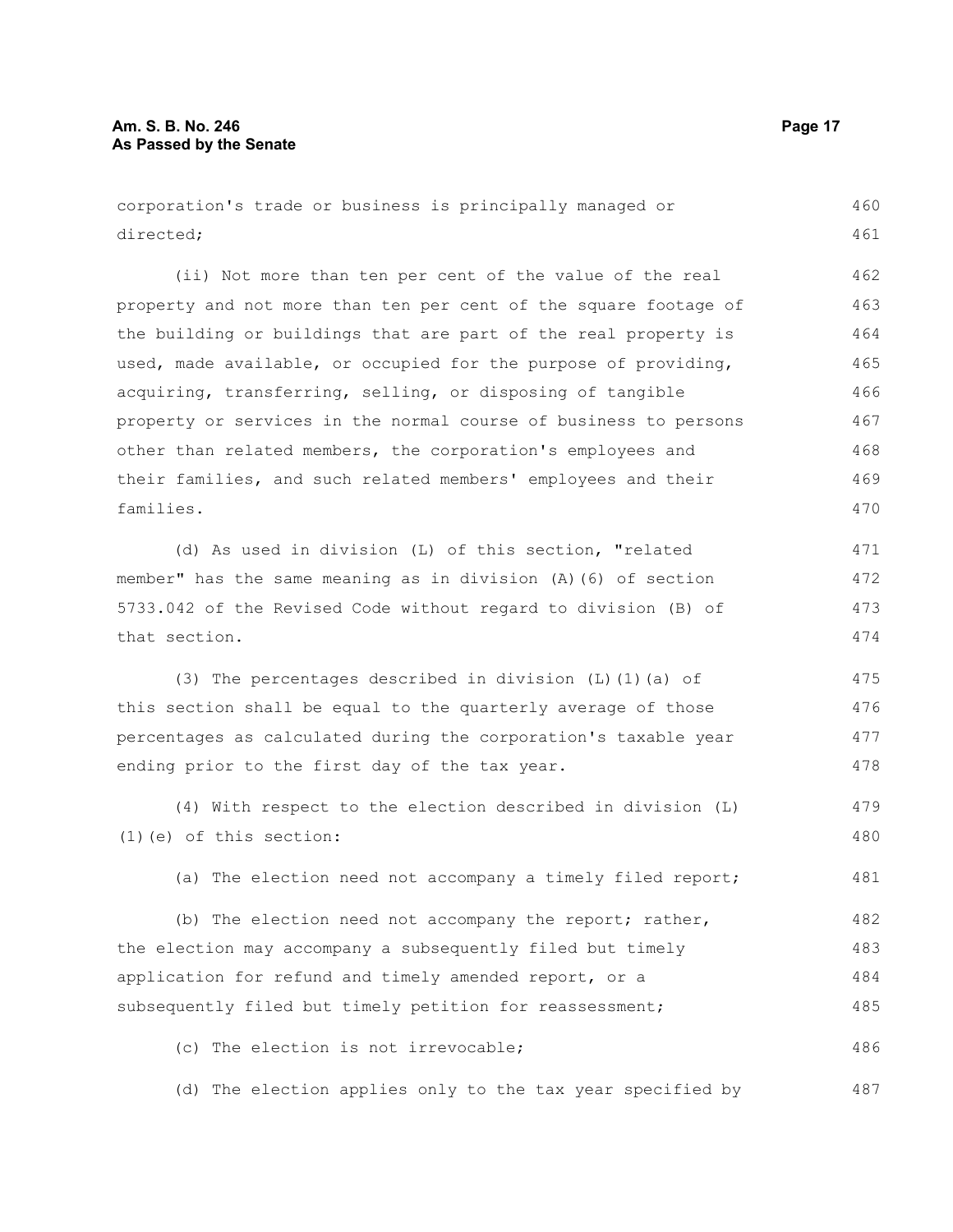| the corporation;                                                 |     |
|------------------------------------------------------------------|-----|
| (e) The corporation's related members comply with division       | 489 |
| $(L)$ $(1)$ $(d)$ of this section.                               | 490 |
| Nothing in division (L) (4) of this section shall be             | 491 |
| construed to extend any statute of limitations set forth in this | 492 |
| chapter.                                                         | 493 |
| (M) "Qualifying controlled group" means two or more              | 494 |
| corporations that satisfy the ownership and control requirements | 495 |
| of division (A) of section 5733.052 of the Revised Code.         | 496 |
| (N) "Limited liability company" means any limited                | 497 |
| liability company formed under Chapter 1705. or 1706. of the     | 498 |
| Revised Code or under the laws of any other state.               | 499 |
| (0) "Pass-through entity" means a corporation any entity         | 500 |
| that is eligible to make and that has made an election under     |     |
| subchapter S of Chapter 1 of Subtitle A of the Internal Revenue  | 502 |
| Code for its taxable year under that code, or a partnership,     | 503 |
| limited liability company, or any other person, other than an    | 504 |
| individual, trust, or estate, if the partnership, limited        | 505 |
| liability company, or other person is not classified for federal | 506 |
| income tax purposes as an association taxed as a corporation.    | 507 |
| (P) "Electric company," "combined company," and "telephone       | 508 |
| company" have the same meanings as in section 5727.01 of the     | 509 |
| Revised Code.                                                    | 510 |
| (Q) "Business income" means income arising from                  | 511 |
| transactions, activities, and sources in the regular course of a | 512 |
| trade or business and includes income from real property,        | 513 |
| tangible personal property, and intangible personal property if  | 514 |
| the acquisition, rental, management, and disposition of the      |     |

property constitute integral parts of the regular course of a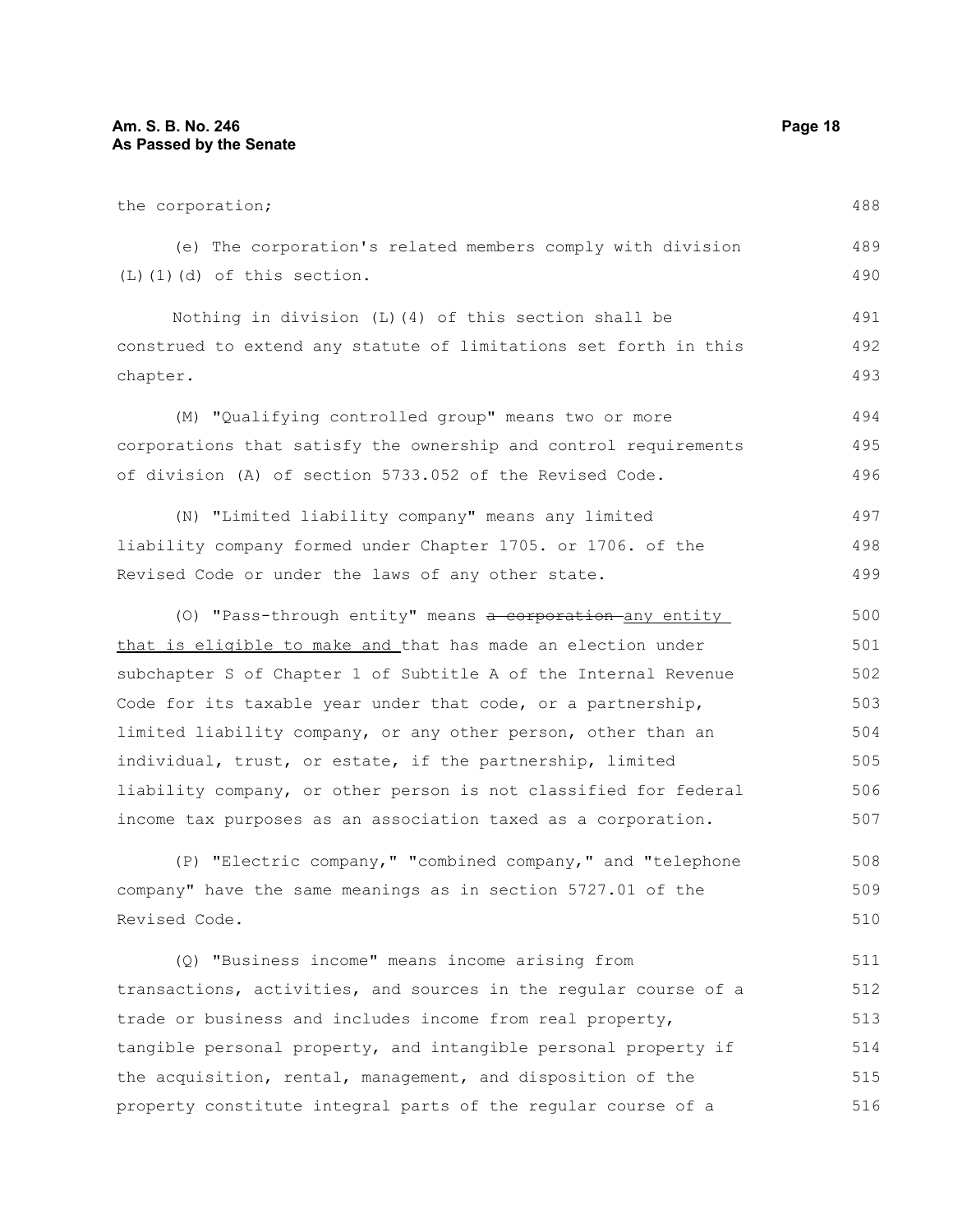trade or business operation. "Business income" includes income, including gain or loss, from a partial or complete liquidation of a business, including, but not limited to, gain or loss from the sale or other disposition of goodwill. 517 518 519 520

(R) "Nonbusiness income" means all income other than business income. 521 522

**Sec. 5733.41.** The purpose of the tax imposed by this section is to complement and to reinforce the tax imposed under section 5733.06 of the Revised Code. 523 524 525

For the same purposes for which the tax is levied under section 5733.06 of the Revised Code, there is hereby levied a tax on every qualifying pass-through entity having at least one qualifying investor that is not an individual. The tax imposed by this section is imposed on the sum of the adjusted qualifying amounts of the qualifying pass-through entity's qualifying investors, that are neither individuals nor subject to division (G)(2) of section 5733.01 of the Revised Code, at a rate equal to the tax rate imposed on taxable business income under division (A)(4)(a) of section  $5747.02$  of the Revised Code. 526 527 528 529 530 531 532 533 534 535

The tax imposed by this section applies only if the qualifying entity has nexus with this state under the Constitution of the United States for any portion of the qualifying entity's qualifying taxable year, and the sum of the qualifying entity's adjusted qualifying amounts exceeds one thousand dollars for the qualifying entity's qualifying taxable year. This section does not apply to a pass-through entity if all of the partners, shareholders, members, or investors of the pass-through entity are taxpayers for the purposes of section 5733.04 of the Revised Code without regard to section 5733.09 of the Revised Code for the entire qualifying taxable year of the 536 537 538 539 540 541 542 543 544 545 546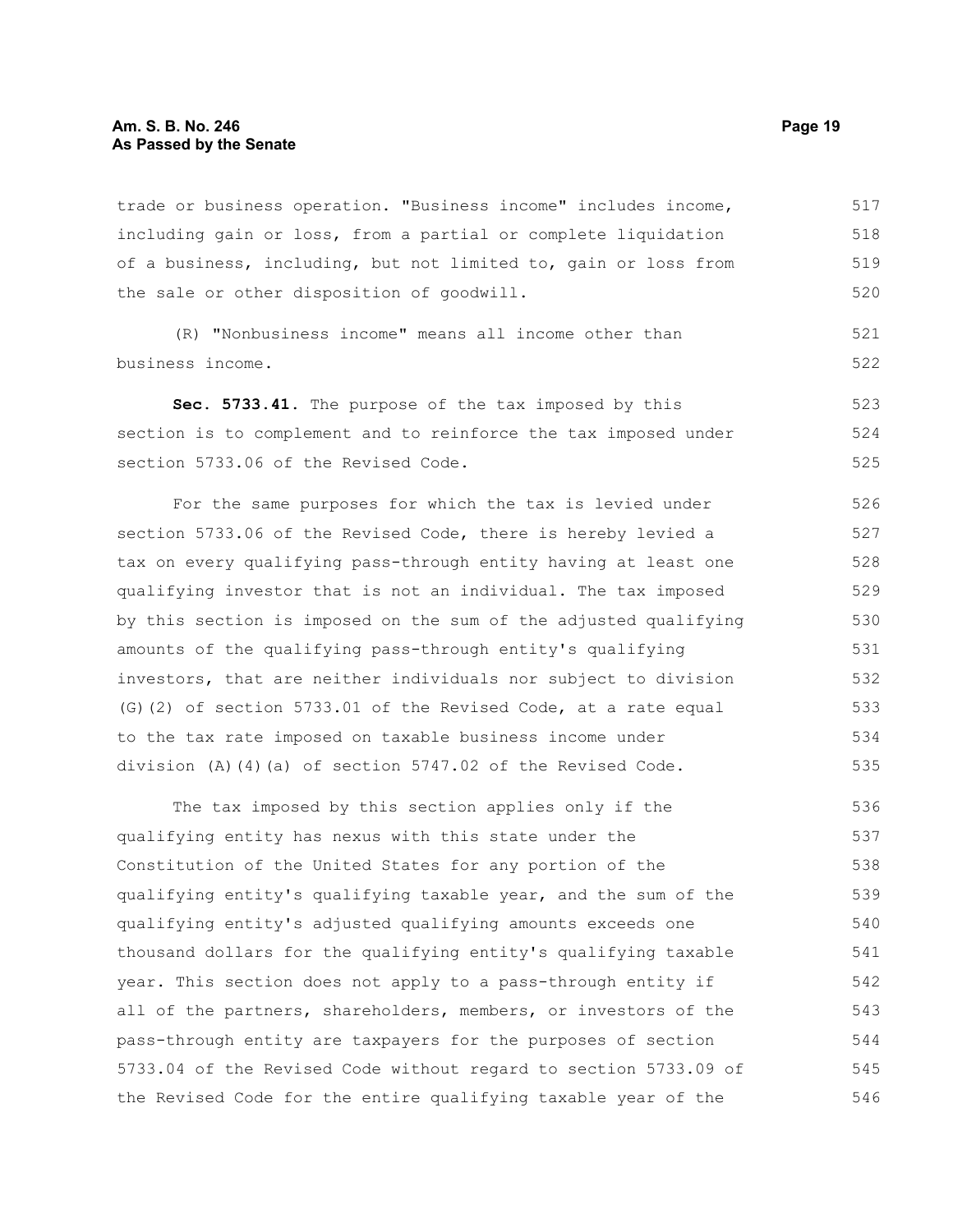pass-through entity.

If, prior to the due date of the return, a qualifying pass-through entity receives from an investor a written representation, under penalties of perjury, that the investor is described in division (I)(1), (2), (6), (7), (8), or (9) of section 5733.40 of the Revised Code for the qualifying passthrough entity's entire qualifying taxable year, the qualifying pass-through entity is not required to withhold or pay the taxes or estimated taxes imposed under this section or sections 5747.41 to 5747.453 of the Revised Code with respect to that investor for that qualifying taxable year, and is not subject to any interest or interest penalties for failure to withhold or pay those taxes or estimated taxes with respect to that investor for that qualifying taxable year. 548 549 550 551 552 553 554 555 556 557 558 559 560

If, prior to the due date of the return, a qualifying trust receives from a beneficiary of that trust a written representation, under penalties of perjury, that the beneficiary is a resident taxpayer for the purposes of Chapter 5747. of the Revised Code for the qualifying trust's entire qualifying taxable year, the qualifying trust is not required to withhold or pay the taxes or estimated taxes imposed under this section or sections 5747.41 to 5747.453 of the Revised Code with respect to that beneficiary for that qualifying taxable year, and is not subject to any interest or interest penalties for failure to withhold or pay those taxes or estimated taxes with respect to that beneficiary for that qualifying taxable year. 561 562 563 564 565 566 567 568 569 570 571 572

The tax commissioner may adopt rules for the purpose of the tax levied by this section or section 5747.41 of the Revised Code, including a rule defining "qualifying investor" or "qualifying beneficiary," and a rule requiring or permitting a 573 574 575 576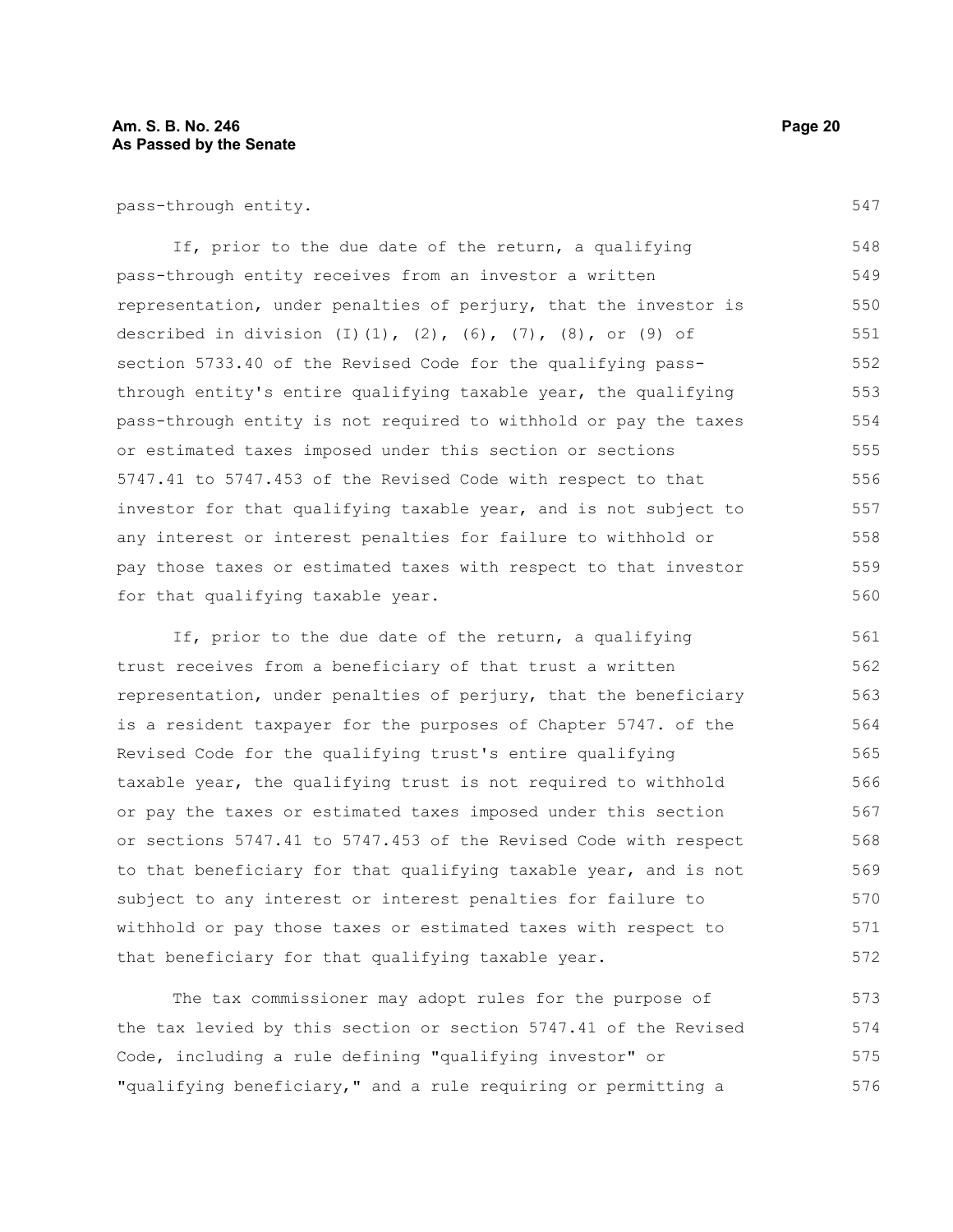#### **Am. S. B. No. 246 Page 21 As Passed by the Senate**

qualifying entity to combine its income with related members and to pay the tax and estimated tax on a combined basis. Sections 5747.10 to 5747.19 and 5747.42 to 5747.453 of the Revised Code apply to a qualifying entity subject to the tax imposed under this section. The levy of the tax under this section does not prevent a municipal corporation or a joint economic development district created under section 715.70, 715.71, or 715.72 of the Revised Code from levying a tax on income. The tax imposed under this section does not apply to a qualifying pass-through entity that makes an election under division (C) of section 5747.38 of the Revised Code to be subject to the tax levied under that section for the entity's qualifying taxable year. **Sec. 5747.01.** Except as otherwise expressly provided or clearly appearing from the context, any term used in this chapter that is not otherwise defined in this section has the same meaning as when used in a comparable context in the laws of the United States relating to federal income taxes or if not used in a comparable context in those laws, has the same meaning as in section 5733.40 of the Revised Code. Any reference in this 577 578 579 580 581 582 583 584 585 586 587 588 589 590 591 592 593 594 595 596 597

chapter to the Internal Revenue Code includes other laws of the United States relating to federal income taxes. 598 599

As used in this chapter:

(A) "Adjusted gross income" or "Ohio adjusted gross income" means federal adjusted gross income, as defined and used in the Internal Revenue Code, adjusted as provided in this section:

(1) Add interest or dividends on obligations or securities 605

600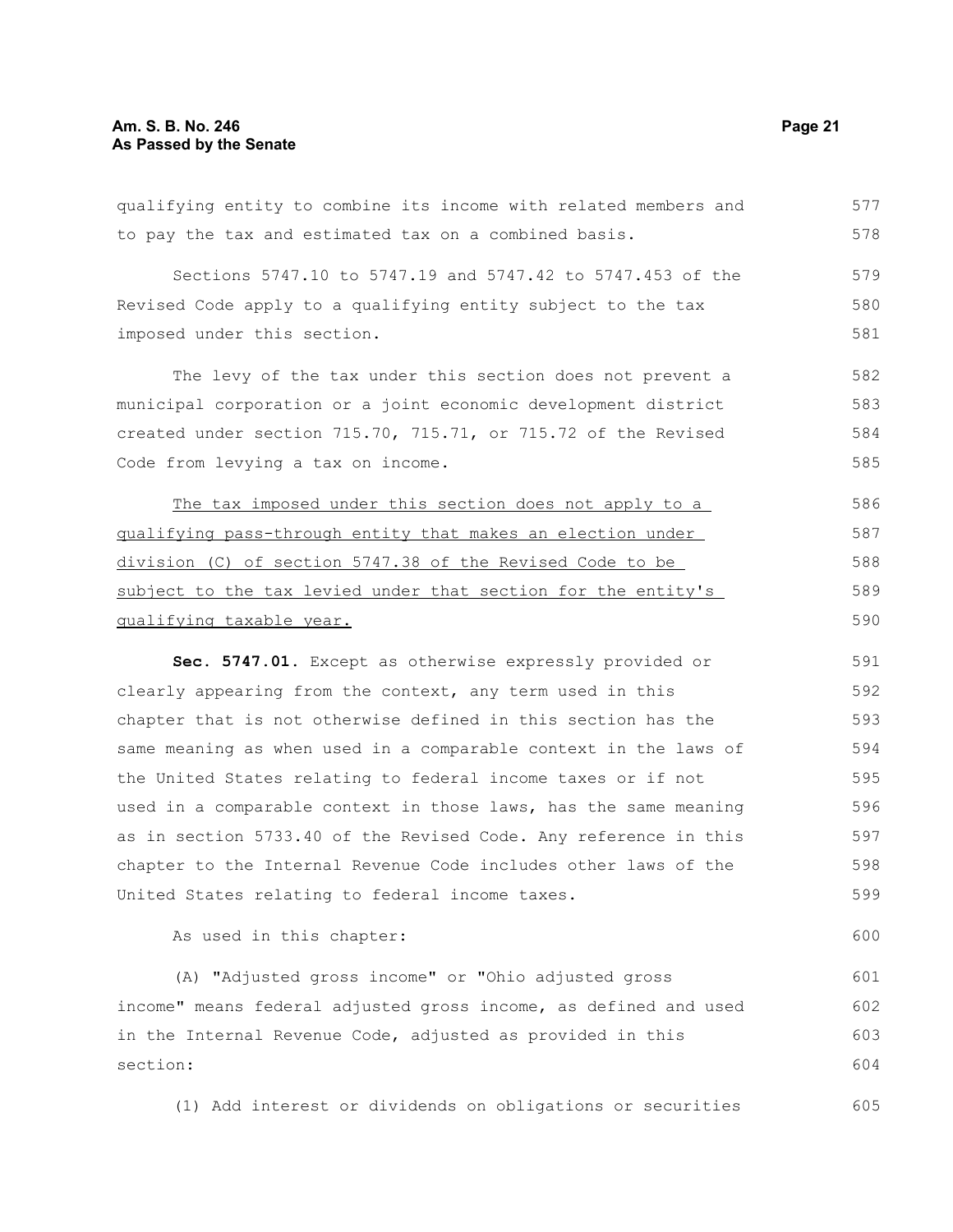of any state or of any political subdivision or authority of any state, other than this state and its subdivisions and authorities. (2) Add interest or dividends on obligations of any authority, commission, instrumentality, territory, or possession of the United States to the extent that the interest or dividends are exempt from federal income taxes but not from state income taxes. (3) Deduct interest or dividends on obligations of the United States and its territories and possessions or of any authority, commission, or instrumentality of the United States to the extent that the interest or dividends are included in federal adjusted gross income but exempt from state income taxes under the laws of the United States. (4) Deduct disability and survivor's benefits to the extent included in federal adjusted gross income. (5) Deduct the following, to the extent not otherwise deducted or excluded in computing federal or Ohio adjusted gross income: (a) Benefits under Title II of the Social Security Act and tier 1 railroad retirement; (b) Railroad retirement benefits, other than tier 1 railroad retirement benefits, to the extent such amounts are exempt from state taxation under federal law. 606 607 608 609 610 611 612 613 614 615 616 617 618 619 620 621 622 623 624 625 626 627 628 629

(6) Deduct the amount of wages and salaries, if any, not otherwise allowable as a deduction but that would have been allowable as a deduction in computing federal adjusted gross income for the taxable year, had the work opportunity tax credit allowed and determined under sections 38, 51, and 52 of the 630 631 632 633 634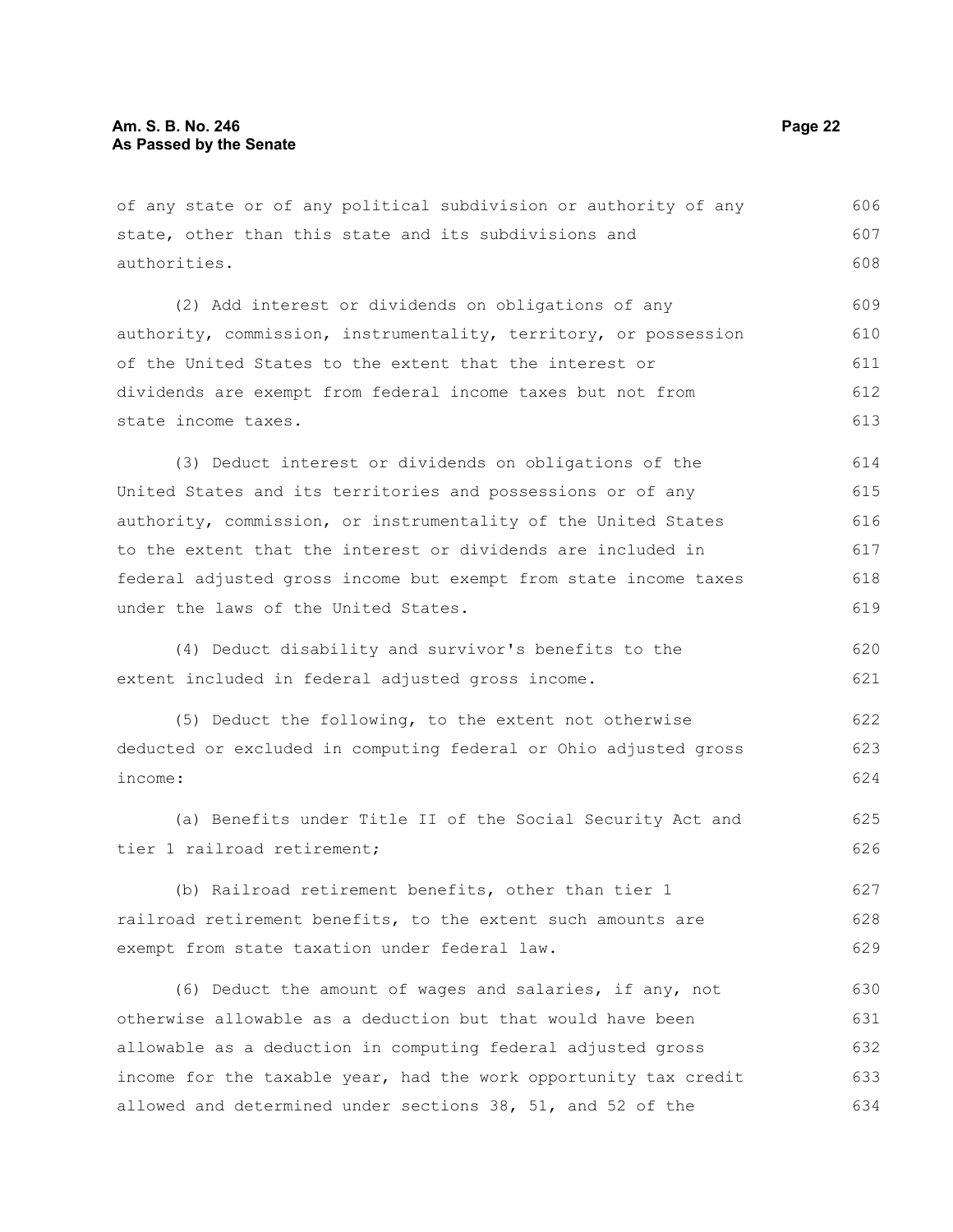635

Internal Revenue Code not been in effect.

(7) Deduct any interest or interest equivalent on public obligations and purchase obligations to the extent that the interest or interest equivalent is included in federal adjusted gross income.

(8) Add any loss or deduct any gain resulting from the sale, exchange, or other disposition of public obligations to the extent that the loss has been deducted or the gain has been included in computing federal adjusted gross income. 640 641 642 643

(9) Deduct or add amounts, as provided under section 5747.70 of the Revised Code, related to contributions to variable college savings program accounts made or tuition units purchased pursuant to Chapter 3334. of the Revised Code. 644 645 646 647

(10)(a) Deduct, to the extent not otherwise allowable as a deduction or exclusion in computing federal or Ohio adjusted gross income for the taxable year, the amount the taxpayer paid during the taxable year for medical care insurance and qualified long-term care insurance for the taxpayer, the taxpayer's spouse, and dependents. No deduction for medical care insurance under division (A)(10)(a) of this section shall be allowed either to any taxpayer who is eligible to participate in any subsidized health plan maintained by any employer of the taxpayer or of the taxpayer's spouse, or to any taxpayer who is entitled to, or on application would be entitled to, benefits under part A of Title XVIII of the "Social Security Act," 49 Stat. 620 (1935), 42 U.S.C. 301, as amended. For the purposes of division (A)(10)(a) of this section, "subsidized health plan" means a health plan for which the employer pays any portion of the plan's cost. The deduction allowed under division (A)(10)(a) of this section shall be the net of any related premium refunds, 648 649 650 651 652 653 654 655 656 657 658 659 660 661 662 663 664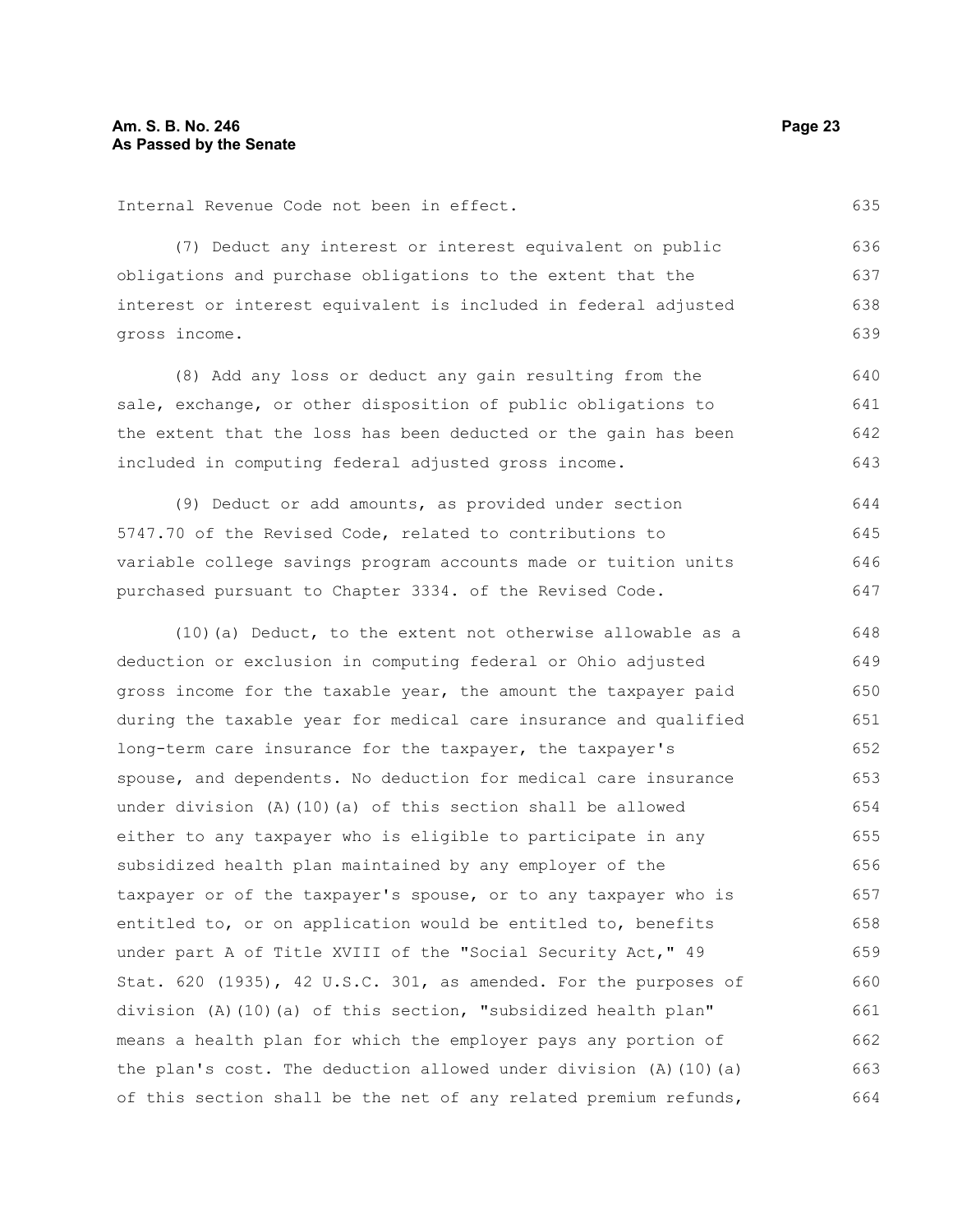related premium reimbursements, or related insurance premium dividends received during the taxable year. (b) Deduct, to the extent not otherwise deducted or excluded in computing federal or Ohio adjusted gross income 665 666 667 668

during the taxable year, the amount the taxpayer paid during the taxable year, not compensated for by any insurance or otherwise, for medical care of the taxpayer, the taxpayer's spouse, and dependents, to the extent the expenses exceed seven and one-half per cent of the taxpayer's federal adjusted gross income. 669 670 671 672 673

(c) For purposes of division (A)(10) of this section, "medical care" has the meaning given in section 213 of the Internal Revenue Code, subject to the special rules, limitations, and exclusions set forth therein, and "qualified long-term care" has the same meaning given in section 7702B(c) of the Internal Revenue Code. Solely for purposes of division (A)(10)(a) of this section, "dependent" includes a person who otherwise would be a "qualifying relative" and thus a "dependent" under section 152 of the Internal Revenue Code but for the fact that the person fails to meet the income and support limitations under section  $152(d)$  (1)(B) and (C) of the Internal Revenue Code. 674 675 676 677 678 679 680 681 682 683 684 685

(11)(a) Deduct any amount included in federal adjusted gross income solely because the amount represents a reimbursement or refund of expenses that in any year the taxpayer had deducted as an itemized deduction pursuant to section 63 of the Internal Revenue Code and applicable United States department of the treasury regulations. The deduction otherwise allowed under division (A)(11)(a) of this section shall be reduced to the extent the reimbursement is attributable to an amount the taxpayer deducted under this section in any 686 687 688 689 690 691 692 693 694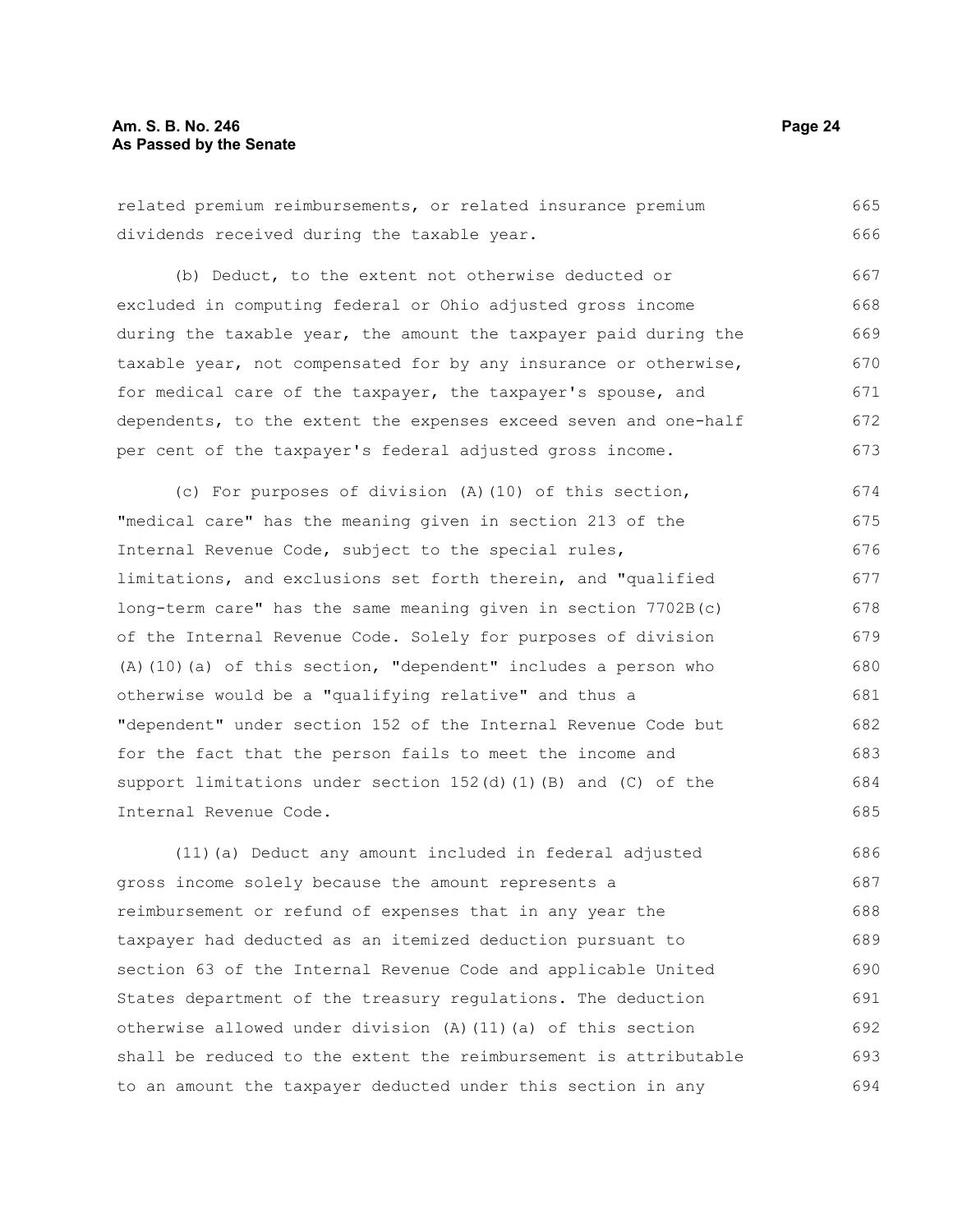(b) Add any amount not otherwise included in Ohio adjusted gross income for any taxable year to the extent that the amount is attributable to the recovery during the taxable year of any amount deducted or excluded in computing federal or Ohio adjusted gross income in any taxable year. 696 697 698 699 700

(12) Deduct any portion of the deduction described in section 1341(a)(2) of the Internal Revenue Code, for repaying previously reported income received under a claim of right, that meets both of the following requirements: 701 702 703 704

(a) It is allowable for repayment of an item that was included in the taxpayer's adjusted gross income for a prior taxable year and did not qualify for a credit under division (A) or (B) of section 5747.05 of the Revised Code for that year; 705 706 707 708

(b) It does not otherwise reduce the taxpayer's adjusted gross income for the current or any other taxable year. 709 710

(13) Deduct an amount equal to the deposits made to, and net investment earnings of, a medical savings account during the taxable year, in accordance with section 3924.66 of the Revised Code. The deduction allowed by division (A)(13) of this section does not apply to medical savings account deposits and earnings otherwise deducted or excluded for the current or any other taxable year from the taxpayer's federal adjusted gross income. 711 712 713 714 715 716 717

(14)(a) Add an amount equal to the funds withdrawn from a medical savings account during the taxable year, and the net investment earnings on those funds, when the funds withdrawn were used for any purpose other than to reimburse an account holder for, or to pay, eligible medical expenses, in accordance with section 3924.66 of the Revised Code; 718 719 720 721 722 723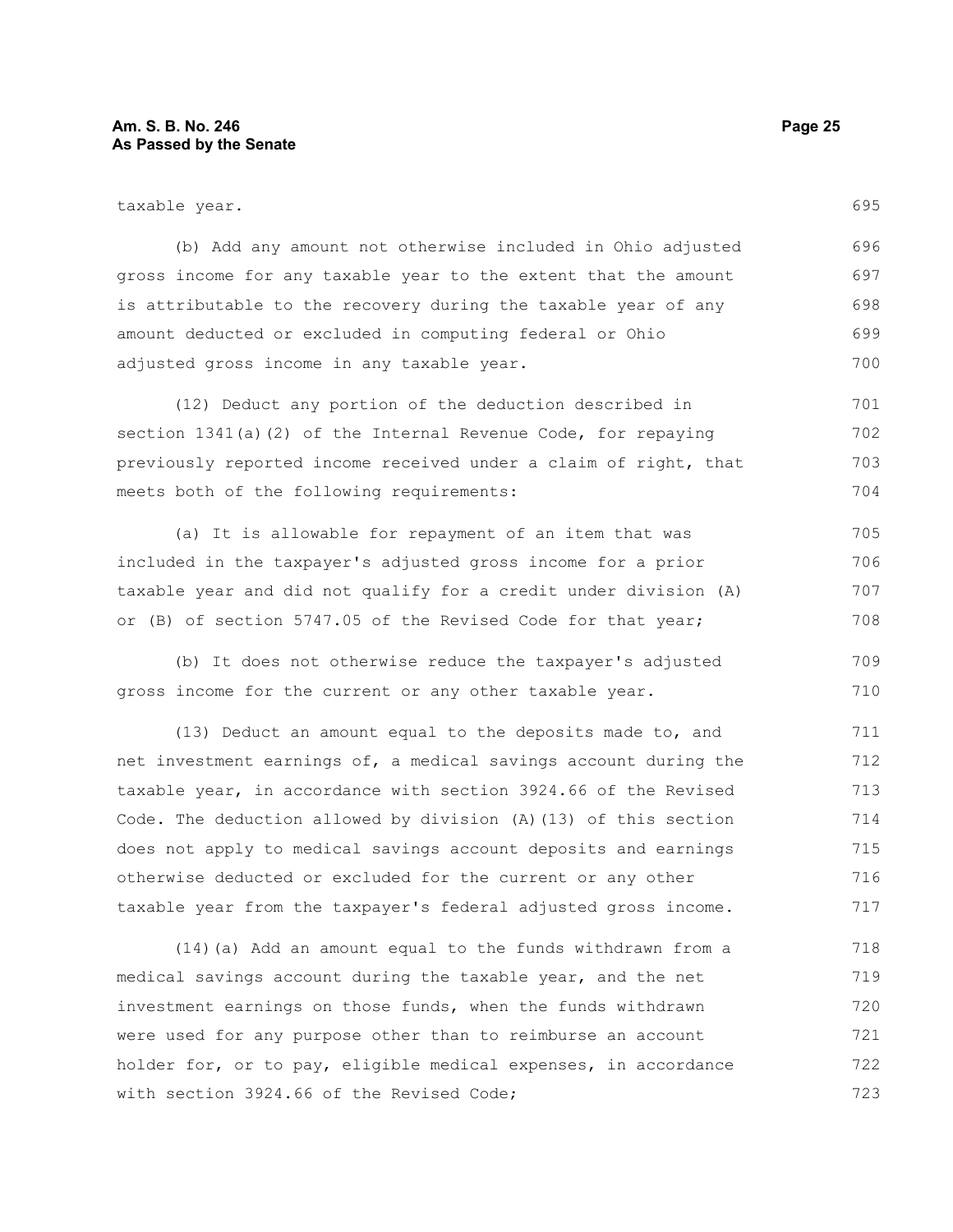(b) Add the amounts distributed from a medical savings account under division (A)(2) of section 3924.68 of the Revised Code during the taxable year. 724 725 726

(15) Add any amount claimed as a credit under section 5747.059 of the Revised Code to the extent that such amount satisfies either of the following: 727 728 729

(a) The amount was deducted or excluded from the computation of the taxpayer's federal adjusted gross income as required to be reported for the taxpayer's taxable year under the Internal Revenue Code; 730 731 732 733

(b) The amount resulted in a reduction of the taxpayer's federal adjusted gross income as required to be reported for any of the taxpayer's taxable years under the Internal Revenue Code. 734 735 736

(16) Deduct the amount contributed by the taxpayer to an individual development account program established by a county department of job and family services pursuant to sections 329.11 to 329.14 of the Revised Code for the purpose of matching funds deposited by program participants. On request of the tax commissioner, the taxpayer shall provide any information that, in the tax commissioner's opinion, is necessary to establish the amount deducted under division (A)(16) of this section. 737 738 739 740 741 742 743 744

(17)(a)(i) Subject to divisions (A)(17)(a)(iii), (iv), and (v) of this section, add five-sixths of the amount of depreciation expense allowed by subsection (k) of section 168 of the Internal Revenue Code, including the taxpayer's proportionate or distributive share of the amount of depreciation expense allowed by that subsection to a passthrough entity in which the taxpayer has a direct or indirect ownership interest. 745 746 747 748 749 750 751 752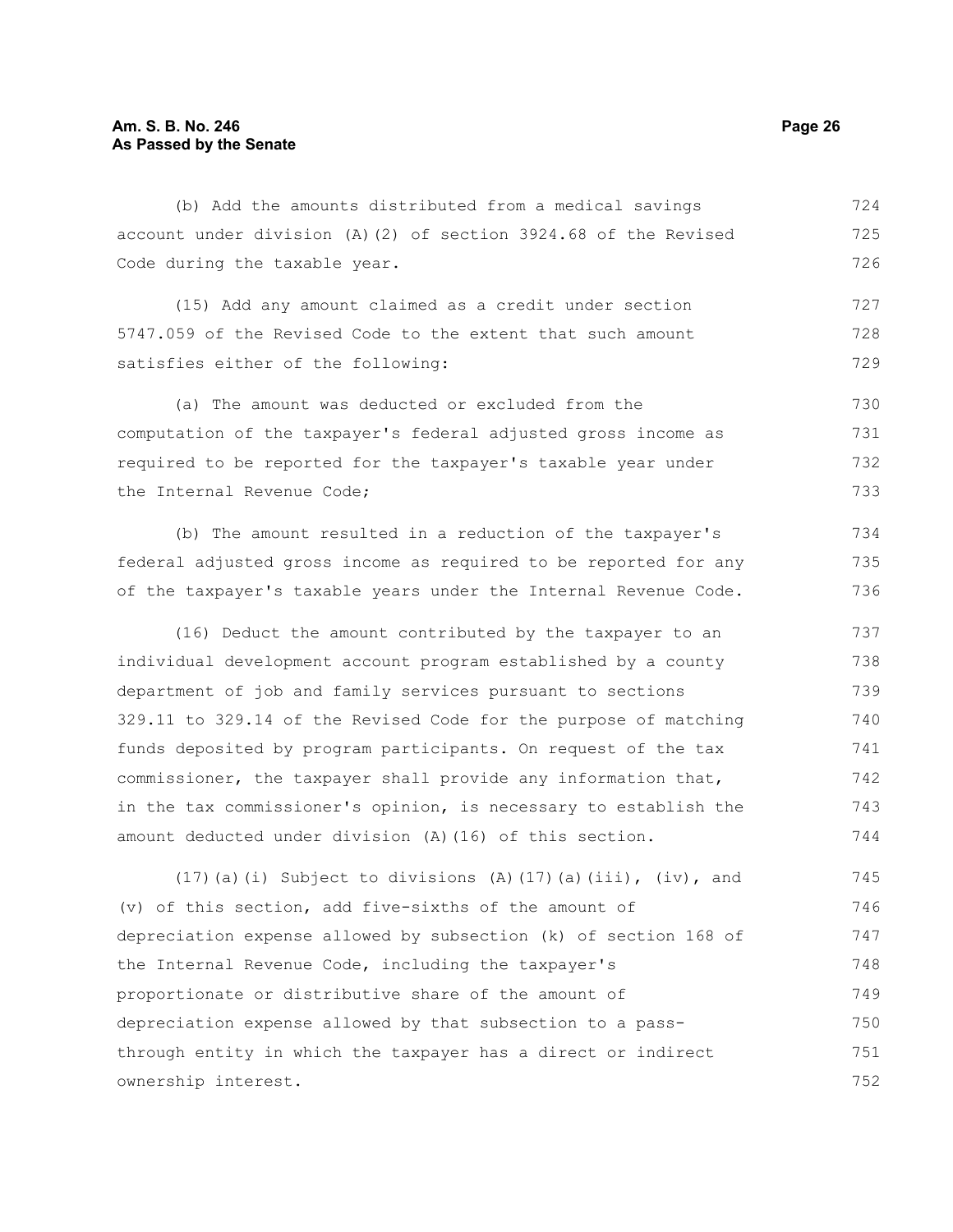#### **Am. S. B. No. 246 Page 27 As Passed by the Senate**

(ii) Subject to divisions (A)(17)(a)(iii), (iv), and (v) of this section, add five-sixths of the amount of qualifying section 179 depreciation expense, including the taxpayer's proportionate or distributive share of the amount of qualifying section 179 depreciation expense allowed to any pass-through entity in which the taxpayer has a direct or indirect ownership interest. 753 754 755 756 757 758 759

(iii) Subject to division (A)(17)(a)(v) of this section, for taxable years beginning in 2012 or thereafter, if the increase in income taxes withheld by the taxpayer is equal to or greater than ten per cent of income taxes withheld by the taxpayer during the taxpayer's immediately preceding taxable year, "two-thirds" shall be substituted for "five-sixths" for the purpose of divisions  $(A)$  (17)(a)(i) and (ii) of this section. 760 761 762 763 764 765 766

(iv) Subject to division (A)(17)(a)(v) of this section, for taxable years beginning in 2012 or thereafter, a taxpayer is not required to add an amount under division (A)(17) of this section if the increase in income taxes withheld by the taxpayer and by any pass-through entity in which the taxpayer has a direct or indirect ownership interest is equal to or greater than the sum of (I) the amount of qualifying section 179 depreciation expense and (II) the amount of depreciation expense allowed to the taxpayer by subsection (k) of section 168 of the Internal Revenue Code, and including the taxpayer's proportionate or distributive shares of such amounts allowed to any such pass-through entities. 767 768 769 770 771 772 773 774 775 776 777 778

(v) If a taxpayer directly or indirectly incurs a net operating loss for the taxable year for federal income tax purposes, to the extent such loss resulted from depreciation expense allowed by subsection (k) of section 168 of the Internal 779 780 781 782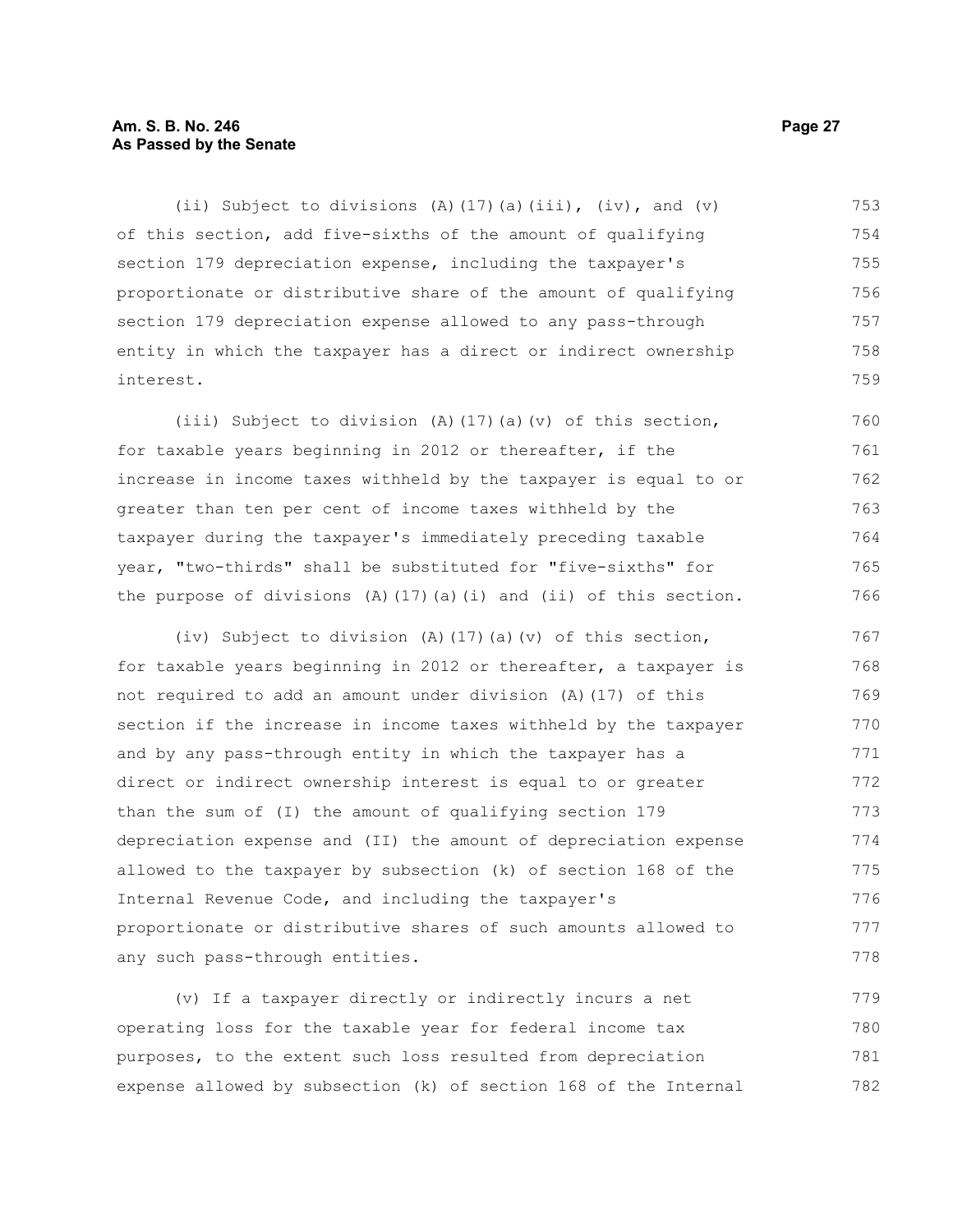Revenue Code and by qualifying section 179 depreciation expense, "the entire" shall be substituted for "five-sixths of the" for the purpose of divisions  $(A)$  (17)(a)(i) and (ii) of this section. 783 784 785

The tax commissioner, under procedures established by the commissioner, may waive the add-backs related to a pass-through entity if the taxpayer owns, directly or indirectly, less than five per cent of the pass-through entity. 786 787 788 789

(b) Nothing in division (A)(17) of this section shall be construed to adjust or modify the adjusted basis of any asset. 790 791

(c) To the extent the add-back required under division (A) (17)(a) of this section is attributable to property generating nonbusiness income or loss allocated under section 5747.20 of the Revised Code, the add-back shall be sitused to the same location as the nonbusiness income or loss generated by the property for the purpose of determining the credit under division (A) of section 5747.05 of the Revised Code. Otherwise, the add-back shall be apportioned, subject to one or more of the four alternative methods of apportionment enumerated in section 5747.21 of the Revised Code. 792 793 794 795 796 797 798 799 800 801

(d) For the purposes of division (A)(17)(a)(v) of this section, net operating loss carryback and carryforward shall not include the allowance of any net operating loss deduction carryback or carryforward to the taxable year to the extent such loss resulted from depreciation allowed by section 168(k) of the Internal Revenue Code and by the qualifying section 179 depreciation expense amount. 802 803 804 805 806 807 808

(e) For the purposes of divisions (A)(17) and (18) of this section: 809 810

(i) "Income taxes withheld" means the total amount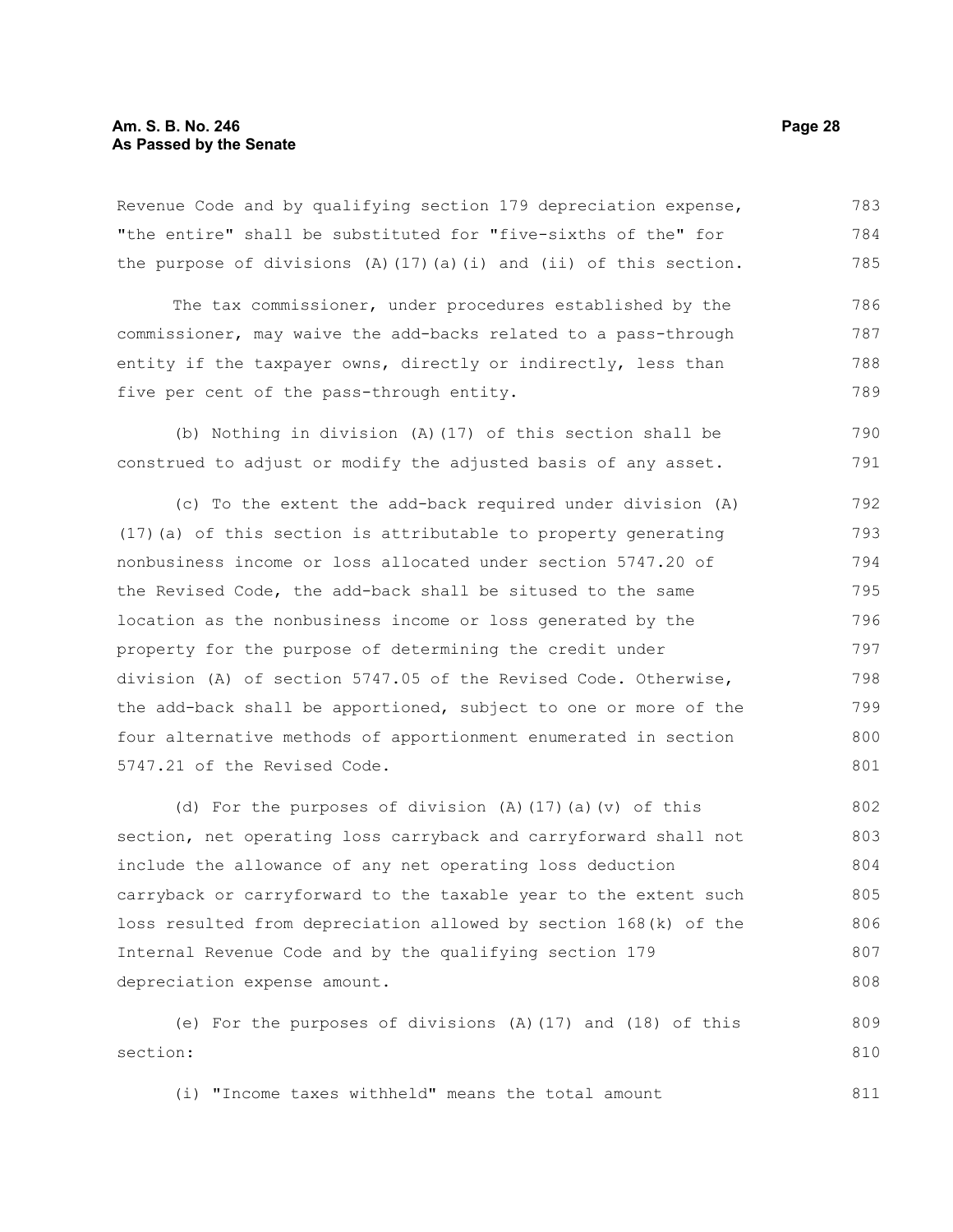withheld and remitted under sections 5747.06 and 5747.07 of the Revised Code by an employer during the employer's taxable year. 812 813

(ii) "Increase in income taxes withheld" means the amount by which the amount of income taxes withheld by an employer during the employer's current taxable year exceeds the amount of income taxes withheld by that employer during the employer's immediately preceding taxable year. 814 815 816 817 818

(iii) "Qualifying section 179 depreciation expense" means the difference between (I) the amount of depreciation expense directly or indirectly allowed to a taxpayer under section 179 of the Internal Revised Code, and (II) the amount of depreciation expense directly or indirectly allowed to the taxpayer under section 179 of the Internal Revenue Code as that section existed on December 31, 2002. 819 820 821 822 823 824 825

(18)(a) If the taxpayer was required to add an amount under division (A)(17)(a) of this section for a taxable year, deduct one of the following: 826 827 828

(i) One-fifth of the amount so added for each of the five succeeding taxable years if the amount so added was five-sixths of qualifying section 179 depreciation expense or depreciation expense allowed by subsection (k) of section 168 of the Internal Revenue Code; 829 830 831 832 833

(ii) One-half of the amount so added for each of the two succeeding taxable years if the amount so added was two-thirds of such depreciation expense; 834 835 836

(iii) One-sixth of the amount so added for each of the six succeeding taxable years if the entire amount of such depreciation expense was so added. 837 838 839

(b) If the amount deducted under division (A)(18)(a) of 840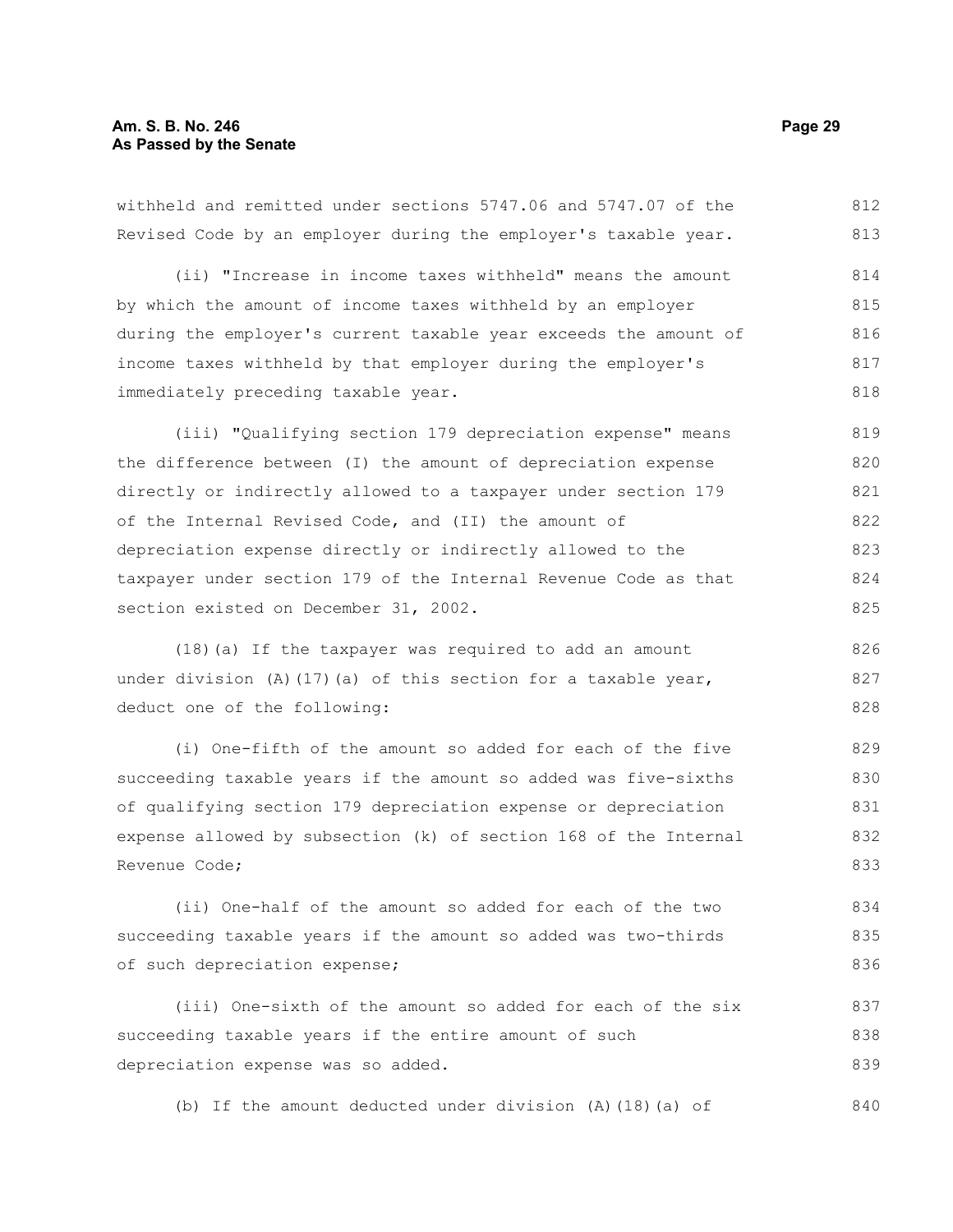#### **Am. S. B. No. 246 Page 30 As Passed by the Senate**

this section is attributable to an add-back allocated under division (A)(17)(c) of this section, the amount deducted shall be sitused to the same location. Otherwise, the add-back shall be apportioned using the apportionment factors for the taxable year in which the deduction is taken, subject to one or more of the four alternative methods of apportionment enumerated in section 5747.21 of the Revised Code. 841 842 843 844 845 846 847

(c) No deduction is available under division (A)(18)(a) of this section with regard to any depreciation allowed by section 168(k) of the Internal Revenue Code and by the qualifying section 179 depreciation expense amount to the extent that such depreciation results in or increases a federal net operating loss carryback or carryforward. If no such deduction is available for a taxable year, the taxpayer may carry forward the amount not deducted in such taxable year to the next taxable year and add that amount to any deduction otherwise available under division (A)(18)(a) of this section for that next taxable year. The carryforward of amounts not so deducted shall continue until the entire addition required by division (A)(17)(a) of this section has been deducted. 848 849 850 851 852 853 854 855 856 857 858 859 860

(19) Deduct, to the extent not otherwise deducted or excluded in computing federal or Ohio adjusted gross income for the taxable year, the amount the taxpayer received during the taxable year as reimbursement for life insurance premiums under section 5919.31 of the Revised Code. 861 862 863 864 865

(20) Deduct, to the extent not otherwise deducted or excluded in computing federal or Ohio adjusted gross income for the taxable year, the amount the taxpayer received during the taxable year as a death benefit paid by the adjutant general under section 5919.33 of the Revised Code. 866 867 868 869 870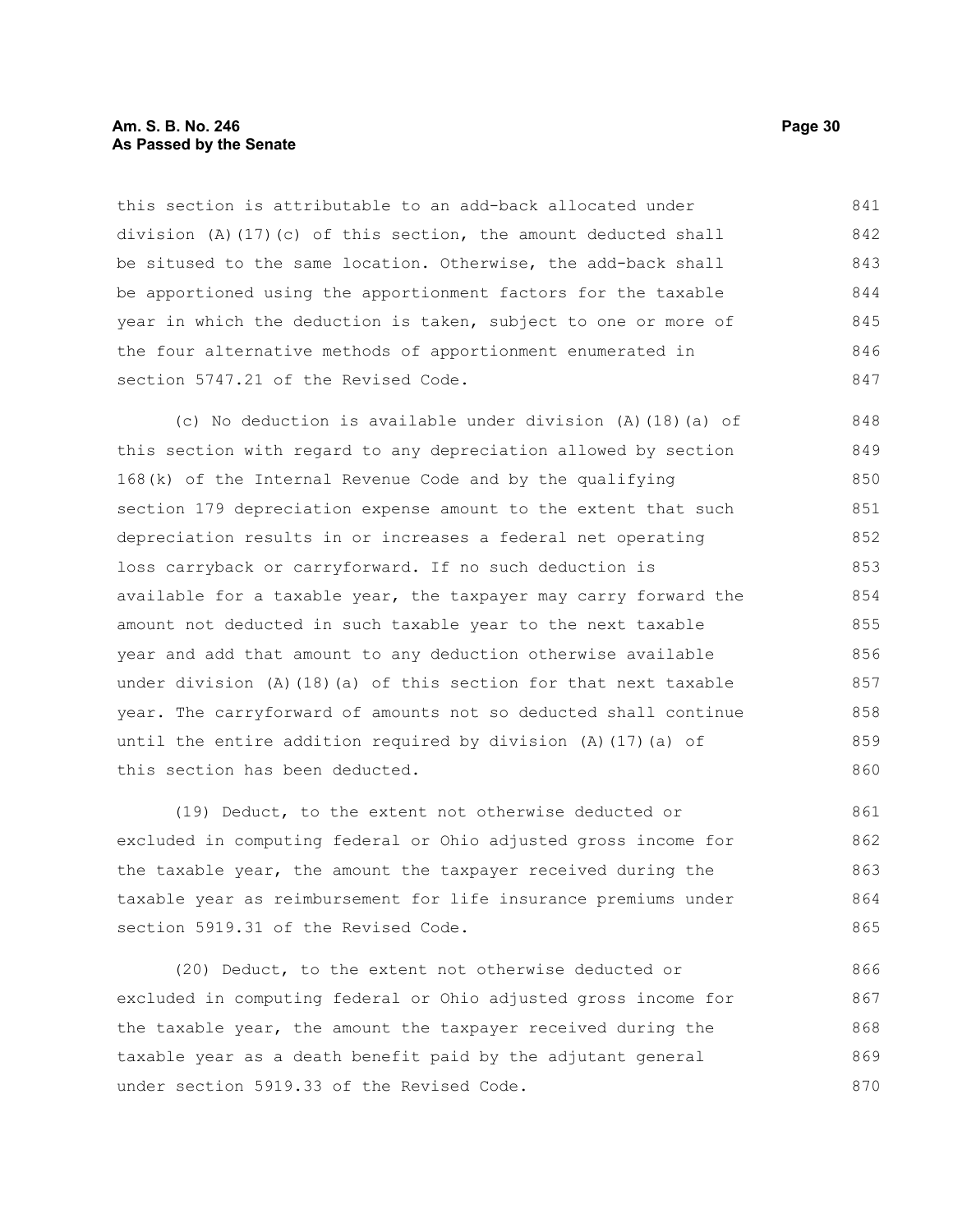#### **Am. S. B. No. 246 Page 31 As Passed by the Senate**

(21) Deduct, to the extent included in federal adjusted gross income and not otherwise allowable as a deduction or exclusion in computing federal or Ohio adjusted gross income for the taxable year, military pay and allowances received by the taxpayer during the taxable year for active duty service in the United States army, air force, navy, marine corps, or coast guard or reserve components thereof or the national guard. The deduction may not be claimed for military pay and allowances received by the taxpayer while the taxpayer is stationed in this state. 871 872 873 874 875 876 877 878 879 880

(22) Deduct, to the extent not otherwise allowable as a deduction or exclusion in computing federal or Ohio adjusted gross income for the taxable year and not otherwise compensated for by any other source, the amount of qualified organ donation expenses incurred by the taxpayer during the taxable year, not to exceed ten thousand dollars. A taxpayer may deduct qualified organ donation expenses only once for all taxable years beginning with taxable years beginning in 2007. 881 882 883 884 885 886 887 888

For the purposes of division (A)(22) of this section: 889

(a) "Human organ" means all or any portion of a human liver, pancreas, kidney, intestine, or lung, and any portion of human bone marrow. 890 891 892

(b) "Qualified organ donation expenses" means travel expenses, lodging expenses, and wages and salary forgone by a taxpayer in connection with the taxpayer's donation, while living, of one or more of the taxpayer's human organs to another human being. 893 894 895 896 897

(23) Deduct, to the extent not otherwise deducted or excluded in computing federal or Ohio adjusted gross income for 898 899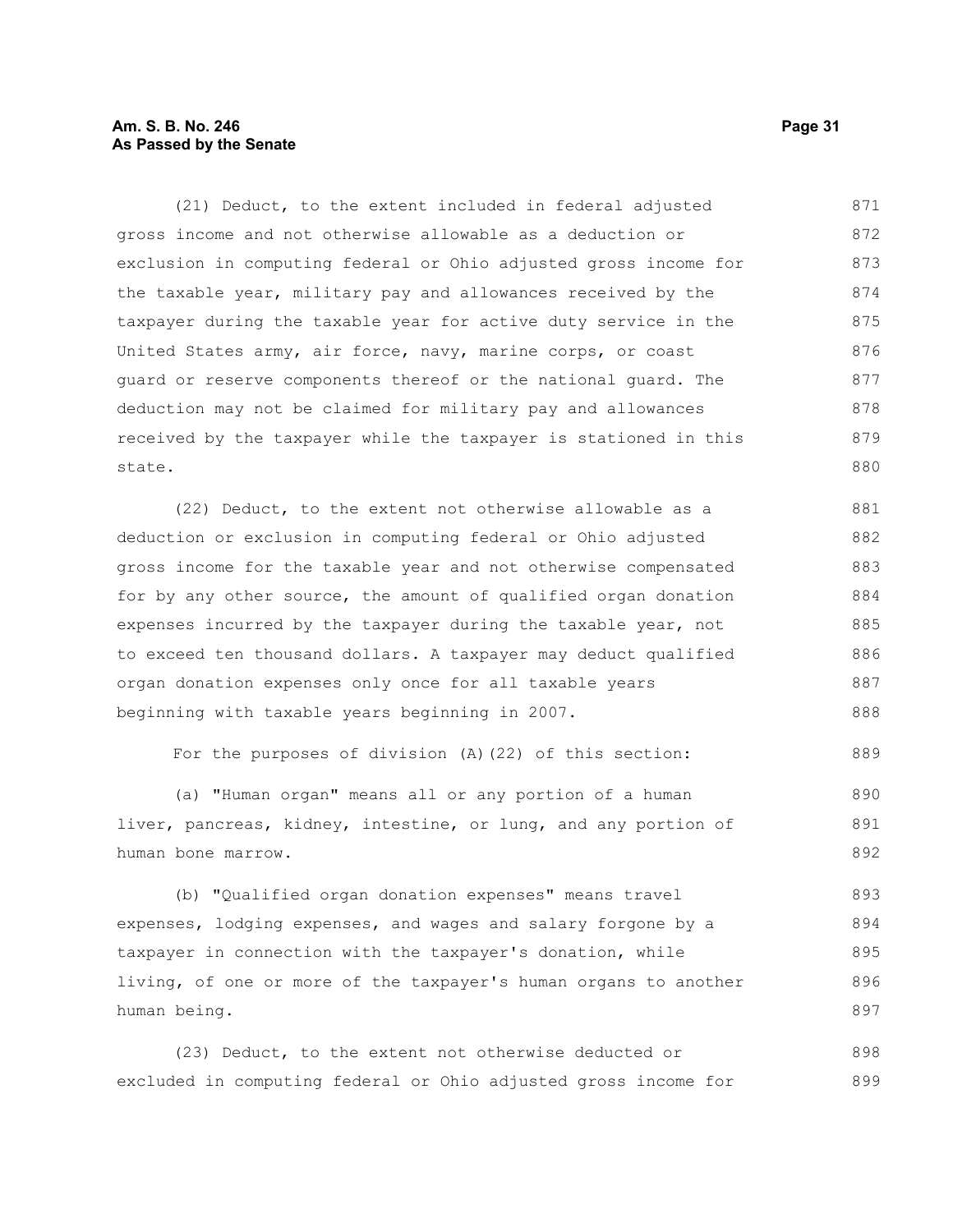#### **Am. S. B. No. 246 Page 32 As Passed by the Senate**

the taxable year, amounts received by the taxpayer as retired personnel pay for service in the uniformed services or reserve components thereof, or the national guard, or received by the surviving spouse or former spouse of such a taxpayer under the survivor benefit plan on account of such a taxpayer's death. If the taxpayer receives income on account of retirement paid under the federal civil service retirement system or federal employees retirement system, or under any successor retirement program enacted by the congress of the United States that is established and maintained for retired employees of the United States government, and such retirement income is based, in whole or in part, on credit for the taxpayer's uniformed service, the deduction allowed under this division shall include only that portion of such retirement income that is attributable to the taxpayer's uniformed service, to the extent that portion of such retirement income is otherwise included in federal adjusted gross income and is not otherwise deducted under this section. Any amount deducted under division (A)(23) of this section is not included in a taxpayer's adjusted gross income for the purposes of section 5747.055 of the Revised Code. No amount may be deducted under division (A)(23) of this section on the basis of which a credit was claimed under section 5747.055 of the Revised Code. 900 901 902 903 904 905 906 907 908 909 910 911 912 913 914 915 916 917 918 919 920 921 922

(24) Deduct, to the extent not otherwise deducted or excluded in computing federal or Ohio adjusted gross income for the taxable year, the amount the taxpayer received during the taxable year from the military injury relief fund created in section 5902.05 of the Revised Code. 923 924 925 926 927

(25) Deduct, to the extent not otherwise deducted or excluded in computing federal or Ohio adjusted gross income for the taxable year, the amount the taxpayer received as a veterans 928 929 930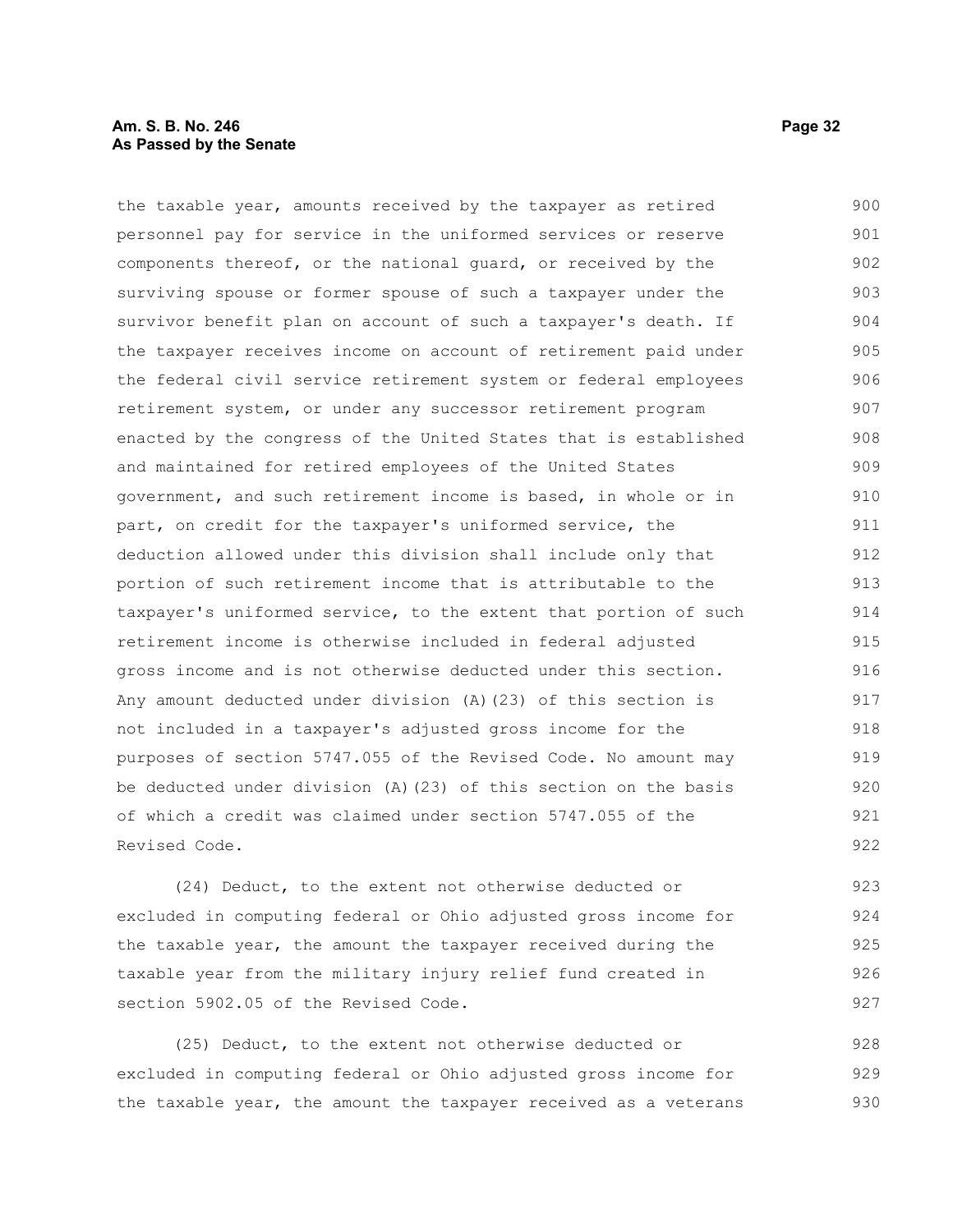bonus during the taxable year from the Ohio department of veterans services as authorized by Section 2r of Article VIII, Ohio Constitution. 931 932 933

(26) Deduct, to the extent not otherwise deducted or excluded in computing federal or Ohio adjusted gross income for the taxable year, any income derived from a transfer agreement or from the enterprise transferred under that agreement under section 4313.02 of the Revised Code. 934 935 936 937 938

(27) Deduct, to the extent not otherwise deducted or excluded in computing federal or Ohio adjusted gross income for the taxable year, Ohio college opportunity or federal Pell grant amounts received by the taxpayer or the taxpayer's spouse or dependent pursuant to section 3333.122 of the Revised Code or 20 U.S.C. 1070a, et seq., and used to pay room or board furnished by the educational institution for which the grant was awarded at the institution's facilities, including meal plans administered by the institution. For the purposes of this division, receipt of a grant includes the distribution of a grant directly to an educational institution and the crediting of the grant to the enrollee's account with the institution. 939 940 941 942 943 944 945 946 947 948 949 950

(28) Deduct from the portion of an individual's federal adjusted gross income that is business income, to the extent not otherwise deducted or excluded in computing federal adjusted gross income for the taxable year, one hundred twenty-five thousand dollars for each spouse if spouses file separate returns under section 5747.08 of the Revised Code or two hundred fifty thousand dollars for all other individuals. 951 952 953 954 955 956 957

(29) Deduct, as provided under section 5747.78 of the Revised Code, contributions to ABLE savings accounts made in accordance with sections 113.50 to 113.56 of the Revised Code. 958 959 960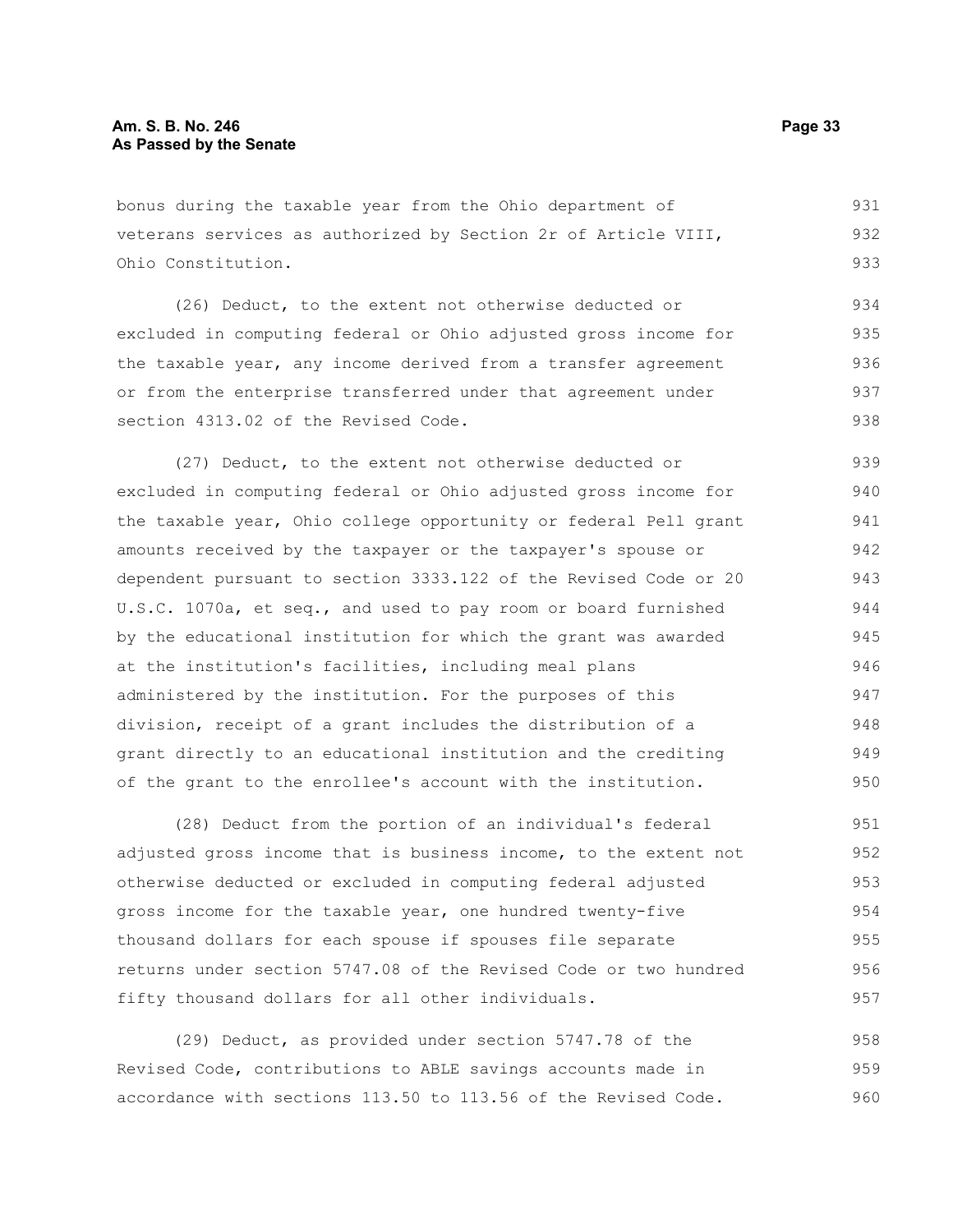#### **Am. S. B. No. 246 Page 34 As Passed by the Senate**

(30)(a) Deduct, to the extent not otherwise deducted or excluded in computing federal or Ohio adjusted gross income during the taxable year, all of the following: 961 962 963

(i) Compensation paid to a qualifying employee described in division (A)(14)(a) of section 5703.94 of the Revised Code to the extent such compensation is for disaster work conducted in this state during a disaster response period pursuant to a qualifying solicitation received by the employee's employer; 964 965 966 967 968

(ii) Compensation paid to a qualifying employee described in division (A)(14)(b) of section 5703.94 of the Revised Code to the extent such compensation is for disaster work conducted in this state by the employee during the disaster response period on critical infrastructure owned or used by the employee's employer; 969 970 971 972 973 974

(iii) Income received by an out-of-state disaster business for disaster work conducted in this state during a disaster response period, or, if the out-of-state disaster business is a pass-through entity, a taxpayer's distributive share of the pass-through entity's income from the business conducting disaster work in this state during a disaster response period, if, in either case, the disaster work is conducted pursuant to a qualifying solicitation received by the business. 975 976 977 978 979 980 981 982

(b) All terms used in division (A)(30) of this section have the same meanings as in section 5703.94 of the Revised Code. 983 984 985

(31) For a taxpayer who is a qualifying Ohio educator, deduct, to the extent not otherwise deducted or excluded in computing federal or Ohio adjusted gross income for the taxable year, the lesser of two hundred fifty dollars or the amount of 986 987 988 989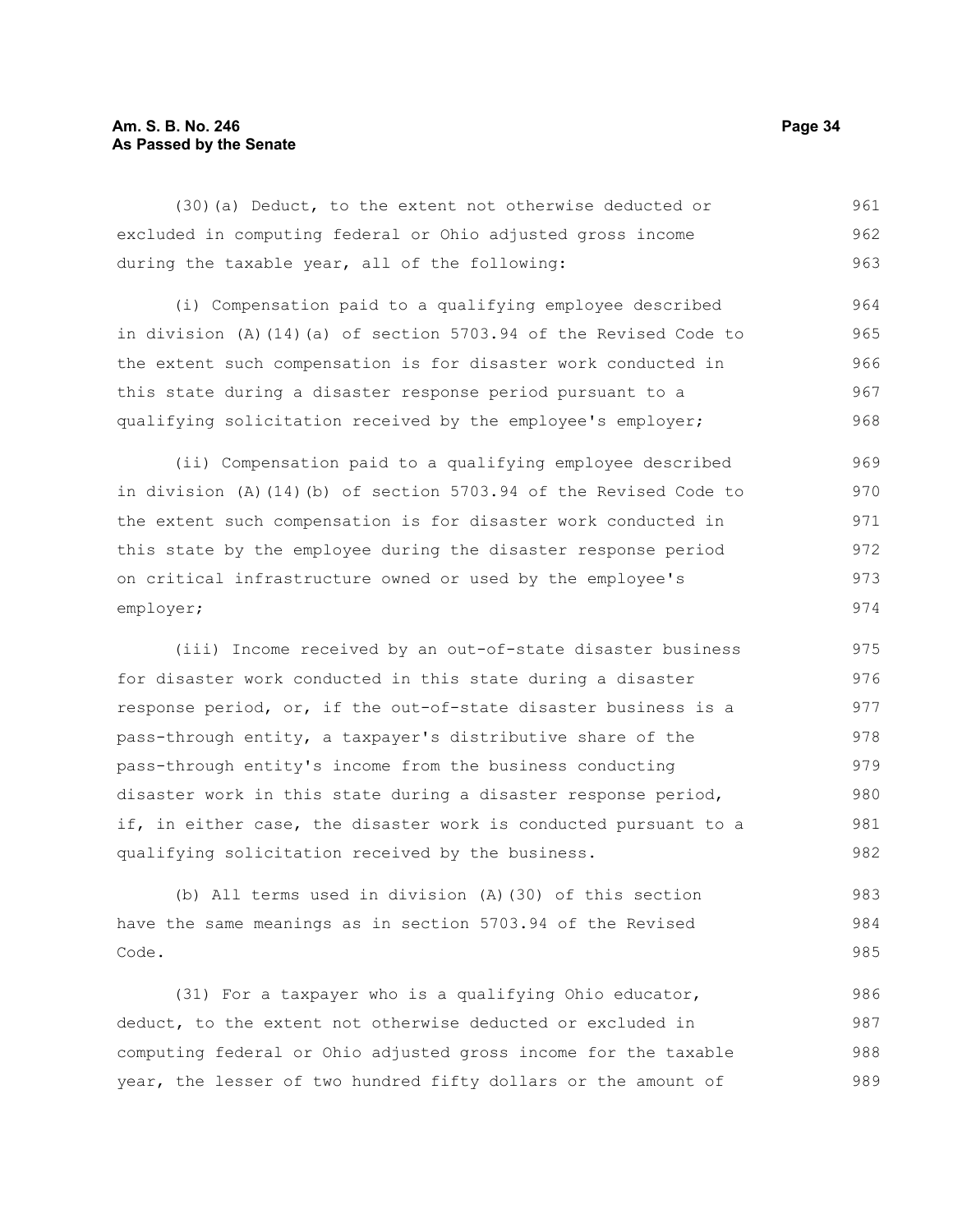#### **Am. S. B. No. 246 Page 35 As Passed by the Senate**

expenses described in subsections (a)(2)(D)(i) and (ii) of section 62 of the Internal Revenue Code paid or incurred by the taxpayer during the taxpayer's taxable year in excess of the amount the taxpayer is authorized to deduct for that taxable year under subsection (a)(2)(D) of that section. 990 991 992 993 994

(32) Deduct, to the extent not otherwise deducted or excluded in computing federal or Ohio adjusted gross income for the taxable year, amounts received by the taxpayer as a disability severance payment, computed under 10 U.S.C. 1212, following discharge or release under honorable conditions from the armed forces, as defined by 10 U.S.C. 101. 995 996 997 998 999 1000

(33) Deduct, to the extent not otherwise deducted or excluded in computing federal adjusted gross income or Ohio adjusted gross income, amounts not subject to tax due to an agreement entered into under division (A)(2) of section 5747.05 of the Revised Code. 1001 1002 1003 1004 1005

(34) Deduct amounts as provided under section 5747.79 of the Revised Code related to the taxpayer's qualifying capital gains and deductible payroll. 1006 1007 1008

To the extent a qualifying capital gain described under division (A)(34) of this section is business income, the taxpayer shall deduct those gains under this division before deducting any such gains under division (A)(28) of this section. 1009 1010 1011 1012

(35)(a) For taxable years beginning in or after 2026, deduct, to the extent not otherwise deducted or excluded in computing federal or Ohio adjusted gross income for the taxable year: 1013 1014 1015 1016

(i) One hundred per cent of the capital gain received by the taxpayer in the taxable year from a qualifying interest in 1017 1018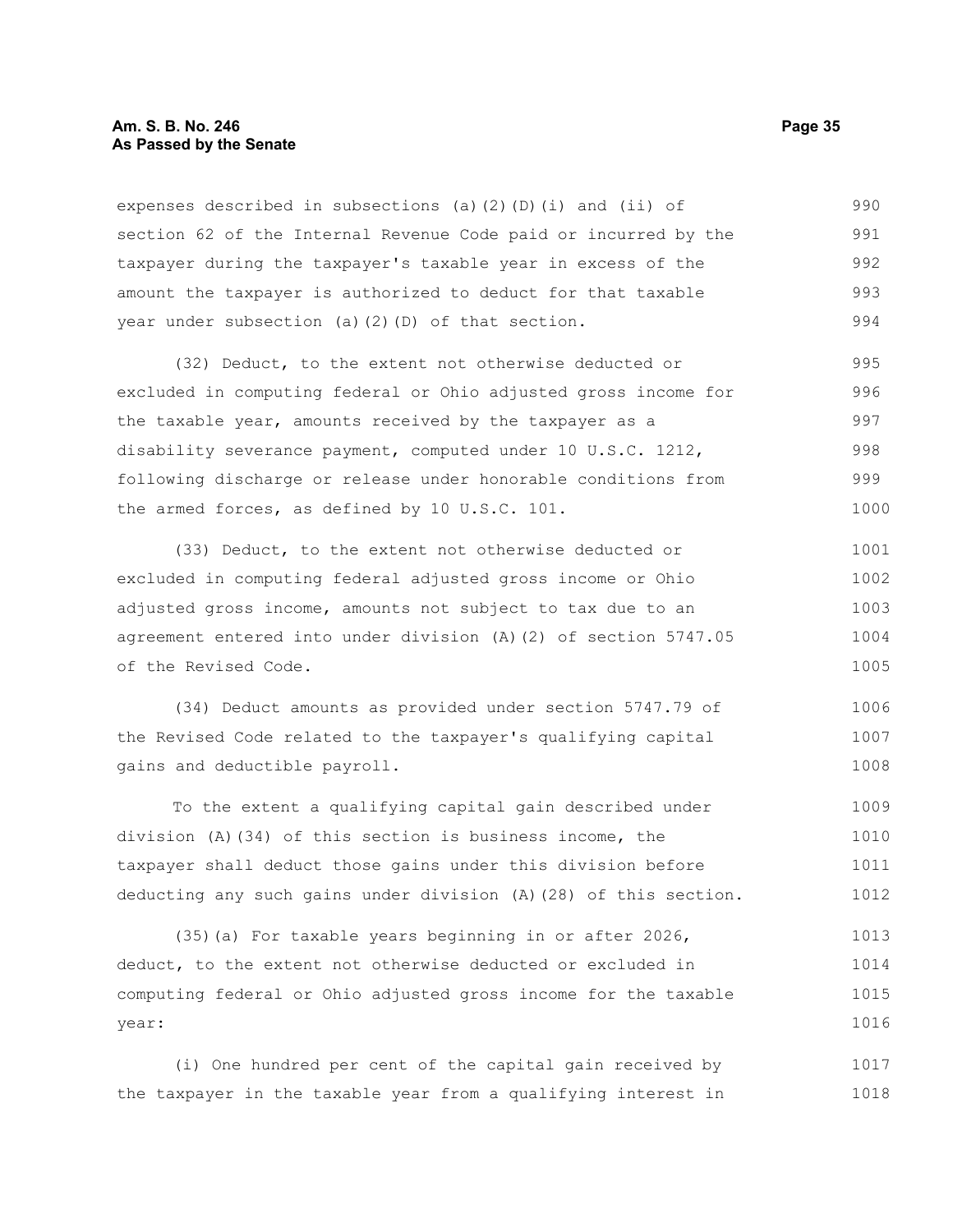| an Ohio venture capital operating company attributable to the    | 1019 |
|------------------------------------------------------------------|------|
| company's investments in Ohio businesses during the period for   | 1020 |
| which the company was an Ohio venture operating company; and     | 1021 |
| (ii) Fifty per cent of the capital gain received by the          | 1022 |
| taxpayer in the taxable year from a qualifying interest in an    | 1023 |
| Ohio venture capital operating company attributable to the       | 1024 |
| company's investments in all other businesses during the period  | 1025 |
| for which the company was an Ohio venture operating company.     | 1026 |
| (b) Add amounts previously deducted by the taxpayer under        | 1027 |
| division $(A)$ (35) (a) of this section if the director of       | 1028 |
| development certifies to the tax commissioner that the           |      |
| requirements for the deduction were not met.                     |      |
| (c) All terms used in division (A) (35) of this section          | 1031 |
| have the same meanings as in section 122.851 of the Revised      |      |
| Code.                                                            | 1033 |
| (d) To the extent a capital gain described in division (A)       | 1034 |
| (35) (a) of this section is business income, the taxpayer shall  | 1035 |
| apply that division before applying division (A) (28) of this    | 1036 |
| section.                                                         | 1037 |
| (36) Add, to the extent not otherwise included in                | 1038 |
| computing federal or Ohio adjusted gross income for any taxable  |      |
| year, the taxpayer's proportionate share of the amount of the    | 1040 |
| tax levied under section 5747.38 of the Revised Code and paid by | 1041 |

an electing pass-through entity for the taxable year. 1042

(B) "Business income" means income, including gain or loss, arising from transactions, activities, and sources in the regular course of a trade or business and includes income, gain, or loss from real property, tangible property, and intangible property if the acquisition, rental, management, and disposition 1043 1044 1045 1046 1047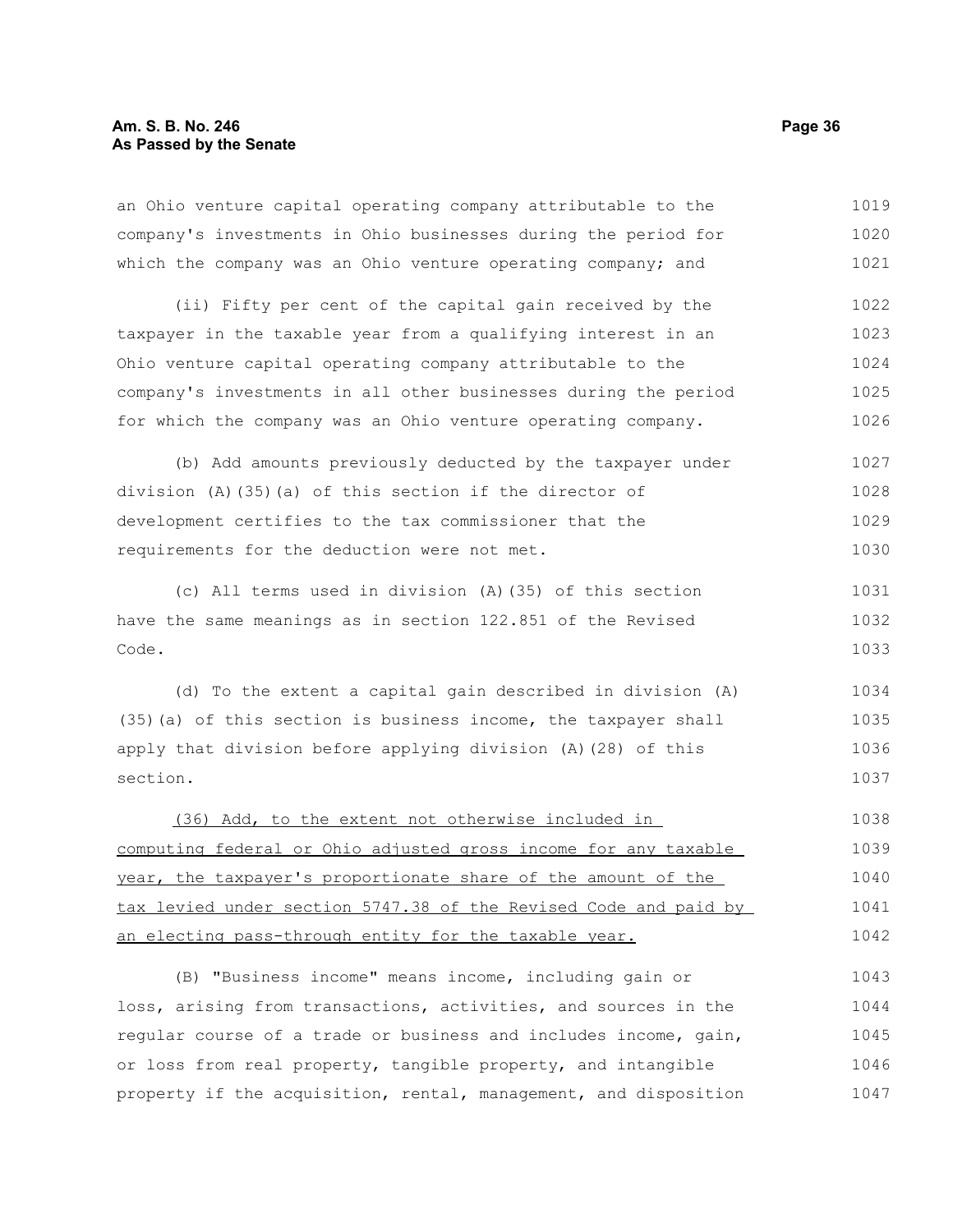#### **Am. S. B. No. 246 Page 37 As Passed by the Senate**

of the property constitute integral parts of the regular course of a trade or business operation. "Business income" includes income, including gain or loss, from a partial or complete liquidation of a business, including, but not limited to, gain or loss from the sale or other disposition of goodwill. 1048 1049 1050 1051 1052

(C) "Nonbusiness income" means all income other than business income and may include, but is not limited to, compensation, rents and royalties from real or tangible personal property, capital gains, interest, dividends and distributions, patent or copyright royalties, or lottery winnings, prizes, and awards. 1053 1054 1055 1056 1057 1058

(D) "Compensation" means any form of remuneration paid to an employee for personal services. 1059 1060

(E) "Fiduciary" means a guardian, trustee, executor, administrator, receiver, conservator, or any other person acting in any fiduciary capacity for any individual, trust, or estate. 1061 1062 1063

(F) "Fiscal year" means an accounting period of twelve months ending on the last day of any month other than December. 1064 1065

(G) "Individual" means any natural person. 1066

(H) "Internal Revenue Code" means the "Internal Revenue Code of 1986," 100 Stat. 2085, 26 U.S.C.A. 1, as amended. 1067 1068

(I) "Resident" means any of the following: 1069

(1) An individual who is domiciled in this state, subject to section 5747.24 of the Revised Code; 1070 1071

(2) The estate of a decedent who at the time of death was domiciled in this state. The domicile tests of section 5747.24 of the Revised Code are not controlling for purposes of division (I)(2) of this section. 1072 1073 1074 1075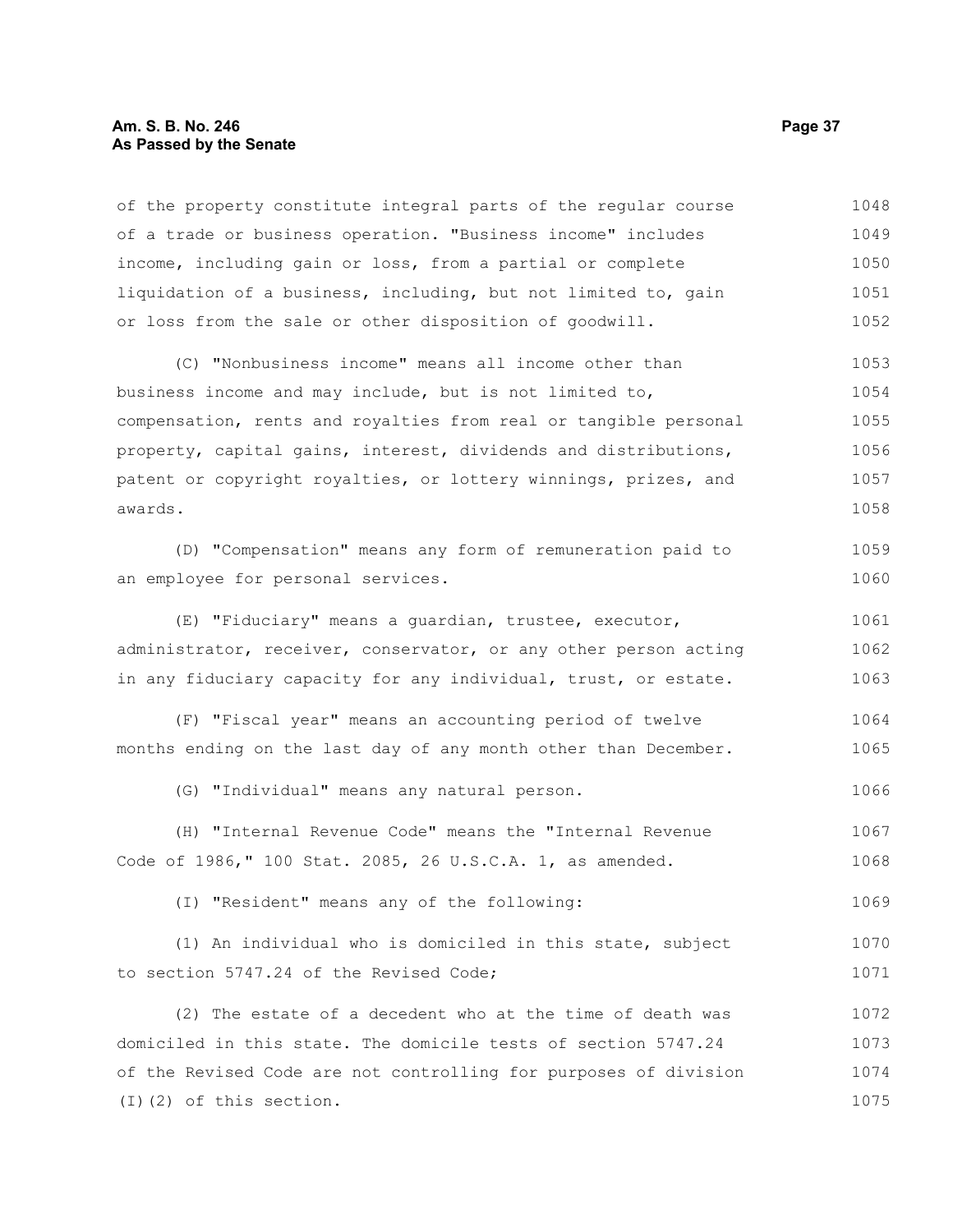#### **Am. S. B. No. 246 Page 38 As Passed by the Senate**

(3) A trust that, in whole or part, resides in this state. If only part of a trust resides in this state, the trust is a resident only with respect to that part. For the purposes of division (I)(3) of this section: (a) A trust resides in this state for the trust's current taxable year to the extent, as described in division  $(I)$  (3)(d) of this section, that the trust consists directly or indirectly, in whole or in part, of assets, net of any related liabilities, that were transferred, or caused to be transferred, directly or 1076 1077 1078 1079 1080 1081 1082 1083 1084

(i) A person, a court, or a governmental entity or instrumentality on account of the death of a decedent, but only if the trust is described in division (I)(3)(e)(i) or (ii) of this section; 1086 1087 1088 1089

indirectly, to the trust by any of the following:

(ii) A person who was domiciled in this state for the purposes of this chapter when the person directly or indirectly transferred assets to an irrevocable trust, but only if at least one of the trust's qualifying beneficiaries is domiciled in this state for the purposes of this chapter during all or some portion of the trust's current taxable year; 1090 1091 1092 1093 1094 1095

(iii) A person who was domiciled in this state for the purposes of this chapter when the trust document or instrument or part of the trust document or instrument became irrevocable, but only if at least one of the trust's qualifying beneficiaries is a resident domiciled in this state for the purposes of this chapter during all or some portion of the trust's current taxable year. If a trust document or instrument became irrevocable upon the death of a person who at the time of death was domiciled in this state for purposes of this chapter, that 1096 1097 1098 1099 1100 1101 1102 1103 1104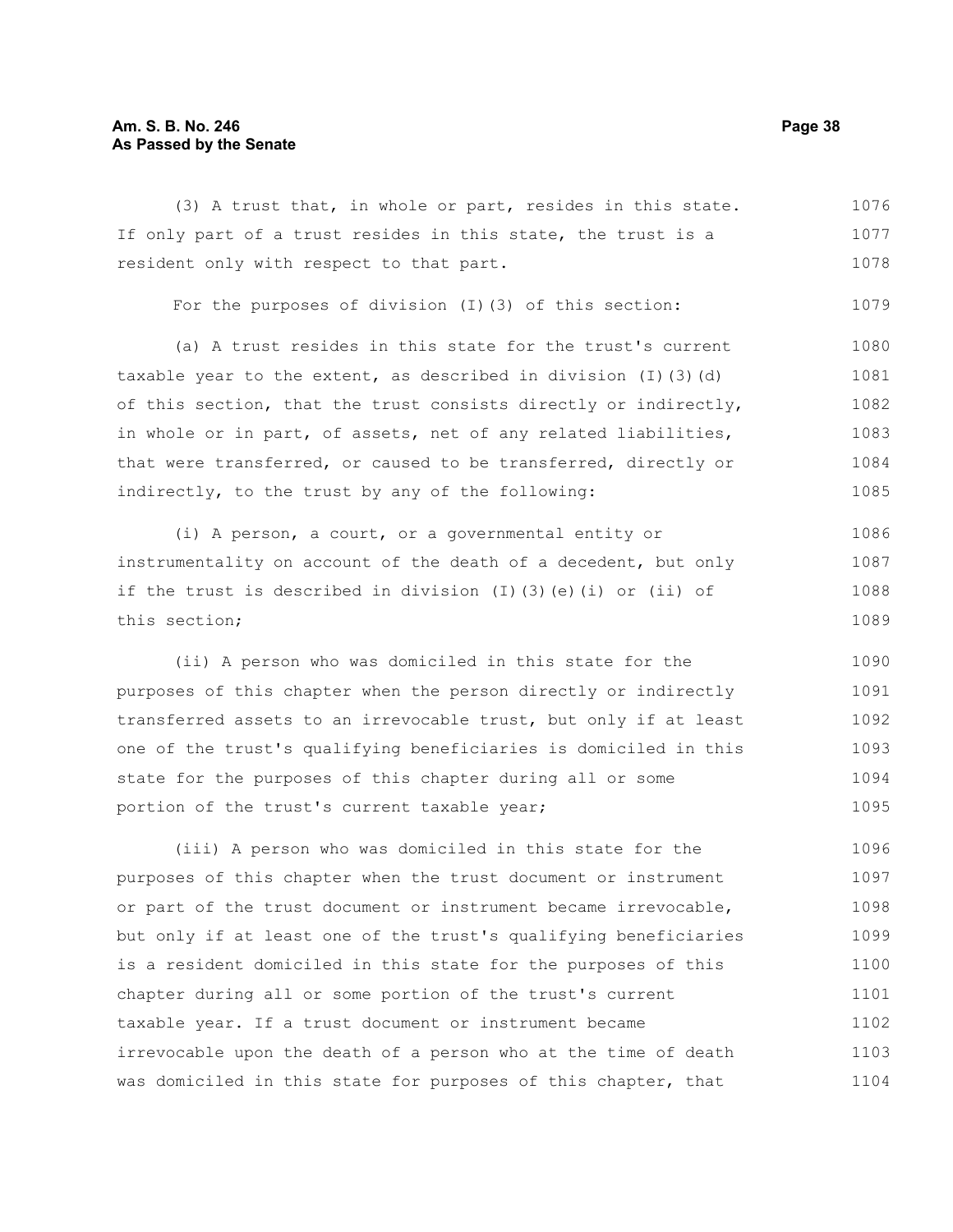person is a person described in division  $(I)$  (3)(a)(iii) of this section.

(b) A trust is irrevocable to the extent that the transferor is not considered to be the owner of the net assets of the trust under sections 671 to 678 of the Internal Revenue Code. 1107 1108 1109 1110

(c) With respect to a trust other than a charitable lead trust, "qualifying beneficiary" has the same meaning as "potential current beneficiary" as defined in section 1361(e)(2) of the Internal Revenue Code, and with respect to a charitable lead trust "qualifying beneficiary" is any current, future, or contingent beneficiary, but with respect to any trust "qualifying beneficiary" excludes a person or a governmental entity or instrumentality to any of which a contribution would qualify for the charitable deduction under section 170 of the Internal Revenue Code. 1111 1112 1113 1114 1115 1116 1117 1118 1119 1120

(d) For the purposes of division (I)(3)(a) of this section, the extent to which a trust consists directly or indirectly, in whole or in part, of assets, net of any related liabilities, that were transferred directly or indirectly, in whole or part, to the trust by any of the sources enumerated in that division shall be ascertained by multiplying the fair market value of the trust's assets, net of related liabilities, by the qualifying ratio, which shall be computed as follows: 1121 1122 1123 1124 1125 1126 1127 1128

(i) The first time the trust receives assets, the numerator of the qualifying ratio is the fair market value of those assets at that time, net of any related liabilities, from sources enumerated in division (I)(3)(a) of this section. The denominator of the qualifying ratio is the fair market value of all the trust's assets at that time, net of any related 1129 1130 1131 1132 1133 1134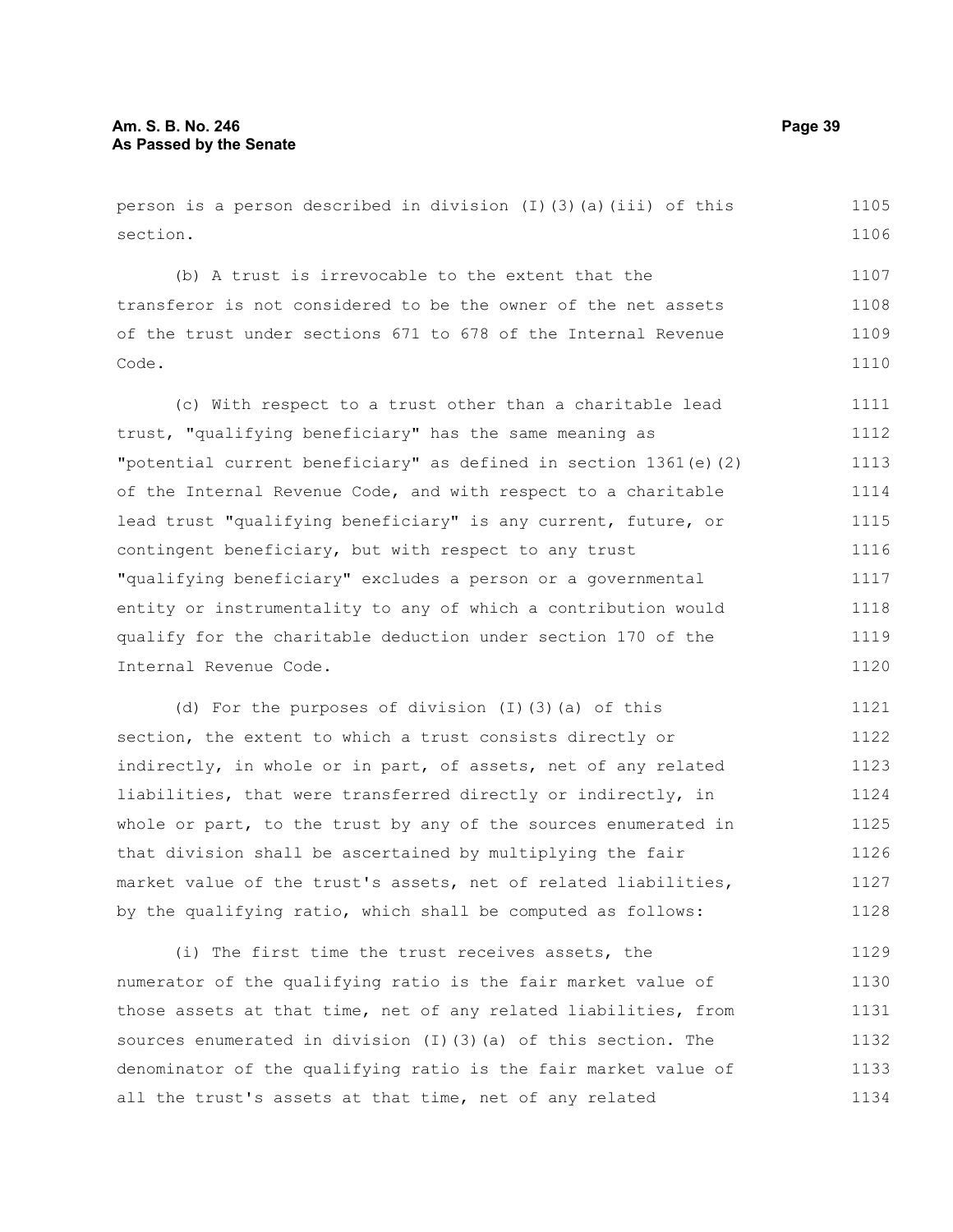#### liabilities.

1135

(ii) Each subsequent time the trust receives assets, a revised qualifying ratio shall be computed. The numerator of the revised qualifying ratio is the sum of (1) the fair market value of the trust's assets immediately prior to the subsequent transfer, net of any related liabilities, multiplied by the qualifying ratio last computed without regard to the subsequent transfer, and (2) the fair market value of the subsequently transferred assets at the time transferred, net of any related liabilities, from sources enumerated in division (I)(3)(a) of this section. The denominator of the revised qualifying ratio is the fair market value of all the trust's assets immediately after the subsequent transfer, net of any related liabilities. 1136 1137 1138 1139 1140 1141 1142 1143 1144 1145 1146 1147

(iii) Whether a transfer to the trust is by or from any of the sources enumerated in division (I)(3)(a) of this section shall be ascertained without regard to the domicile of the trust's beneficiaries. 1148 1149 1150 1151

(e) For the purposes of division (I)(3)(a)(i) of this section: 1152 1153

(i) A trust is described in division (I)(3)(e)(i) of this section if the trust is a testamentary trust and the testator of that testamentary trust was domiciled in this state at the time of the testator's death for purposes of the taxes levied under Chapter 5731. of the Revised Code. 1154 1155 1156 1157 1158

(ii) A trust is described in division (I)(3)(e)(ii) of this section if the transfer is a qualifying transfer described in any of divisions (I)(3)(f)(i) to (vi) of this section, the trust is an irrevocable inter vivos trust, and at least one of the trust's qualifying beneficiaries is domiciled in this state 1159 1160 1161 1162 1163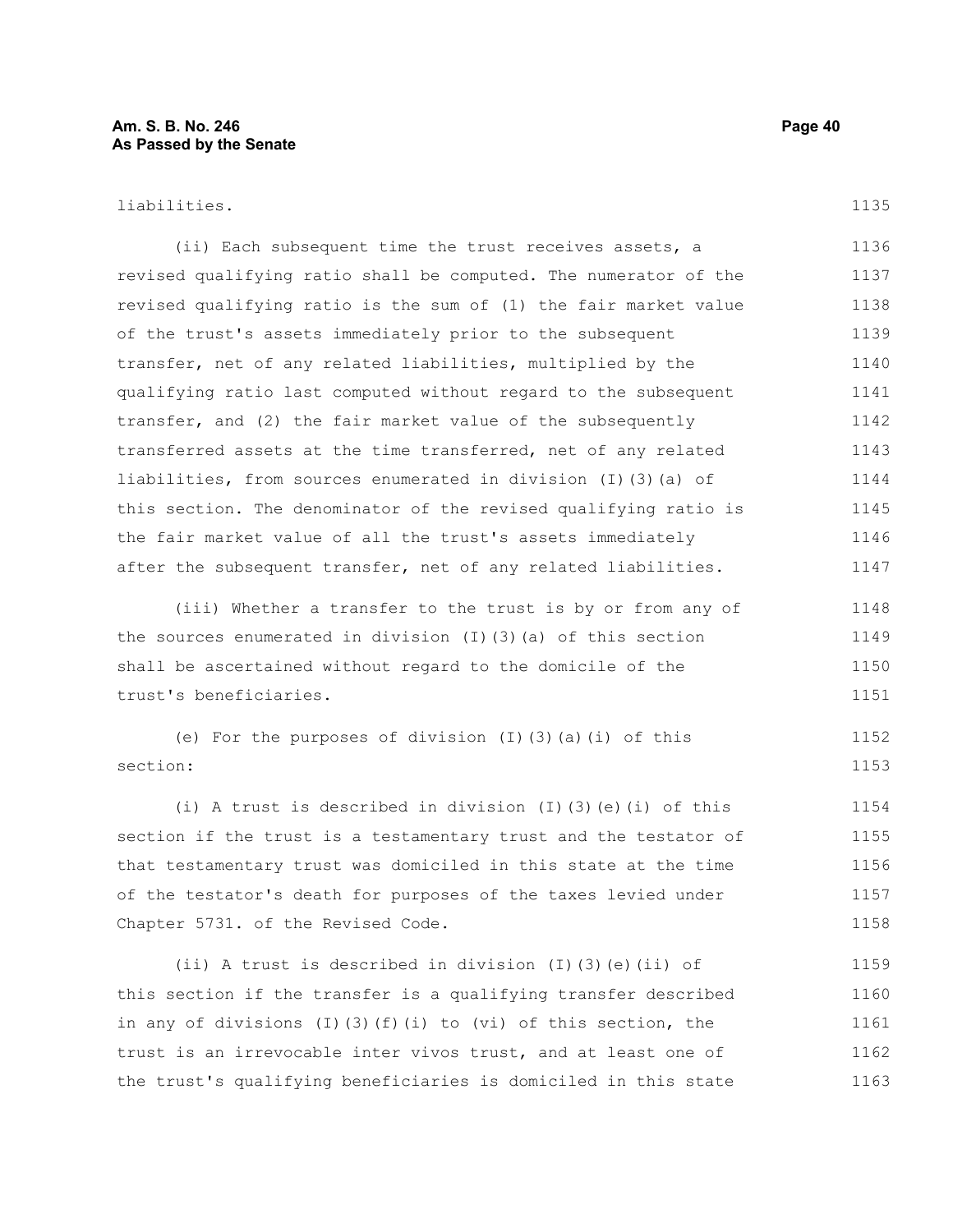for purposes of this chapter during all or some portion of the trust's current taxable year. (f) For the purposes of division (I)(3)(e)(ii) of this 1164 1165

section, a "qualifying transfer" is a transfer of assets, net of any related liabilities, directly or indirectly to a trust, if the transfer is described in any of the following: 1167 1168 1169

(i) The transfer is made to a trust, created by the decedent before the decedent's death and while the decedent was domiciled in this state for the purposes of this chapter, and, prior to the death of the decedent, the trust became irrevocable while the decedent was domiciled in this state for the purposes of this chapter. 1170 1171 1172 1173 1174 1175

(ii) The transfer is made to a trust to which the decedent, prior to the decedent's death, had directly or indirectly transferred assets, net of any related liabilities, while the decedent was domiciled in this state for the purposes of this chapter, and prior to the death of the decedent the trust became irrevocable while the decedent was domiciled in this state for the purposes of this chapter. 1176 1177 1178 1179 1180 1181 1182

(iii) The transfer is made on account of a contractual relationship existing directly or indirectly between the transferor and either the decedent or the estate of the decedent at any time prior to the date of the decedent's death, and the decedent was domiciled in this state at the time of death for purposes of the taxes levied under Chapter 5731. of the Revised Code. 1183 1184 1185 1186 1187 1188 1189

(iv) The transfer is made to a trust on account of a contractual relationship existing directly or indirectly between the transferor and another person who at the time of the 1190 1191 1192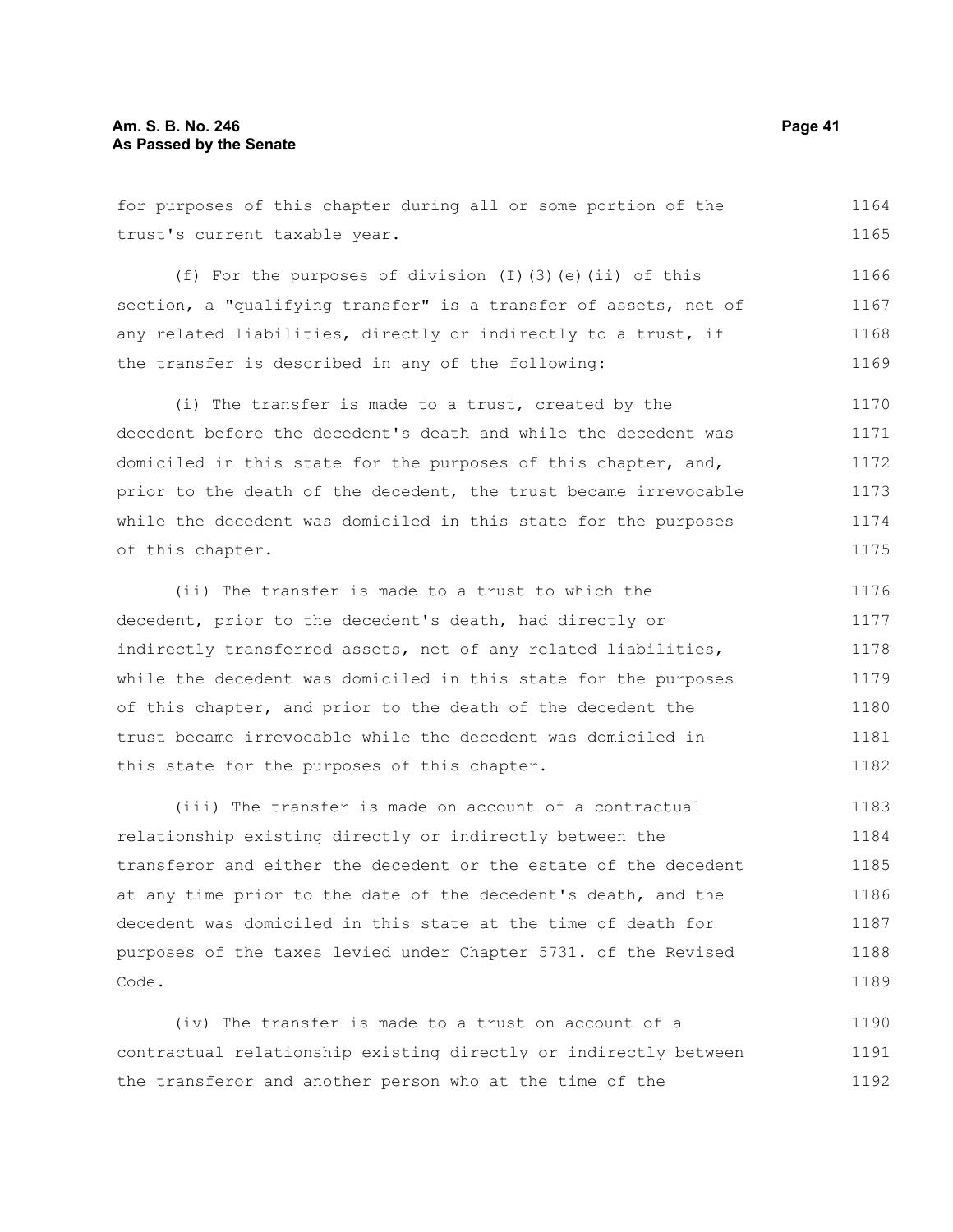decedent's death was domiciled in this state for purposes of this chapter. (v) The transfer is made to a trust on account of the will of a testator who was domiciled in this state at the time of the testator's death for purposes of the taxes levied under Chapter 5731. of the Revised Code. (vi) The transfer is made to a trust created by or caused to be created by a court, and the trust was directly or indirectly created in connection with or as a result of the death of an individual who, for purposes of the taxes levied under Chapter 5731. of the Revised Code, was domiciled in this state at the time of the individual's death. (g) The tax commissioner may adopt rules to ascertain the part of a trust residing in this state. (J) "Nonresident" means an individual or estate that is not a resident. An individual who is a resident for only part of a taxable year is a nonresident for the remainder of that taxable year. (K) "Pass-through entity" has the same meaning as in section 5733.04 of the Revised Code. (L) "Return" means the notifications and reports required to be filed pursuant to this chapter for the purpose of reporting the tax due and includes declarations of estimated tax when so required. (M) "Taxable year" means the calendar year or the taxpayer's fiscal year ending during the calendar year, or fractional part thereof, upon which the adjusted gross income is calculated pursuant to this chapter. 1193 1194 1195 1196 1197 1198 1199 1200 1201 1202 1203 1204 1205 1206 1207 1208 1209 1210 1211 1212 1213 1214 1215 1216 1217 1218 1219 1220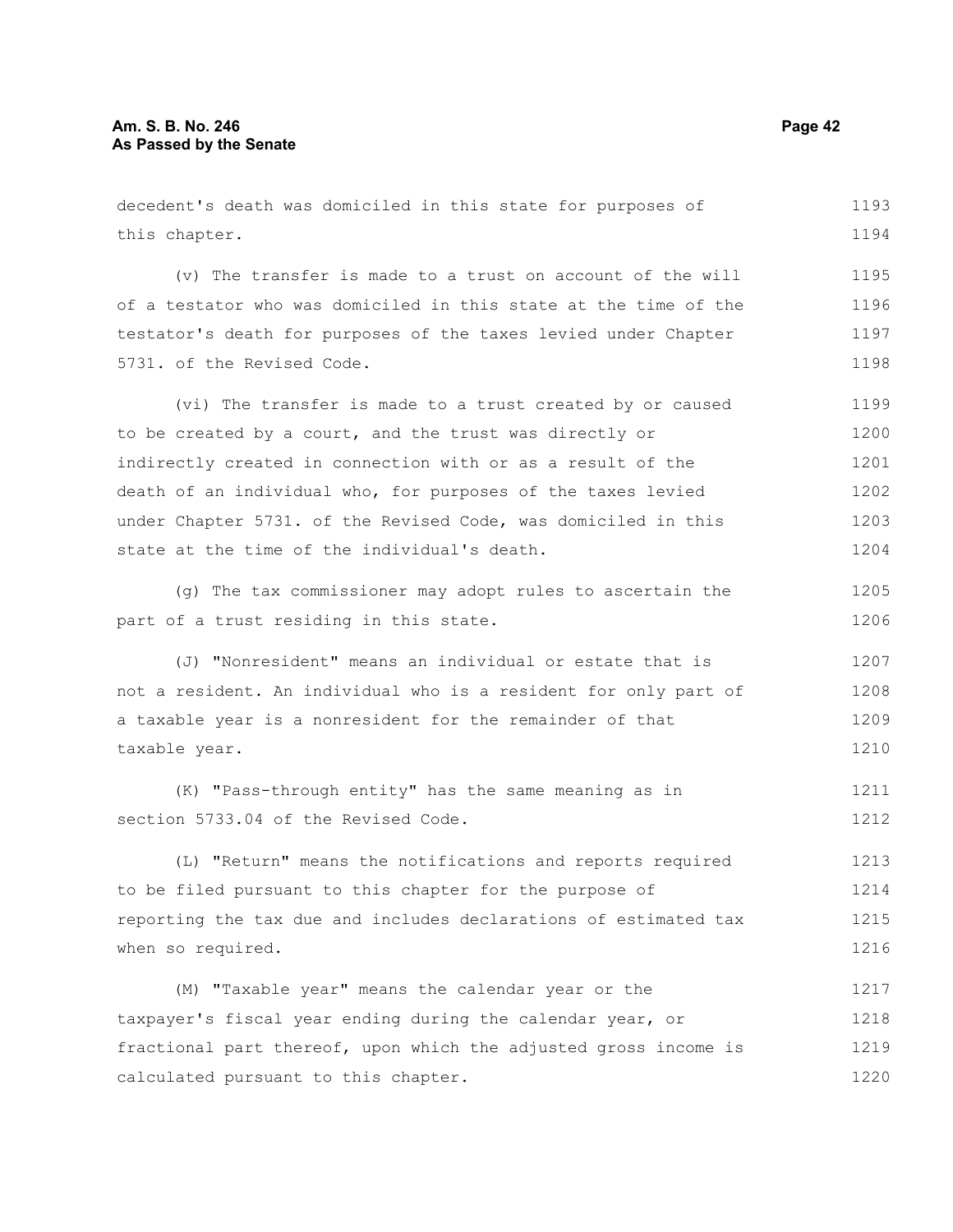# Am. S. B. No. 246 **Page 43 As Passed by the Senate**

| (N) "Taxpayer" means any person subject to the tax imposed       | 1221 |
|------------------------------------------------------------------|------|
| by section 5747.02 of the Revised Code or any pass-through       | 1222 |
| entity that makes the election under division (D) of section     | 1223 |
| 5747.08 of the Revised Code.                                     | 1224 |
| (0) "Dependents" means one of the following:                     | 1225 |
| (1) For taxable years beginning on or after January $1$ ,        | 1226 |
| 2018, and before January 1, 2026, dependents as defined in the   | 1227 |
| Internal Revenue Code;                                           | 1228 |
| (2) For all other taxable years, dependents as defined in        | 1229 |
| the Internal Revenue Code and as claimed in the taxpayer's       | 1230 |
| federal income tax return for the taxable year or which the      | 1231 |
| taxpayer would have been permitted to claim had the taxpayer     | 1232 |
| filed a federal income tax return.                               | 1233 |
| (P) "Principal county of employment" means, in the case of       | 1234 |
| a nonresident, the county within the state in which a taxpayer   | 1235 |
| performs services for an employer or, if those services are      | 1236 |
| performed in more than one county, the county in which the major | 1237 |
| portion of the services are performed.                           | 1238 |
| $(Q)$ As used in sections 5747.50 to 5747.55 of the Revised      | 1239 |
| Code:                                                            | 1240 |
| (1) "Subdivision" means any county, municipal corporation,       | 1241 |
| park district, or township.                                      | 1242 |
| (2) "Essential local government purposes" includes all           | 1243 |
| functions that any subdivision is required by general law to     | 1244 |
| exercise, including like functions that are exercised under a    | 1245 |
| charter adopted pursuant to the Ohio Constitution.               | 1246 |
| (R) "Overpayment" means any amount already paid that             | 1247 |
| exceeds the figure determined to be the correct amount of the    | 1248 |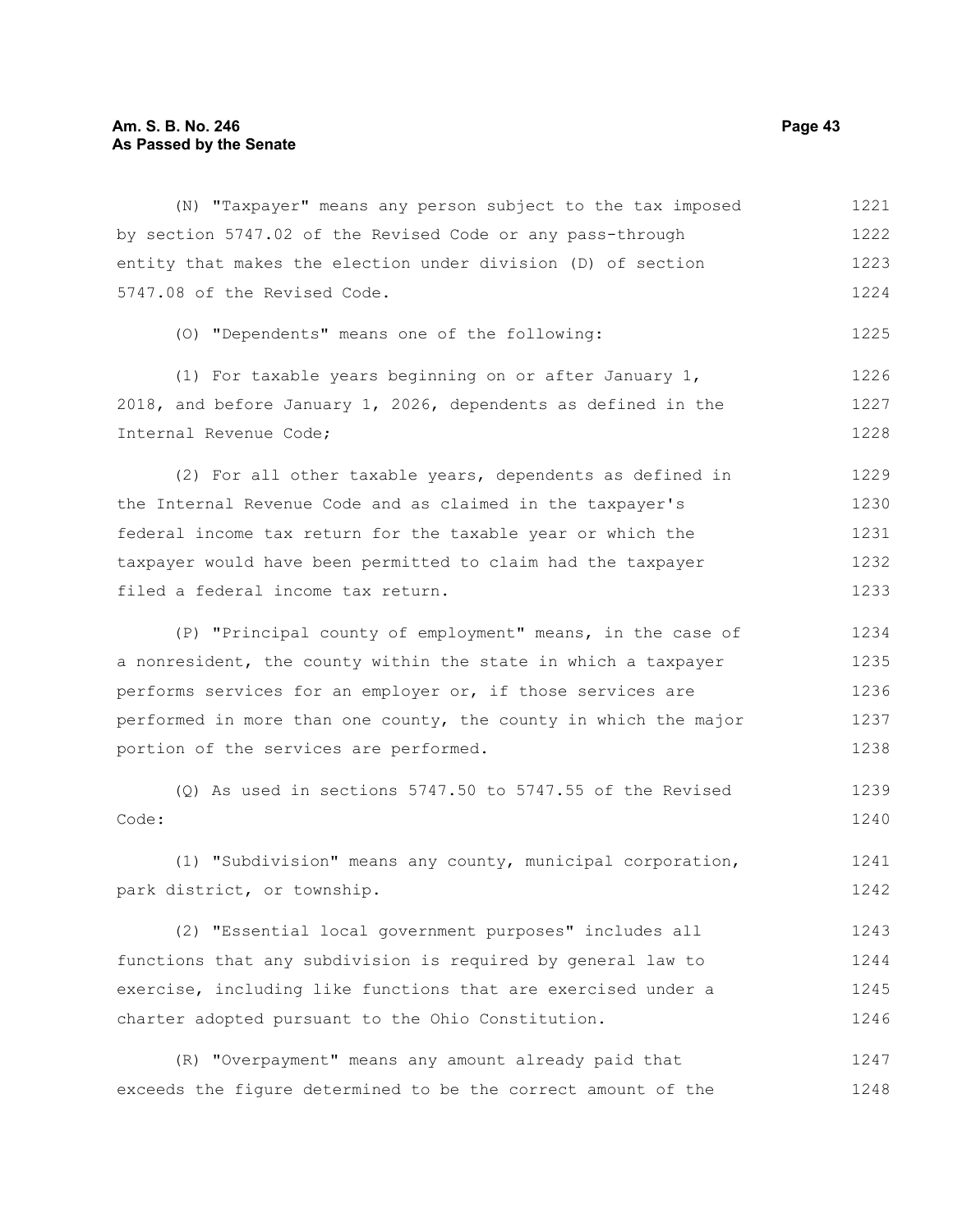1249

| (S) "Taxable income" or "Ohio taxable income" applies only  | 1250 |
|-------------------------------------------------------------|------|
| to estates and trusts, and means federal taxable income, as | 1251 |
| defined and used in the Internal Revenue Code, adjusted as  | 1252 |
| follows:                                                    | 1253 |

(1) Add interest or dividends, net of ordinary, necessary, and reasonable expenses not deducted in computing federal taxable income, on obligations or securities of any state or of any political subdivision or authority of any state, other than this state and its subdivisions and authorities, but only to the extent that such net amount is not otherwise includible in Ohio taxable income and is described in either division (S)(1)(a) or (b) of this section: 1254 1255 1256 1257 1258 1259 1260 1261

(a) The net amount is not attributable to the S portion of an electing small business trust and has not been distributed to beneficiaries for the taxable year; 1262 1263 1264

(b) The net amount is attributable to the S portion of an electing small business trust for the taxable year. 1265 1266

(2) Add interest or dividends, net of ordinary, necessary, and reasonable expenses not deducted in computing federal taxable income, on obligations of any authority, commission, instrumentality, territory, or possession of the United States to the extent that the interest or dividends are exempt from federal income taxes but not from state income taxes, but only to the extent that such net amount is not otherwise includible in Ohio taxable income and is described in either division (S) (1)(a) or (b) of this section; 1267 1268 1269 1270 1271 1272 1273 1274 1275

(3) Add the amount of personal exemption allowed to the estate pursuant to section 642(b) of the Internal Revenue Code; 1276 1277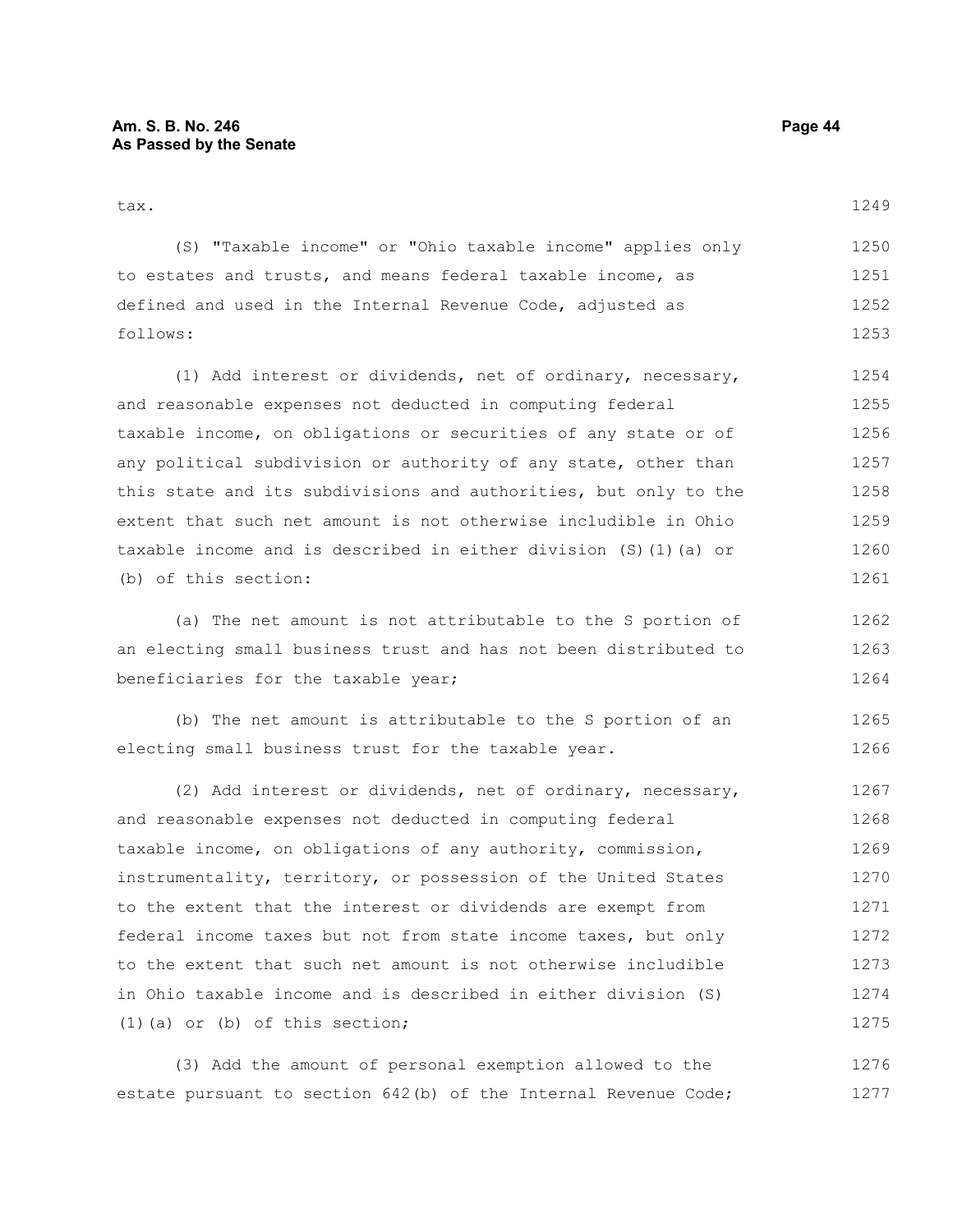## **Am. S. B. No. 246 Page 45 As Passed by the Senate**

(4) Deduct interest or dividends, net of related expenses deducted in computing federal taxable income, on obligations of the United States and its territories and possessions or of any authority, commission, or instrumentality of the United States to the extent that the interest or dividends are exempt from state taxes under the laws of the United States, but only to the extent that such amount is included in federal taxable income and is described in either division (S)(1)(a) or (b) of this section; 1278 1279 1280 1281 1282 1283 1284 1285 1286

(5) Deduct the amount of wages and salaries, if any, not otherwise allowable as a deduction but that would have been allowable as a deduction in computing federal taxable income for the taxable year, had the work opportunity tax credit allowed under sections 38, 51, and 52 of the Internal Revenue Code not been in effect, but only to the extent such amount relates either to income included in federal taxable income for the taxable year or to income of the S portion of an electing small business trust for the taxable year; 1287 1288 1289 1290 1291 1292 1293 1294 1295

(6) Deduct any interest or interest equivalent, net of related expenses deducted in computing federal taxable income, on public obligations and purchase obligations, but only to the extent that such net amount relates either to income included in federal taxable income for the taxable year or to income of the S portion of an electing small business trust for the taxable year; 1296 1297 1298 1299 1300 1301 1302

(7) Add any loss or deduct any gain resulting from sale, exchange, or other disposition of public obligations to the extent that such loss has been deducted or such gain has been included in computing either federal taxable income or income of the S portion of an electing small business trust for the 1303 1304 1305 1306 1307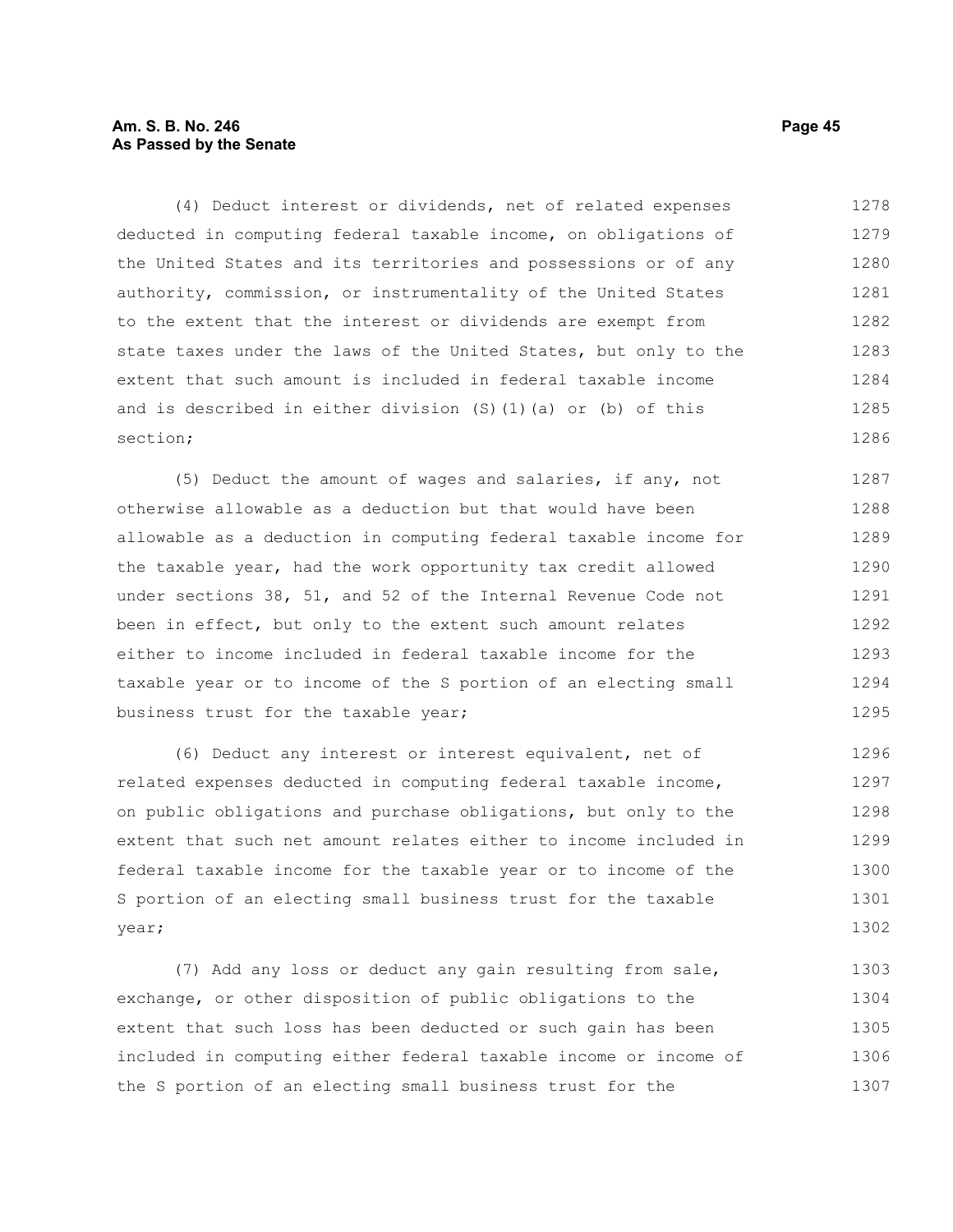(8) Except in the case of the final return of an estate, add any amount deducted by the taxpayer on both its Ohio estate tax return pursuant to section 5731.14 of the Revised Code, and on its federal income tax return in determining federal taxable income; 1309 1310 1311 1312 1313

(9)(a) Deduct any amount included in federal taxable income solely because the amount represents a reimbursement or refund of expenses that in a previous year the decedent had deducted as an itemized deduction pursuant to section 63 of the Internal Revenue Code and applicable treasury regulations. The deduction otherwise allowed under division (S)(9)(a) of this section shall be reduced to the extent the reimbursement is attributable to an amount the taxpayer or decedent deducted under this section in any taxable year. 1314 1315 1316 1317 1318 1319 1320 1321 1322

(b) Add any amount not otherwise included in Ohio taxable income for any taxable year to the extent that the amount is attributable to the recovery during the taxable year of any amount deducted or excluded in computing federal or Ohio taxable income in any taxable year, but only to the extent such amount has not been distributed to beneficiaries for the taxable year. 1323 1324 1325 1326 1327 1328

(10) Deduct any portion of the deduction described in section 1341(a)(2) of the Internal Revenue Code, for repaying previously reported income received under a claim of right, that meets both of the following requirements: 1329 1330 1331 1332

(a) It is allowable for repayment of an item that was included in the taxpayer's taxable income or the decedent's adjusted gross income for a prior taxable year and did not qualify for a credit under division (A) or (B) of section 1333 1334 1335 1336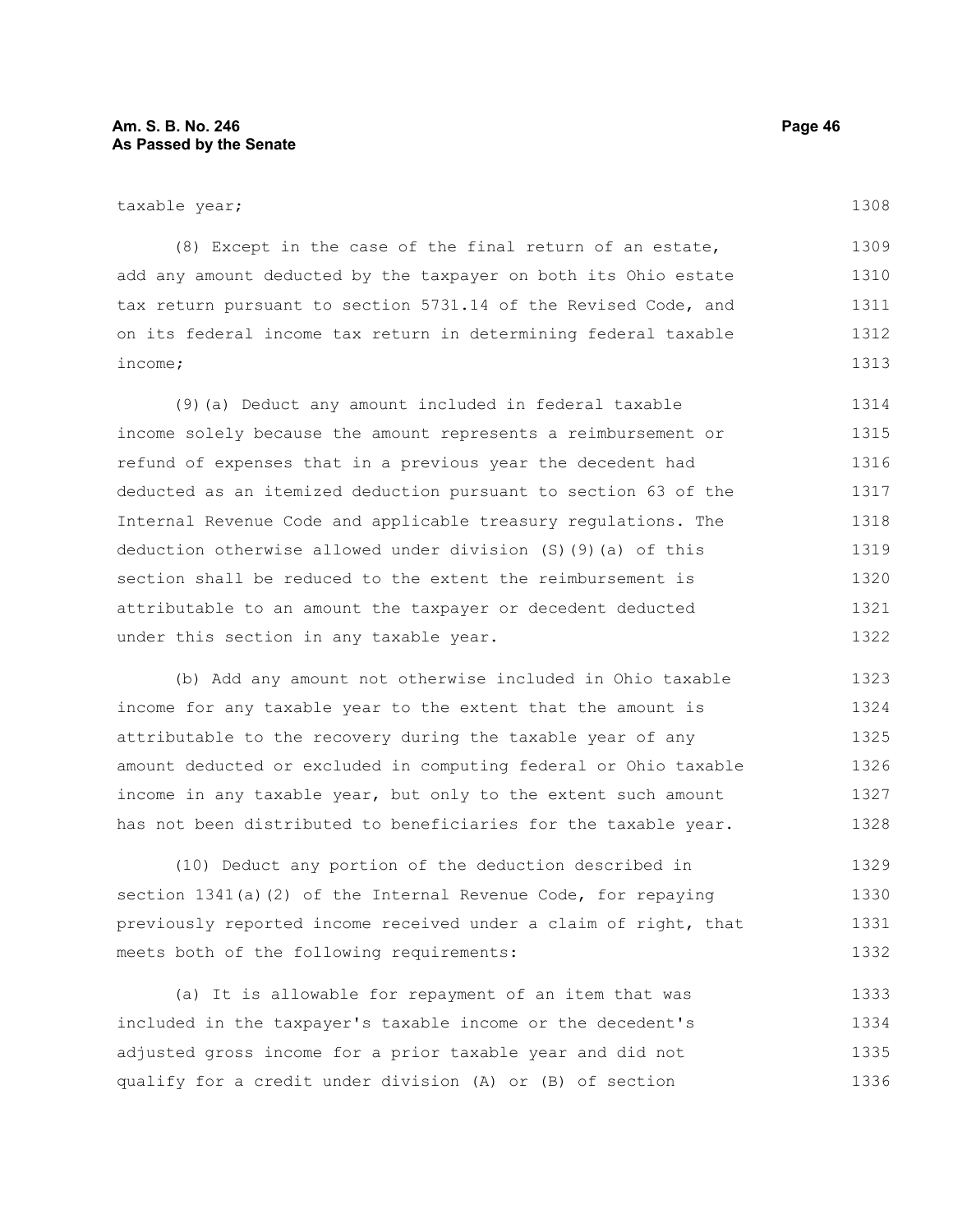| (b) It does not otherwise reduce the taxpayer's taxable        |
|----------------------------------------------------------------|
| income or the decedent's adjusted gross income for the current |
| or any other taxable year.                                     |
| (11) Add any amount claimed as a credit under section          |
| 5747.059 of the Revised Code to the extent that the amount     |

satisfies either of the following:

5747.05 of the Revised Code for that year.

(a) The amount was deducted or excluded from the computation of the taxpayer's federal taxable income as required to be reported for the taxpayer's taxable year under the Internal Revenue Code; 1344 1345 1346 1347

(b) The amount resulted in a reduction in the taxpayer's federal taxable income as required to be reported for any of the taxpayer's taxable years under the Internal Revenue Code. 1348 1349 1350

(12) Deduct any amount, net of related expenses deducted in computing federal taxable income, that a trust is required to report as farm income on its federal income tax return, but only if the assets of the trust include at least ten acres of land satisfying the definition of "land devoted exclusively to agricultural use" under section 5713.30 of the Revised Code, regardless of whether the land is valued for tax purposes as such land under sections 5713.30 to 5713.38 of the Revised Code. If the trust is a pass-through entity investor, section 5747.231 of the Revised Code applies in ascertaining if the trust is eligible to claim the deduction provided by division (S)(12) of this section in connection with the pass-through entity's farm income. 1351 1352 1353 1354 1355 1356 1357 1358 1359 1360 1361 1362 1363

Except for farm income attributable to the S portion of an electing small business trust, the deduction provided by 1364 1365

1337

1338 1339 1340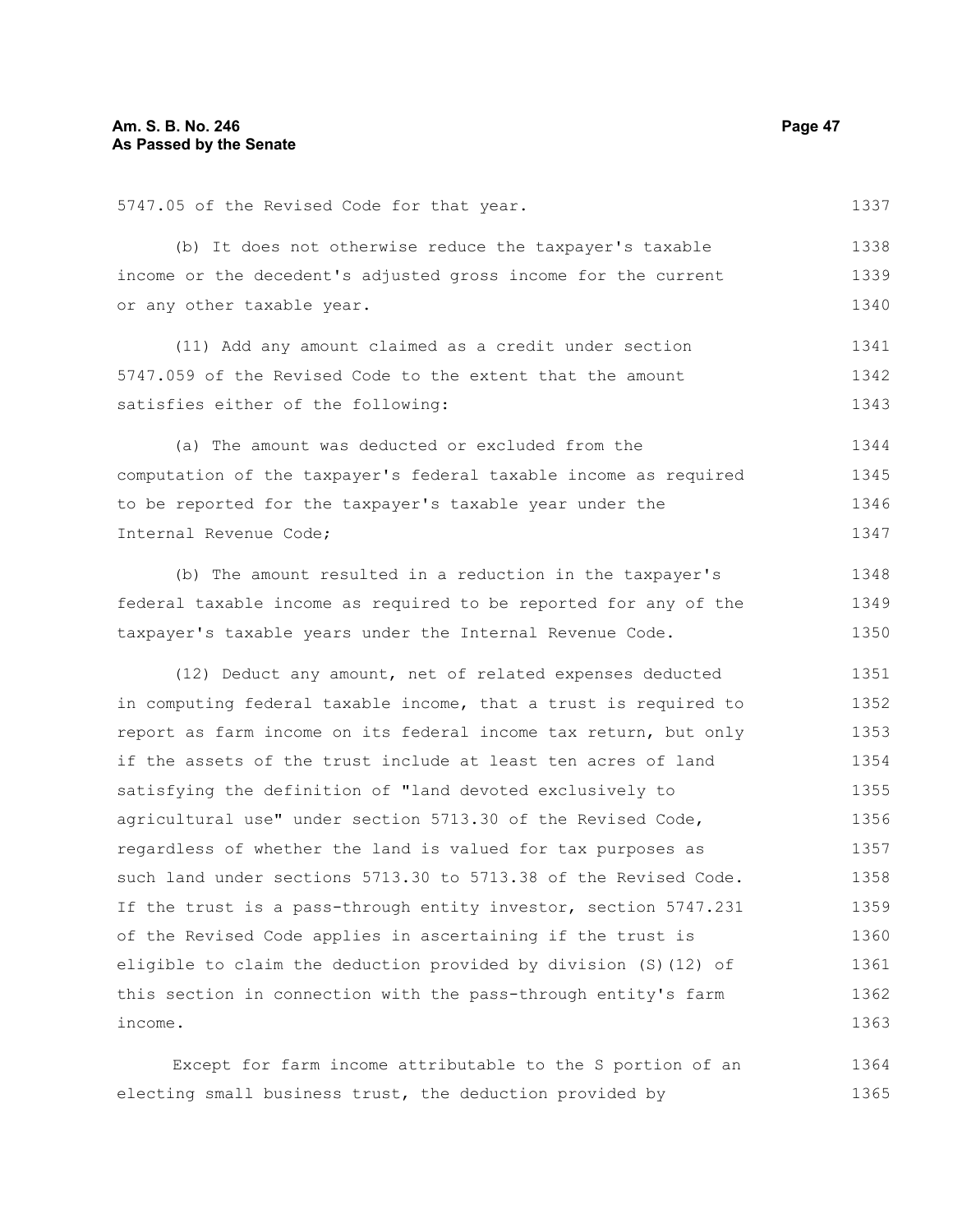#### **Am. S. B. No. 246 Page 48 As Passed by the Senate**

division (S)(12) of this section is allowed only to the extent that the trust has not distributed such farm income. (13) Add the net amount of income described in section 641(c) of the Internal Revenue Code to the extent that amount is not included in federal taxable income. (14) Add or deduct the amount the taxpayer would be required to add or deduct under division (A)(17) or (18) of this section if the taxpayer's Ohio taxable income were computed in the same manner as an individual's Ohio adjusted gross income is computed under this section. (15) Add, to the extent not otherwise included in computing taxable income or Ohio taxable income for any taxable year, the taxpayer's proportionate share of the amount of the tax levied under section 5747.38 of the Revised Code and paid by an electing pass-through entity for the taxable year. (T) "School district income" and "school district income tax" have the same meanings as in section 5748.01 of the Revised Code. (U) As used in divisions (A)(7), (A)(8), (S)(6), and (S) (7) of this section, "public obligations," "purchase obligations," and "interest or interest equivalent" have the same meanings as in section 5709.76 of the Revised Code. (V) "Limited liability company" means any limited liability company formed under Chapter 1705. or 1706. of the Revised Code or under the laws of any other state. (W) "Pass-through entity investor" means any person who, during any portion of a taxable year of a pass-through entity, is a partner, member, shareholder, or equity investor in that pass-through entity. 1367 1368 1369 1370 1371 1372 1373 1374 1375 1376 1377 1378 1379 1380 1381 1382 1383 1384 1385 1386 1387 1388 1389 1390 1391 1392 1393 1394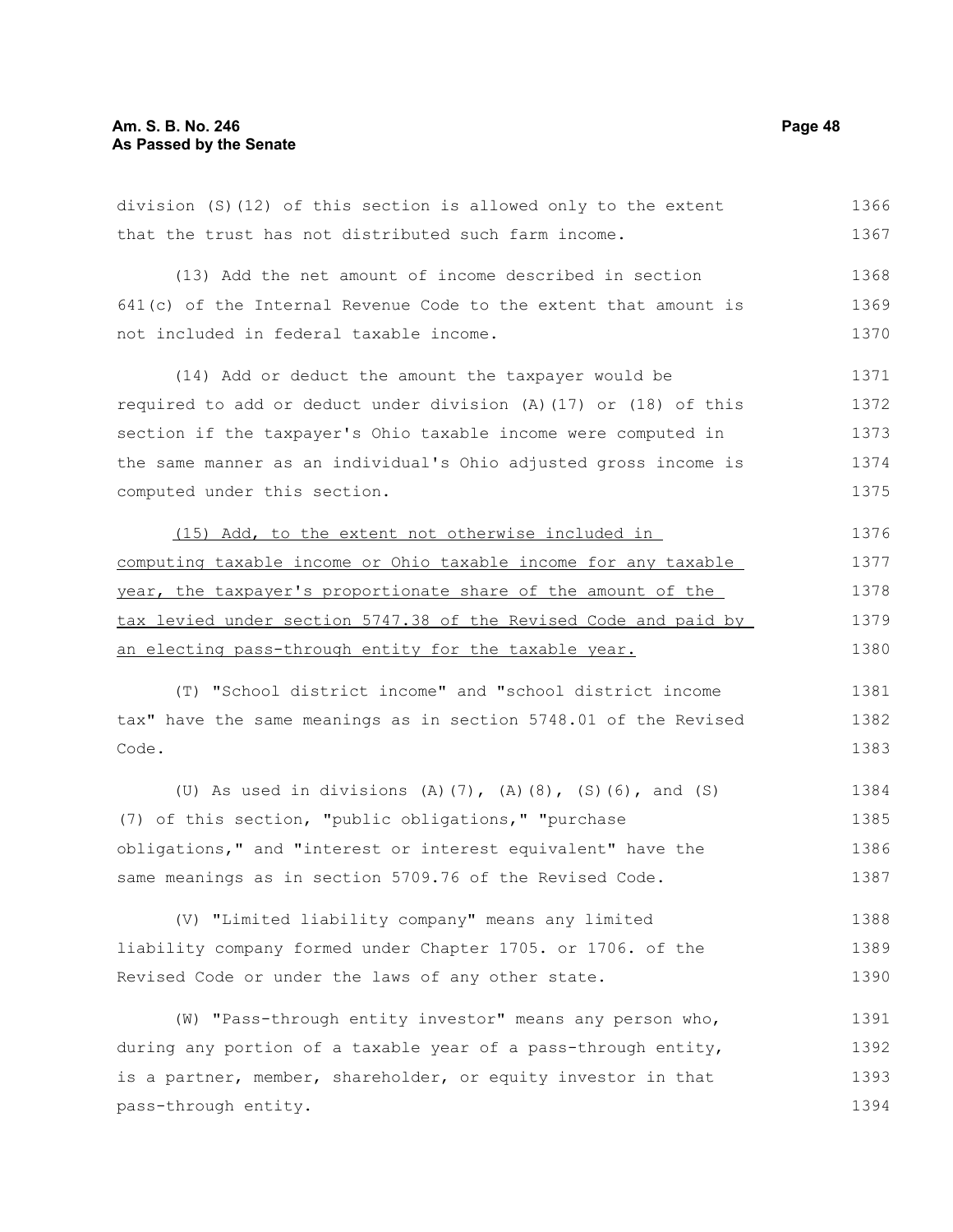(X) "Banking day" has the same meaning as in section 1304.01 of the Revised Code. (Y) "Month" means a calendar month. (Z) "Quarter" means the first three months, the second three months, the third three months, or the last three months of the taxpayer's taxable year. (AA)(1) "Modified business income" means the business income included in a trust's Ohio taxable income after such taxable income is first reduced by the qualifying trust amount, if any. (2) "Qualifying trust amount" of a trust means capital 1395 1396 1397 1398 1399 1400 1401 1402 1403 1404 1405

gains and losses from the sale, exchange, or other disposition of equity or ownership interests in, or debt obligations of, a qualifying investee to the extent included in the trust's Ohio taxable income, but only if the following requirements are satisfied: 1406 1407 1408 1409 1410

(a) The book value of the qualifying investee's physical assets in this state and everywhere, as of the last day of the qualifying investee's fiscal or calendar year ending immediately prior to the date on which the trust recognizes the gain or loss, is available to the trust. 1411 1412 1413 1414 1415

(b) The requirements of section 5747.011 of the Revised Code are satisfied for the trust's taxable year in which the trust recognizes the gain or loss. 1416 1417 1418

Any gain or loss that is not a qualifying trust amount is modified business income, qualifying investment income, or modified nonbusiness income, as the case may be. 1419 1420 1421

(3) "Modified nonbusiness income" means a trust's Ohio 1422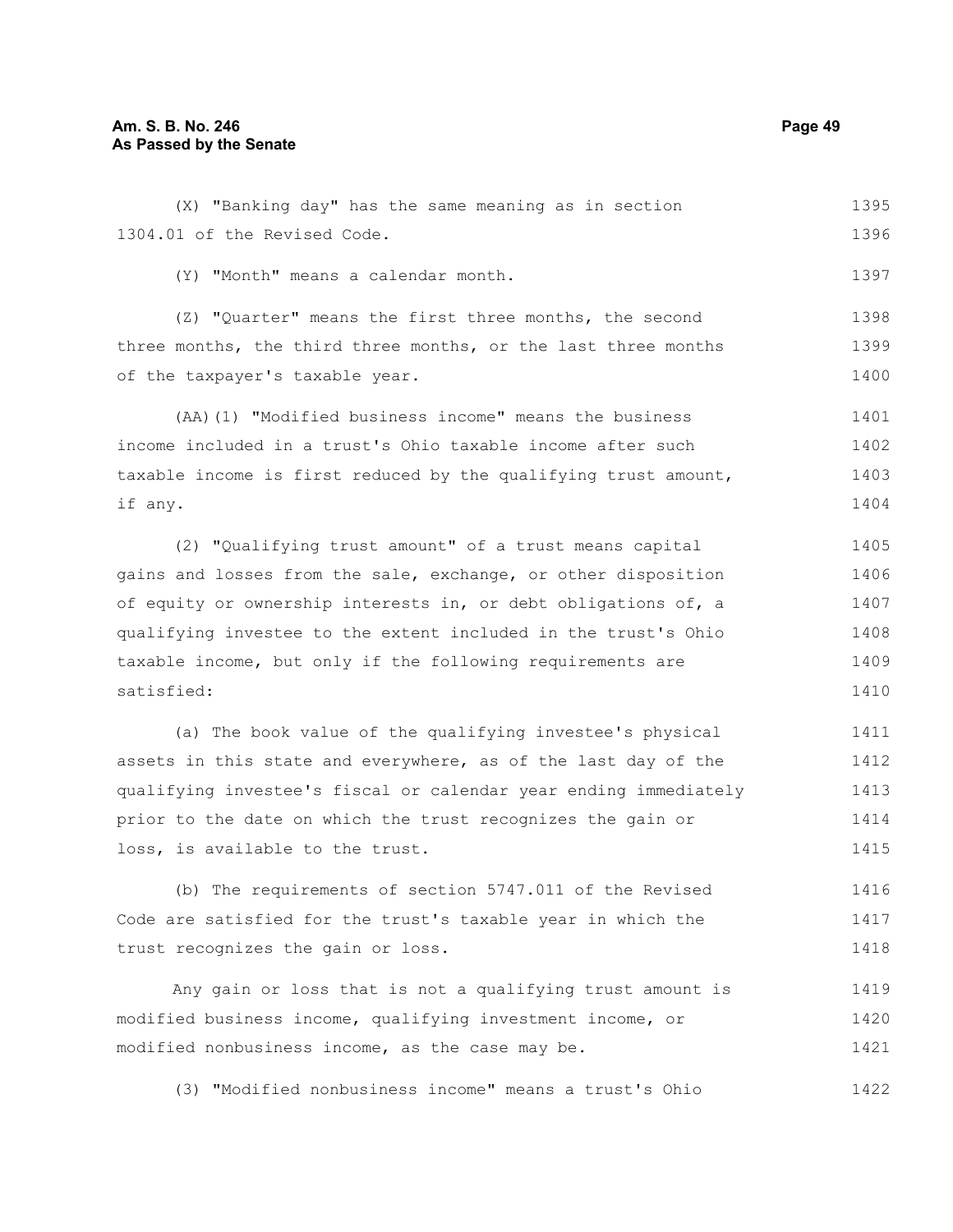#### **Am. S. B. No. 246 Page 50 As Passed by the Senate**

taxable income other than modified business income, other than the qualifying trust amount, and other than qualifying investment income, as defined in section 5747.012 of the Revised Code, to the extent such qualifying investment income is not otherwise part of modified business income. (4) "Modified Ohio taxable income" applies only to trusts, and means the sum of the amounts described in divisions (AA)(4) (a) to (c) of this section: (a) The fraction, calculated under section 5747.013, and applying section 5747.231 of the Revised Code, multiplied by the sum of the following amounts: (i) The trust's modified business income; (ii) The trust's qualifying investment income, as defined in section 5747.012 of the Revised Code, but only to the extent the qualifying investment income does not otherwise constitute modified business income and does not otherwise constitute a qualifying trust amount. (b) The qualifying trust amount multiplied by a fraction, the numerator of which is the sum of the book value of the qualifying investee's physical assets in this state on the last day of the qualifying investee's fiscal or calendar year ending immediately prior to the day on which the trust recognizes the qualifying trust amount, and the denominator of which is the sum of the book value of the qualifying investee's total physical assets everywhere on the last day of the qualifying investee's fiscal or calendar year ending immediately prior to the day on which the trust recognizes the qualifying trust amount. If, for 1423 1424 1425 1426 1427 1428 1429 1430 1431 1432 1433 1434 1435 1436 1437 1438 1439 1440 1441 1442 1443 1444 1445 1446 1447 1448 1449

a taxable year, the trust recognizes a qualifying trust amount with respect to more than one qualifying investee, the amount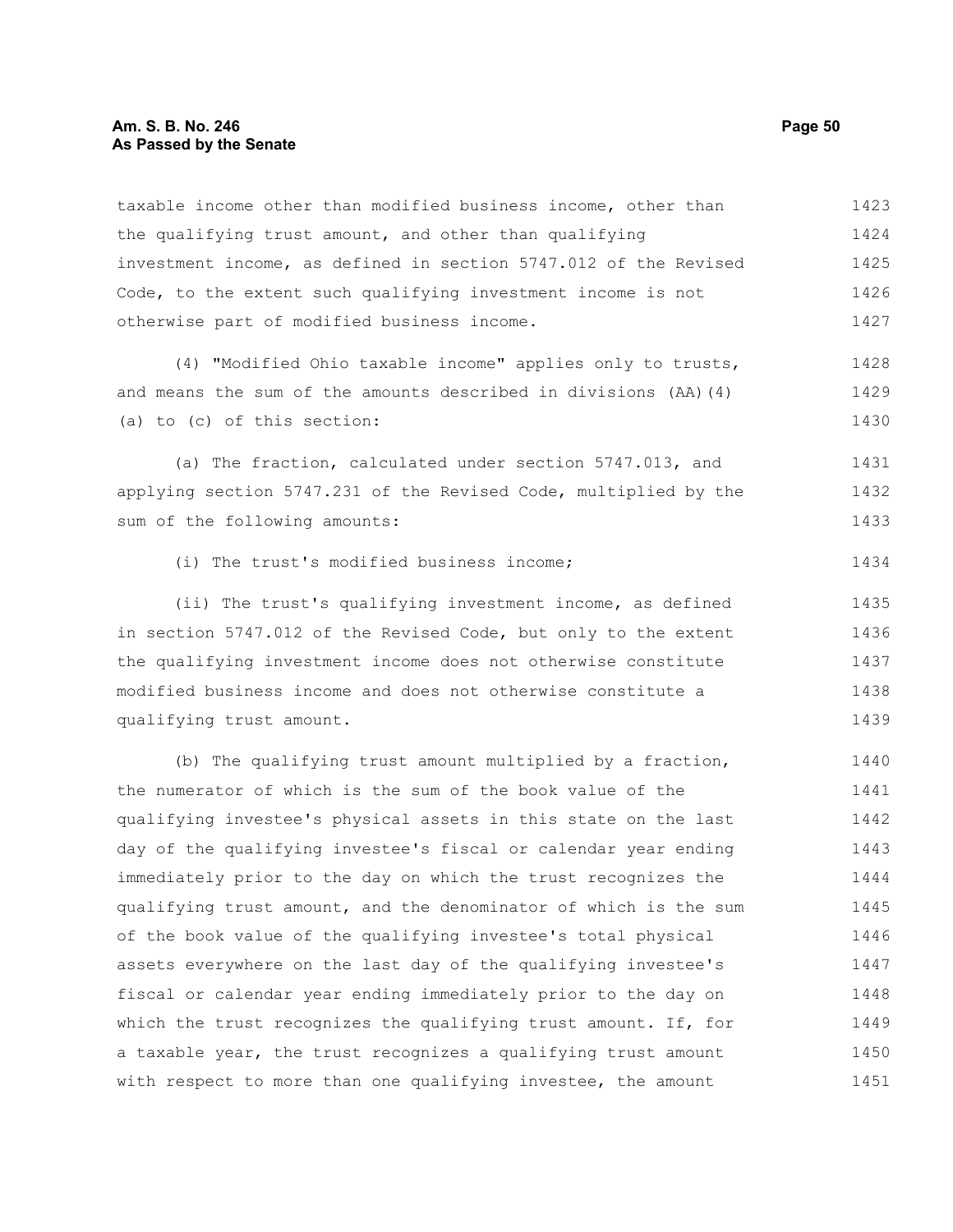described in division (AA)(4)(b) of this section shall equal the sum of the products so computed for each such qualifying investee. 1452 1453 1454

(c)(i) With respect to a trust or portion of a trust that is a resident as ascertained in accordance with division (I)(3) (d) of this section, its modified nonbusiness income. 1455 1456 1457

(ii) With respect to a trust or portion of a trust that is not a resident as ascertained in accordance with division (I)(3) (d) of this section, the amount of its modified nonbusiness income satisfying the descriptions in divisions (B)(2) to (5) of section 5747.20 of the Revised Code, except as otherwise provided in division (AA)(4)(c)(ii) of this section. With respect to a trust or portion of a trust that is not a resident as ascertained in accordance with division (I)(3)(d) of this section, the trust's portion of modified nonbusiness income recognized from the sale, exchange, or other disposition of a debt interest in or equity interest in a section 5747.212 entity, as defined in section 5747.212 of the Revised Code, without regard to division (A) of that section, shall not be allocated to this state in accordance with section 5747.20 of the Revised Code but shall be apportioned to this state in accordance with division (B) of section 5747.212 of the Revised Code without regard to division (A) of that section. 1458 1459 1460 1461 1462 1463 1464 1465 1466 1467 1468 1469 1470 1471 1472 1473 1474

If the allocation and apportionment of a trust's income under divisions (AA)(4)(a) and (c) of this section do not fairly represent the modified Ohio taxable income of the trust in this state, the alternative methods described in division (C) of section 5747.21 of the Revised Code may be applied in the manner and to the same extent provided in that section. 1475 1476 1477 1478 1479 1480

(5)(a) Except as set forth in division (AA)(5)(b) of this 1481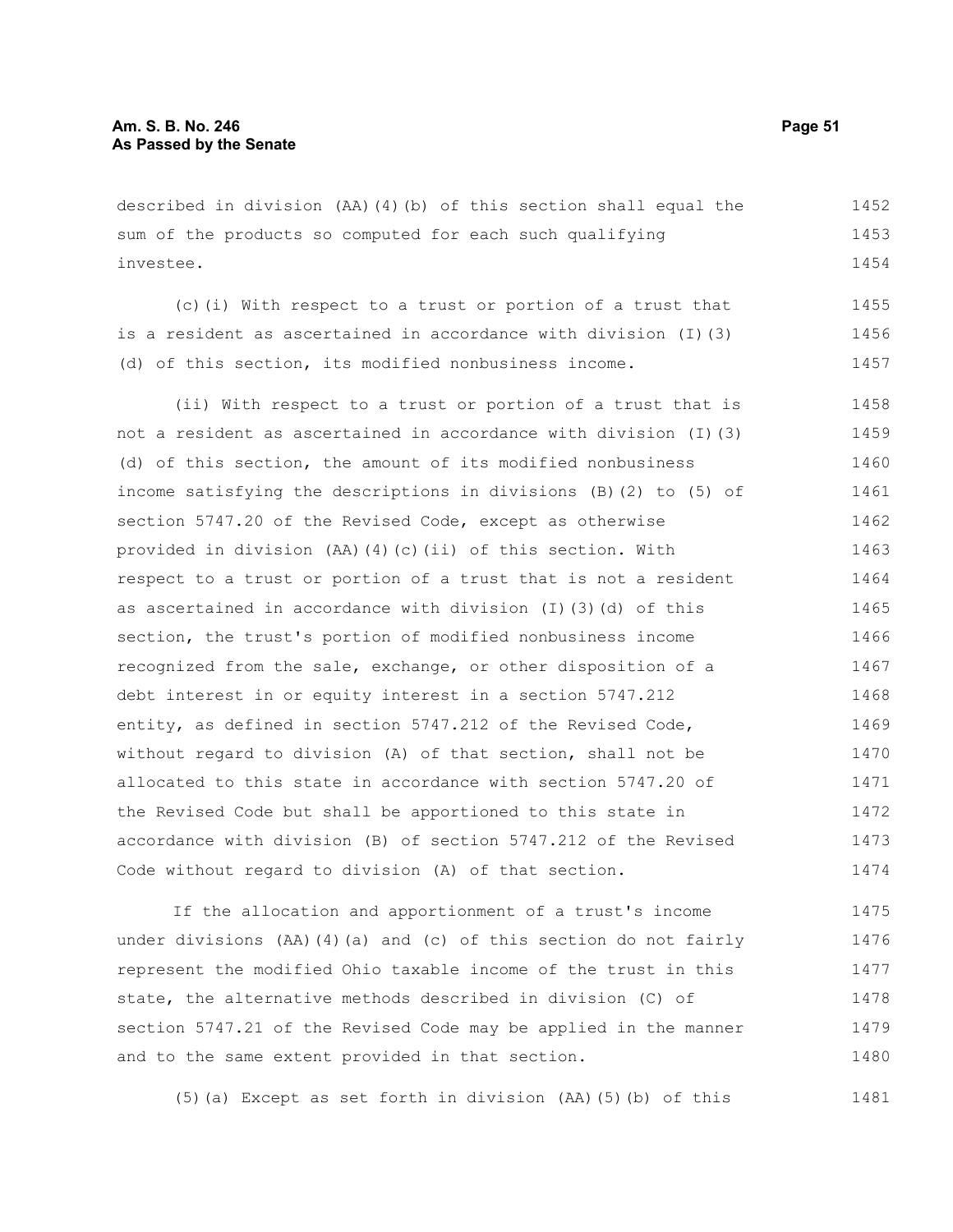#### **Am. S. B. No. 246 Page 52 As Passed by the Senate**

section, "qualifying investee" means a person in which a trust has an equity or ownership interest, or a person or unit of government the debt obligations of either of which are owned by a trust. For the purposes of division (AA)(2)(a) of this section and for the purpose of computing the fraction described in division (AA)(4)(b) of this section, all of the following apply: 1482 1483 1484 1485 1486 1487

(i) If the qualifying investee is a member of a qualifying controlled group on the last day of the qualifying investee's fiscal or calendar year ending immediately prior to the date on which the trust recognizes the gain or loss, then "qualifying investee" includes all persons in the qualifying controlled group on such last day. 1488 1489 1490 1491 1492 1493

(ii) If the qualifying investee, or if the qualifying investee and any members of the qualifying controlled group of which the qualifying investee is a member on the last day of the qualifying investee's fiscal or calendar year ending immediately prior to the date on which the trust recognizes the gain or loss, separately or cumulatively own, directly or indirectly, on the last day of the qualifying investee's fiscal or calendar year ending immediately prior to the date on which the trust recognizes the qualifying trust amount, more than fifty per cent of the equity of a pass-through entity, then the qualifying investee and the other members are deemed to own the proportionate share of the pass-through entity's physical assets which the pass-through entity directly or indirectly owns on the last day of the pass-through entity's calendar or fiscal year ending within or with the last day of the qualifying investee's fiscal or calendar year ending immediately prior to the date on which the trust recognizes the qualifying trust amount. 1494 1495 1496 1497 1498 1499 1500 1501 1502 1503 1504 1505 1506 1507 1508 1509 1510

(iii) For the purposes of division (AA)(5)(a)(iii) of this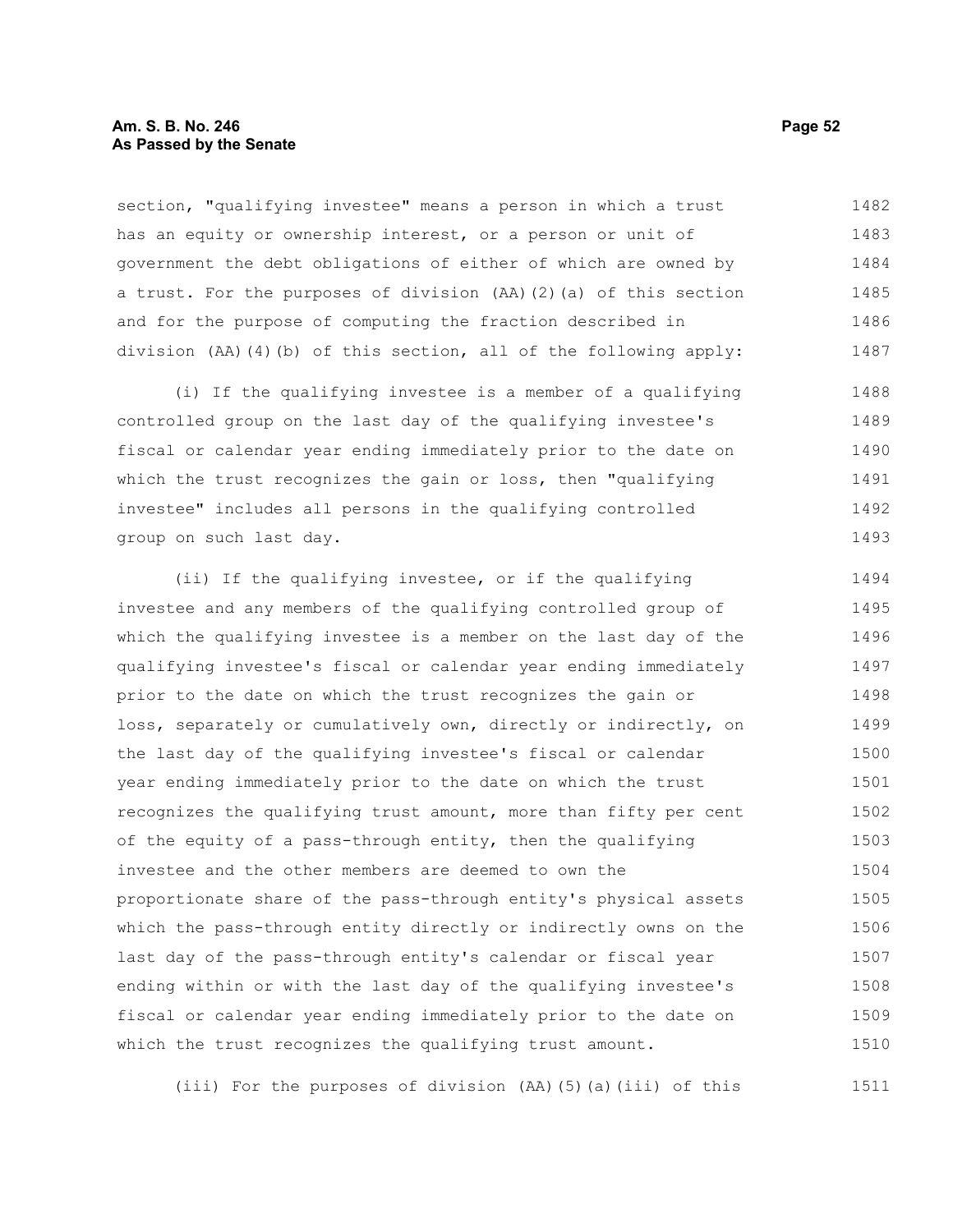section, "upper level pass-through entity" means a pass-through entity directly or indirectly owning any equity of another passthrough entity, and "lower level pass-through entity" means that other pass-through entity. 1512 1513 1514 1515

An upper level pass-through entity, whether or not it is also a qualifying investee, is deemed to own, on the last day of the upper level pass-through entity's calendar or fiscal year, the proportionate share of the lower level pass-through entity's physical assets that the lower level pass-through entity directly or indirectly owns on the last day of the lower level pass-through entity's calendar or fiscal year ending within or with the last day of the upper level pass-through entity's fiscal or calendar year. If the upper level pass-through entity directly and indirectly owns less than fifty per cent of the equity of the lower level pass-through entity on each day of the upper level pass-through entity's calendar or fiscal year in which or with which ends the calendar or fiscal year of the lower level pass-through entity and if, based upon clear and convincing evidence, complete information about the location and cost of the physical assets of the lower pass-through entity is not available to the upper level pass-through entity, then solely for purposes of ascertaining if a gain or loss constitutes a qualifying trust amount, the upper level passthrough entity shall be deemed as owning no equity of the lower level pass-through entity for each day during the upper level pass-through entity's calendar or fiscal year in which or with which ends the lower level pass-through entity's calendar or fiscal year. Nothing in division (AA)(5)(a)(iii) of this section shall be construed to provide for any deduction or exclusion in computing any trust's Ohio taxable income. 1516 1517 1518 1519 1520 1521 1522 1523 1524 1525 1526 1527 1528 1529 1530 1531 1532 1533 1534 1535 1536 1537 1538 1539 1540 1541

(b) With respect to a trust that is not a resident for the 1542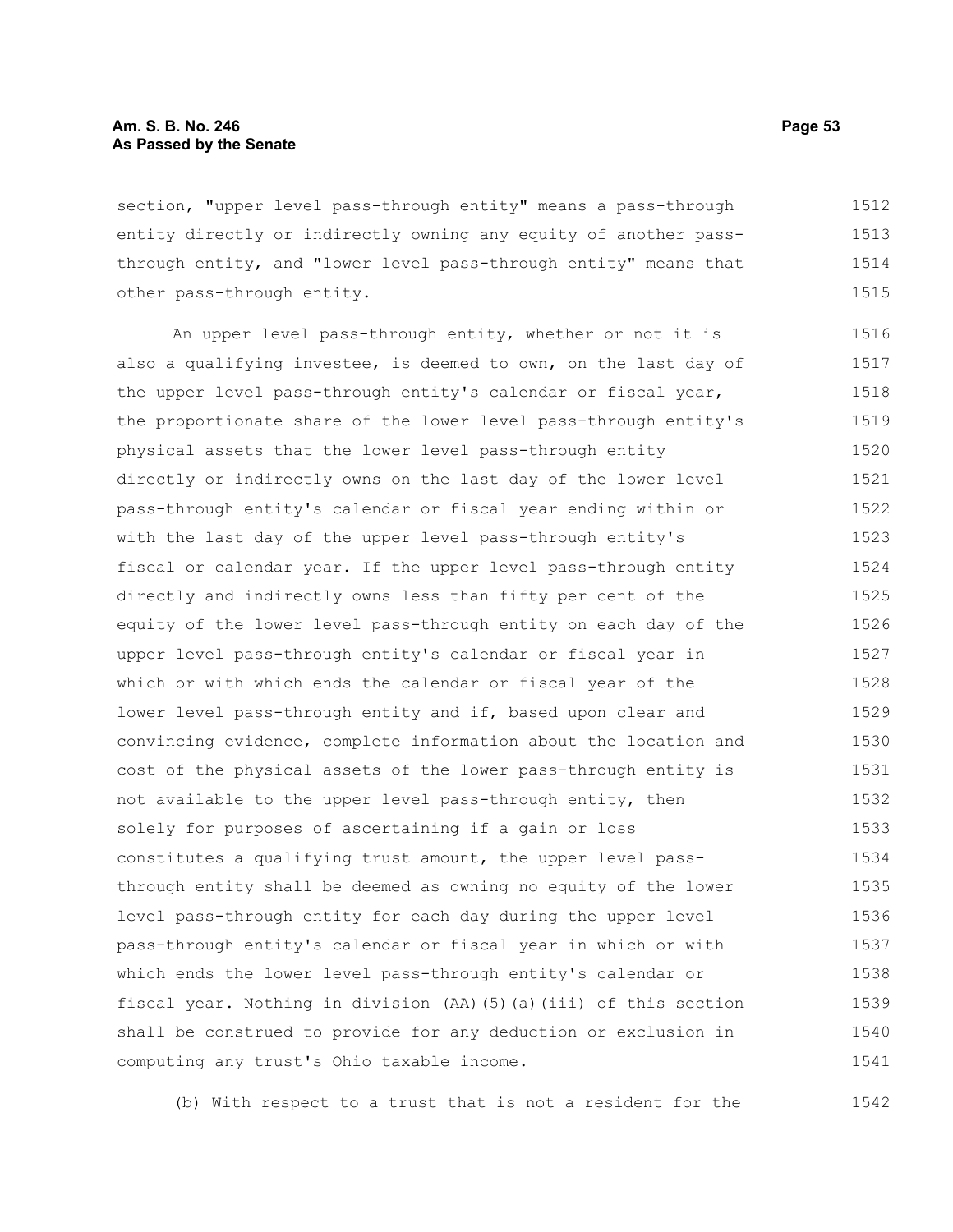taxable year and with respect to a part of a trust that is not a resident for the taxable year, "qualifying investee" for that taxable year does not include a C corporation if both of the following apply: 1543 1544 1545 1546

(i) During the taxable year the trust or part of the trust recognizes a gain or loss from the sale, exchange, or other disposition of equity or ownership interests in, or debt obligations of, the C corporation. 1547 1548 1549 1550

(ii) Such gain or loss constitutes nonbusiness income.

(6) "Available" means information is such that a person is able to learn of the information by the due date plus extensions, if any, for filing the return for the taxable year in which the trust recognizes the gain or loss. 1552 1553 1554 1555

(BB) "Qualifying controlled group" has the same meaning as in section 5733.04 of the Revised Code. 1556 1557

(CC) "Related member" has the same meaning as in section 5733.042 of the Revised Code. 1558 1559

(DD)(1) For the purposes of division (DD) of this section: 1560

(a) "Qualifying person" means any person other than a qualifying corporation. 1561 1562

(b) "Qualifying corporation" means any person classified for federal income tax purposes as an association taxable as a corporation, except either of the following: 1563 1564 1565

(i) A corporation that has made an election under subchapter S, chapter one, subtitle A, of the Internal Revenue Code for its taxable year ending within, or on the last day of, the investor's taxable year; 1566 1567 1568 1569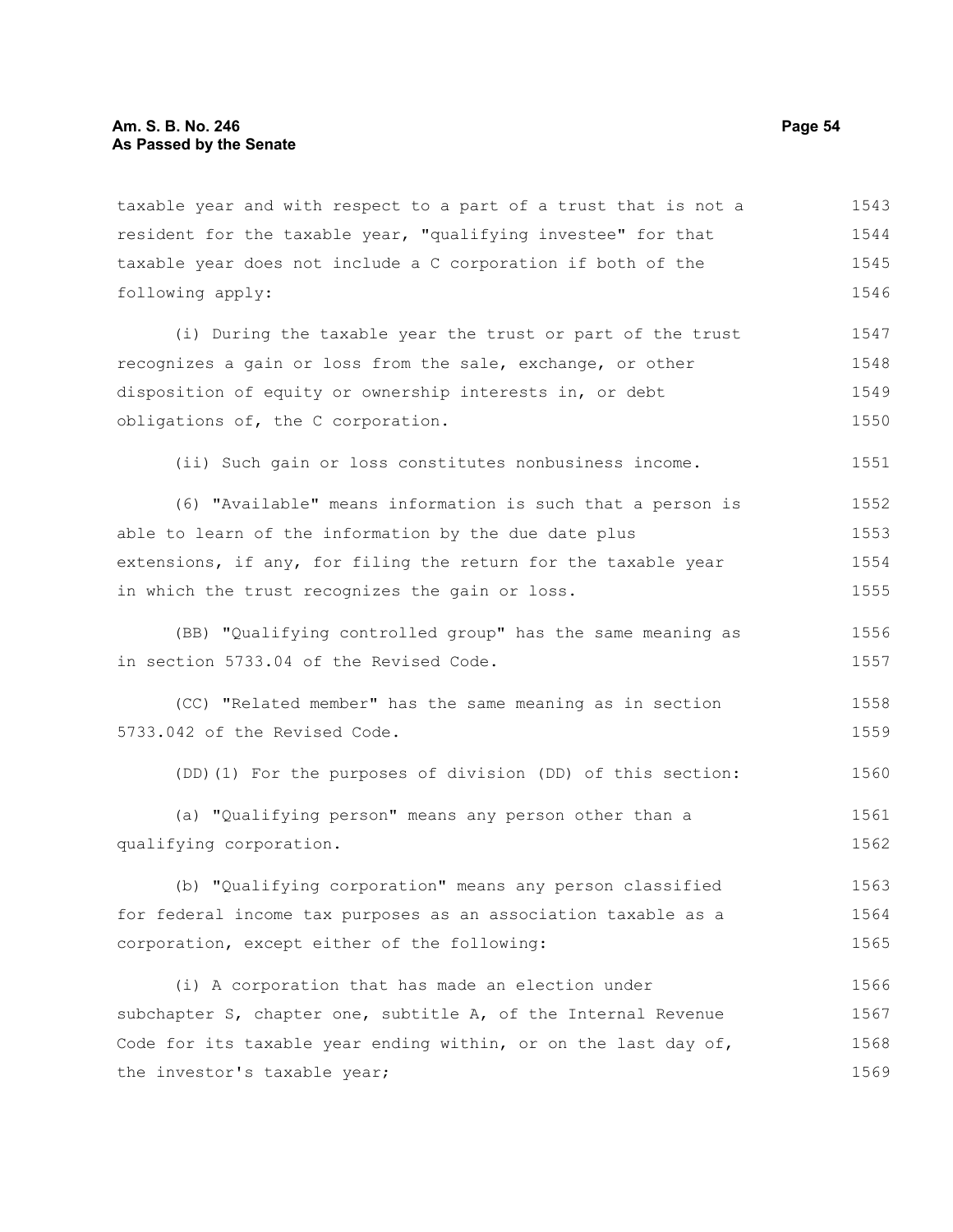#### **Am. S. B. No. 246 Page 55 As Passed by the Senate**

(ii) A subsidiary that is wholly owned by any corporation that has made an election under subchapter S, chapter one, subtitle A of the Internal Revenue Code for its taxable year ending within, or on the last day of, the investor's taxable year. 1570 1571 1572 1573 1574

(2) For the purposes of this chapter, unless expressly stated otherwise, no qualifying person indirectly owns any asset directly or indirectly owned by any qualifying corporation. 1575 1576 1577

(EE) For purposes of this chapter and Chapter 5751. of the Revised Code: 1578 1579

```
(1) "Trust" does not include a qualified pre-income tax
trust. 
                                                                              1580
                                                                              1581
```
(2) A "qualified pre-income tax trust" is any pre-income tax trust that makes a qualifying pre-income tax trust election as described in division (EE)(3) of this section. 1582 1583 1584

(3) A "qualifying pre-income tax trust election" is an election by a pre-income tax trust to subject to the tax imposed by section 5751.02 of the Revised Code the pre-income tax trust and all pass-through entities of which the trust owns or controls, directly, indirectly, or constructively through related interests, five per cent or more of the ownership or equity interests. The trustee shall notify the tax commissioner in writing of the election on or before April 15, 2006. The election, if timely made, shall be effective on and after January 1, 2006, and shall apply for all tax periods and tax years until revoked by the trustee of the trust. 1585 1586 1587 1588 1589 1590 1591 1592 1593 1594 1595

(4) A "pre-income tax trust" is a trust that satisfies all of the following requirements: 1596 1597

(a) The document or instrument creating the trust was 1598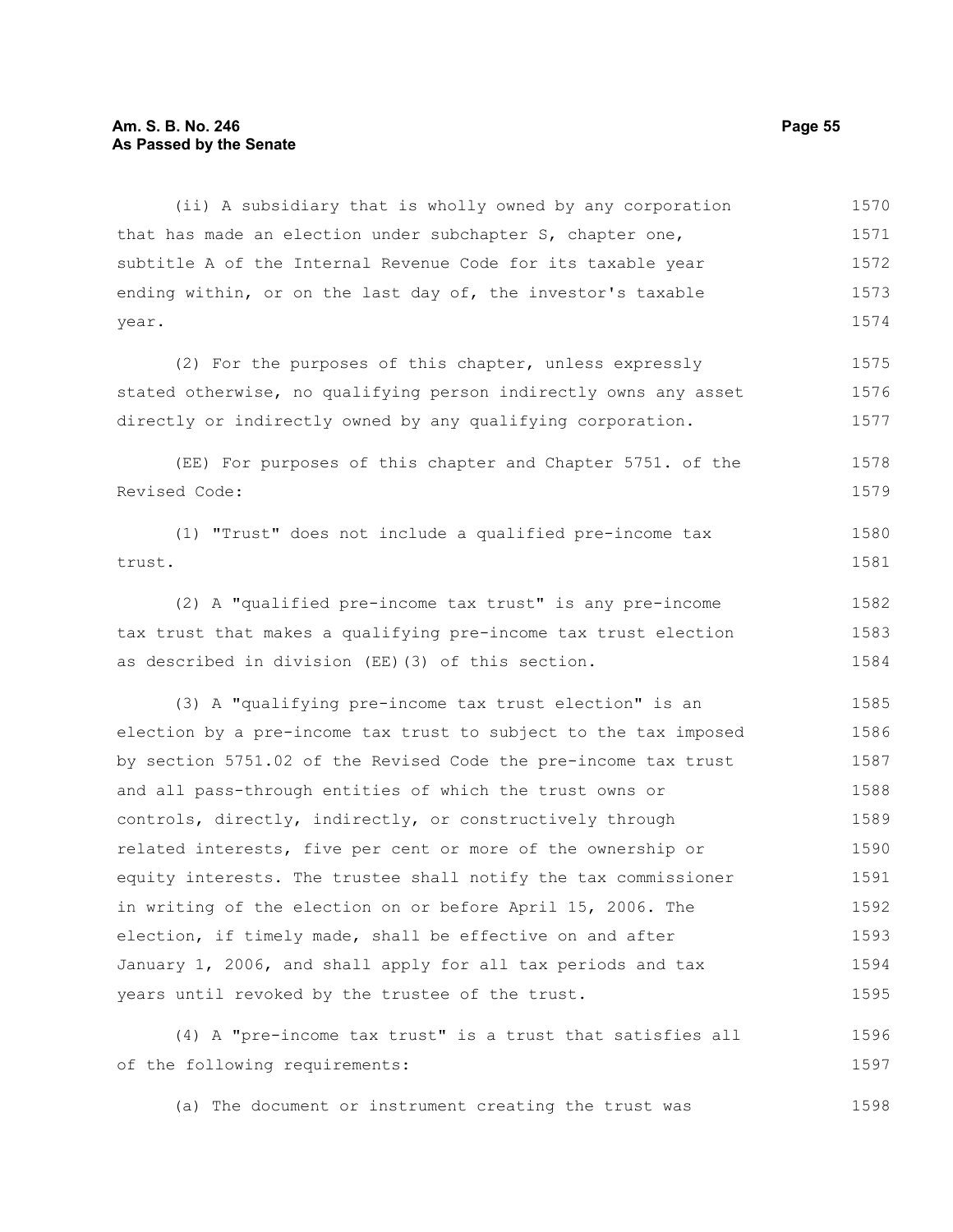executed by the grantor before January 1, 1972; (b) The trust became irrevocable upon the creation of the trust; and (c) The grantor was domiciled in this state at the time the trust was created. (FF) "Uniformed services" has the same meaning as in 10 U.S.C. 101. (GG) "Taxable business income" means the amount by which an individual's business income that is included in federal adjusted gross income exceeds the amount of business income the individual is authorized to deduct under division (A)(28) of this section for the taxable year. (HH) "Employer" does not include a franchisor with respect to the franchisor's relationship with a franchisee or an employee of a franchisee, unless the franchisor agrees to assume that role in writing or a court of competent jurisdiction determines that the franchisor exercises a type or degree of control over the franchisee or the franchisee's employees that is not customarily exercised by a franchisor for the purpose of protecting the franchisor's trademark, brand, or both. For purposes of this division, "franchisor" and "franchisee" have the same meanings as in 16 C.F.R. 436.1. (II) "Modified adjusted gross income" means Ohio adjusted gross income plus any amount deducted under divisions (A)(28) and (34) of this section for the taxable year. 1599 1600 1601 1602 1603 1604 1605 1606 1607 1608 1609 1610 1611 1612 1613 1614 1615 1616 1617 1618 1619 1620 1621 1622 1623

(JJ) "Qualifying Ohio educator" means an individual who, for a taxable year, qualifies as an eligible educator, as that term is defined in section 62 of the Internal Revenue Code, and who holds a certificate, license, or permit described in Chapter 1624 1625 1626 1627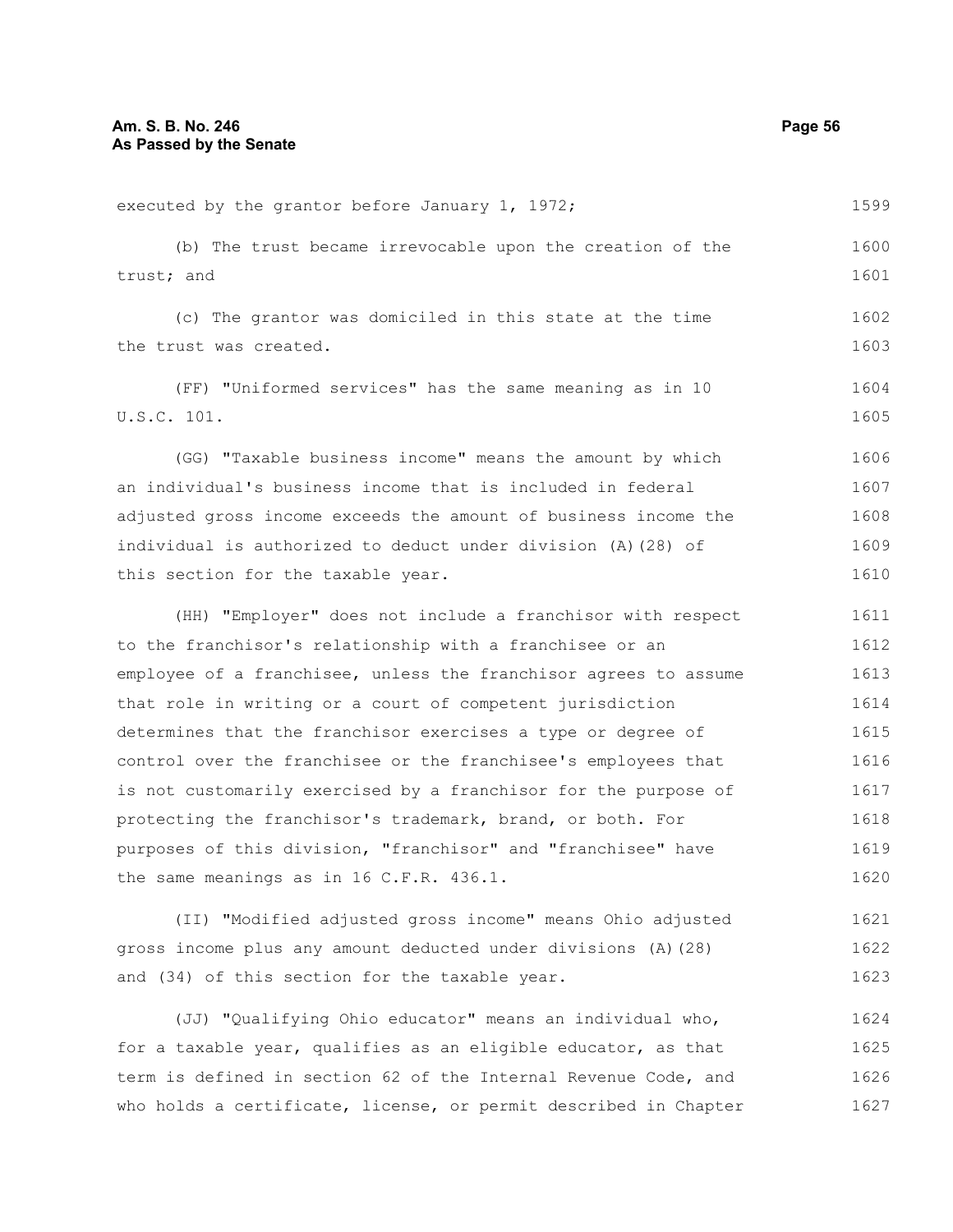**Sec. 5747.03.** (A)(1) All money collected under this chapter arising from the taxes imposed by section  $5747.02-\text{er}$ , 5747.38, or 5747.41 of the Revised Code shall be credited to the general revenue fund and distributed pursuant to division (F) of section 321.24 and section 323.156 of the Revised Code: to make subsidy payments to institutions of higher education from appropriations to the department of higher education; to support expenditures for programs and services for the mentally ill, persons with developmental disabilities, and the elderly; for primary and secondary education; for medical assistance; and for any other purposes authorized by law, subject to the limitation that at least fifty per cent of the income tax collected by the state from the tax imposed by section 5747.02 of the Revised Code shall be returned pursuant to Section 9 of Article XII, Ohio Constitution. 1629 1630 1631 1632 1633 1634 1635 1636 1637 1638 1639 1640 1641 1642 1643

(2) To ensure that such constitutional requirement is satisfied the tax commissioner shall, on or before the thirtieth day of June of each year, from the best information available to the tax commissioner, determine and certify for each county to the director of budget and management the amount of taxes collected under this chapter from the tax imposed under section 5747.02 of the Revised Code during the preceding calendar year that are required to be returned to the county by Section 9 of Article XII, Ohio Constitution. The director shall provide for payment from the general revenue fund to the county in the amount, if any, that the sum of the amount so certified for that county exceeds the sum of the following: 1644 1645 1646 1647 1648 1649 1650 1651 1652 1653 1654 1655

(a) The sum of the payments from the general revenue fund for the preceding calendar year credited to the county's 1656 1657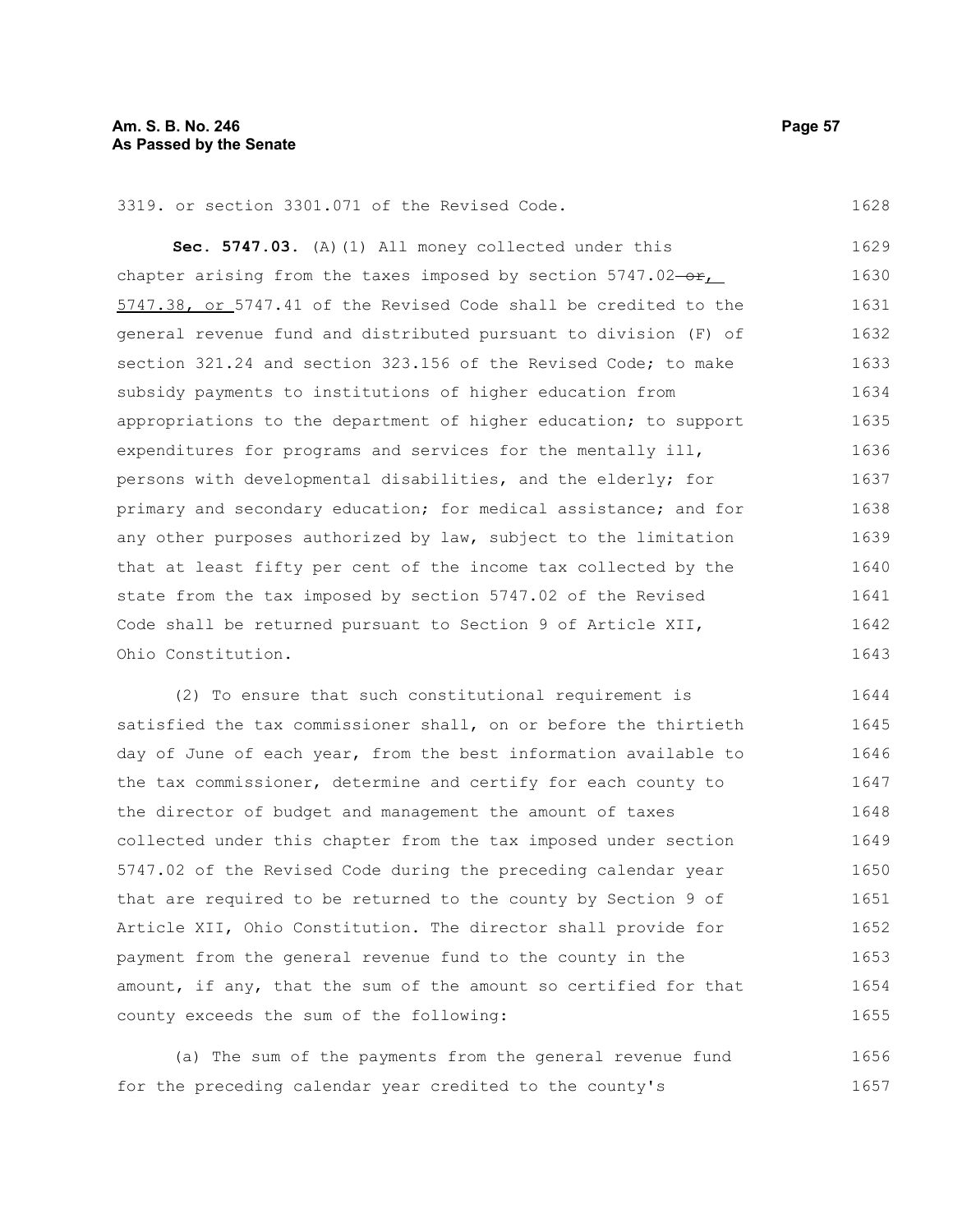## **Am. S. B. No. 246 Page 58 As Passed by the Senate**

undivided income tax fund pursuant to division (F) of section 321.24 and section 323.156 of the Revised Code or made directly from the general revenue fund to political subdivisions located in the county; 1658 1659 1660 1661

(b) The sum of the amounts from the general revenue fund distributed in the county during the preceding calendar year for subsidy payments to institutions of higher education from appropriations to the department of higher education; for programs and services for mentally ill persons, persons with developmental disabilities, and elderly persons; for primary and secondary education; and for medical assistance. 1662 1663 1664 1665 1666 1667 1668

(c) In the case of payments made by the director under this division in 2007, the total amount distributed to the county during the preceding calendar year from the local government fund and the local government revenue assistance fund, and, in the case of payments made by the director under this division in subsequent calendar years, the amount distributed to the county from the local government fund; 1669 1670 1671 1672 1673 1674 1675

(d) In the case of payments made by the director under this division, the total amount distributed to the county during the preceding calendar year from the public library fund. 1676 1677 1678

Payments under this division shall be credited to the county's undivided income tax fund, except that, notwithstanding section 5705.14 of the Revised Code, such payments may be transferred by the board of county commissioners to the county general fund by resolution adopted with the affirmative vote of two-thirds of the members thereof. 1679 1680 1681 1682 1683 1684

(B) All payments received in each month from taxes imposed under Chapter 5748. of the Revised Code and any penalties or 1685 1686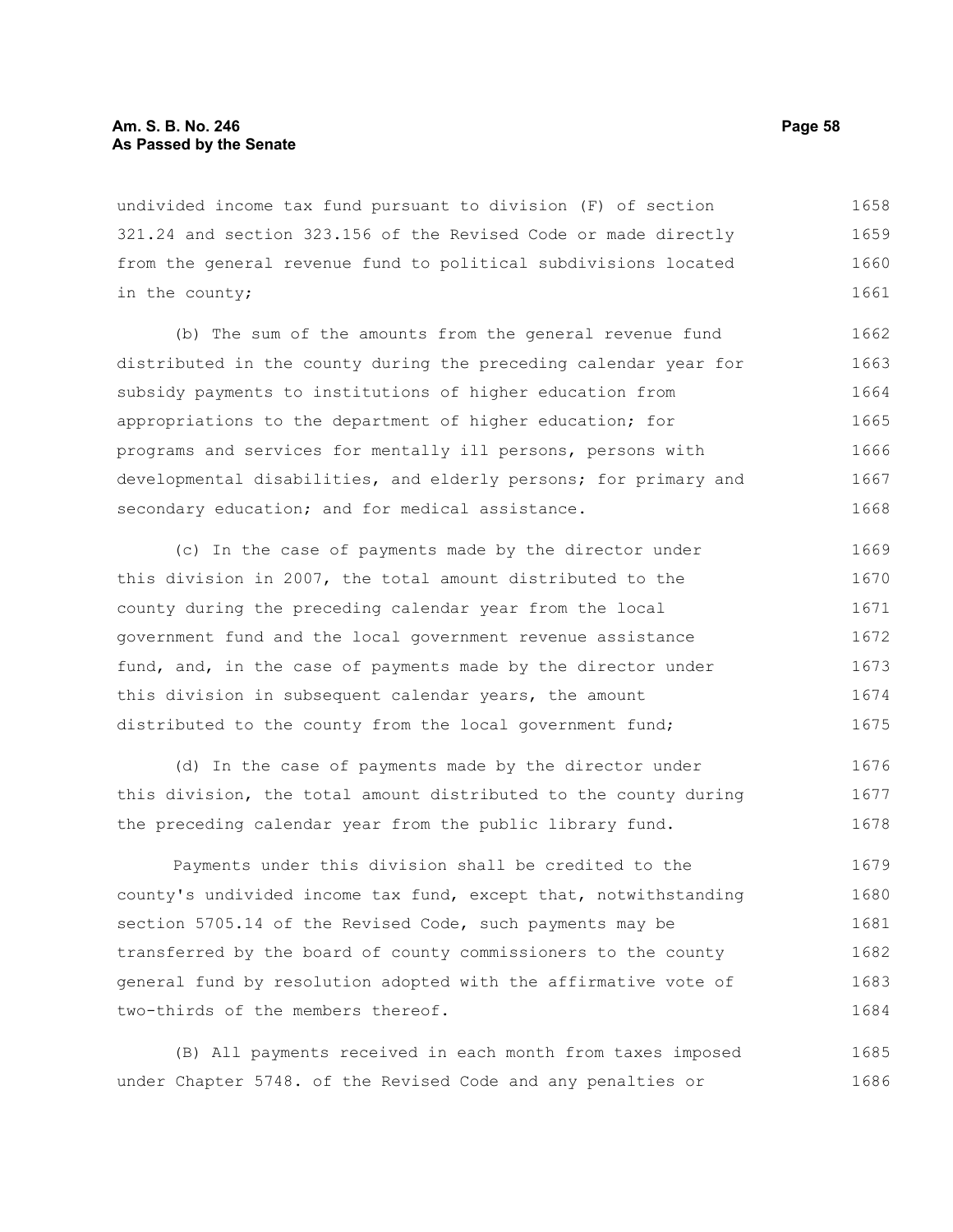#### **Am. S. B. No. 246 Page 59 As Passed by the Senate**

interest thereon shall be paid into the school district income tax fund, which is hereby created in the state treasury, except that an amount equal to the following portion of such payments shall be paid into the general school district income tax administrative fund, which is hereby created in the state treasury: 1687 1688 1689 1690 1691 1692

(1) One and three-quarters of one per cent of those received in fiscal year 1996; 1693 1694

(2) One and one-half per cent of those received in fiscal year 1997 and thereafter. 1695 1696

Money in the school district income tax administrative fund shall be used by the tax commissioner to defray costs incurred in administering the school district's income tax, including the cost of providing employers with information regarding the rate of tax imposed by any school district. Any moneys remaining in the fund after such use shall be deposited in the school district income tax fund. 1697 1698 1699 1700 1701 1702 1703

```
All interest earned on moneys in the school district
income tax fund shall be credited to the fund. 
                                                                            1704
                                                                            1705
```
(C)(1)(a) Within thirty days of the end of each calendar quarter ending on the last day of March, June, September, and December, the director of budget and management shall make a payment from the school district income tax fund to each school district for which school district income tax revenue was received during that quarter. The amount of the payment shall equal the balance in the school district's account at the end of that quarter. 1706 1707 1708 1709 1710 1711 1712 1713

(b) After a school district ceases to levy an income tax, the director of budget and management shall adjust the payments 1714 1715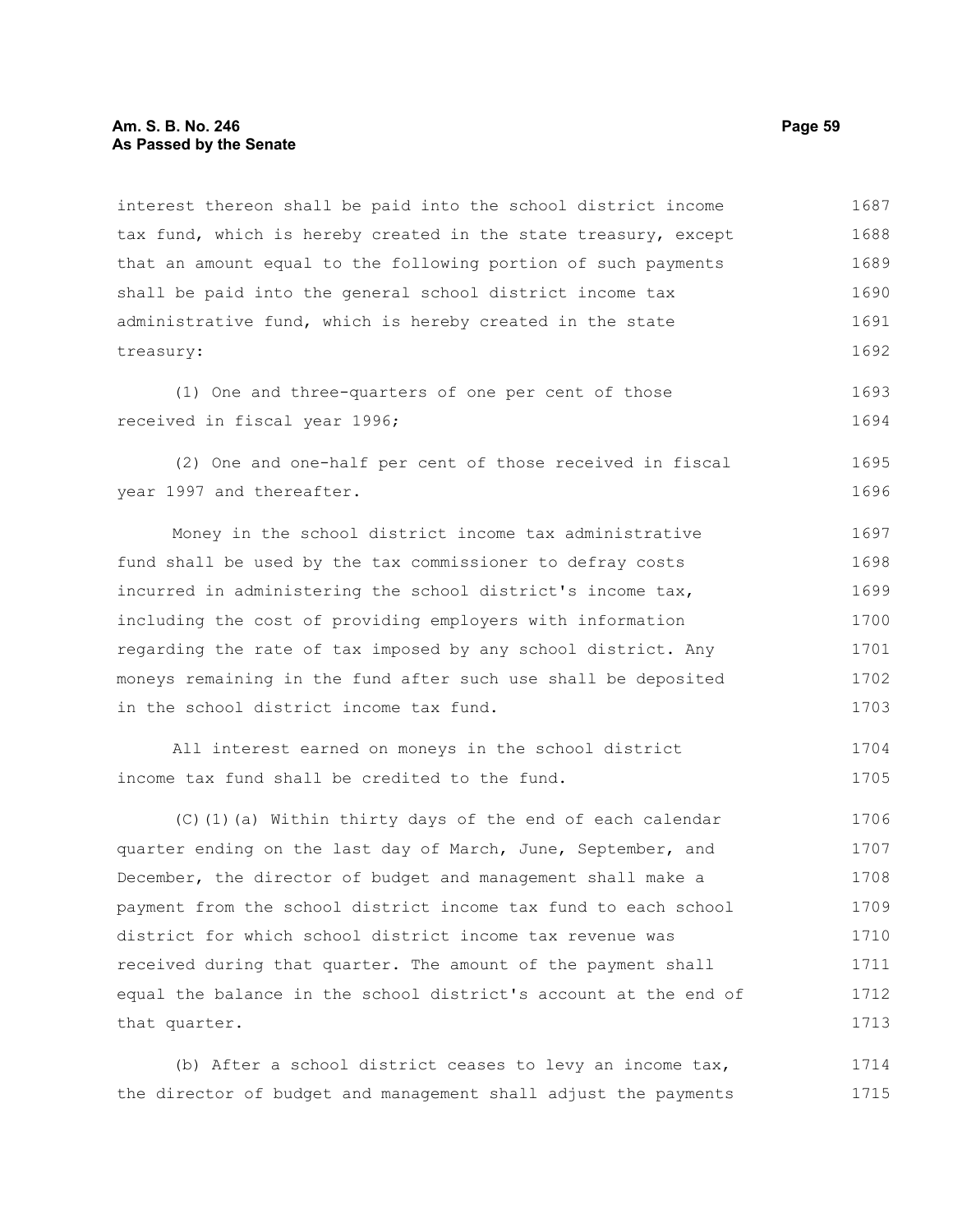under division (C)(1)(a) of this section to retain sufficient money in the school district's account to pay refunds. For the calendar quarters ending on the last day of March and December of the calendar year following the last calendar year the tax is levied, the director shall make the payments in the amount required under division (C)(1)(a) of this section. For the calendar quarter ending on the last day of June of the calendar year following the last calendar year the tax is levied, the director shall make a payment equal to nine-tenths of the balance in the account at the end of that quarter. For the calendar quarter ending on the last day of September of the calendar year following the last calendar year the tax is levied, the director shall make no payment. For the second and succeeding calendar years following the last calendar year the tax is levied, the director shall make one payment each year, within thirty days of the last day of June, in an amount equal to the balance in the district's account on the last day of June. 1716 1717 1718 1719 1720 1721 1722 1723 1724 1725 1726 1727 1728 1729 1730 1731 1732 1733

(2) Moneys paid to a school district under this division shall be deposited in its school district income tax fund. All interest earned on moneys in the school district income tax fund shall be apportioned by the tax commissioner pro rata among the school districts in the proportions and at the times the districts are entitled to receive payments under this division. 1734 1735 1736 1737 1738 1739

**Sec. 5747.08.** An annual return with respect to the tax imposed by section 5747.02 of the Revised Code and each tax imposed under Chapter 5748. of the Revised Code shall be made by every taxpayer for any taxable year for which the taxpayer is liable for the tax imposed by that section or under that chapter, unless the total credits allowed under division (E) of section 5747.05 and divisions (F) and (G) of section 5747.055 of 1740 1741 1742 1743 1744 1745 1746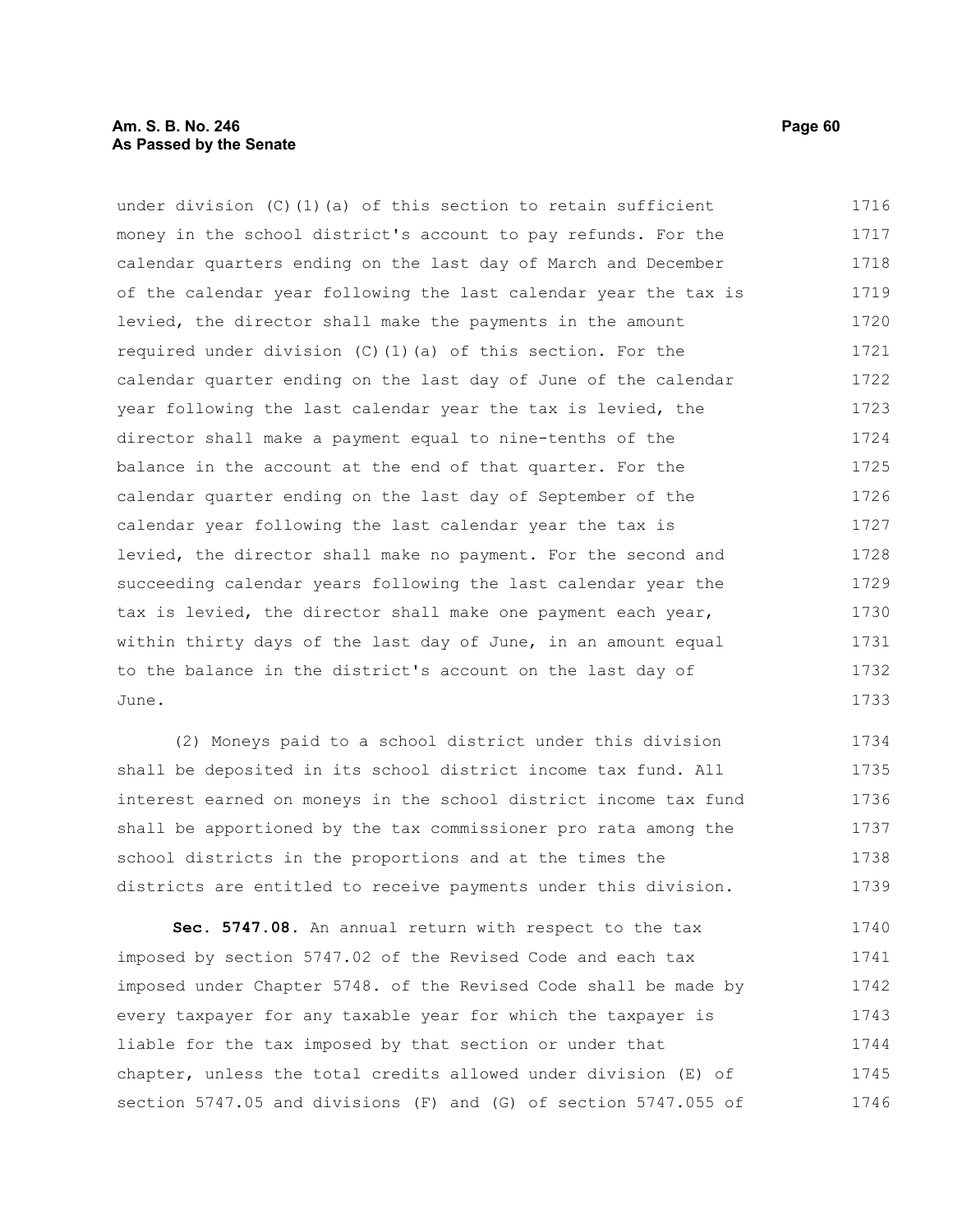#### **Am. S. B. No. 246 Page 61 As Passed by the Senate**

the Revised Code for the year are equal to or exceed the tax imposed by section 5747.02 of the Revised Code, in which case no return shall be required unless the taxpayer is liable for a tax imposed pursuant to Chapter 5748. of the Revised Code. 1747 1748 1749 1750

(A) If an individual is deceased, any return or notice required of that individual under this chapter shall be made and filed by that decedent's executor, administrator, or other person charged with the property of that decedent. 1751 1752 1753 1754

(B) If an individual is unable to make a return or notice required by this chapter, the return or notice required of that individual shall be made and filed by the individual's duly authorized agent, guardian, conservator, fiduciary, or other person charged with the care of the person or property of that individual. 1755 1756 1757 1758 1759 1760

(C) Returns or notices required of an estate or a trust shall be made and filed by the fiduciary of the estate or trust. 1761 1762

(D)(1)(a) Except as otherwise provided in division (D)(1) (b) of this section, any pass-through entity may file a single return on behalf of one or more of the entity's investors other than an investor that is a person subject to the tax imposed under section 5733.06 of the Revised Code. The single return shall set forth the name, address, and social security number or other identifying number of each of those pass-through entity investors and shall indicate the distributive share of each of those pass-through entity investor's income taxable in this state in accordance with sections 5747.20 to 5747.231 of the Revised Code. Such pass-through entity investors for whom the pass-through entity elects to file a single return are not entitled to the exemption or credit provided for by sections 5747.02 and 5747.022 of the Revised Code; shall calculate the 1763 1764 1765 1766 1767 1768 1769 1770 1771 1772 1773 1774 1775 1776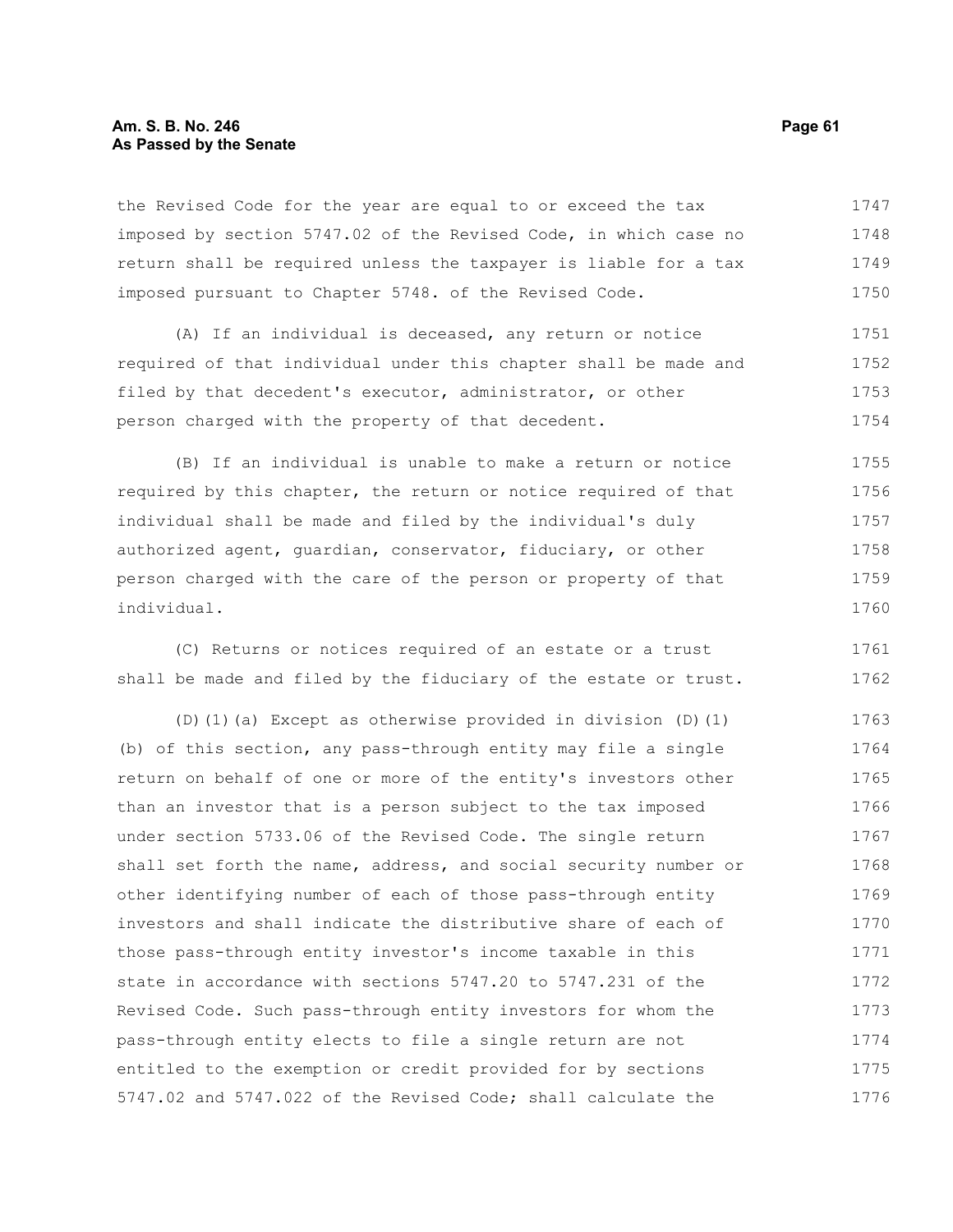#### **Am. S. B. No. 246 Page 62 As Passed by the Senate**

tax before business credits at the highest rate of tax set forth in section 5747.02 of the Revised Code for the taxable year for which the return is filed; and are entitled to only their distributive share of the business credits as defined in division (D)(2) of this section. A single check drawn by the pass-through entity shall accompany the return in full payment of the tax due, as shown on the single return, for such investors, other than investors who are persons subject to the tax imposed under section 5733.06 of the Revised Code. 1777 1778 1779 1780 1781 1782 1783 1784 1785

(b)(i) A pass-through entity shall not include in such a single return any investor that is a trust to the extent that any direct or indirect current, future, or contingent beneficiary of the trust is a person subject to the tax imposed under section 5733.06 of the Revised Code. 1786 1787 1788 1789 1790

(ii) A pass-through entity shall not include in such a single return any investor that is itself a pass-through entity to the extent that any direct or indirect investor in the second pass-through entity is a person subject to the tax imposed under section 5733.06 of the Revised Code. 1791 1792 1793 1794 1795

(c) Nothing Except as provided by division (L) of this section, nothing in division (D) of this section precludes the tax commissioner from requiring such investors to file the return and make the payment of taxes and related interest, penalty, and interest penalty required by this section or section 5747.02, 5747.09, or 5747.15 of the Revised Code. Nothing in division (D) of this section precludes such an investor from filing the annual return under this section, utilizing the refundable credit equal to the investor's proportionate share of the tax paid by the pass-through entity on behalf of the investor under division (I) of this section, 1796 1797 1798 1799 1800 1801 1802 1803 1804 1805 1806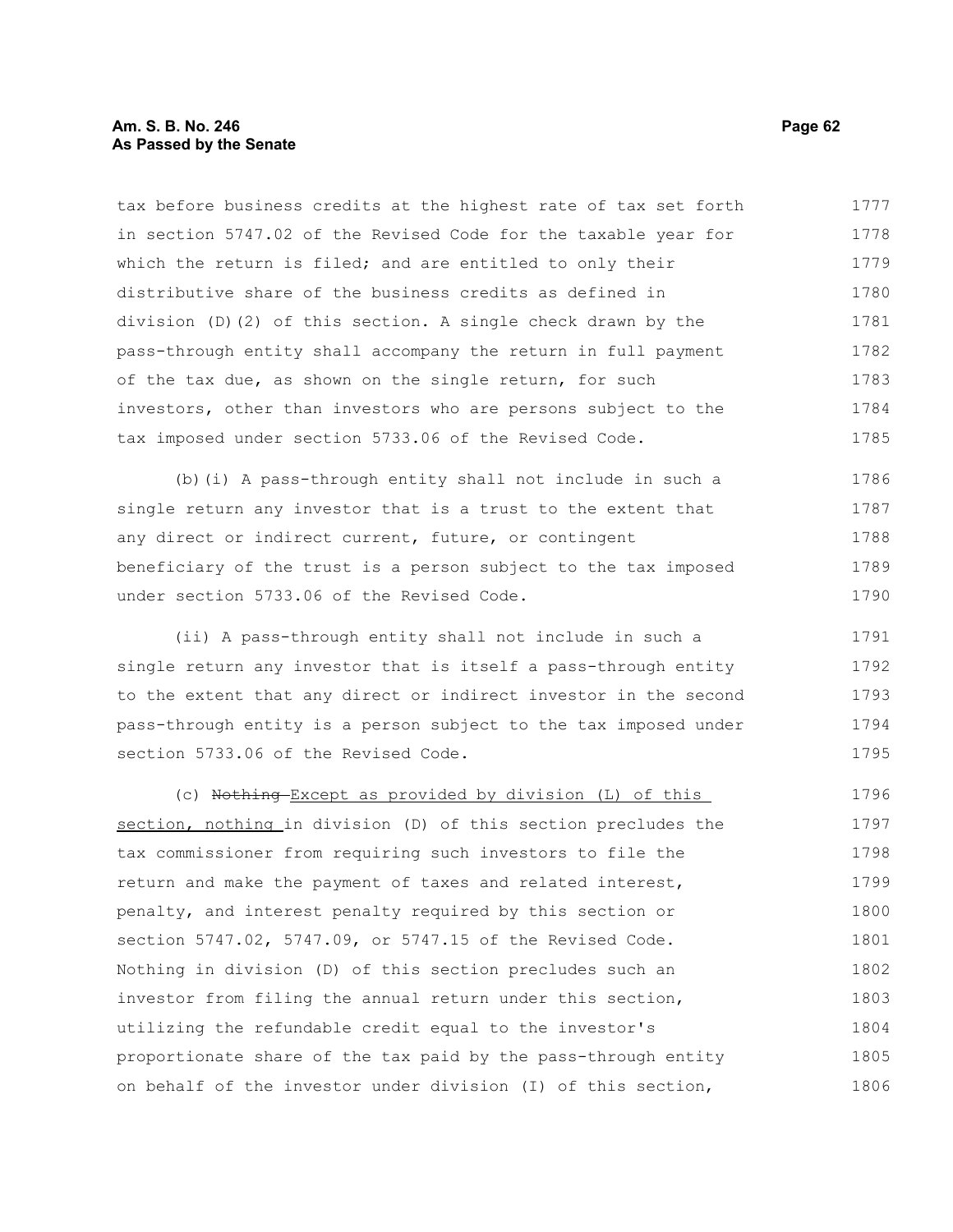and making the payment of taxes imposed under section 5747.02 of the Revised Code. Nothing in division (D) of this section shall be construed to provide to such an investor or pass-through entity any additional deduction or credit, other than the credit provided by division (I) of this section, solely on account of the entity's filing a return in accordance with this section. Such a pass-through entity also shall make the filing and payment of estimated taxes on behalf of the pass-through entity investors other than an investor that is a person subject to the tax imposed under section 5733.06 of the Revised Code. (2) For the purposes of this section, "business credits" means the credits listed in section 5747.98 of the Revised Code excluding the following credits: (a) The retirement income credit under division (B) of section 5747.055 of the Revised Code: (b) The senior citizen credit under division (F) of section 5747.055 of the Revised Code; (c) The lump sum distribution credit under division (G) of section 5747.055 of the Revised Code; (d) The dependent care credit under section 5747.054 of the Revised Code; (e) The lump sum retirement income credit under division (C) of section 5747.055 of the Revised Code; (f) The lump sum retirement income credit under division (D) of section 5747.055 of the Revised Code; (g) The lump sum retirement income credit under division (E) of section 5747.055 of the Revised Code; (h) The credit for displaced workers who pay for job 1807 1808 1809 1810 1811 1812 1813 1814 1815 1816 1817 1818 1819 1820 1821 1822 1823 1824 1825 1826 1827 1828 1829 1830 1831 1832 1833 1834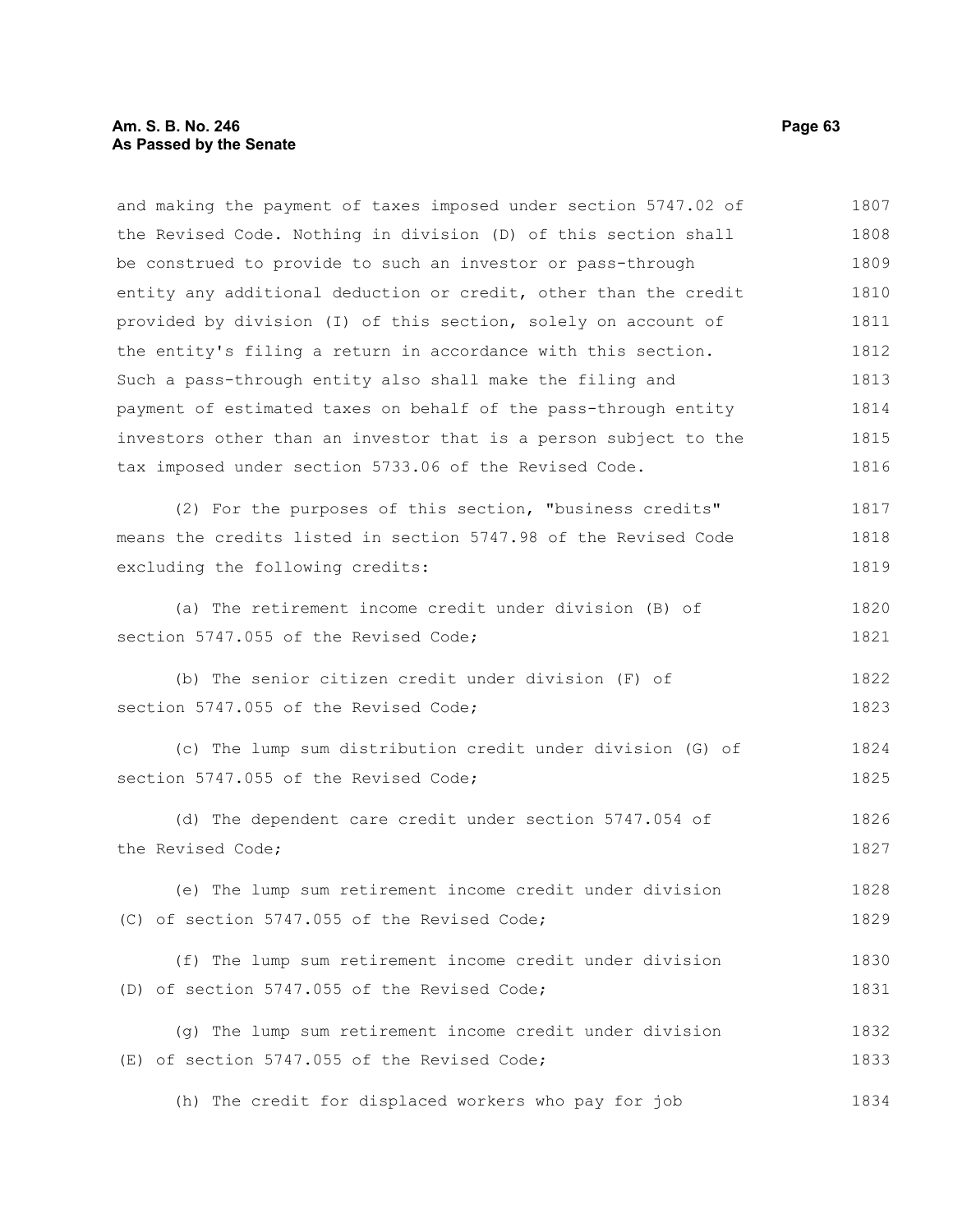| training under section 5747.27 of the Revised Code;              | 1835 |
|------------------------------------------------------------------|------|
| (i) The twenty-dollar personal exemption credit under            | 1836 |
| section 5747.022 of the Revised Code;                            | 1837 |
| (j) The joint filing credit under division (E) of section        | 1838 |
| 5747.05 of the Revised Code;                                     | 1839 |
| (k) The nonresident credit under division (A) of section         | 1840 |
| 5747.05 of the Revised Code;                                     | 1841 |
| (1) The credit for a resident's out-of-state income under        | 1842 |
| division (B) of section 5747.05 of the Revised Code;             | 1843 |
| (m) The earned income tax credit under section 5747.71 of        | 1844 |
| the Revised Code;                                                | 1845 |
| (n) The lead abatement credit under section 5747.26 of the       | 1846 |
| Revised Code;                                                    | 1847 |
| (o) The credit for education expenses under section              | 1848 |
| 5747.72 of the Revised Code;                                     | 1849 |
| (p) The credit for tuition paid to a nonchartered                | 1850 |
| nonpublic school under section 5747.75 of the Revised Code.      | 1851 |
| (3) The election provided for under division (D) of this         | 1852 |
| section applies only to the taxable year for which the election  | 1853 |
| is made by the pass-through entity. Unless the tax commissioner  | 1854 |
| provides otherwise, this election, once made, is binding and     | 1855 |
| irrevocable for the taxable year for which the election is made. | 1856 |
| Nothing in this division shall be construed to provide for any   | 1857 |
| deduction or credit that would not be allowable if a nonresident | 1858 |
| pass-through entity investor were to file an annual return.      | 1859 |
| (4) If a pass-through entity makes the election provided         | 1860 |

for under division (D) of this section, the pass-through entity 1861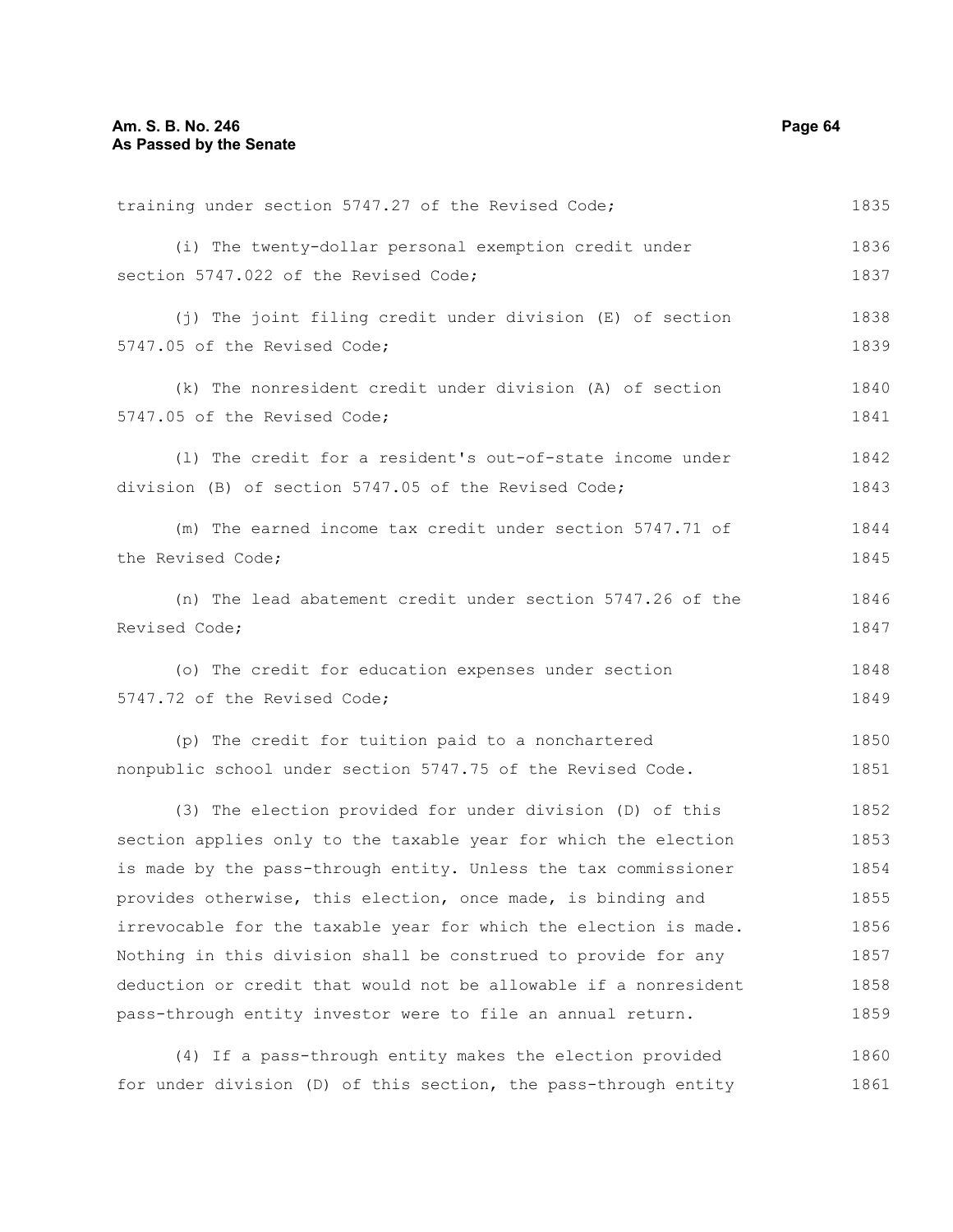#### **Am. S. B. No. 246 Page 65 As Passed by the Senate**

shall be liable for any additional taxes, interest, interest penalty, or penalties imposed by this chapter if the tax commissioner finds that the single return does not reflect the correct tax due by the pass-through entity investors covered by that return. Nothing in this division shall be construed to limit or alter the liability, if any, imposed on pass-through entity investors for unpaid or underpaid taxes, interest, interest penalty, or penalties as a result of the pass-through entity's making the election provided for under division (D) of this section. For the purposes of division (D) of this section, "correct tax due" means the tax that would have been paid by the pass-through entity had the single return been filed in a manner reflecting the commissioner's findings. Nothing in division (D) of this section shall be construed to make or hold a passthrough entity liable for tax attributable to a pass-through entity investor's income from a source other than the passthrough entity electing to file the single return. 1862 1863 1864 1865 1866 1867 1868 1869 1870 1871 1872 1873 1874 1875 1876 1877 1878

(E) If a husband and wife file a joint federal income tax return for a taxable year, they shall file a joint return under this section for that taxable year, and their liabilities are joint and several, but, if the federal income tax liability of either spouse is determined on a separate federal income tax return, they shall file separate returns under this section. 1879 1880 1881 1882 1883 1884

If either spouse is not required to file a federal income tax return and either or both are required to file a return pursuant to this chapter, they may elect to file separate or joint returns, and, pursuant to that election, their liabilities are separate or joint and several. If a husband and wife file separate returns pursuant to this chapter, each must claim the taxpayer's own exemption, but not both, as authorized under section 5747.02 of the Revised Code on the taxpayer's own 1885 1886 1887 1888 1889 1890 1891 1892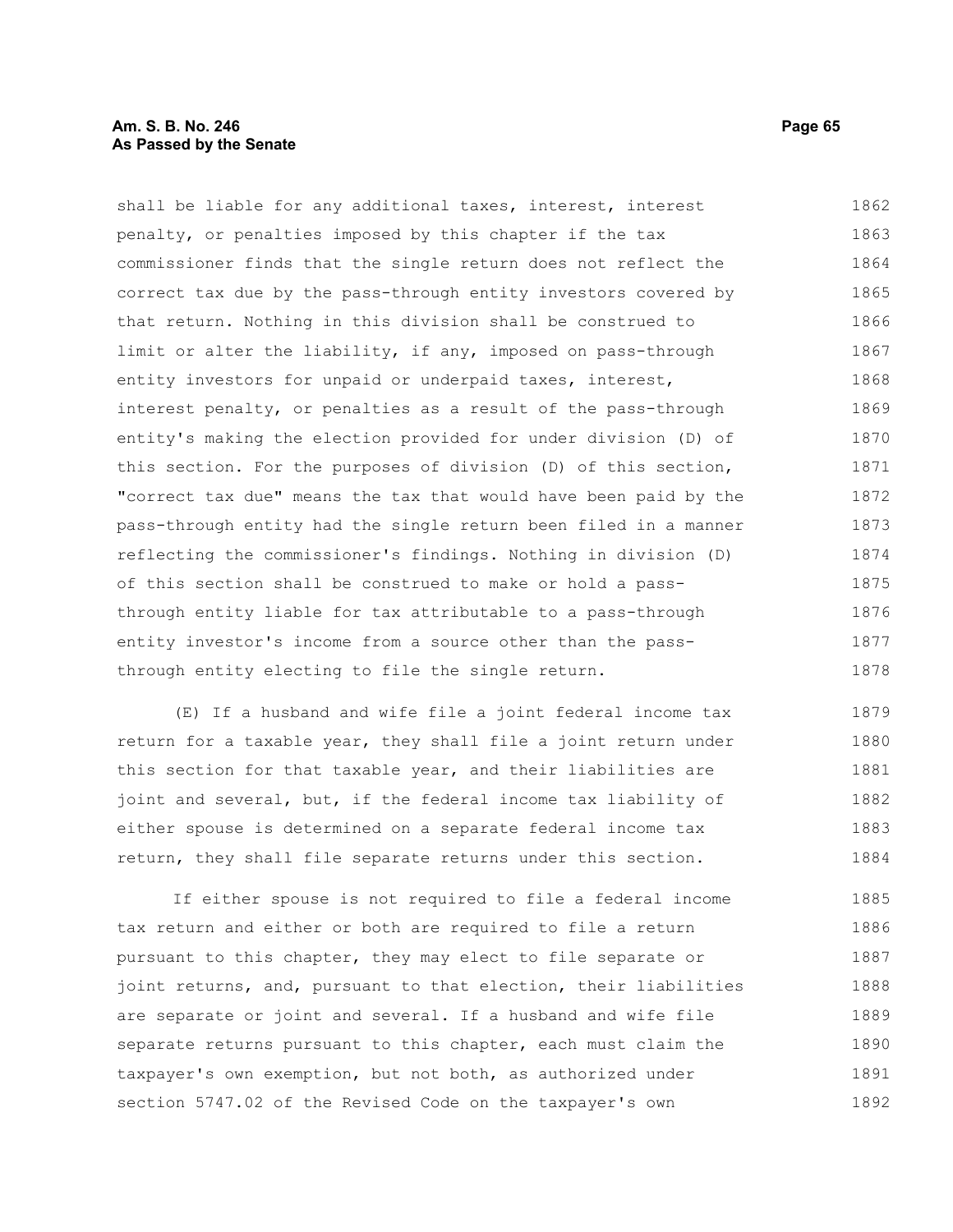#### return.

(F) Each return or notice required to be filed under this section shall contain the signature of the taxpayer or the taxpayer's duly authorized agent and of the person who prepared the return for the taxpayer, and shall include the taxpayer's social security number. Each return shall be verified by a declaration under the penalties of perjury. The tax commissioner shall prescribe the form that the signature and declaration shall take. 1894 1895 1896 1897 1898 1899 1900 1901

(G) Each return or notice required to be filed under this section shall be made and filed as required by section 5747.04 of the Revised Code, on or before the fifteenth day of April of each year, on forms that the tax commissioner shall prescribe, together with remittance made payable to the treasurer of state in the combined amount of the state and all school district income taxes shown to be due on the form. 1902 1903 1904 1905 1906 1907 1908

Upon good cause shown, the commissioner may extend the period for filing any notice or return required to be filed under this section and may adopt rules relating to extensions. If the extension results in an extension of time for the payment of any state or school district income tax liability with respect to which the return is filed, the taxpayer shall pay at the time the tax liability is paid an amount of interest computed at the rate per annum prescribed by section 5703.47 of the Revised Code on that liability from the time that payment is due without extension to the time of actual payment. Except as provided in section 5747.132 of the Revised Code, in addition to all other interest charges and penalties, all taxes imposed under this chapter or Chapter 5748. of the Revised Code and remaining unpaid after they become due, except combined amounts 1909 1910 1911 1912 1913 1914 1915 1916 1917 1918 1919 1920 1921 1922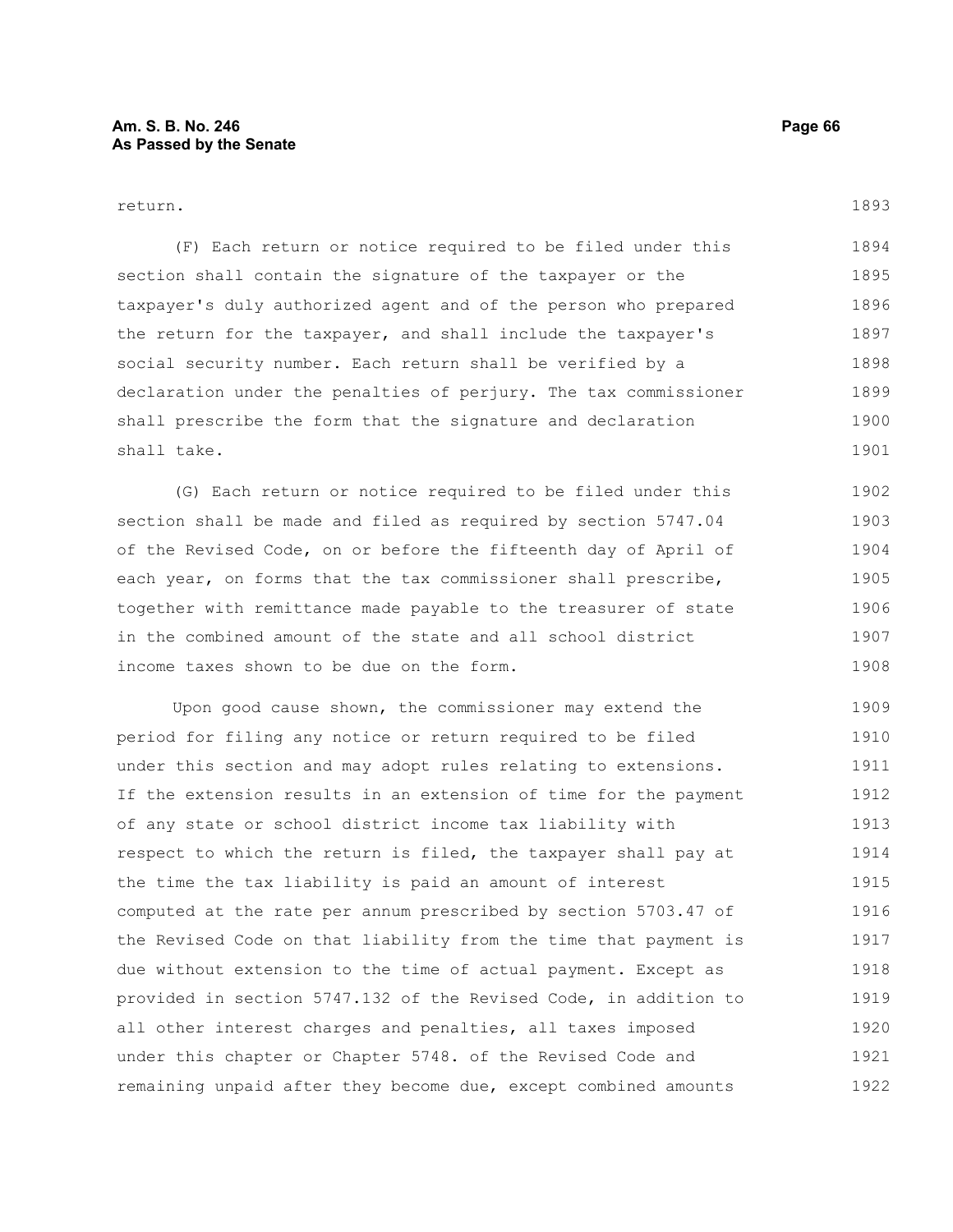due of one dollar or less, bear interest at the rate per annum prescribed by section 5703.47 of the Revised Code until paid or until the day an assessment is issued under section 5747.13 of the Revised Code, whichever occurs first. 1923 1924 1925 1926

If the commissioner considers it necessary in order to ensure the payment of the tax imposed by section 5747.02 of the Revised Code or any tax imposed under Chapter 5748. of the Revised Code, the commissioner may require returns and payments to be made otherwise than as provided in this section. 1927 1928 1929 1930 1931

To the extent that any provision in this division conflicts with any provision in section 5747.026 of the Revised Code, the provision in that section prevails. 1932 1933 1934

(H) The amounts withheld pursuant to section 5747.06, 5747.062, 5747.063, 5747.064, 5747.065, or 5747.071 of the Revised Code shall be allowed to the ultimate recipient of the income as credits against payment of the appropriate taxes imposed on the ultimate recipient by section 5747.02 and under Chapter 5748. of the Revised Code. As used in this division, "ultimate recipient" means the person who is required to report income from which amounts are withheld pursuant to section 5747.06, 5747.062, 5747.063, 5747.064, 5747.065, or 5747.071 of the Revised Code on the annual return required to be filed under this section. 1935 1936 1937 1938 1939 1940 1941 1942 1943 1944 1945

(I) If a pass-through entity elects to file a single return under division (D) of this section and if any investor is required to file the annual return and make the payment of taxes required by this chapter on account of the investor's other income that is not included in a single return filed by a passthrough entity or any other investor elects to file the annual return, the investor is entitled to a refundable credit equal to 1946 1947 1948 1949 1950 1951 1952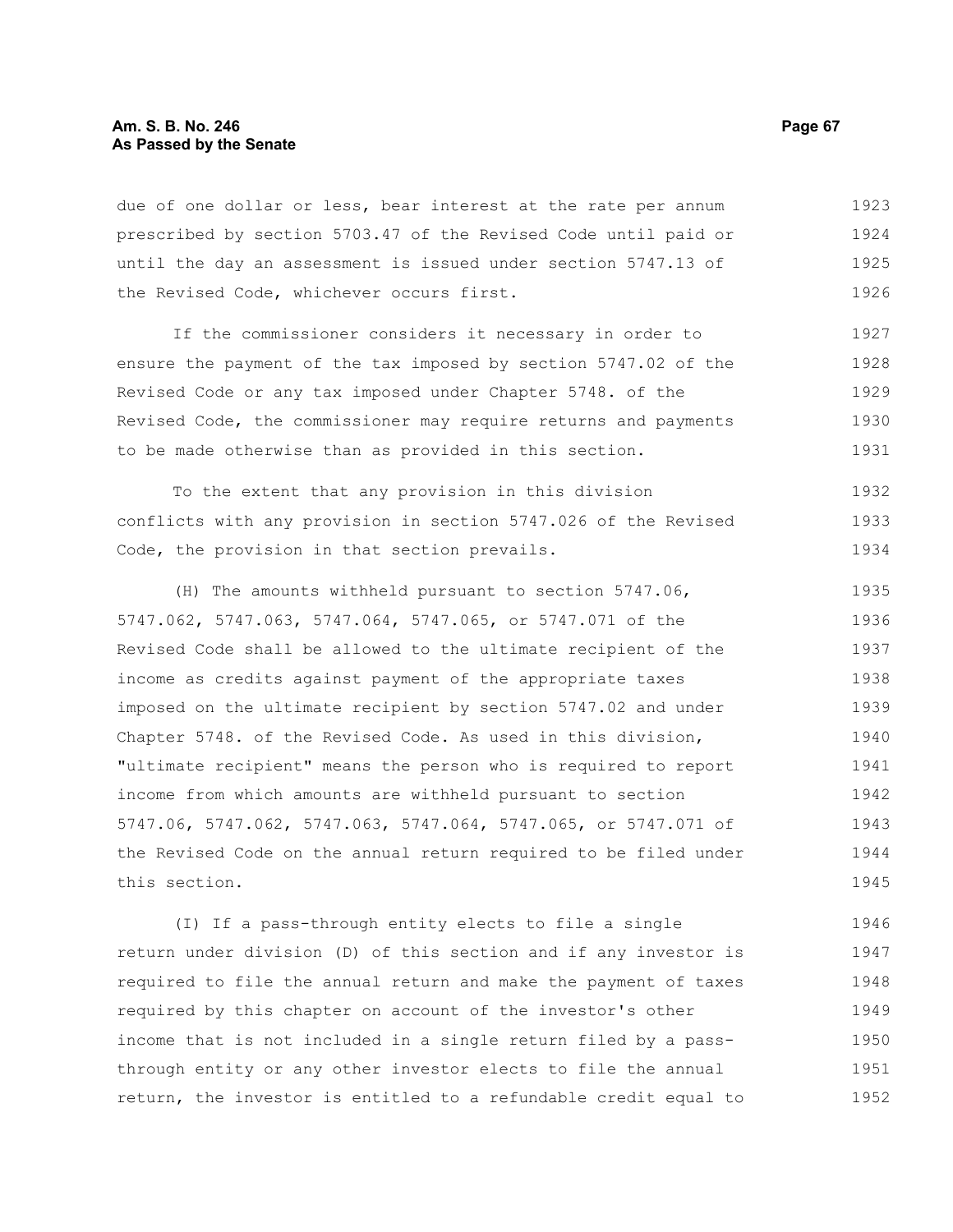## **Am. S. B. No. 246 Page 68 As Passed by the Senate**

the investor's proportionate share of the tax paid by the passthrough entity on behalf of the investor. The investor shall claim the credit for the investor's taxable year in which or with which ends the taxable year of the pass-through entity. Nothing in this chapter shall be construed to allow any credit provided in this chapter to be claimed more than once. For the purpose of computing any interest, penalty, or interest penalty, the investor shall be deemed to have paid the refundable credit provided by this division on the day that the pass-through entity paid the estimated tax or the tax giving rise to the credit. 1953 1954 1955 1956 1957 1958 1959 1960 1961 1962 1963

(J) The tax commissioner shall ensure that each return required to be filed under this section includes a box that the taxpayer may check to authorize a paid tax preparer who prepared the return to communicate with the department of taxation about matters pertaining to the return. The return or instructions accompanying the return shall indicate that by checking the box the taxpayer authorizes the department of taxation to contact the preparer concerning questions that arise during the processing of the return and authorizes the preparer only to provide the department with information that is missing from the return, to contact the department for information about the processing of the return or the status of the taxpayer's refund or payments, and to respond to notices about mathematical errors, offsets, or return preparation that the taxpayer has received from the department and has shown to the preparer. 1964 1965 1966 1967 1968 1969 1970 1971 1972 1973 1974 1975 1976 1977 1978

(K) The tax commissioner shall permit individual taxpayers to instruct the department of taxation to cause any refund of overpaid taxes to be deposited directly into a checking account, savings account, or an individual retirement account or individual retirement annuity, or preexisting college savings 1979 1980 1981 1982 1983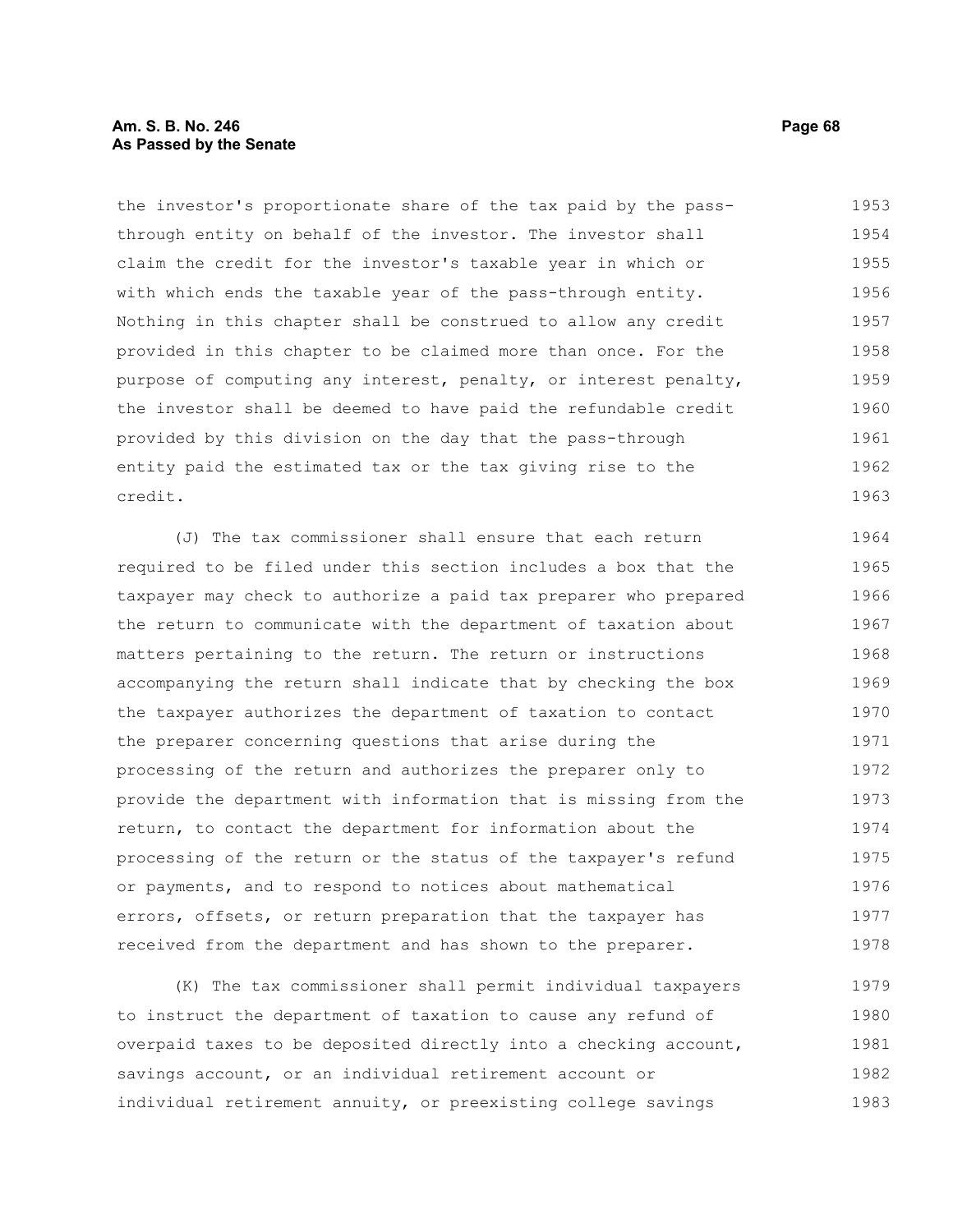plan or program account offered by the Ohio tuition trust authority under Chapter 3334. of the Revised Code, as designated by the taxpayer, when the taxpayer files the annual return required by this section electronically. 1984 1985 1986 1987

(L) If, for the taxable year, a nonresident or trust that is the owner of an electing pass-through entity, as defined in section 5747.38 of the Revised Code, does not have Ohio adjusted gross income or, in the case of a trust, modified Ohio taxable income other than from one or more electing pass-through entities, the nonresident or trust shall not be required to file an annual return under this section. Nothing in this division precludes such an owner from filing the annual return under this section, utilizing the refundable credit under section 5747.39 of the Revised Code equal to the owner's proportionate share of the tax levied under section 5747.38 of the Revised Code and paid by the electing pass-through entity, and making the payment of taxes imposed under section 5747.02 of the Revised Code. 1988 1989 1990 1991 1992 1993 1994 1995 1996 1997 1998 1999 2000

(M) The tax commissioner may adopt rules to administer this section.

**Sec. 5747.11.** (A) The tax commissioner shall refund to employers, qualifying entities, electing pass-through entities, or taxpayers subject to a tax imposed under section 5733.41, 5747.02, 5747.38, or 5747.41, or Chapter 5748. of the Revised Code the amount of any overpayment of such tax. 2003 2004 2005 2006 2007

(B) Except as otherwise provided under divisions (D) and (E) of this section, applications for refund shall be filed with the tax commissioner, on the form prescribed by the commissioner, within four years from the date of the illegal, erroneous, or excessive payment of the tax, or within any additional period allowed by division (B)(3)(b) of section 2008 2009 2010 2011 2012 2013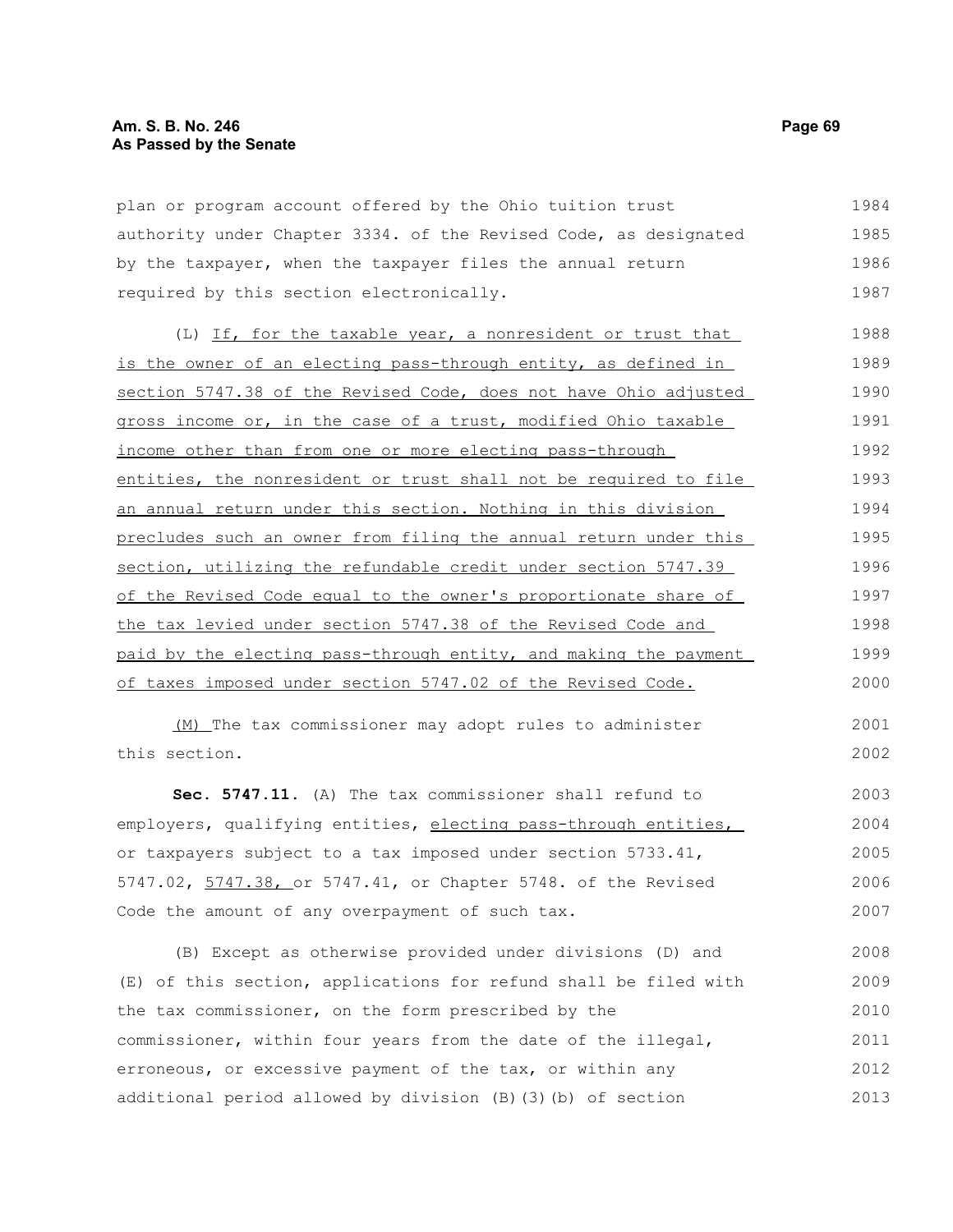5747.05, division (E) of section 5747.10, division (A) of section 5747.13, or division (C) of section 5747.45 of the Revised Code.

On filing of the refund application, the commissioner shall determine the amount of refund due and, if that amount exceeds one dollar, certify such amount to the director of budget and management and treasurer of state for payment from the tax refund fund created by section 5703.052 of the Revised Code. Payment shall be made as provided in division (C) of section 126.35 of the Revised Code. 2017 2018 2019 2020 2021 2022 2023

(C)(1) Interest shall be allowed and paid at the rate per annum prescribed by section 5703.47 of the Revised Code on amounts refunded with respect to the tax imposed under section 5747.02 or Chapter 5748. of the Revised Code from the date of the overpayment until the date of the refund of the overpayment, except that if any overpayment is refunded within ninety days after the final filing date of the annual return or ninety days after the return is filed, whichever is later, no interest shall be allowed on such overpayment. If the overpayment results from the carryback of a net operating loss or net capital loss to a previous taxable year, the overpayment is deemed not to have been made prior to the filing date, including any extension thereof, for the taxable year in which the net operating loss or net capital loss arises. For purposes of the payment of interest on overpayments, no amount of tax, for any taxable year, shall be treated as having been paid before the date on which the tax return for that year was due without regard to any extension of time for filing such return. 2024 2025 2026 2027 2028 2029 2030 2031 2032 2033 2034 2035 2036 2037 2038 2039 2040 2041

(2) Interest shall be allowed at the rate per annum prescribed by section 5703.47 of the Revised Code on amounts 2042 2043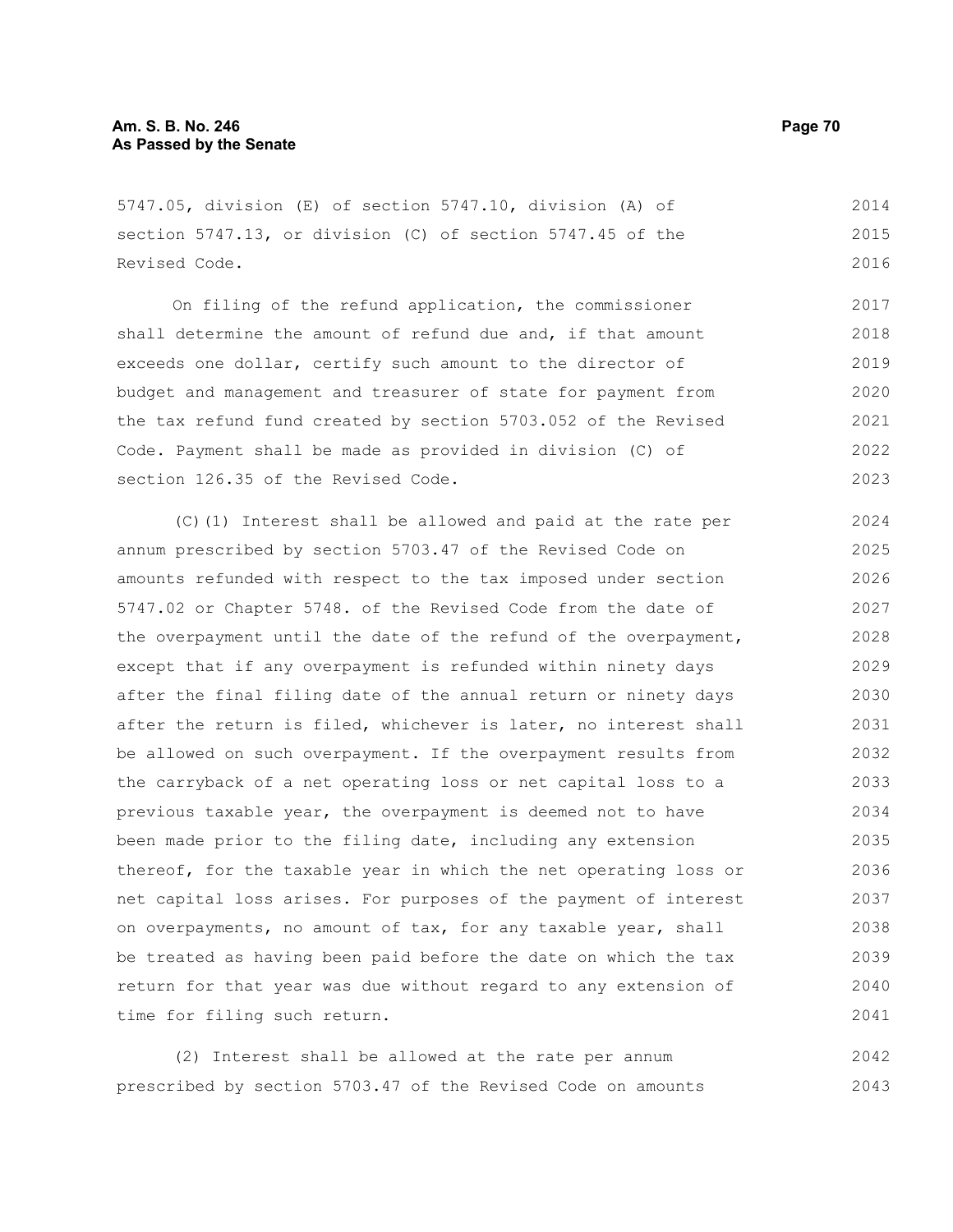refunded with respect to the taxes imposed under sections 5733.41 and 5747.41 or under section 5747.38 of the Revised Code. The interest shall run from whichever of the following days is the latest until the day the refund is paid: the day the illegal, erroneous, or excessive payment was made; the ninetieth day after the final day the annual report was required to be filed under section 5747.42 of the Revised Code; or the ninetieth day after the day that report was filed. (D) "Ninety days" shall be substituted for "four years" in division (B) of this section if the taxpayer satisfies both of the following conditions: (1) The taxpayer has applied for a refund based in whole or in part upon section 5747.059 of the Revised Code; (2) The taxpayer asserts that either the imposition or collection of the tax imposed or charged by this chapter or any portion of such tax violates the Constitution of the United States or the Constitution of Ohio. (E)(1) Division (E)(2) of this section applies only if all of the following conditions are satisfied: (a) A qualifying entity pays an amount of the tax imposed by section 5733.41 or 5747.41 of the Revised Code; (b) The taxpayer is a qualifying investor as to that qualifying entity; (c) The taxpayer did not claim the credit provided for in section 5747.059 of the Revised Code as to the tax described in division (E)(1)(a) of this section; 2044 2045 2046 2047 2048 2049 2050 2051 2052 2053 2054 2055 2056 2057 2058 2059 2060 2061 2062 2063 2064 2065 2066 2067 2068 2069

(d) The four-year period described in division (B) of this section has ended as to the taxable year for which the taxpayer 2070 2071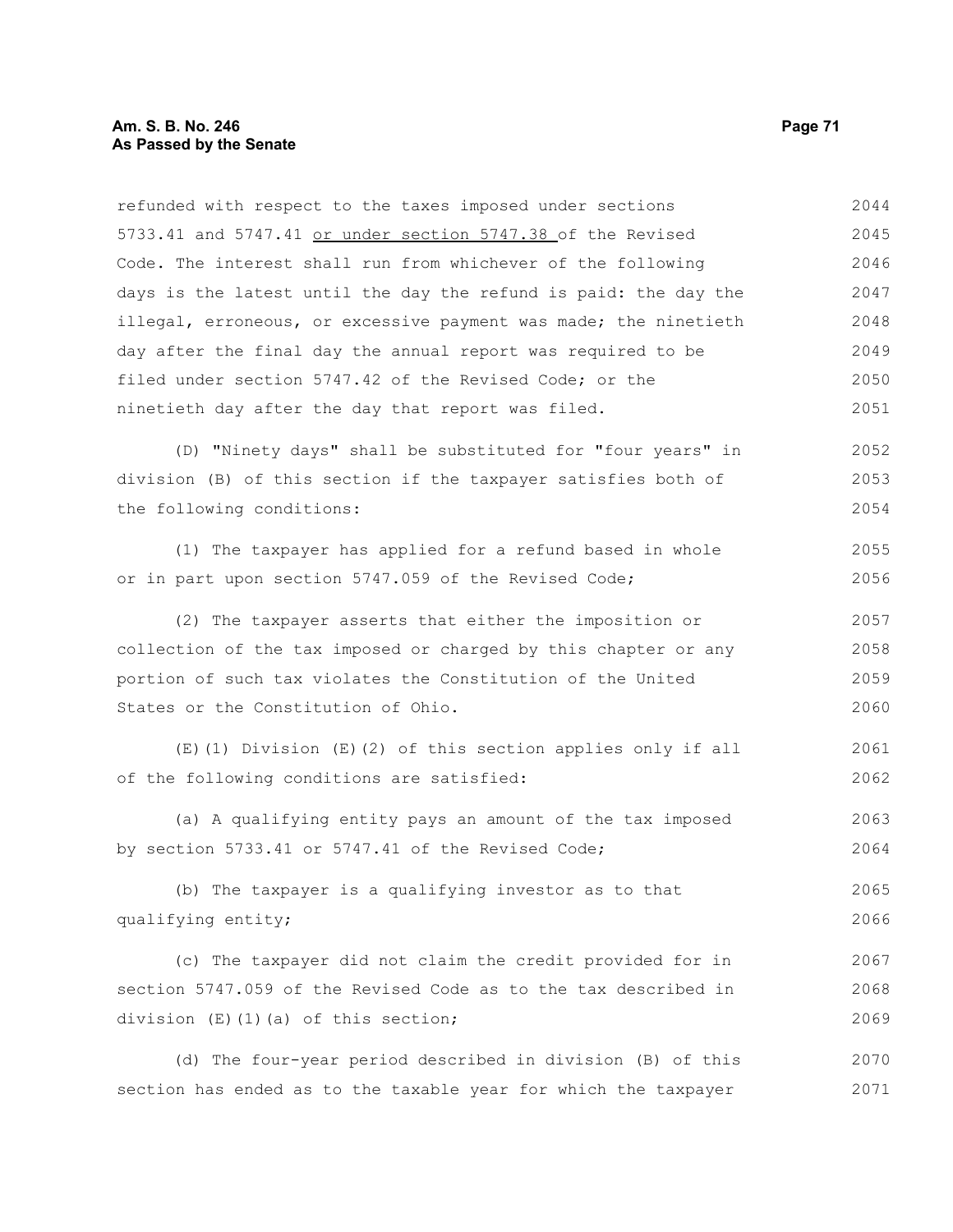otherwise would have claimed that credit.

(2) A taxpayer shall file an application for refund pursuant to division (E) of this section within one year after the date the payment described in division  $(E)$  (1)(a) of this section is made. An application filed under division (E)(2) of this section shall claim refund only of overpayments resulting from the taxpayer's failure to claim the credit described in division  $(E)(1)(c)$  of this section. Nothing in division  $(E)$  of this section shall be construed to relieve a taxpayer from complying with division (A)(15) of section 5747.01 of the Revised Code. 2073 2074 2075 2076 2077 2078 2079 2080 2081 2082

**Sec. 5747.13.** (A) If any employer collects the tax imposed by section 5747.02 or under Chapter 5748. of the Revised Code and fails to remit the tax as required by law, or fails to collect the tax, the employer is personally liable for any amount collected that the employer fails to remit, or any amount that the employer fails to collect. If any taxpayer fails to file a return or fails to pay the tax imposed by section 5747.02 or under Chapter 5748. of the Revised Code, the taxpayer is personally liable for the amount of the tax. 2083 2084 2085 2086 2087 2088 2089 2090 2091

If any employer, taxpayer,  $\theta$ r-qualifying entity, or electing pass-through entity required to file a return under this chapter fails to file the return within the time prescribed, files an incorrect return, fails to remit the full amount of the taxes due for the period covered by the return, or fails to remit any additional tax due as a result of a reduction in the amount of the credit allowed under division (B) of section 5747.05 of the Revised Code together with interest on the additional tax within the time prescribed by that division, the tax commissioner may make an assessment against any person 2092 2093 2094 2095 2096 2097 2098 2099 2100 2101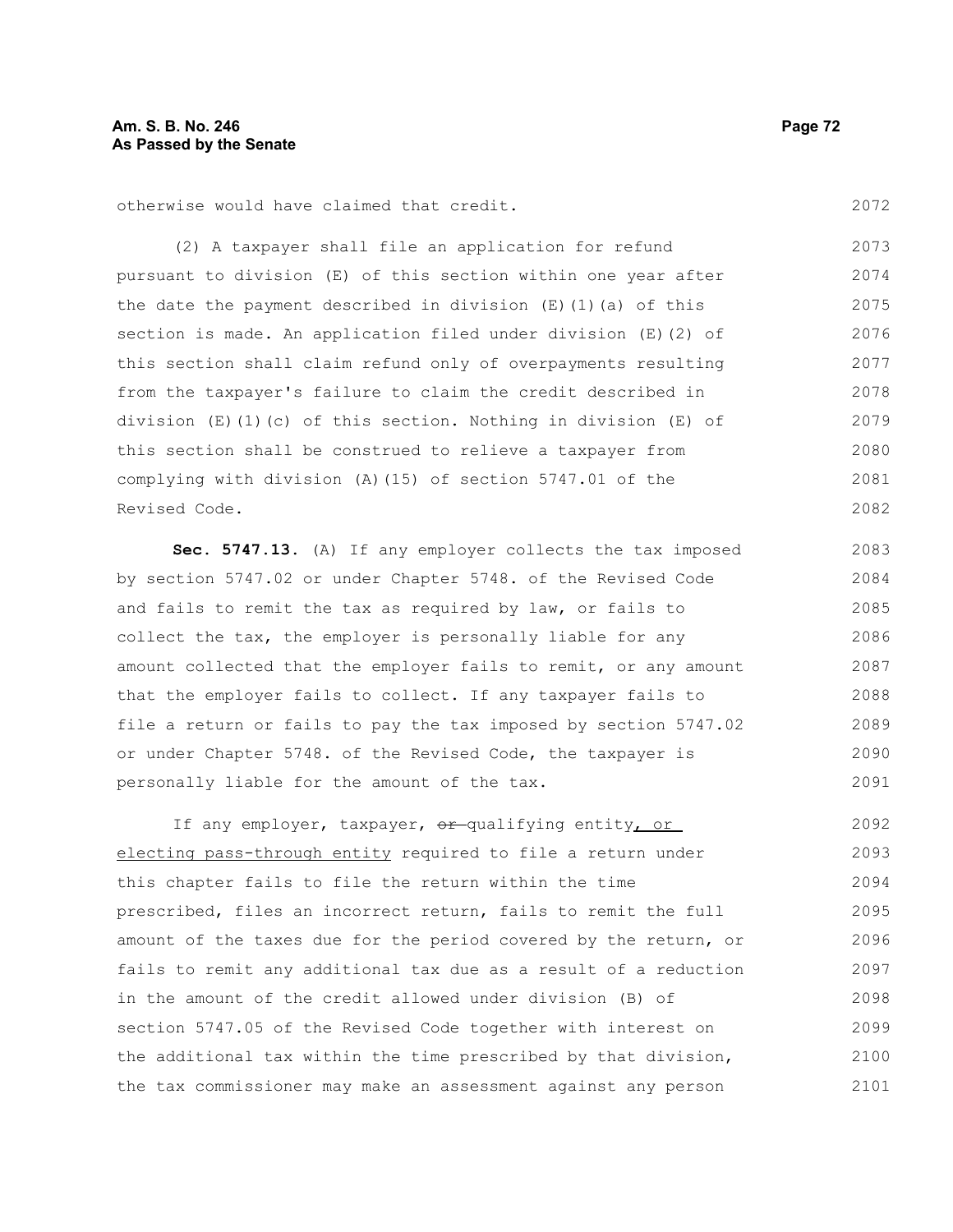liable for any deficiency for the period for which the return is or taxes are due, based upon any information in the commissioner's possession. 2102 2103 2104

An assessment issued against either the employer or the taxpayer pursuant to this section shall not be considered an election of remedies or a bar to an assessment against the other for failure to report or pay the same tax. No assessment shall be issued against any person if the tax actually has been paid by another. 2105 2106 2107 2108 2109 2110

No assessment shall be made or issued against an employer, a taxpayer,  $\theta$  a qualifying entity, or an electing pass-through entity more than four years after the final date the return subject to assessment was required to be filed or the date the return was filed, whichever is later. However, the commissioner may assess any balance due as the result of a reduction in the credit allowed under division (B) of section 5747.05 of the Revised Code, including applicable penalty and interest, within four years of the date on which the taxpayer reports a change in either the portion of the taxpayer's adjusted gross income subjected to an income tax or tax measured by income in another state or the District of Columbia, or the amount of liability for an income tax or tax measured by income to another state or the District of Columbia, as required by division (B)(3) of section 5747.05 of the Revised Code. Such time limits may be extended if both the employer, taxpayer,  $\theta$ r-qualifying entity, or electing pass-through entity and the commissioner consent in writing to the extension or if an agreement waiving or extending the time limits has been entered into pursuant to section 122.171 of the Revised Code. Any such extension shall extend the four-year time limit in division (B) of section 5747.11 of the Revised Code for the same period of time. There shall be no bar 2111 2112 2113 2114 2115 2116 2117 2118 2119 2120 2121 2122 2123 2124 2125 2126 2127 2128 2129 2130 2131 2132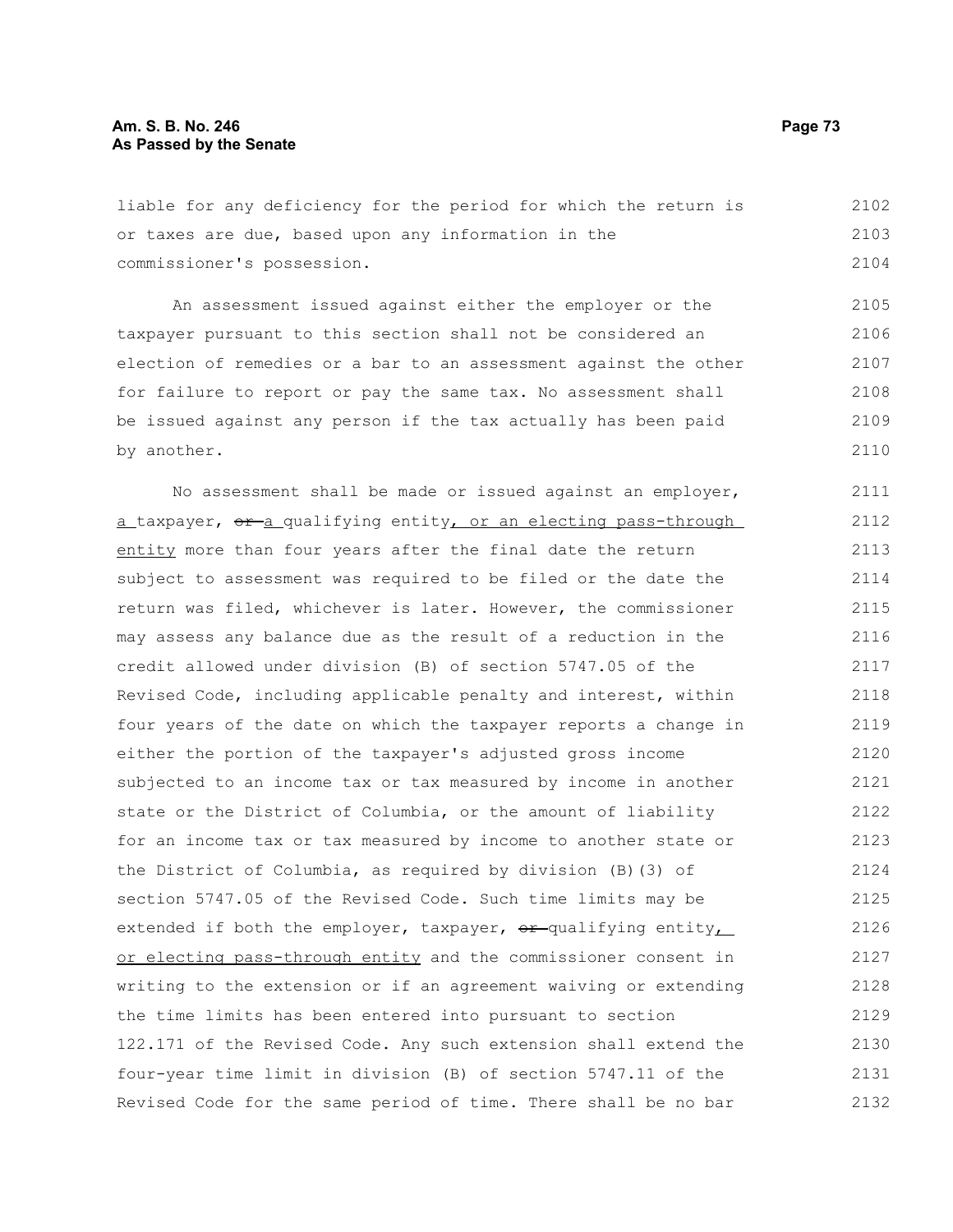# **Am. S. B. No. 246 Page 74 As Passed by the Senate**

or limit to an assessment against an employer for taxes withheld from employees and not remitted to the state, against an employer,  $a$  taxpayer,  $e^{a}$  qualifying entity, or an electing pass-through entity that fails to file a return subject to assessment as required by this chapter, or against an employer, a taxpayer, or a qualifying entity, or an electing pass-through entity that files a fraudulent return. 2133 2134 2135 2136 2137 2138 2139

The commissioner shall give the party assessed written notice of the assessment in the manner provided in section 5703.37 of the Revised Code. With the notice, the commissioner shall provide instructions on how to petition for reassessment and request a hearing on the petition. 2140 2141 2142 2143 2144

(B) Unless the party assessed files with the tax commissioner within sixty days after service of the notice of assessment, either personally or by certified mail, a written petition for reassessment, signed by the party assessed or that party's authorized agent having knowledge of the facts, the assessment becomes final, and the amount of the assessment is due and payable from the party assessed to the commissioner with remittance made payable to the treasurer of state. The petition shall indicate the objections of the party assessed, but additional objections may be raised in writing if received by the commissioner prior to the date shown on the final determination. If the petition has been properly filed, the commissioner shall proceed under section 5703.60 of the Revised Code. 2145 2146 2147 2148 2149 2150 2151 2152 2153 2154 2155 2156 2157 2158

(C) After an assessment becomes final, if any portion of the assessment remains unpaid, including accrued interest, a certified copy of the tax commissioner's entry making the assessment final may be filed in the office of the clerk of the 2159 2160 2161 2162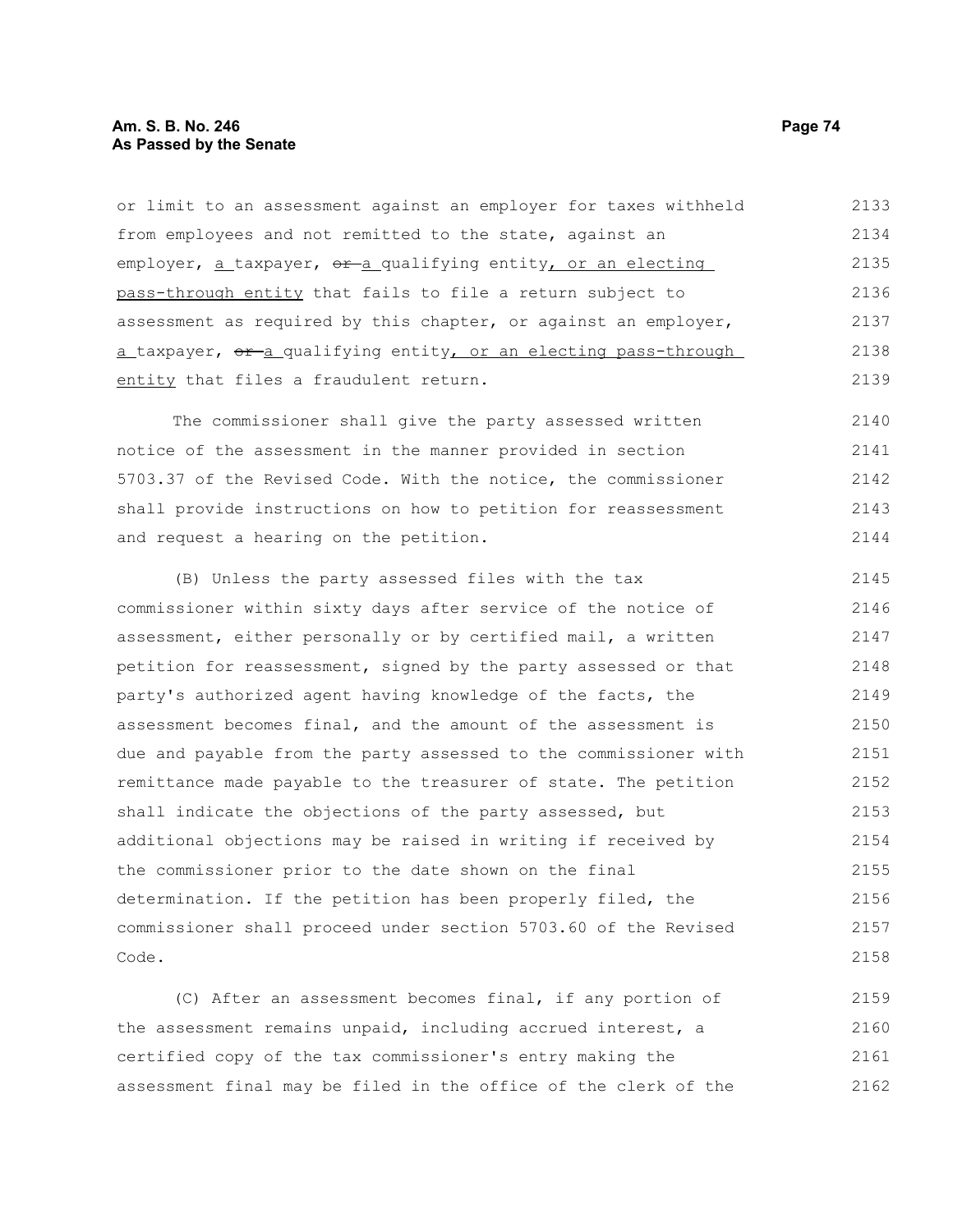# **Am. S. B. No. 246 Page 75 As Passed by the Senate**

court of common pleas in the county in which the employer's, taxpayer's,  $er$ -qualifying entity's, or electing pass-through entity's place of business is located or the county in which the party assessed resides. If the party assessed is not a resident of this state, the certified copy of the entry may be filed in the office of the clerk of the court of common pleas of Franklin county. 2163 2164 2165 2166 2167 2168 2169

Immediately upon the filing of the entry, the clerk shall enter a judgment against the party assessed in the amount shown on the entry. The judgment shall be filed by the clerk in one of two loose-leaf books, one entitled "special judgments for state and school district income taxes," and the other entitled "special judgments for qualifying entity and electing passthrough entity taxes." The judgment shall have the same effect as other judgments. Execution shall issue upon the judgment upon the request of the tax commissioner, and all laws applicable to sales on execution shall apply to sales made under the judgment. 2170 2171 2172 2173 2174 2175 2176 2177 2178 2179

If the assessment is not paid in its entirety within sixty days after the assessment was issued, the portion of the assessment consisting of tax due shall bear interest at the rate per annum prescribed by section 5703.47 of the Revised Code from the day the tax commissioner issues the assessment until it is paid or until it is certified to the attorney general for collection under section 131.02 of the Revised Code, whichever comes first. If the unpaid portion of the assessment is certified to the attorney general for collection, the entire unpaid portion of the assessment shall bear interest at the rate per annum prescribed by section 5703.47 of the Revised Code from the date of certification until the date it is paid in its entirety. Interest shall be paid in the same manner as the tax and may be collected by the issuance of an assessment under this 2180 2181 2182 2183 2184 2185 2186 2187 2188 2189 2190 2191 2192 2193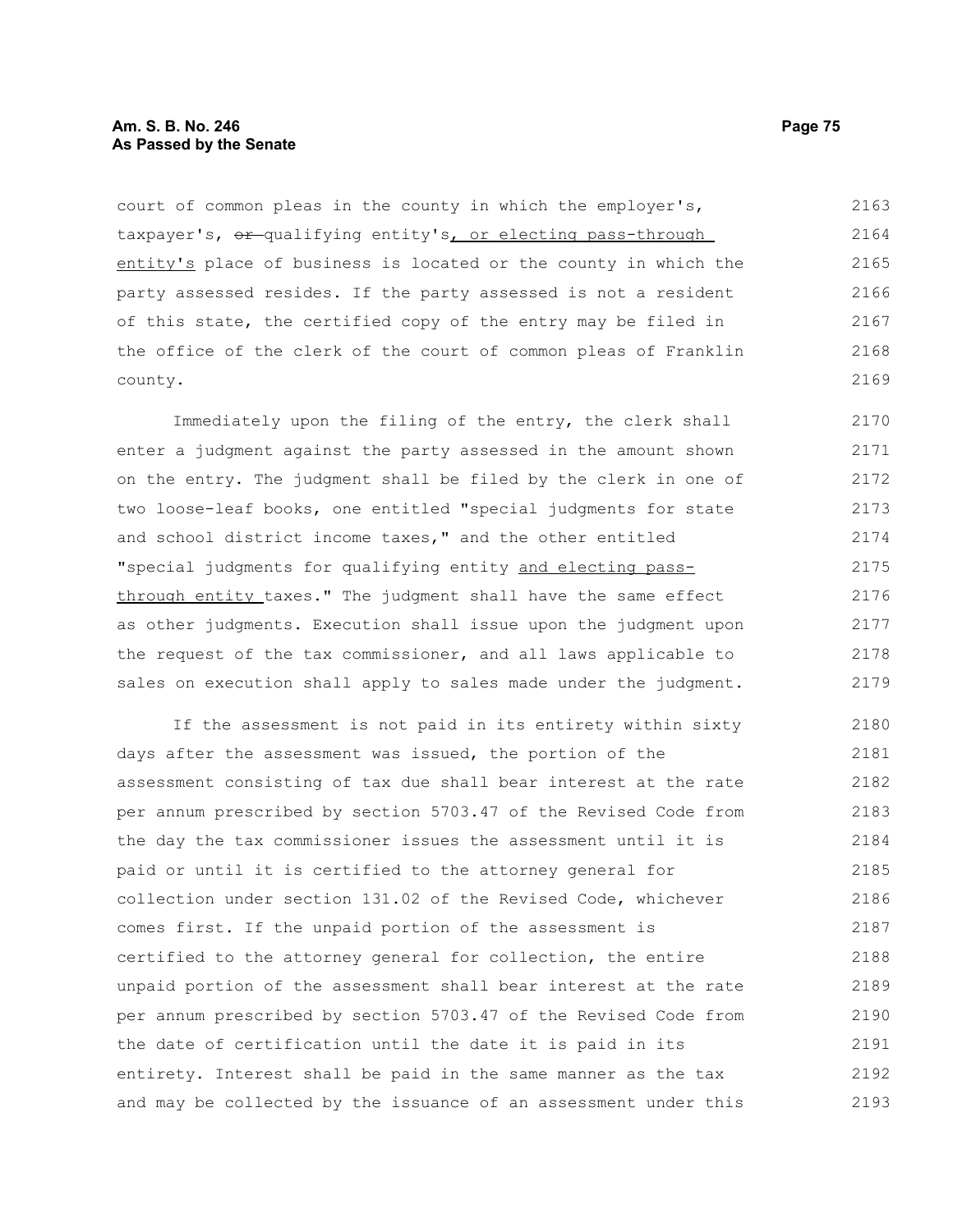| section.                                                         | 2194 |
|------------------------------------------------------------------|------|
| (D) All money collected under this section shall be              | 2195 |
| considered as revenue arising from the taxes imposed by this     | 2196 |
| chapter or Chapter 5733. or 5748. of the Revised Code, as        | 2197 |
| appropriate.                                                     | 2198 |
| (E) If the party assessed files a petition for                   | 2199 |
| reassessment under division (B) of this section, the person, on  | 2200 |
| or before the last day the petition may be filed, shall pay the  | 2201 |
| assessed amount, including assessed interest and assessed        | 2202 |
| penalties, if any of the following conditions exists:            | 2203 |
| (1) The person files a tax return reporting Ohio adjusted        | 2204 |
| gross income, less the exemptions allowed by section 5747.025 of | 2205 |
| the Revised Code, in an amount less than one cent, and the       | 2206 |
| reported amount is not based on the computations required under  | 2207 |
| division (A) of section 5747.01 or section 5747.025 of the       | 2208 |
| Revised Code.                                                    | 2209 |
| (2) The person files a tax return that the tax                   | 2210 |
| commissioner determines to be incomplete, false, fraudulent, or  | 2211 |
| frivolous.                                                       | 2212 |
| (3) The person fails to file a tax return, and the basis         | 2213 |
| for this failure is not either of the following:                 | 2214 |
| (a) An assertion that the person has no nexus with this          | 2215 |
| state;                                                           | 2216 |
| (b) The computations required under division (A) of              | 2217 |
| section 5747.01 of the Revised Code or the application of        | 2218 |
| credits allowed under this chapter has the result that the       | 2219 |
| person's tax liability is less than one dollar and one cent.     | 2220 |

(F) Notwithstanding the fact that a petition for 2221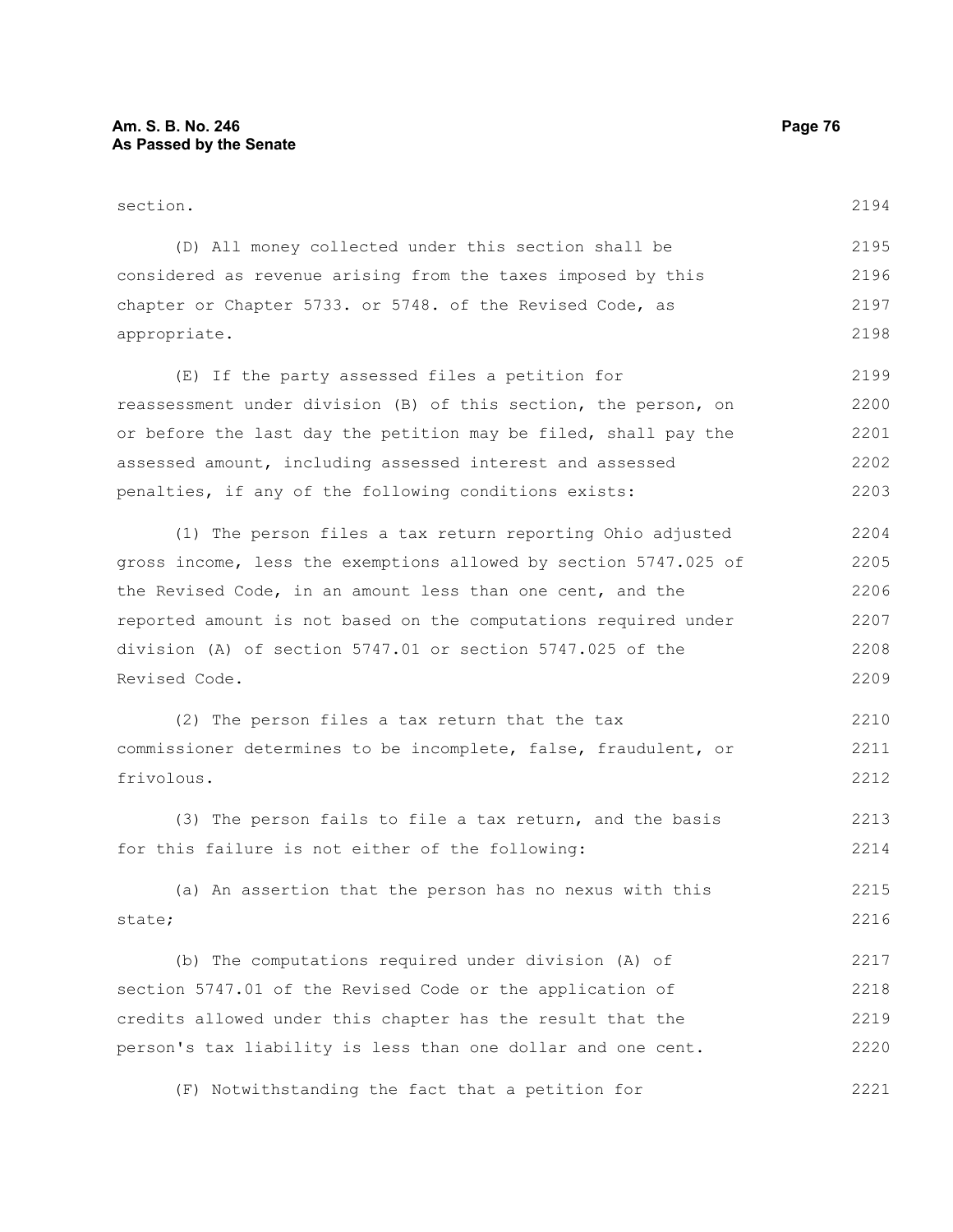# **Am. S. B. No. 246 Page 77 As Passed by the Senate**

reassessment is pending, the petitioner may pay all or a portion of the assessment that is the subject of the petition. The acceptance of a payment by the treasurer of state does not prejudice any claim for refund upon final determination of the petition. 2222 2223 2224 2225 2226

If upon final determination of the petition an error in the assessment is corrected by the tax commissioner, upon petition so filed or pursuant to a decision of the board of tax appeals or any court to which the determination or decision has been appealed, so that the amount due from the party assessed under the corrected assessment is less than the portion paid, there shall be issued to the petitioner or to the petitioner's assigns or legal representative a refund in the amount of the overpayment as provided by section 5747.11 of the Revised Code, with interest on that amount as provided by such section, subject to section 5747.12 of the Revised Code. 2227 2228 2229 2230 2231 2232 2233 2234 2235 2236 2237

**Sec. 5747.132.** (A) As used in this section:

(1) "Qualifying taxpayer" means a taxpayer, an employer, or-a qualifying entity, or an electing pass-through entity. 2239 2240

(2) "Qualifying refund overpayment" means an amount received by a qualifying taxpayer in excess of a refund or request for payment claimed or made by or on behalf of the qualifying taxpayer on a return, report, or other document filed with the tax commissioner. 2241 2242 2243 2244 2245

(B) A qualifying taxpayer is not liable for any interest or penalty with respect to the repayment of a qualifying refund overpayment if the taxpayer pays the entire amount of the overpayment to the tax commissioner not later than thirty days after the taxpayer receives an assessment for it. If the 2246 2247 2248 2249 2250

2238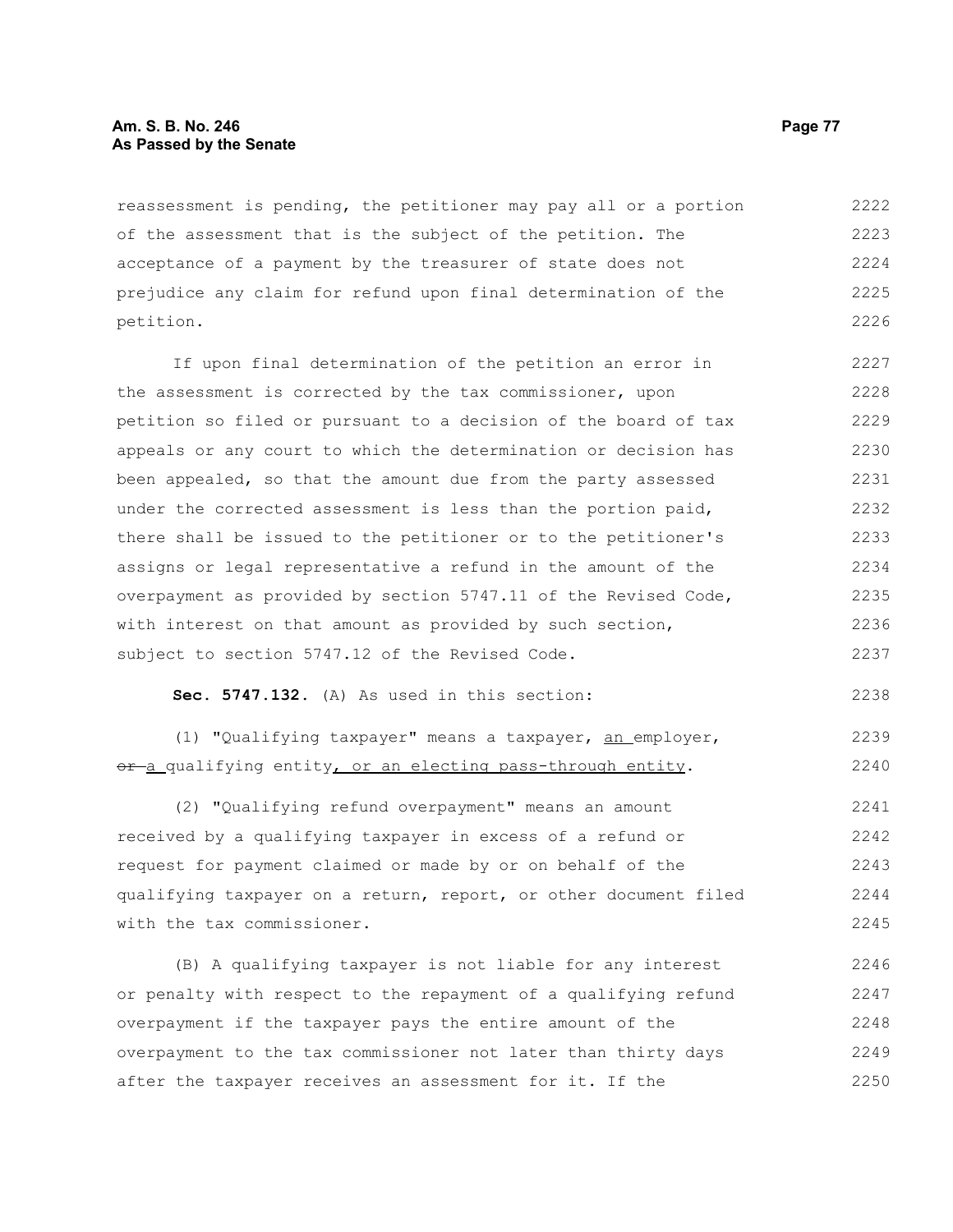# **Am. S. B. No. 246 Page 78 As Passed by the Senate**

taxpayer does not pay the entire amount of the overpayment to the commissioner within the time prescribed by this section, interest shall accrue on the amount of the deficiency pursuant to section 5747.13 of the Revised Code from the day the commissioner issues the assessment until the deficiency is paid. 2251 2252 2253 2254 2255

**Sec. 5747.14.** If the tax commissioner finds that an employer, a qualifying entity, an electing pass-through entity, or a taxpayer liable for any tax imposed under section 5733.41, this chapter, or Chapter 5748. of the Revised Code is about to depart from the state, to remove the employer's, qualifying entity's, electing pass-through entity's, or taxpayer's property therefrom, to conceal the employer's, qualifying entity's, electing pass-through entity's, or taxpayer's self or the employer's, qualifying entity's, electing pass-through entity's, or taxpayer's property, or to do any other act tending to prejudice or render wholly or partly ineffectual proceedings to collect such tax, unless such proceedings are brought without delay, or if the commissioner believes that the collection of the amount due from any employer, qualifying entity, electing pass-through entity, or taxpayer will be jeopardized by delay, the commissioner shall give notice of such findings to such employer, qualifying entity, electing pass-through entity, or taxpayer together with the demand for an immediate return and immediate payment of such tax, with an assessment and penalty, if applicable as provided in section 5747.13 of the Revised Code, whereupon such tax shall become immediately due and payable. In such cases the commissioner may immediately file the commissioner's entry with the clerk of the court of common pleas in the same manner and with the same effect as provided in section 5747.13 of the Revised Code, provided that if such employer, qualifying entity, electing pass-through entity, or 2256 2257 2258 2259 2260 2261 2262 2263 2264 2265 2266 2267 2268 2269 2270 2271 2272 2273 2274 2275 2276 2277 2278 2279 2280 2281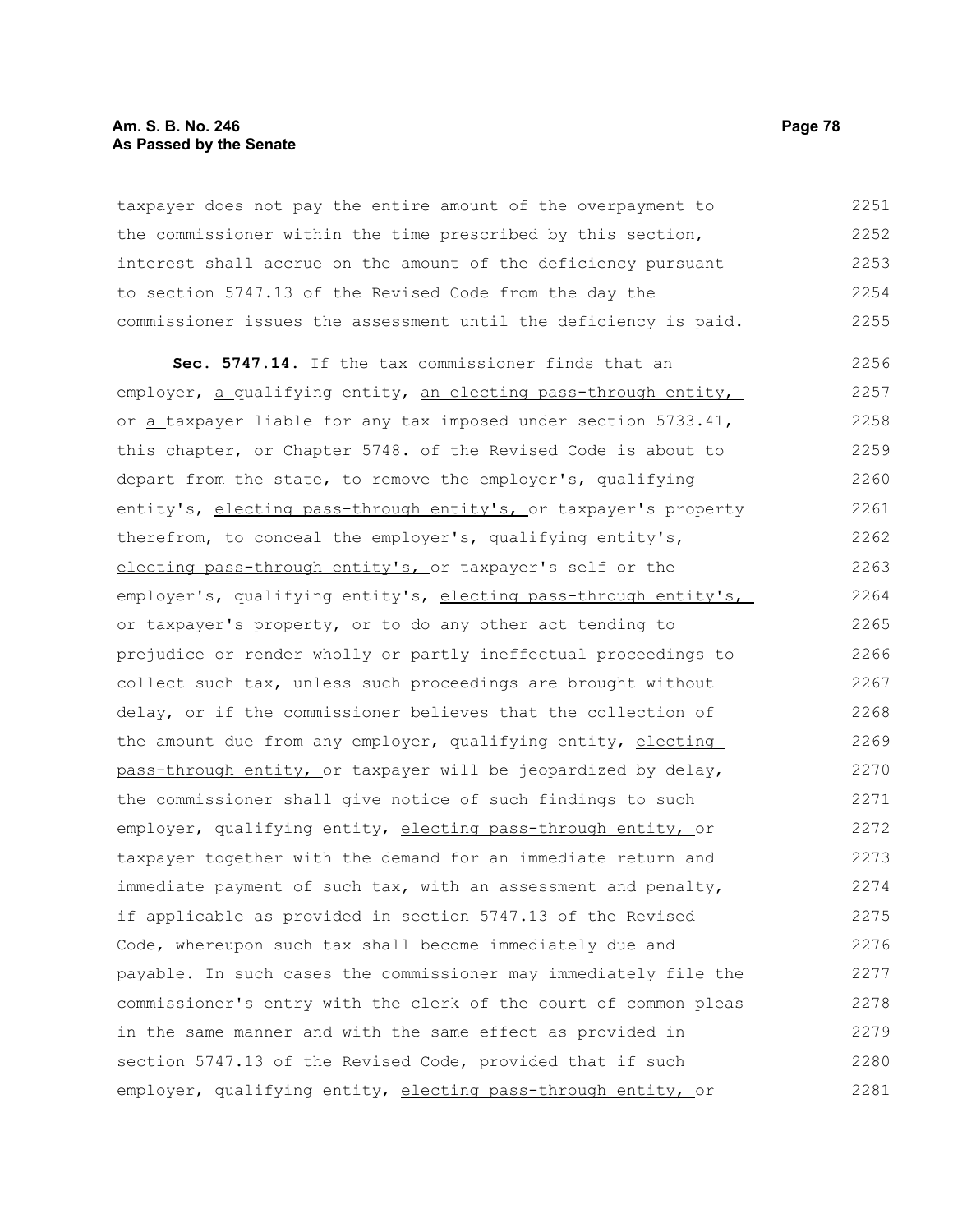taxpayer, within five days from notice of the assessment, furnishes evidence satisfactory to the commissioner, under the rules prescribed by the commissioner, that the employer, qualifying entity, electing pass-through entity, or taxpayer is not in default in making returns or paying or collecting any tax prescribed by this chapter or that the employer, qualifying entity, electing pass-through entity, or taxpayer will duly return and pay, or post bond satisfactory to the commissioner conditioned upon payment of the tax finally determined to be due, such tax shall not be payable prior to the time and manner otherwise fixed for payment under section 5747.13 of the Revised Code, and the person assessed shall be restored to the rights granted the person under such section. Upon satisfaction of the assessment the commissioner shall order the bond canceled, securities released, and judgment vacated. 2282 2283 2284 2285 2286 2287 2288 2289 2290 2291 2292 2293 2294 2295 2296

**Sec. 5747.15.** (A) In addition to any other penalty imposed by this chapter or Chapter 5703. of the Revised Code, the following penalties shall apply: 2297 2298 2299

(1) If a taxpayer, a qualifying entity, an electing passthrough entity, or an employer required to file any report or return, including an informational notice, report, or return, under this chapter fails to make and file the report or return within the time prescribed, including any extensions of time granted by the tax commissioner, a penalty may be imposed not exceeding the greater of fifty dollars per month or fraction of a month, not to exceed five hundred dollars, or five per cent per month or fraction of a month, not to exceed fifty per cent, of the sum of the taxes required to be shown on the report or return, for each month or fraction of a month elapsing between the due date, including extensions of the due date, and the date on which filed. 2300 2301 2302 2303 2304 2305 2306 2307 2308 2309 2310 2311 2312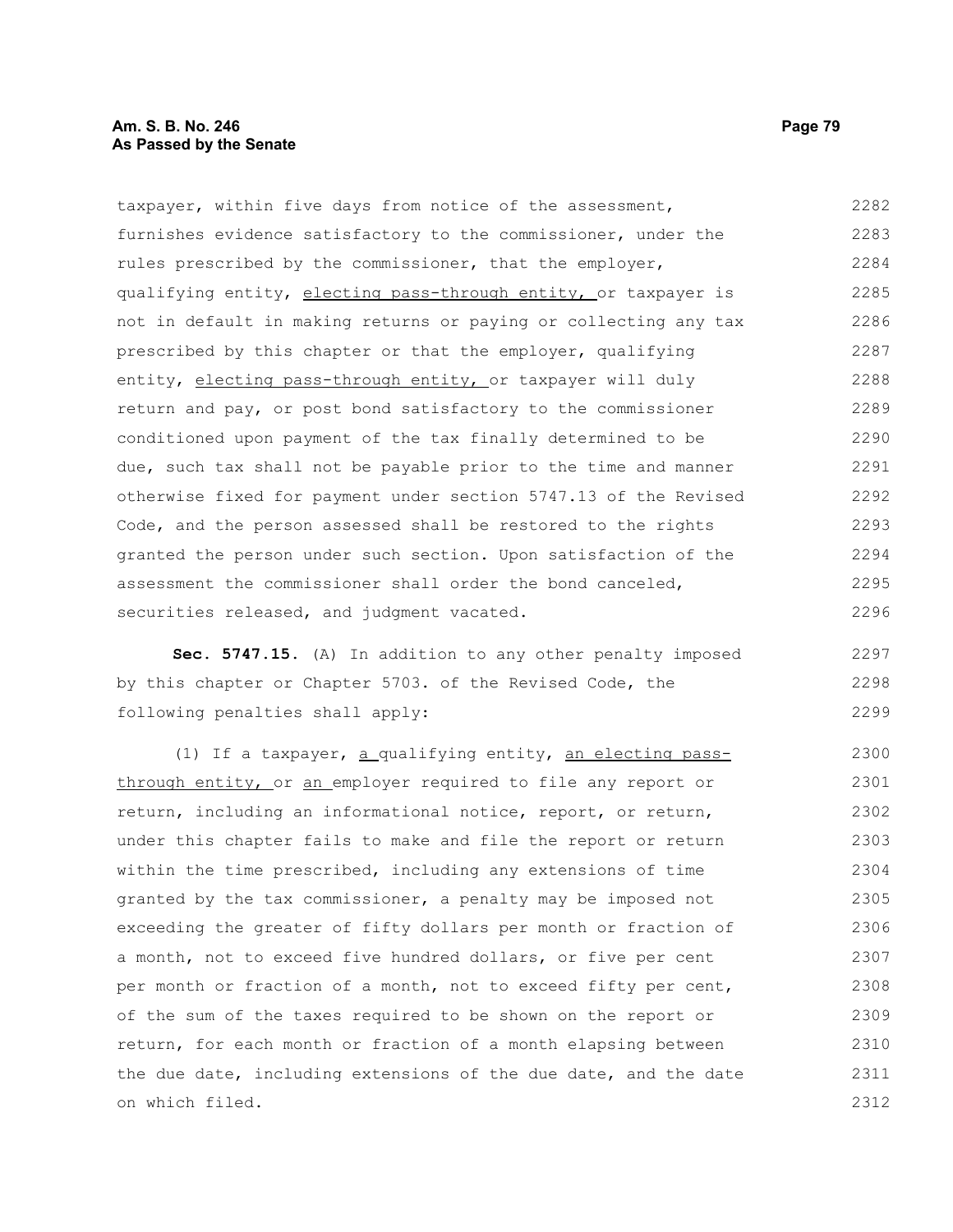# **Am. S. B. No. 246 Page 80 As Passed by the Senate**

(2) If a taxpayer fails to pay any amount of tax required to be paid under section 5733.41 or Chapters 5747. or 5748. of the Revised Code, except estimated tax under section 5747.09 or 5747.43 of the Revised Code, by the dates prescribed for payment, a penalty may be imposed not exceeding twice the applicable interest charged under division (G) of section 5747.08 of the Revised Code for the delinquent payment. 2313 2314 2315 2316 2317 2318 2319

(3)(a) If an employer fails to pay any amount of tax imposed by section 5747.02 of the Revised Code and required to be paid under this chapter by the dates prescribed for payment, a penalty may be imposed not exceeding the sum of ten per cent of the delinquent payment plus twice the interest charged under division (F)(5) of section 5747.07 of the Revised Code for the delinquent payment. 2320 2321 2322 2323 2324 2325 2326

(b) If a qualifying entity or an electing pass-through entity fails to pay any amount of tax imposed by section 5733.41, 5747.38, or 5747.41 of the Revised Code and required to be paid under this chapter by the dates prescribed for payment, a penalty may be imposed not exceeding the sum of ten per cent of the delinquent payment plus twice the applicable interest charged under division (G) of section 5747.08 of the Revised Code for the delinquent payment. 2327 2328 2329 2330 2331 2332 2333 2334

(4)(a) If an employer withholds from employees the tax imposed by section 5747.02 of the Revised Code and fails to remit the tax withheld to the state as required by this chapter on or before the dates prescribed for payment, a penalty may be imposed not exceeding fifty per cent of the delinquent payment. 2335 2336 2337 2338 2339

(b) If a qualifying entity withholds any amount of tax imposed under section 5747.41 of the Revised Code from an individual's qualifying amount and fails to remit that amount to 2340 2341 2342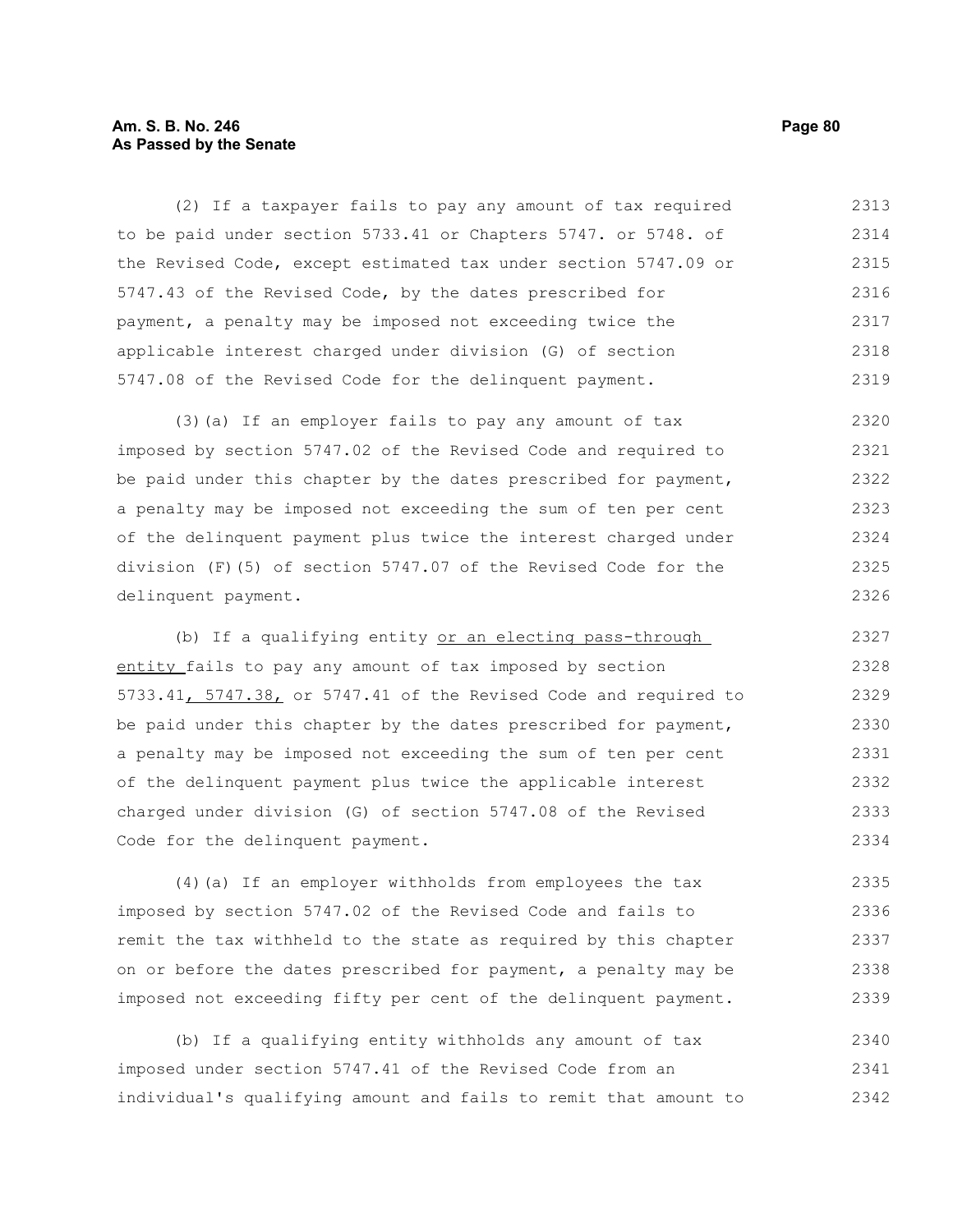the state as required by sections 5747.42 to 5747.453 of the Revised Code on or before the dates prescribed for payment, a penalty may be imposed not exceeding fifty per cent of the delinquent payment. 2343 2344 2345 2346

(5) If a taxpayer, a qualifying entity, an electing passthrough entity, or an employer files what purports to be a return required by this chapter that does not contain information upon which the substantial correctness of the return may be judged or contains information that on its face indicates that the return is substantially incorrect, and the filing of the return in that manner is due to a position that is frivolous or a desire that is apparent from the return to delay or impede the administration of the tax levied by section 5733.41, 5747.02, 5747.38, or 5747.41, or Chapter 5748. of the Revised Code, a penalty of up to five hundred dollars may be imposed. 2347 2348 2349 2350 2351 2352 2353 2354 2355 2356 2357

(6) If a taxpayer-or, a qualifying entity, or an electing pass-through entity makes a fraudulent attempt to evade the reporting or payment of the tax required to be shown on any return required under this chapter, a penalty may be imposed not exceeding the greater of one thousand dollars or one hundred per cent of the tax required to be shown on the return. 2358 2359 2360 2361 2362 2363

(7) If any person makes a false or fraudulent claim for a refund under this chapter, a penalty may be imposed not exceeding the greater of one thousand dollars or one hundred per cent of the claim. The penalty imposed under division (A)(7) of this section, any refund issued on the claim, and interest on any refund from the date of the refund, may be assessed under section 5747.13 of the Revised Code as tax, penalty, or interest imposed under section 5733.41, 5747.02, 5747.38, or 5747.41 of the Revised Code, without regard to whether the person making 2364 2365 2366 2367 2368 2369 2370 2371 2372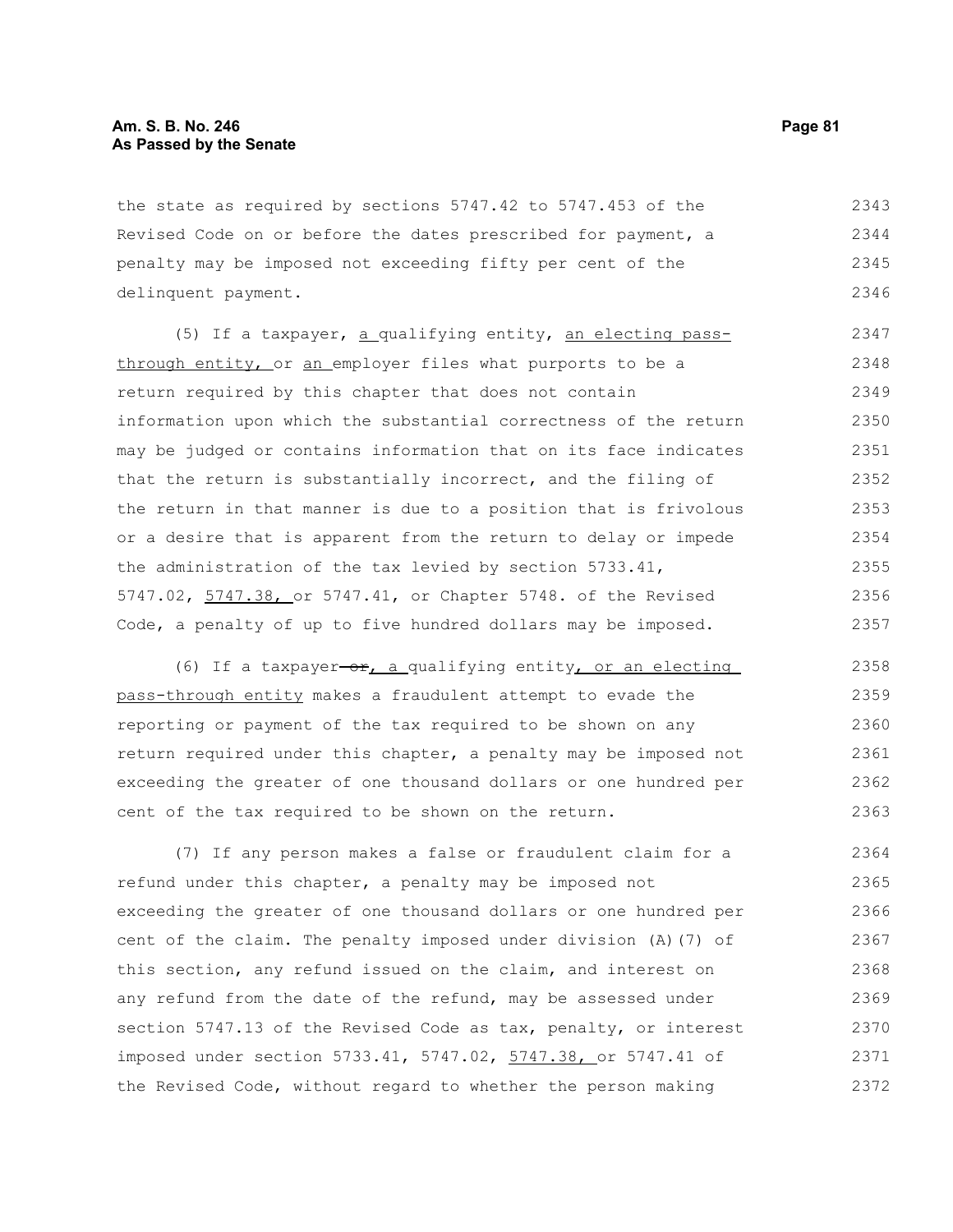# **Am. S. B. No. 246 Page 82 As Passed by the Senate**

the claim is otherwise subject to the provisions of this chapter or Chapter 5733. of the Revised Code, and without regard to any time limitation for the assessment imposed by division (A) of section 5747.13 of the Revised Code. 2373 2374 2375 2376

(B) For purposes of this section, the taxes required to be shown on the return shall be reduced by the amount of any part of the taxes paid on or before the date, including any extensions of the date, prescribed for filing the return. 2377 2378 2379 2380

(C) Any penalty imposed under this section shall be in addition to all other penalties imposed under this section. All or part of any penalty imposed under this section may be abated by the commissioner. All or part of any penalty imposed under this section may be abated by the commissioner if the taxpayer, qualifying entity, electing pass-through entity, or employer shows that the failure to comply with the provisions of this chapter is due to reasonable cause and not willful neglect. 2381 2382 2383 2384 2385 2386 2387 2388

 **Sec. 5747.38.** (A) As used in this section and section 5747.39 of the Revised Code and in other sections of Chapter 5747. of the Revised Code in the context of the tax imposed under this section: 2389 2390 2391 2392

(1) "Electing pass-through entity" means a qualifying pass-through entity that elects to be subject to the tax levied under this section for a taxable year pursuant to division (C) of this section. 2393 2394 2395 2396

(2) "Owner" means a person that is a partner, member, shareholder, or investor in an electing pass-through entity for any portion of the taxable year. 2397 2398 2399

(3) "Income" means the sum of owners' distributive shares of the income, gain, expense, or loss of an electing pass-2400 2401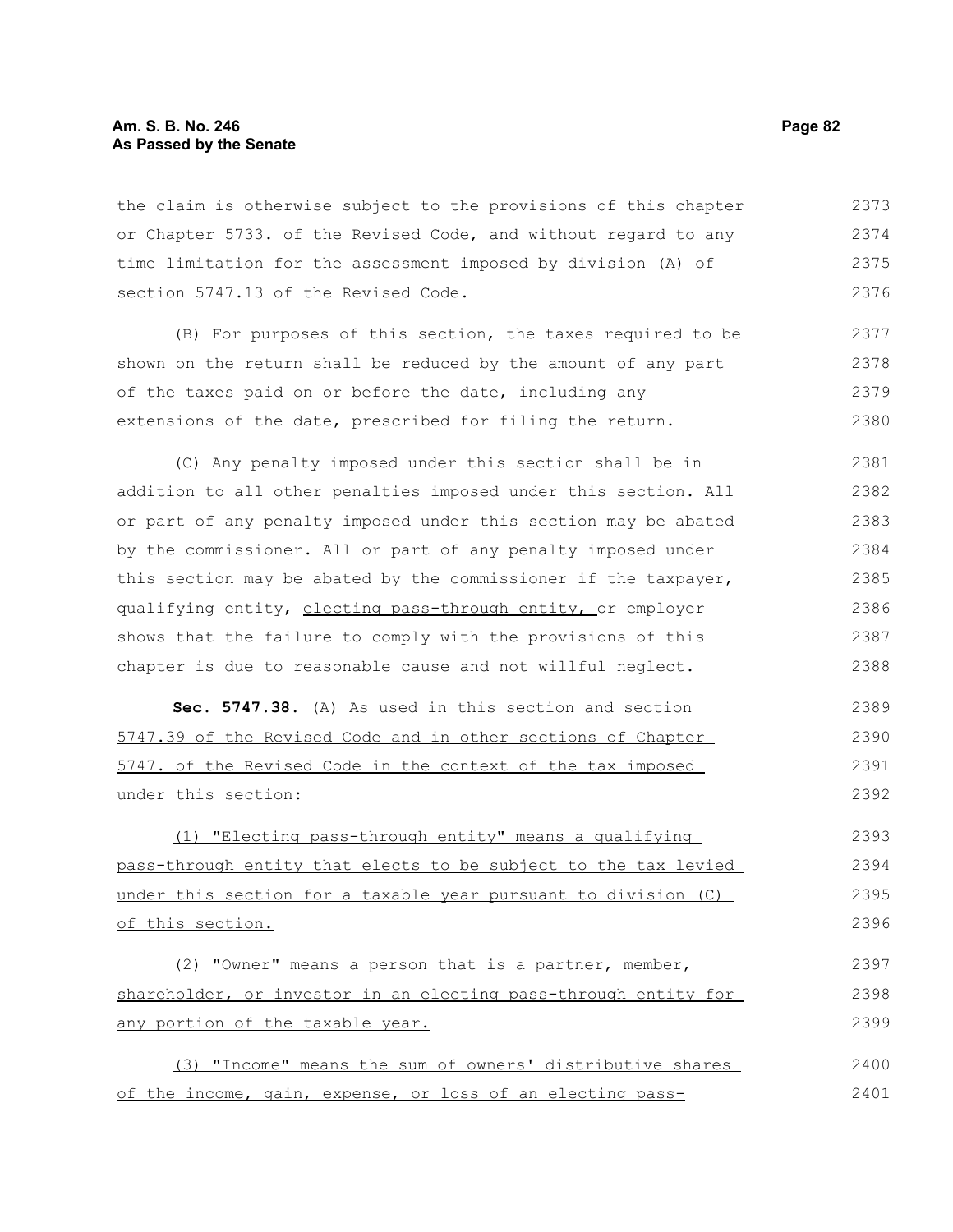| through entity for the taxable year, as reported for federal     | 2402 |
|------------------------------------------------------------------|------|
| income tax purposes.                                             | 2403 |
| (4) "Qualifying taxable income" means the sum of the             | 2404 |
| following:                                                       | 2405 |
| (a) The portion of an electing pass-through entity's             | 2406 |
| income that is business income, subject to the applicable        | 2407 |
| adjustments in divisions (A)(2) to (7) of section 5733.40 of the | 2408 |
| Revised Code, multiplied by the fraction described in division   | 2409 |
| (B) (1) of that section;                                         | 2410 |
| (b) The portion of the electing pass-through entity's            | 2411 |
| income that is nonbusiness income allocated to this state under  | 2412 |
| section 5747.20 of the Revised Code.                             | 2413 |
| (B) For the same purposes for which the tax is levied            | 2414 |
| under section 5747.02 of the Revised Code, a tax is hereby       | 2415 |
| levied on each electing pass-through entity on the entity's      | 2416 |
| gualifying taxable income for the taxable year, at the following | 2417 |
| <u>rates:</u>                                                    | 2418 |
| (1) For an electing pass-through entity's taxable year           | 2419 |
| that begins in 2022, five per cent;                              | 2420 |
| (2) For an electing pass-through entity's taxable year           | 2421 |
| that begins in 2023 and in any year thereafter, the rate equal   | 2422 |
| to the tax rate imposed on taxable business income under         | 2423 |
| division (A)(4)(a) of section 5747.02 of the Revised Code        | 2424 |
| applicable to that taxable year.                                 | 2425 |
| (C) A pass-through entity that is not a disregarded              | 2426 |
| entity, as defined in section 5733.01 of the Revised Code, may   | 2427 |
| elect to be subject to the tax levied under this section by      | 2428 |
| filing with the tax commissioner a form prescribed by the        | 2429 |
| commissioner making such election on or before the deadline to   | 2430 |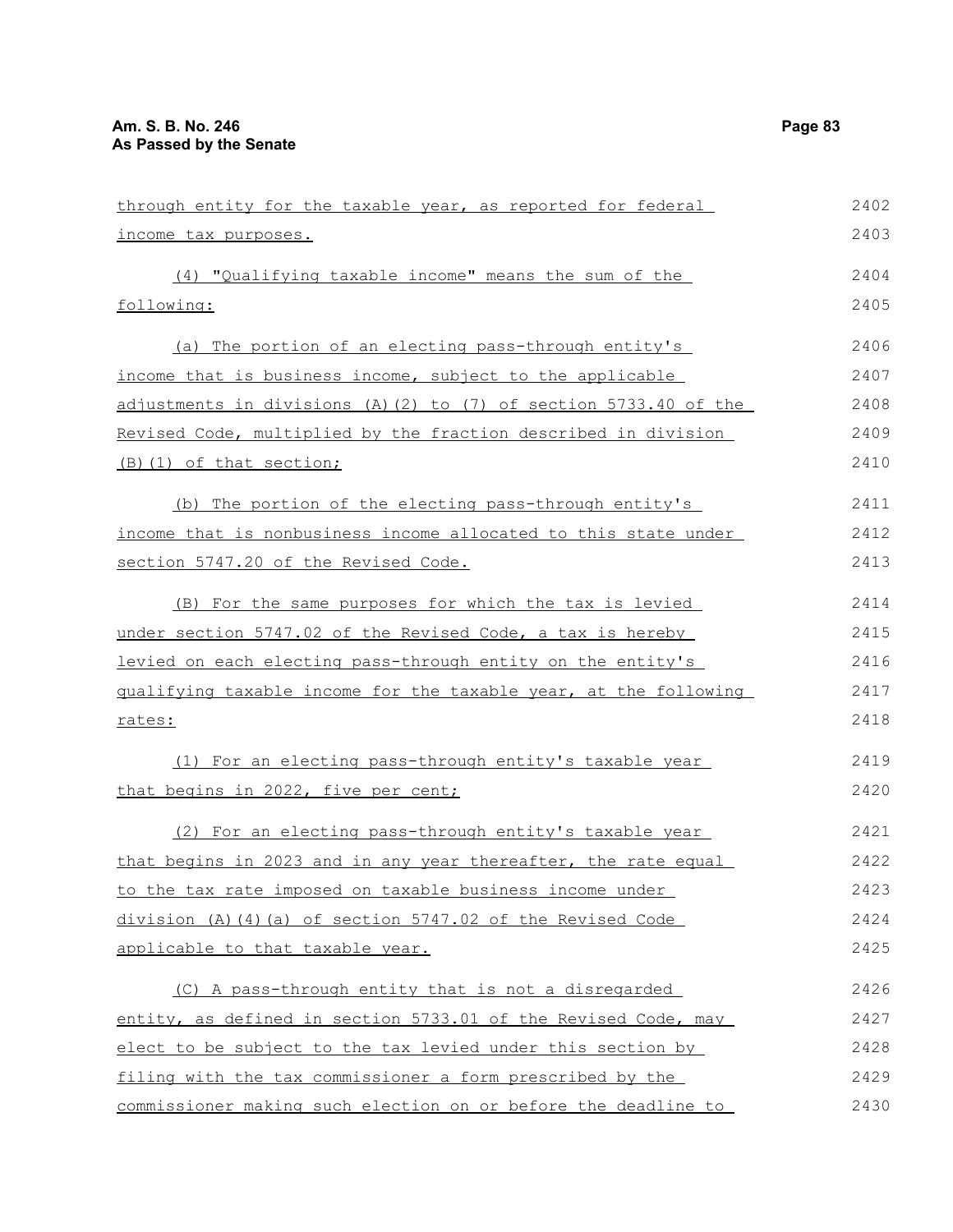| file the return under section 5747.42 of the Revised Code for         | 2431 |
|-----------------------------------------------------------------------|------|
| the taxable year. Such election applies only to the taxable year      | 2432 |
| for which the election is made and is, once made, irrevocable         | 2433 |
| for that year.                                                        | 2434 |
| (D) The tax levied under this section shall be calculated             | 2435 |
| without regard to any deductions or credits otherwise permitted       | 2436 |
| to be claimed by an owner of the electing pass-through entity in      | 2437 |
| <u>computing the owner's aggregate tax liability under section</u>    | 2438 |
| 5747.02 of the Revised Code.                                          | 2439 |
| The tax levied under this section is intended to<br>(E)               | 2440 |
| comply with the provisions of internal revenue service notice         | 2441 |
| 2020-75 in which such tax paid by an electing pass-through            | 2442 |
| entity is deductible to the entity for federal income tax             | 2443 |
| purposes.                                                             | 2444 |
| The tax commissioner shall adopt rules to administer<br>(F)           | 2445 |
| the tax levied under this section. Such rules shall include a         | 2446 |
| description of how the adjustments to income under divisions (A)      | 2447 |
| $(36)$ and $(S)$ (15) of section 5747.01 of the Revised Code and the  | 2448 |
| credit under section 5747.39 of the Revised Code apply to direct      | 2449 |
| <u>or indirect owners of an electing pass-through entity based on</u> | 2450 |
| various ownership structures. Any rule adopted under this             | 2451 |
| section is not a regulatory restriction for the purpose of            | 2452 |
| section 121.95 of the Revised Code.                                   | 2453 |
| Sec. 5747.39. There is hereby allowed a refundable credit             | 2454 |
| against a taxpayer's aggregate tax liability under section            | 2455 |
| 5747.02 of the Revised Code for a taxpayer who is an owner of an      | 2456 |
| electing pass-through entity. The credit shall equal the owner's      | 2457 |
| proportionate share of the tax levied under section 5747.38 of        | 2458 |
| the Revised Code remitted by the owner's electing pass-through        | 2459 |
| entity for the taxable year.                                          | 2460 |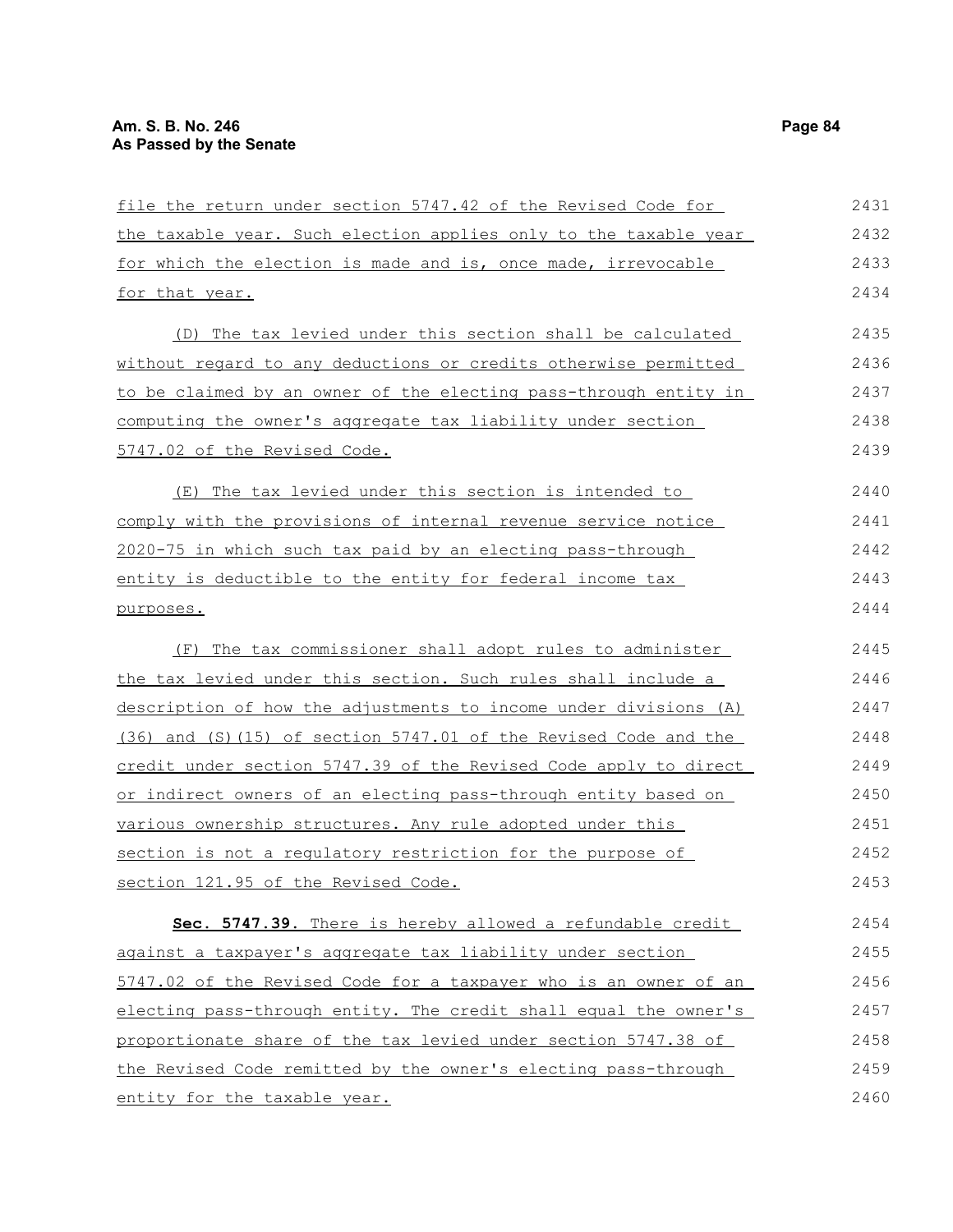| The credit shall be claimed for the taxpayer's taxable           | 2461 |
|------------------------------------------------------------------|------|
| year that includes the last day of the electing pass-through     | 2462 |
| entity's taxable year for which the tax levied under that        | 2463 |
| section was paid and in the order required under section 5747.98 | 2464 |
| of the Revised Code. If the credit exceeds the aggregate amount  | 2465 |
| of tax otherwise due, the excess shall be refunded to the        | 2466 |
| taxpayer.                                                        | 2467 |
| The tax commissioner may request that a taxpayer claiming        | 2468 |
| a credit under this section furnish information as is necessary  | 2469 |
| to support the claim for the credit under this section, and no   | 2470 |
| credit shall be allowed unless the requested information is      | 2471 |
| provided.                                                        | 2472 |
| Sec. 5747.41. For the same purposes for which the tax is         | 2473 |
| levied under section 5747.02 of the Revised Code, there is       | 2474 |
| hereby levied a withholding tax on every qualifying pass-through | 2475 |
| entity having at least one qualifying investor who is an         | 2476 |
| individual and on every qualifying trust having at least one     | 2477 |
| qualifying beneficiary who is an individual. The withholding tax | 2478 |
| imposed by this section is imposed on the sum of the adjusted    | 2479 |
| qualifying amounts of a qualifying pass-through entity's         | 2480 |
| qualifying investors who are individuals and on the sum of the   | 2481 |
| adjusted qualifying amounts of a qualifying trust's qualifying   | 2482 |
| beneficiaries, at a rate equal to the tax rate imposed on        | 2483 |
| taxable business income under division (A) (4) (a) of section    | 2484 |
| 5747.02 of the Revised Code.                                     | 2485 |
| The tax imposed by this section applies only if the              | 2486 |

qualifying entity has nexus with this state under the Constitution of the United States for any portion of the qualifying entity's qualifying taxable year, and the sum of the qualifying entity's adjusted qualifying amounts exceeds one 2487 2488 2489 2490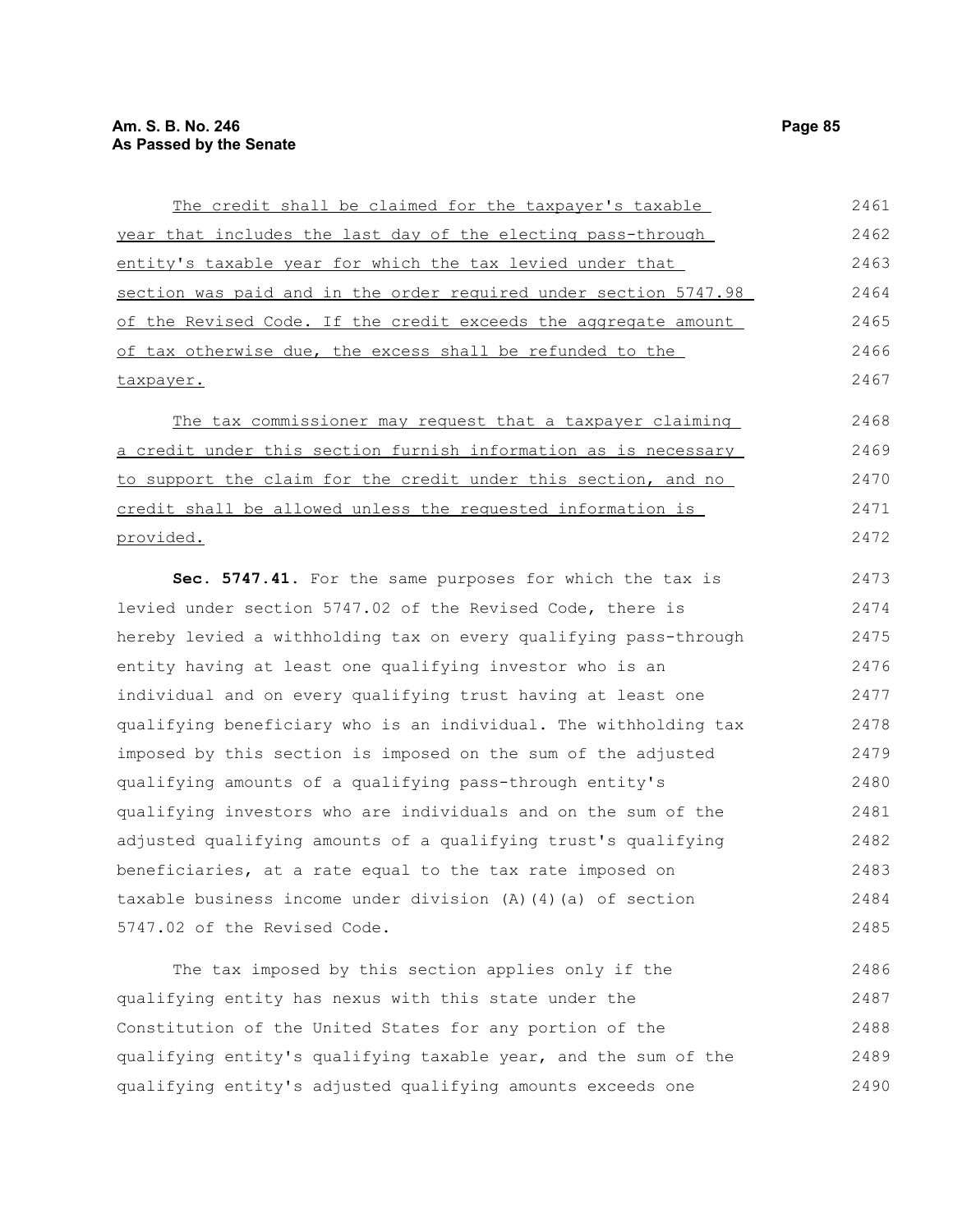year. The tax imposed under this section does not apply to a qualifying pass-through entity that makes an election under division (C) of section 5747.38 of the Revised Code to be subject to the tax levied under that section for the entity's qualifying taxable year. **Sec. 5747.42.** (A) In addition to the other returns required to be filed and other remittances required to be made pursuant to this chapter, every qualifying entity or electing pass-through entity that is subject to the tax imposed by section 5733.41, 5747.38, or 5747.41 of the Revised Code shall file an annual return as follows: (1) For a qualifying entity, on or before the fifteenth day of the fourth month following the end of the qualifying entity's qualifying taxable year, and; (2) For an electing pass-through entity, on or before the fifteenth day of April following the end of the entity's taxable year that ends in the preceding calendar year. Each entity shall also remit to the tax commissioner, with the remittance made payable to the treasurer of state, the amount of the taxes shown to be due on the return, less the amount paid for the taxable year on a declaration of estimated tax report filed by the taxpayer as provided by section 5747.43 of the Revised Code. Remittance shall be made in the form prescribed by the tax commissioner, including electronic funds transfer if required by section 5747.44 of the Revised Code. A domestic qualifying entity shall not dissolve, and a 2492 2493 2494 2495 2496 2497 2498 2499 2500 2501 2502 2503 2504 2505 2506 2507 2508 2509 2510 2511 2512 2513 2514 2515 2516 2517 2518

thousand dollars for the qualifying entity's qualifying taxable

foreign qualifying entity shall not withdraw or retire from 2519

2491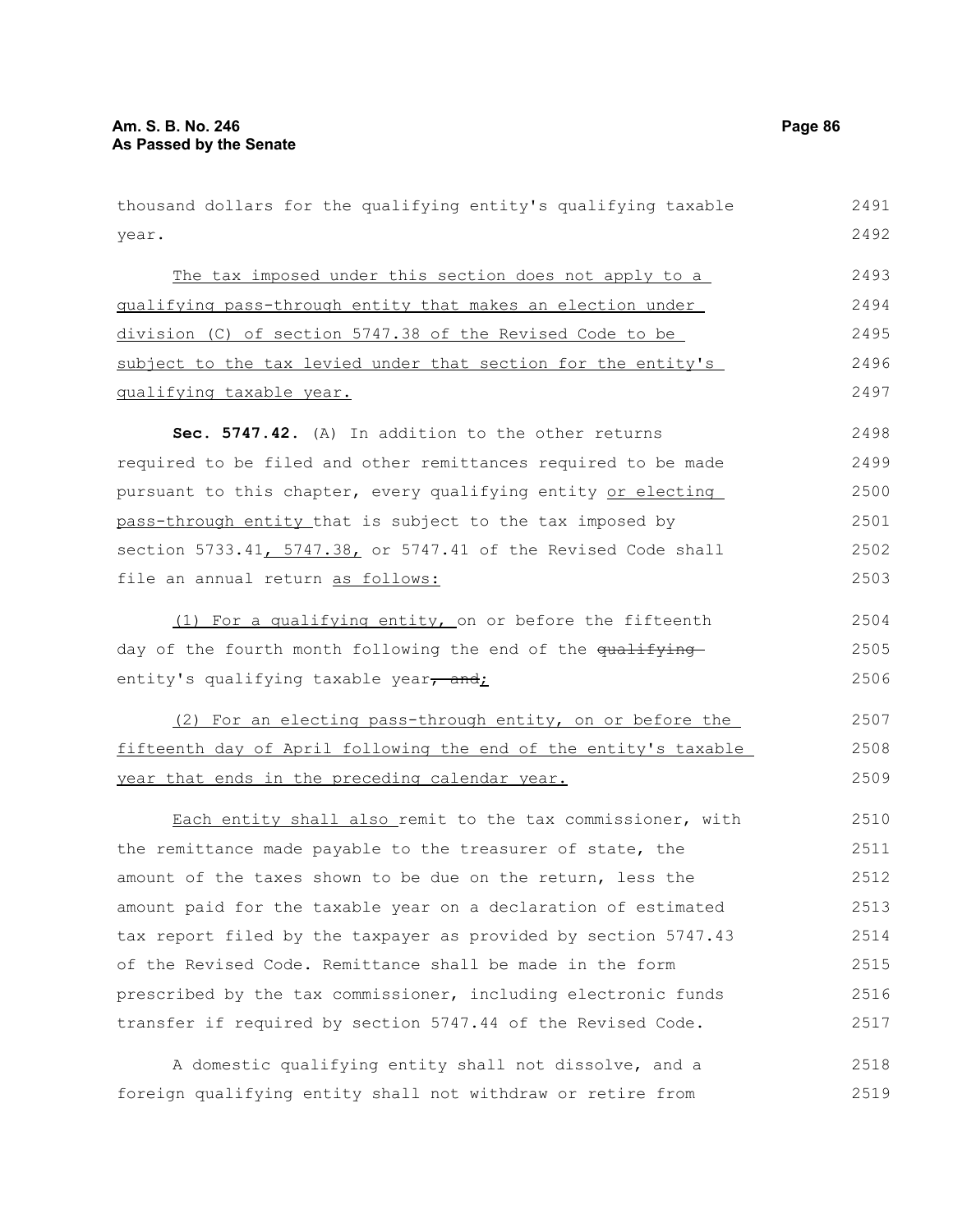business in this state, without filing the tax returns and paying the taxes charged for the year in which such dissolution or withdrawal occurs. 2520 2521 2522

(B) The tax commissioner shall furnish qualifying entities or electing pass-through entities, upon request, copies of the forms prescribed by the commissioner for the purpose of making the returns required by sections 5747.42 to 5747.453 of the Revised Code. 2523 2524 2525 2526 2527

(C) The annual return required by this section shall be signed by the qualifying applicable entity's trustee or other fiduciary, or president, vice-president, secretary, treasurer, general manager, general partner, superintendent, or managing agent in this state. The annual return shall contain the facts, figures, computations, and attachments that result in the tax charged by section 5733.41,  $5747.38$ , or 5747.41 of the Revised Code. Each qualifying entity also shall file with its annual return all of the following: 2528 2529 2530 2531 2532 2533 2534 2535 2536

(1) The In the case of the tax charged by section 5733.41 or 5747.41 of the Revised Code, the full name and address of each qualifying investor or qualifying beneficiary unless the qualifying entity submits such information in accordance with division (D) of this section; 2537 2538 2539 2540 2541

(2)  $Fhe-In$  the case of the tax charged by section 5733.41 or 5747.41 of the Revised Code, the social security number, federal employer identification number, or other identifying number of each qualifying investor or qualifying beneficiary, unless the taxpayer submits that information in accordance with division (D) of this section; 2542 2543 2544 2545 2546 2547

(3) In the case of the tax charged by section 5747.38 of

2548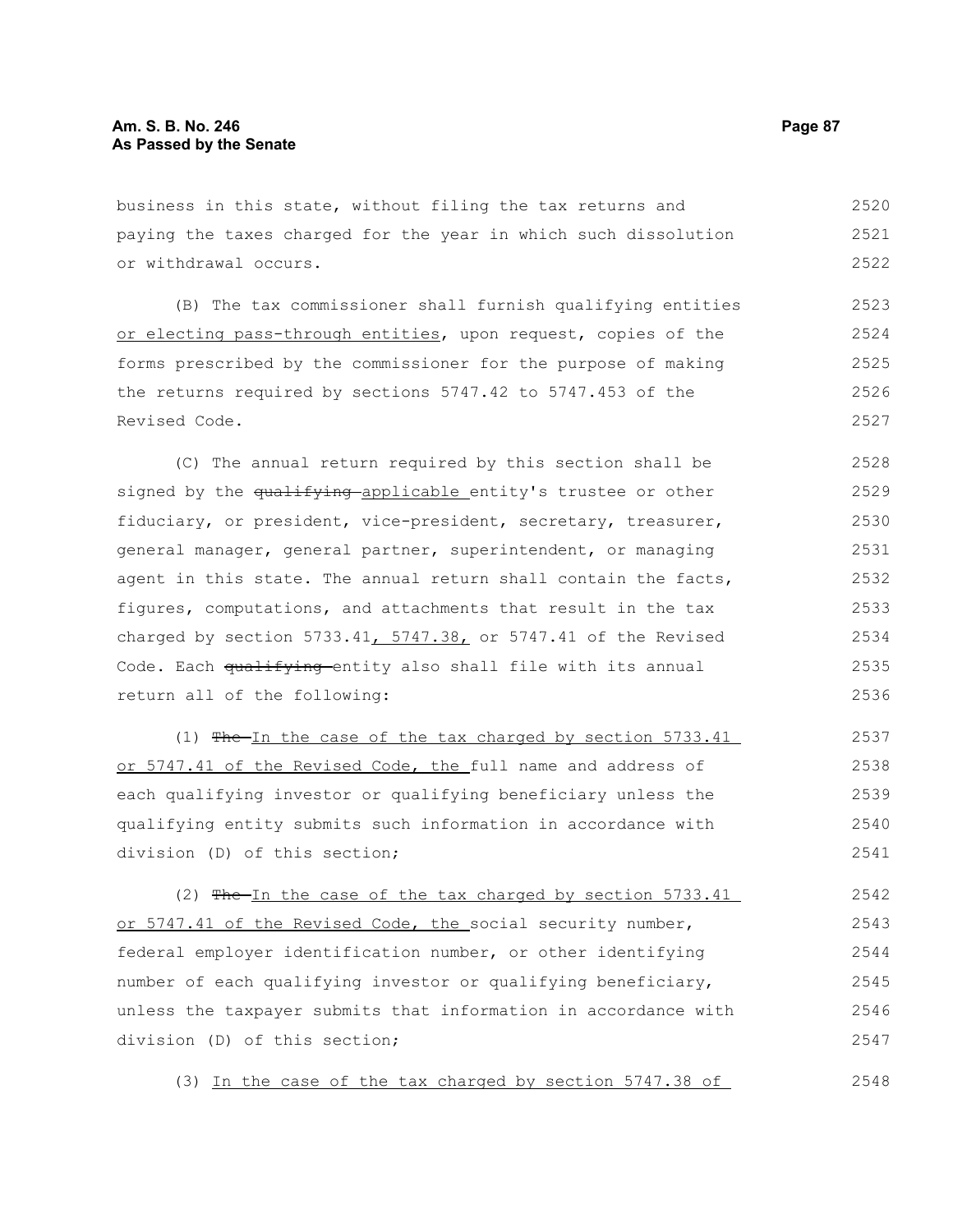| the Revised Code, the full name and address and the social       | 2549 |
|------------------------------------------------------------------|------|
| security number, federal employer identification number, or      | 2550 |
| other identifying number of each owner of the electing pass-     | 2551 |
| through entity, unless the entity submits such information in    | 2552 |
| accordance with division (D) of this section;                    | 2553 |
| (4) The amount of tax imposed by sections 5733.41 and            | 2554 |
| 5747.41 or by section 5747.38 of the Revised Code, and the       | 2555 |
| amount of the tax paid by the qualifying entity, for the         | 2556 |
| qualifying applicable taxable year covered by the annual return; | 2557 |
| $(4)$ (5) The amount of tax imposed by sections 5733.41 and      | 2558 |
| 5747.41 or by section 5747.38 of the Revised Code that is        | 2559 |
| attributable to each qualifying investor-or, qualifying          | 2560 |
| beneficiary, or owner, as applicable, unless the qualifying      | 2561 |
| entity submits this information in accordance with division (D)  | 2562 |
| of this section.                                                 | 2563 |
| (D) On the date the annual return is due, including              | 2564 |
| extensions of time, if any, the qualifying applicable entity may | 2565 |
| be required by rule to transmit electronically or by magnetic    | 2566 |
|                                                                  |      |

media the information set forth in division (C) of this section. The tax commissioner may adopt rules governing the format for the transmission of such information. The tax commissioner may exempt a qualifying an entity or a class of qualifying entities from the requirements imposed by this division. 2567 2568 2569 2570 2571

(E) Upon good cause shown, the tax commissioner may extend the period for filing any return required to be filed under this section or section 5747.43 or 5747.44 of the Revised Code and for transmitting any information required to be transmitted under those sections. The tax commissioner may adopt rules relating to extensions of time to file and to transmit. At the time a qualifying an entity pays any tax imposed under section 2572 2573 2574 2575 2576 2577 2578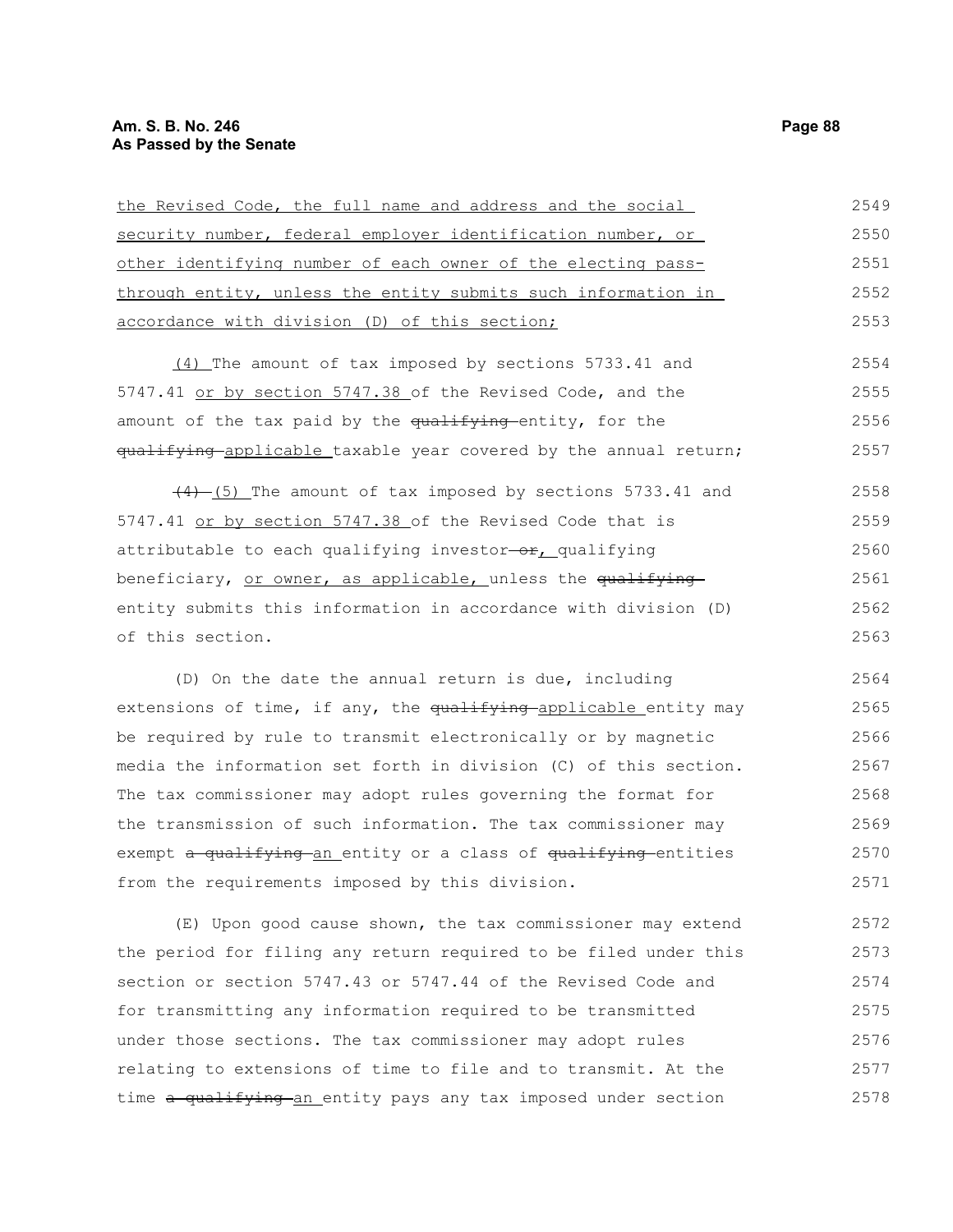5733.41, 5747.38, or 5747.41 of the Revised Code or estimated tax as required under section 5747.43 of the Revised Code, the qualifying entity also shall pay interest computed at the rate per annum prescribed by section 5703.47 of the Revised Code on that tax or estimated tax, from the time the tax or estimated tax originally was required to be paid, without consideration of any filing extensions, to the time of actual payment. Nothing in this division shall be construed to abate, modify, or limit the imposition of any penalties imposed for the failure to timely pay taxes under this chapter or Chapter 5733. of the Revised Code without consideration of any filing extensions. **Sec. 5747.43.** (A) As used in this section: (1) "Estimated taxes" means the amount that a qualifying entity or electing pass-through entity estimates to be the sum of its liability under sections 5733.41 and 5747.41 or section 5747.38 of the Revised Code for its current qualifying taxable year or taxable year, as applicable. (2) "Tax liability" means the total of the taxes and withholding taxes due under sections 5733.41 and 5747.41 of the Revised Code or the tax due under section 5747.38 of the Revised Code for the qualifying applicable taxable year prior to applying any estimated tax payment or refund from another year. (3) "Taxes paid" includes payments of estimated taxes made under division (C) of this section and tax refunds applied by the qualifying entity or electing pass-through entity in payment of estimated taxes. (4) "Required installment" means a payment equal to 2580 2581 2582 2583 2584 2585 2586 2587 2588 2589 2590 2591 2592 2593 2594 2595 2596 2597 2598 2599 2600 2601 2602 2603 2604 2605

twenty-five per cent of the lesser of the following: 2606

(a) Ninety per cent of the tax liability for the 2607

2579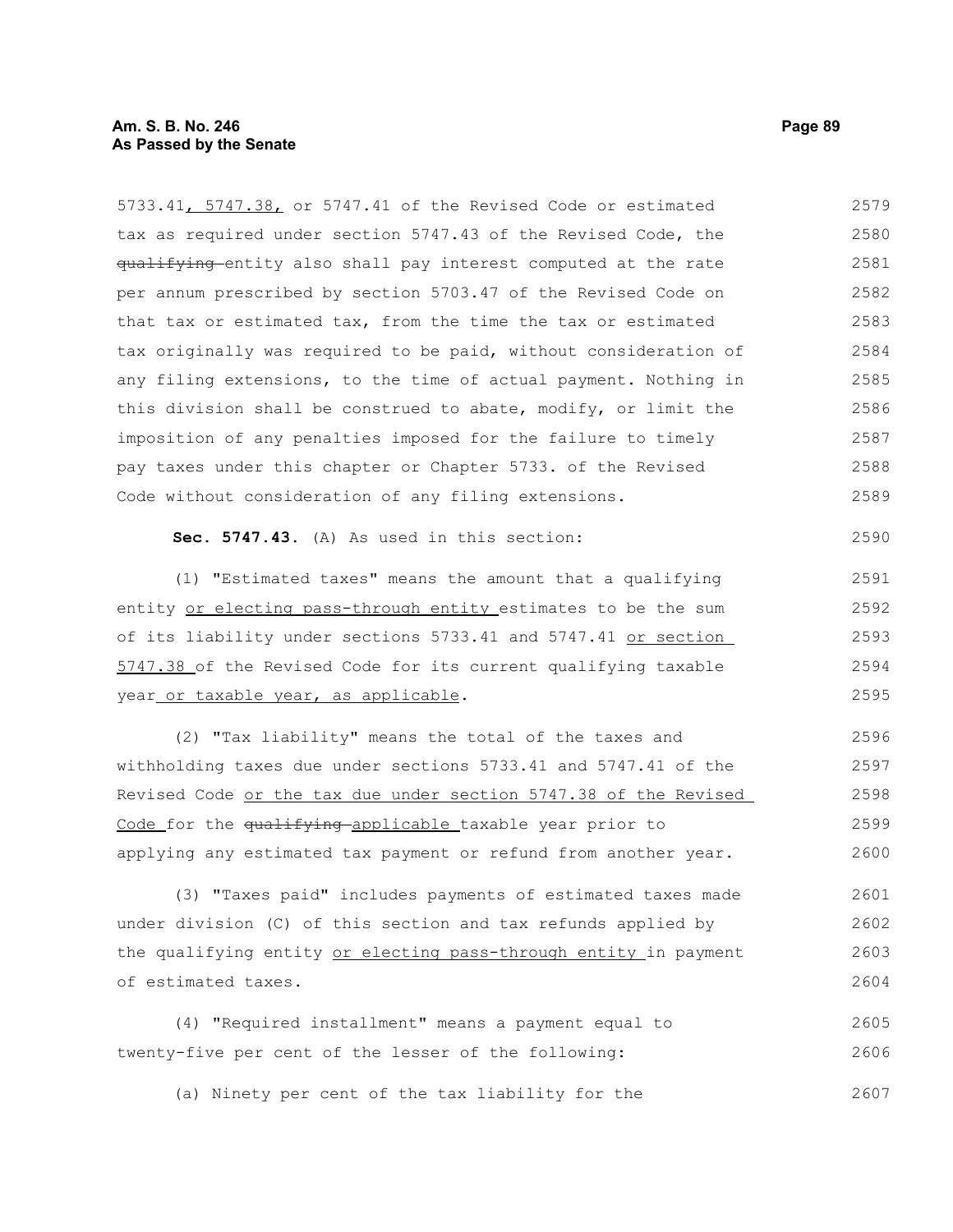qualifying taxable year;

(b) One hundred per cent of the tax liability shown on the return of a qualifying entity or an electing pass-through entity for the preceding qualifying taxable year. 2609 2610 2611

Division (A)(4)(b) of this section applies only if the qualifying entity filed a return under section 5747.42 of the Revised Code for the preceding qualifying taxable year and if the preceding qualifying taxable year was a twelve-month taxable year. 2612 2613 2614 2615 2616

(B) In addition to the return required to be filed pursuant to section 5747.42 of the Revised Code, each qualifying entity or electing pass-through entity that is subject to the tax imposed under section 5733.41 and to the withholding tax imposed by section 5747.41 of the Revised Code or that is subject to the tax imposed under section 5747.38 of the Revised Code shall file an estimated tax return and pay a portion of the qualifying entity's tax liability for its qualifying taxable year. The portion of those taxes required to be paid, and the last day prescribed for payment thereof, shall be as prescribed by divisions  $(B)$   $(1)$ ,  $(2)$ ,  $(3)$ , and  $(4)$  of this section: 2617 2618 2619 2620 2621 2622 2623 2624 2625 2626 2627

(1) On or before the fifteenth day of the month following the last day of the first quarter of the qualifying entity's qualifying-taxable year, twenty-two and one-half per cent of the qualifying entity's estimated tax liability for that taxable year; 2628 2629 2630 2631 2632

(2) On or before the fifteenth day of the month following the last day of the second quarter of the qualifying-entity's qualifying taxable year, forty-five per cent of the qualifying entity's estimated tax liability for that taxable year; 2633 2634 2635 2636

2608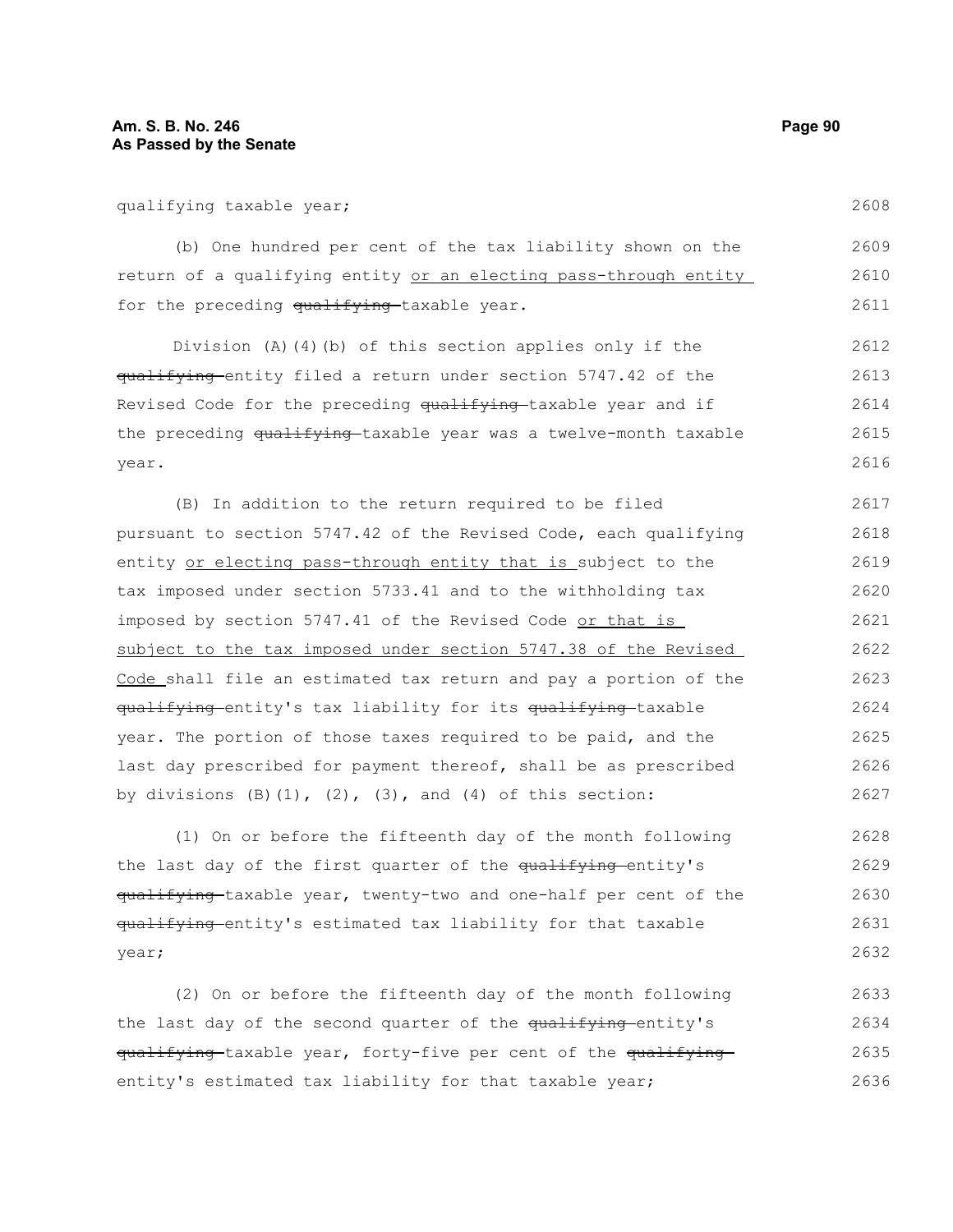# **Am. S. B. No. 246 Page 91 As Passed by the Senate**

(3) On or before the fifteenth day of the month following the last day of the third quarter of the qualifying entity's qualifying taxable year, sixty-seven and one-half per cent of the qualifying entity's estimated tax liability for that taxable year; 2637 2638 2639 2640 2641

(4) On or before the fifteenth day of the month following the last day of the fourth quarter of the qualifying-entity's qualifying-taxable year, ninety per cent of the qualifyingentity's estimated tax liability for that taxable year. 2642 2643 2644 2645

Payments of estimated taxes shall be made payable to the treasurer of state. 2646 2647

(C) If a payment of estimated taxes is not paid in the full amount required under division (B) of this section, a penalty shall be added to the taxes charged for the qualifying taxable year or taxable year, as applicable, unless the underpayment is due to reasonable cause as described in division (D) of this section. The penalty shall accrue at the rate per annum prescribed by section 5703.47 of the Revised Code upon the amount of underpayment from the day the estimated payment was required to be made to the day the payment is made. 2648 2649 2650 2651 2652 2653 2654 2655 2656

The amount of the underpayment upon which the penalty shall accrue shall be determined as follows: 2657 2658

(1) For the first payment of estimated taxes each year, the required installment less the amount of taxes paid by the date prescribed for that payment; 2659 2660 2661

(2) For the second payment of estimated taxes each year, the required installment less the amount of taxes paid by the date prescribed for that payment; 2662 2663 2664

(3) For the third payment of estimated taxes each year, 2665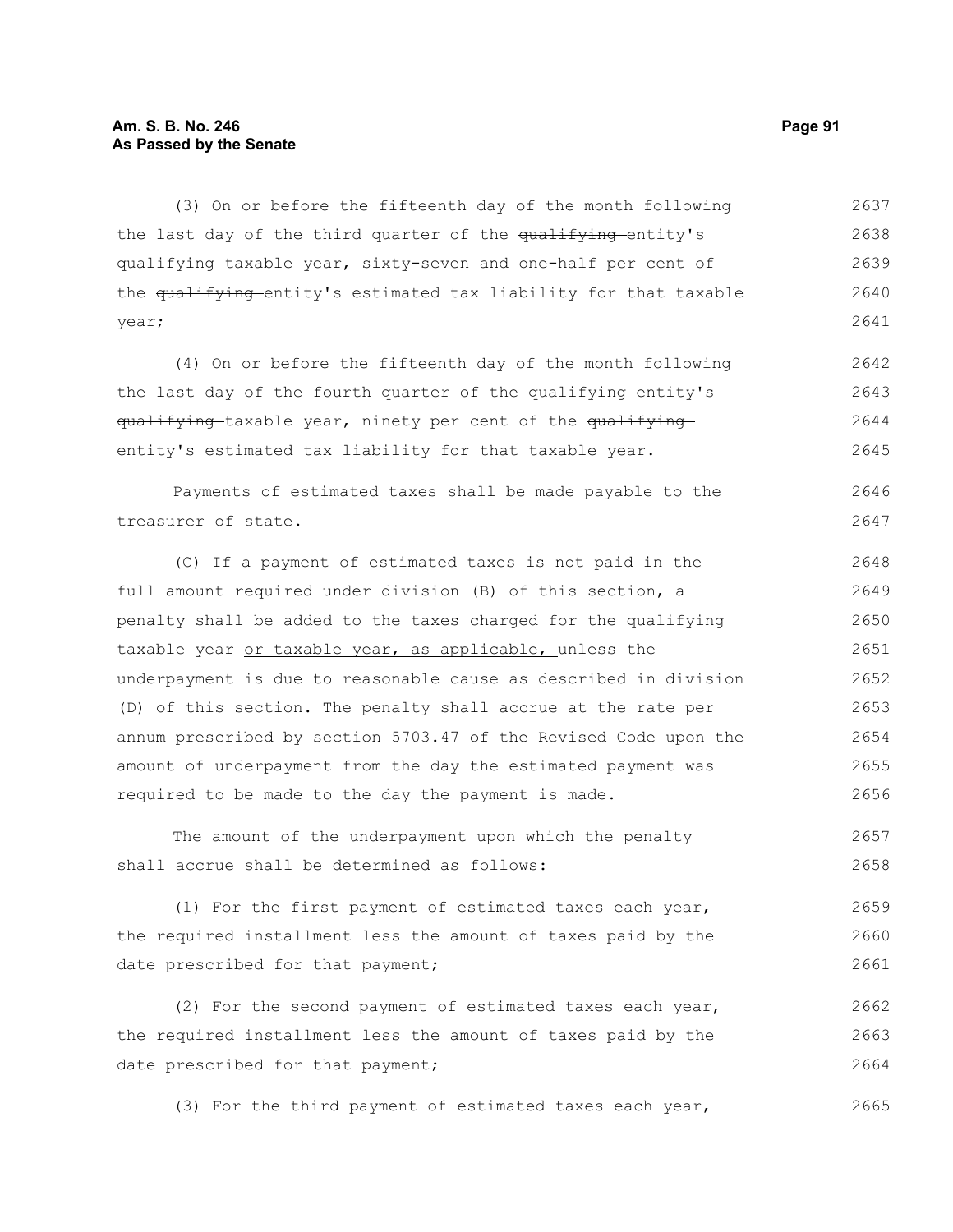# **Am. S. B. No. 246 Page 92 As Passed by the Senate**

the required installment less the amount of taxes paid by the date prescribed for that payment; 2666 2667

(4) For the fourth payment of estimated taxes each year, the required installment less the amount of taxes paid by the date prescribed for that payment. 2668 2669 2670

For the purposes of this section, a payment of estimated taxes on or before any payment date shall be considered a payment of a previous underpayment only to the extent the payment of estimated taxes exceeds the amount of the payment presently required to be paid to avoid any penalty. 2671 2672 2673 2674 2675

The penalty imposed under division (C) of this section is in lieu of any other interest charge or penalty imposed for failure to file a declaration of estimated tax report and make estimated payments as required by this section. 2676 2677 2678 2679

(D) An underpayment of estimated taxes determined under division (C) of this section is due to reasonable cause if any of the following apply: 2680 2681 2682

(1) The amount of tax that was paid equals at least ninety per cent of the tax liability for the current qualifying taxable year, determined by annualizing the income received during that year up to the end of the month immediately preceding the month in which the payment is due; 2683 2684 2685 2686 2687

(2) The amount of tax liability that was paid equals at least ninety per cent of the tax liability for the current qualifying-taxable year; 2688 2689 2690

(3) The amount of tax liability that was paid equals at least one hundred per cent of the tax liability shown on the return of the qualifying entity for the preceding qualifying taxable year, provided that the immediately preceding qualifying-2691 2692 2693 2694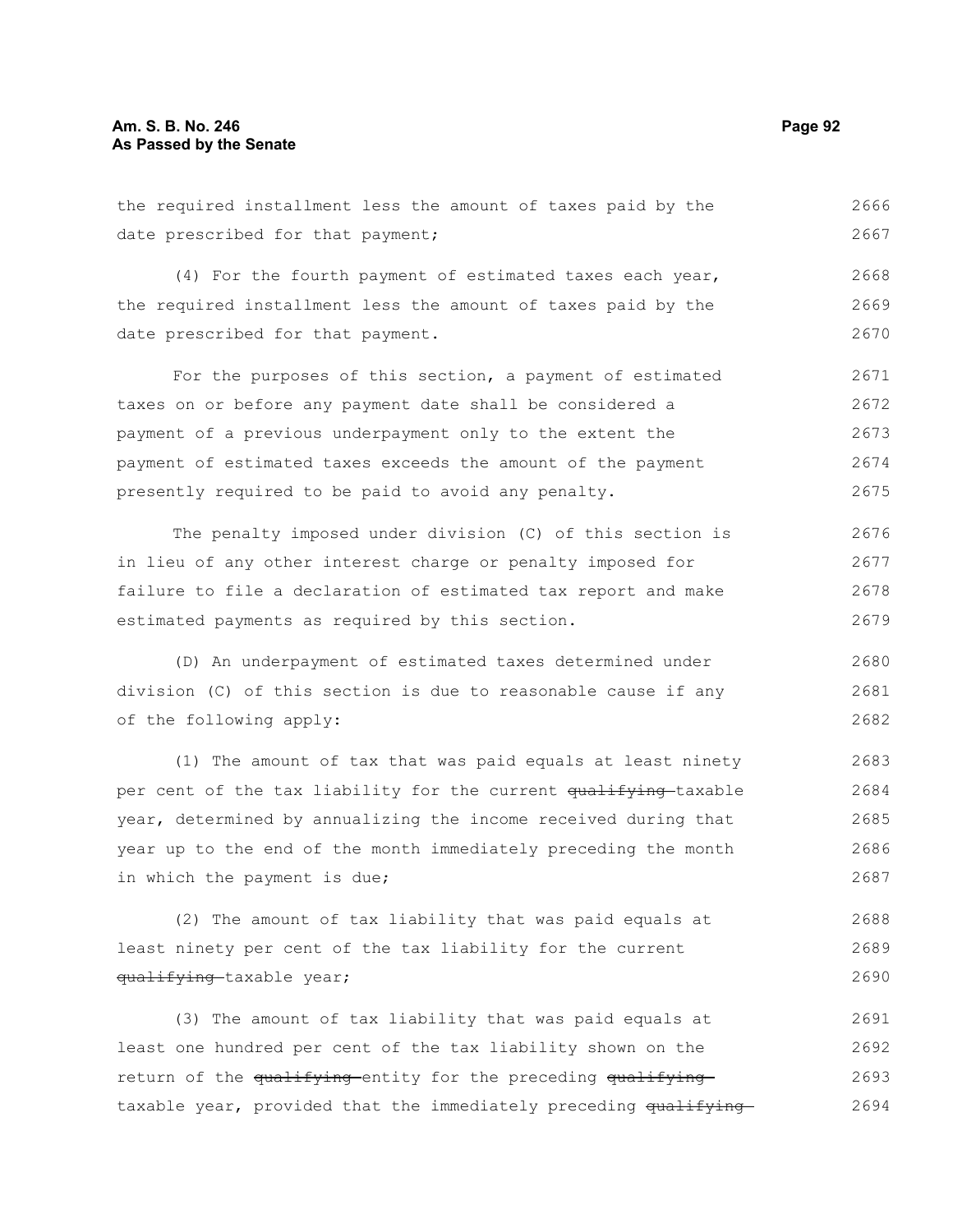taxable year reflected a period of twelve months and the qualifying entity filed a return under section 5747.42 of the Revised Code for that year. 2695 2696 2697

(E)(1) Divisions (B) and (C) of this section do not apply for a taxable year if either of the following applies to the qualifying entity: 2698 2699 2700

(a) For the immediately preceding taxable year, the entity computes in good faith and in a reasonable manner that the sum of its adjusted qualifying amounts or its qualifying taxable income, as applicable, is ten thousand dollars or less. 2701 2702 2703 2704

(b) For the taxable year the entity computes in good faith and in a reasonable manner that the sum of its adjusted qualifying amounts or its qualifying taxable income, as applicable, is ten thousand dollars or less. 2705 2706 2707 2708

(2) Notwithstanding any other provision of Title LVII of the Revised Code to the contrary, the entity shall establish by a preponderance of the evidence that its computation of the adjusted qualifying amounts or qualifying taxable income, as applicable, for the immediately preceding taxable year and the taxable year was, in fact, made in good faith and in a reasonable manner. 2709 2710 2711 2712 2713 2714 2715

(F) The tax commissioner may waive the requirement for filing a declaration of estimated taxes for any class of qualifying entities if the commissioner finds the waiver is reasonable and proper in view of administrative costs and other factors. 2716 2717 2718 2719 2720

(G) Estimated taxes paid by a qualifying entity or an electing pass-through entity may be applied to satisfy the entity's tax liability under section 5733.41, 5747.38, or 2721 2722 2723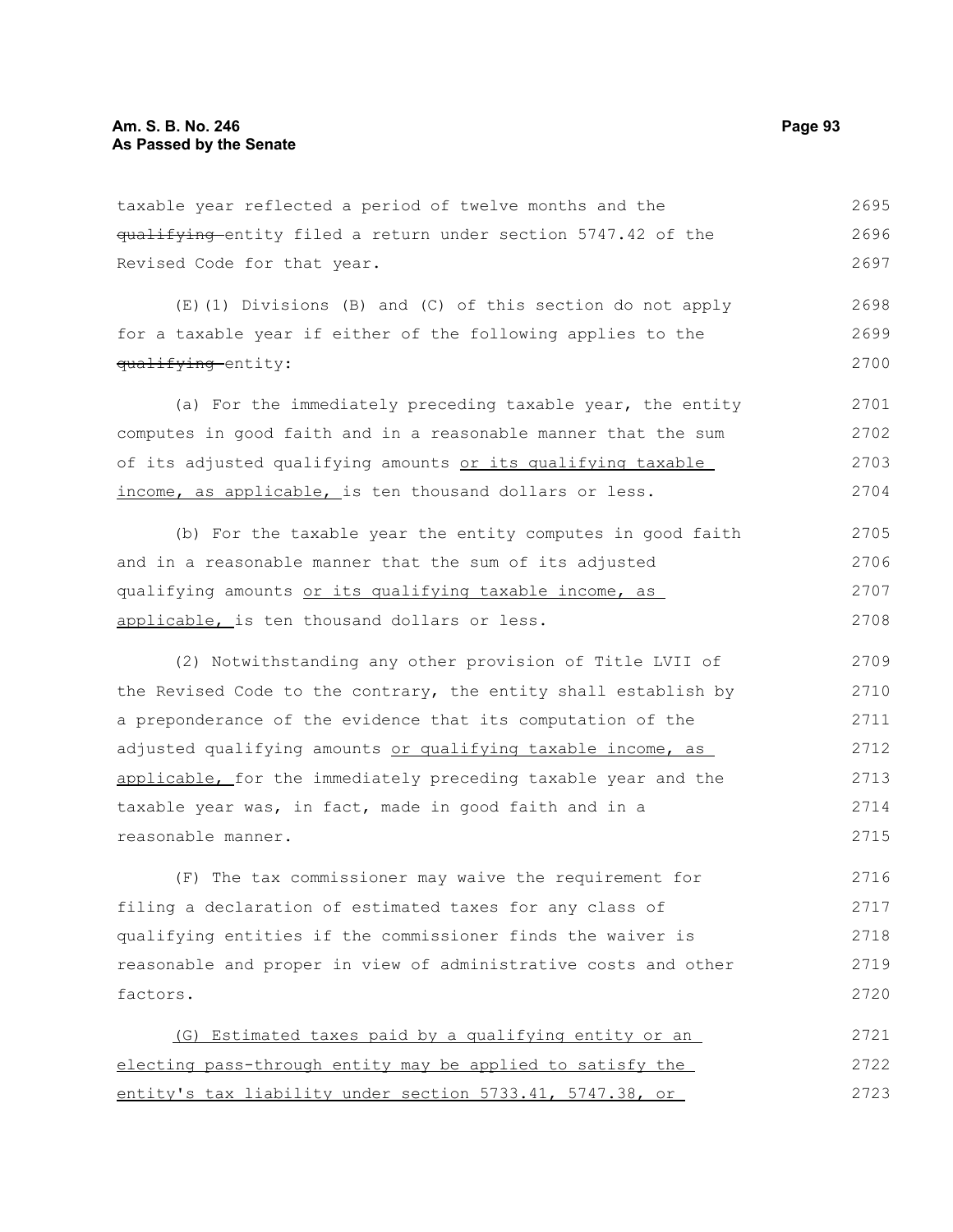| 5747.41 of the Revised Code. Nothing in this section authorizes            | 2724 |
|----------------------------------------------------------------------------|------|
| such an entity to apply estimated taxes paid against more than             | 2725 |
| one tax.                                                                   | 2726 |
| Sec. 5747.44. (A) If a qualifying entity's or an electing                  | 2727 |
| pass-through entity's total liability for taxes imposed under              | 2728 |
| sections 5733.41 and 5747.41 or under section 5747.38 of the               | 2729 |
| Revised Code exceeds one hundred eighty thousand dollars for the           | 2730 |
| second preceding taxable year or qualifying taxable year, as               | 2731 |
| applicable, the qualifying entity shall make all payments                  | 2732 |
| required under sections 5747.42 and 5747.43 or under section               | 2733 |
| 5747.38 of the Revised Code by electronic funds transfer as                | 2734 |
| prescribed by this section and rules adopted by the treasurer of           | 2735 |
| state under section 113.061 of the Revised Code.                           | 2736 |
| The tax commissioner shall notify each qualifying entity                   | 2737 |
| and electing pass-through entity required to remit taxes by                | 2738 |
| electronic funds transfer of the entity's obligation to do so,             | 2739 |
| shall maintain an updated list of those entities, and shall                | 2740 |
| provide the list and any additions thereto or deletions                    | 2741 |
| therefrom to the treasurer of state. Failure by the tax                    | 2742 |
| commissioner to notify a qualifying an entity subject to this              | 2743 |
| section to remit taxes by electronic funds transfer does not               | 2744 |
| relieve the <del>qualifying e</del> ntity of its obligation to remit taxes | 2745 |
| by electronic funds transfer.                                              | 2746 |
| (B) Except as otherwise provided in this division, the                     | 2747 |
|                                                                            |      |

payment of taxes by electronic funds transfer does not affect a qualifying entity's or an electing pass-through entity's obligation to file the returns required under sections 5747.42 and 5747.43 of the Revised Code. The treasurer of state, in consultation with the tax commissioner, may adopt rules in addition to the rules adopted under section 113.061 of the 2748 2749 2750 2751 2752 2753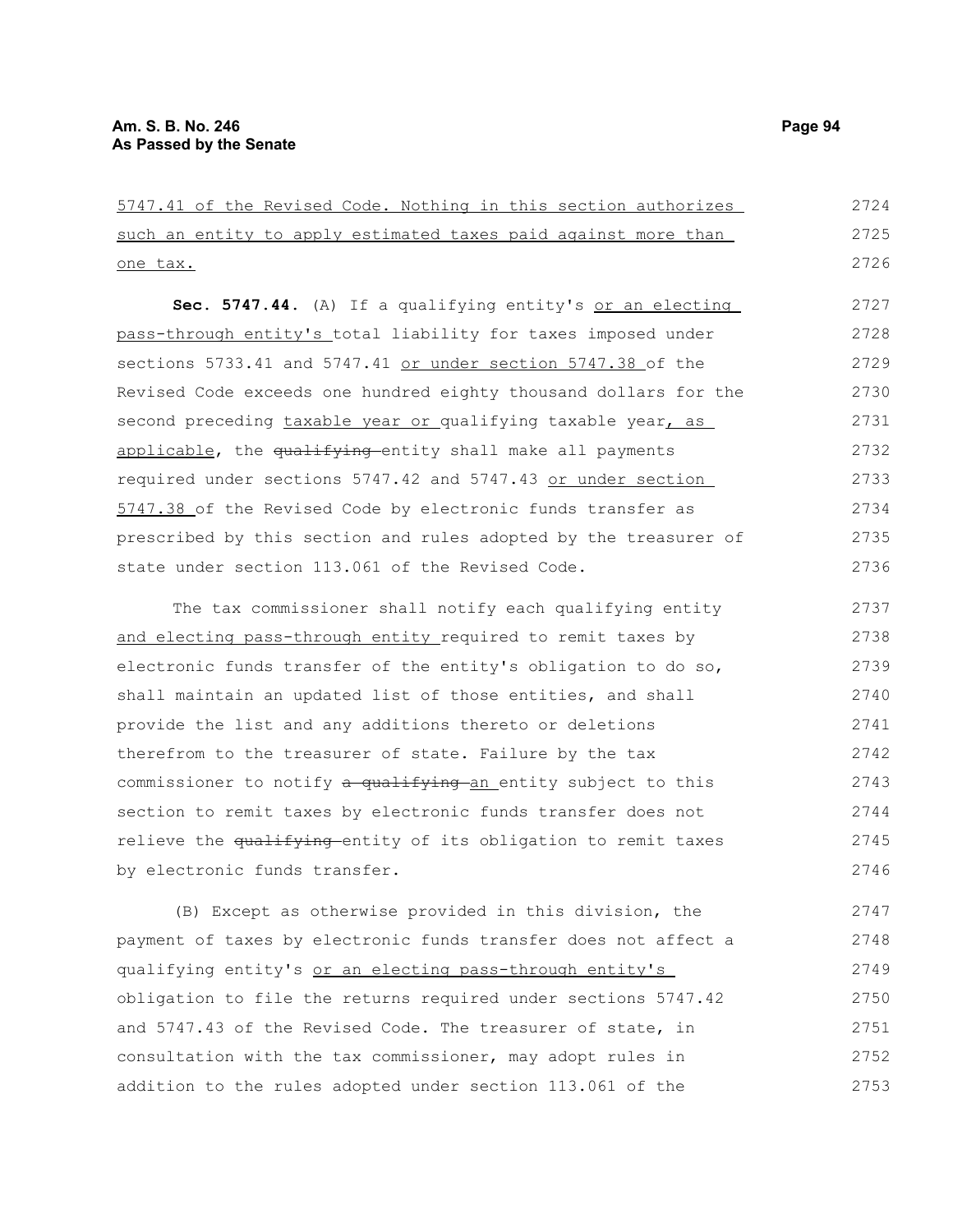# **Am. S. B. No. 246 Page 95 As Passed by the Senate**

Revised Code governing the format for filing returns by qualifying entities and electing pass-through entities that remit taxes by electronic funds transfer. The rules may provide for the filing of returns at less frequent intervals than otherwise required if the treasurer of state and the tax commissioner determine that remittance by electronic funds transfer warrants less frequent filing of returns. 2754 2755 2756 2757 2758 2759 2760

(C) A qualifying entity or an electing pass-through entity required by this section to remit taxes by electronic funds transfer may apply to the treasurer of state in the manner prescribed by the treasurer of state to be excused from that requirement. The treasurer of state may excuse the qualifying entity from remittance by electronic funds transfer for good cause shown for the period of time requested by the qualifying entity or for a portion of that period. The treasurer of state shall notify the tax commissioner and the qualifying entity of the treasurer of state's decision as soon as is practicable. 2761 2762 2763 2764 2765 2766 2767 2768 2769 2770

(D) If a qualifying entity or an electing pass-through entity required by this section to remit taxes by electronic funds transfer remits those taxes by some means other than by electronic funds transfer as prescribed by this section and the rules adopted by the treasurer of state, and the treasurer of state determines that such failure was not due to reasonable cause or was due to willful neglect, the treasurer of state shall notify the tax commissioner of the failure to remit by electronic funds transfer and shall provide the commissioner with any information used in making that determination. The tax commissioner may collect an additional charge by assessment in the manner prescribed by section 5747.13 of the Revised Code. The additional charge shall equal five per cent of the amount of the taxes required to be paid by electronic funds transfer, but 2771 2772 2773 2774 2775 2776 2777 2778 2779 2780 2781 2782 2783 2784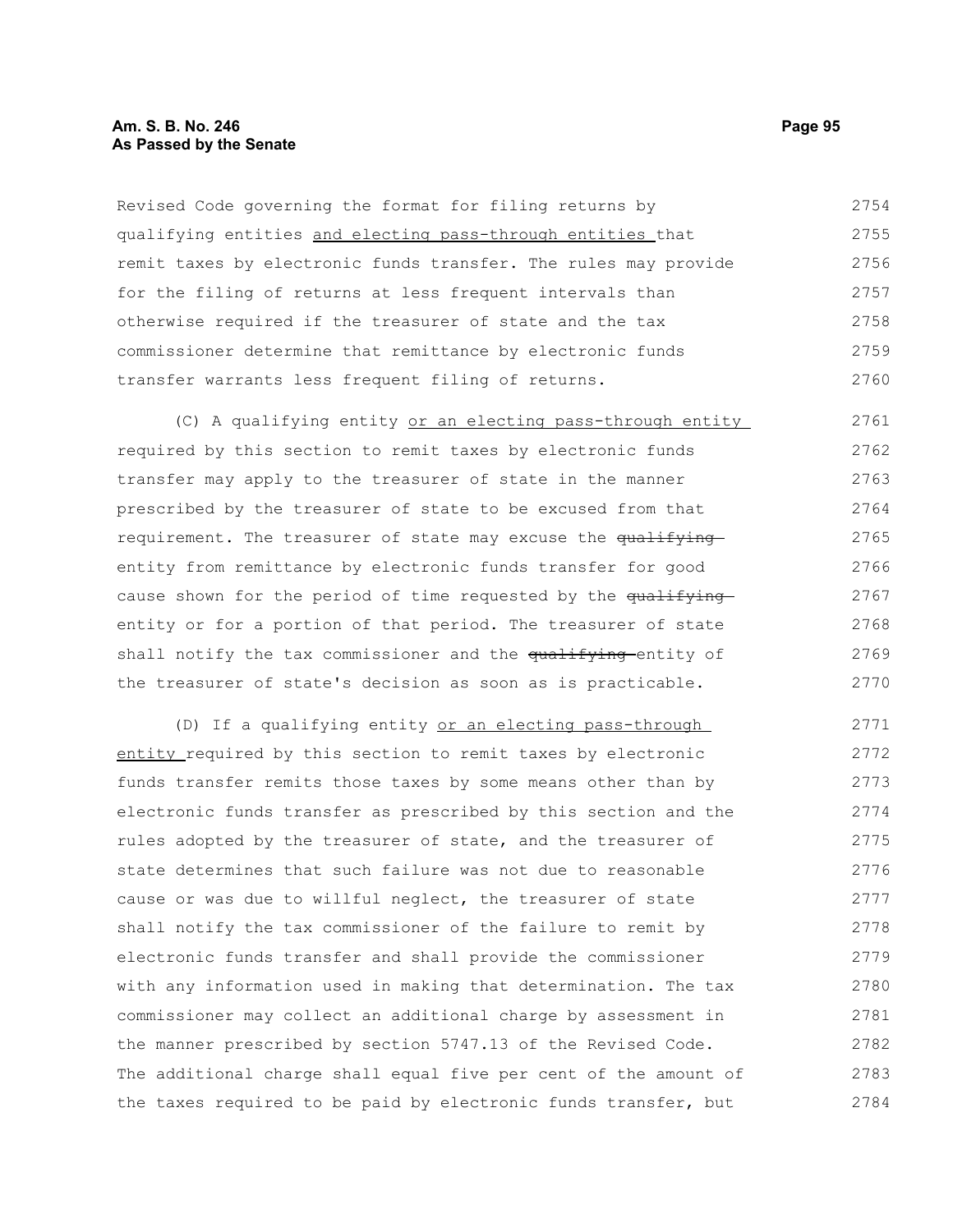# **Am. S. B. No. 246 Page 96 As Passed by the Senate**

shall not exceed five thousand dollars. Any additional charge assessed under this section is in addition to any other penalty or charge imposed under this chapter or Chapter 5733. of the Revised Code, and shall be considered as revenue arising from the taxes imposed under sections 5733.41 and 5747.41 or under section 5747.38 of the Revised Code. The tax commissioner may remit all or a portion of such a charge and may adopt rules governing such remission. 2785 2786 2787 2788 2789 2790 2791 2792

No additional charge shall be assessed under this division against a qualifying entity or an electing pass-through entity that has been notified of its obligation to remit taxes under this section and that remits its first two tax payments after such notification by some means other than electronic funds transfer. The additional charge may be assessed upon the remittance of any subsequent tax payment that the qualifying entity remits by some means other than electronic funds transfer. 2793 2794 2795 2796 2797 2798 2799 2800 2801

**Sec. 5747.45.** (A) A qualifying entity's qualifying taxable year is the same as its taxable year for federal income tax purposes. If a qualifying entity's taxable year is changed for federal income tax purposes, the qualifying taxable year for purposes of this chapter and sections 5733.40 and 5733.41 of the Revised Code is changed accordingly. 2802 2803 2804 2805 2806 2807

(B) A qualifying entity's and an electing pass-through entity's method of accounting shall be the same as its method of accounting for federal income tax purposes. In the absence of any method of accounting for federal income tax purposes, income shall be computed under such method as in the opinion of the tax commissioner clearly reflects income. 2808 2809 2810 2811 2812 2813

If a qualifying entity's or an electing pass-through 2814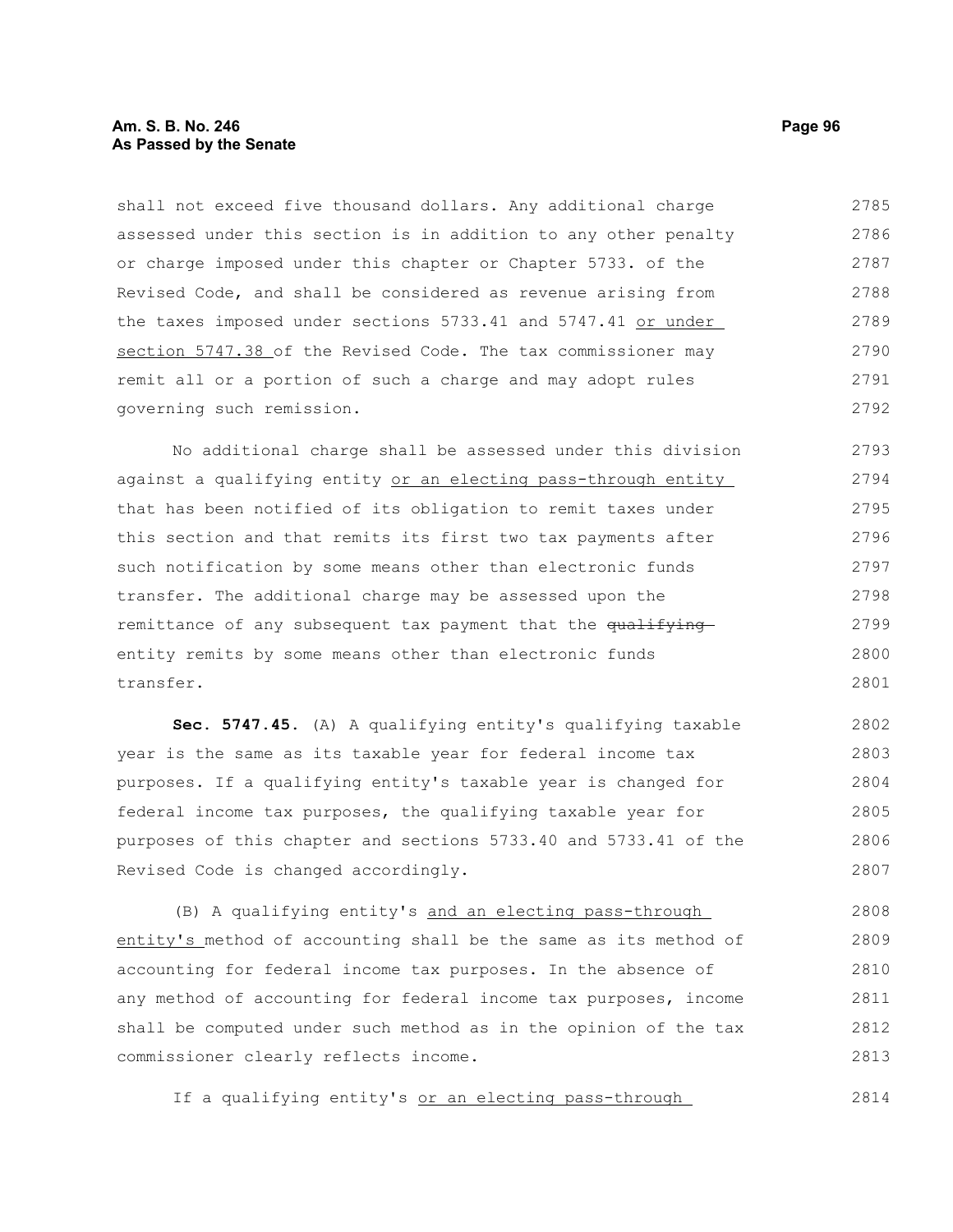entity's method of accounting is changed for federal income tax purposes, its method of accounting for purposes of this chapter shall be changed accordingly. 2815 2816 2817

(C) If any of the facts, figures, computations, or attachments required in a qualifying entity's or an electing pass-through entity's annual report to determine the taxes imposed by section 5733.41, 5747.38, or 5747.41 of the Revised Code must be altered as the result of an adjustment to the qualifying entity's federal income tax return, whether the adjustment is initiated by the qualifying-entity or the internal revenue service, and such alteration affects the qualifying entity's tax liability under one or both any of those sections, the qualifying entity shall file an amended report with the tax commissioner in such form as the commissioner requires. The amended report shall be filed not later than one year after the adjustment has been agreed to or finally determined for federal income tax purposes or any federal income tax deficiency or refund, or the abatement or credit resulting therefrom, has been assessed or paid, whichever occurs first. 2818 2819 2820 2821 2822 2823 2824 2825 2826 2827 2828 2829 2830 2831 2832 2833

(1) In the case of an underpayment, the amended report shall be accompanied by payment of an additional tax and interest due and is a report subject to assessment under section 5747.13 of the Revised Code for the purpose of assessing any additional tax due under this division, together with any applicable penalty and interest. It shall not reopen those facts, figures, computations, or attachments from a previously filed report no longer subject to assessment that are not affected, either directly or indirectly, by the adjustment to the qualifying entity's or electing pass-through entity's federal income tax return. 2834 2835 2836 2837 2838 2839 2840 2841 2842 2843 2844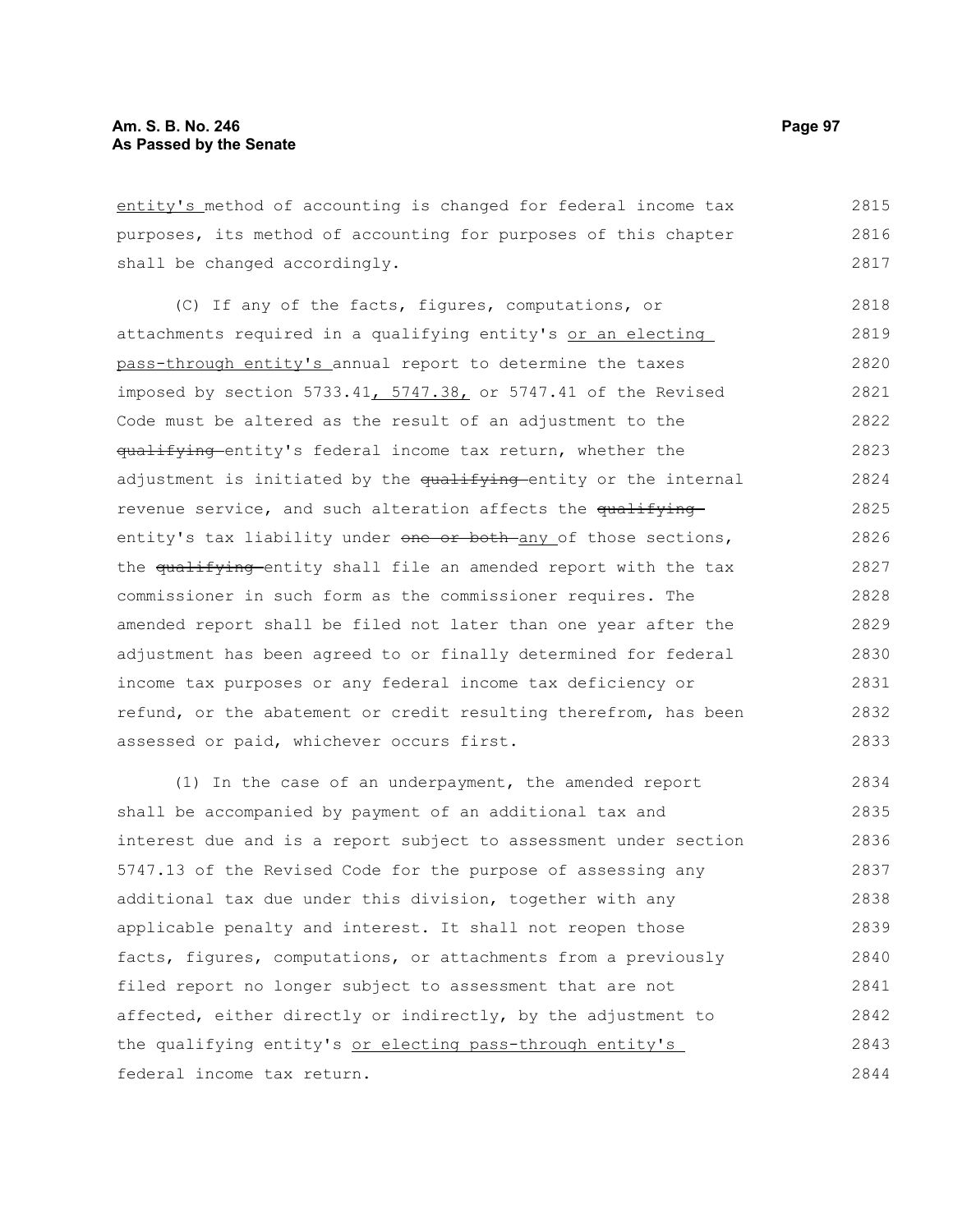# **Am. S. B. No. 246 Page 98 As Passed by the Senate**

(2) In the case of an overpayment, an application for refund may be filed under this division within the one-year period prescribed for filing the amended report even if it is filed beyond the period prescribed in division (B) of section 5747.11 of the Revised Code if it otherwise conforms to the requirements of that section. An application filed under this division shall claim refund of overpayments resulting from alterations to only those facts, figures, computations, or attachments required in the qualifying entity's or electing pass-through entity's annual report that are affected, either directly or indirectly, by the adjustment to the qualifying entity's federal income tax return unless it is also filed within the time prescribed in division (B) of section 5747.11 of the Revised Code. It shall not reopen those facts, figures, computations, or attachments that are not affected, either directly or indirectly, by the adjustment to the qualifying entity's federal income tax return. 2845 2846 2847 2848 2849 2850 2851 2852 2853 2854 2855 2856 2857 2858 2859 2860 2861

**Sec. 5747.451.** (A) The mere retirement from business or voluntary dissolution of a domestic or foreign qualifying entity or electing pass-through entity does not exempt it from the requirements to make reports as required under sections 5747.42 to 5747.44 or to pay the taxes imposed under section 5733.41, 5747.38, or 5747.41 of the Revised Code. If any qualifying entity or electing pass-through entity subject to the taxes imposed under section 5733.41, 5747.38, or 5747.41 of the Revised Code sells its business or stock of merchandise or quits its business, the taxes required to be paid prior to that time, together with any interest or penalty thereon, become due and payable immediately, and the qualifying entity shall make a final return within fifteen days after the date of selling or quitting business. The successor of the qualifying entity or 2862 2863 2864 2865 2866 2867 2868 2869 2870 2871 2872 2873 2874 2875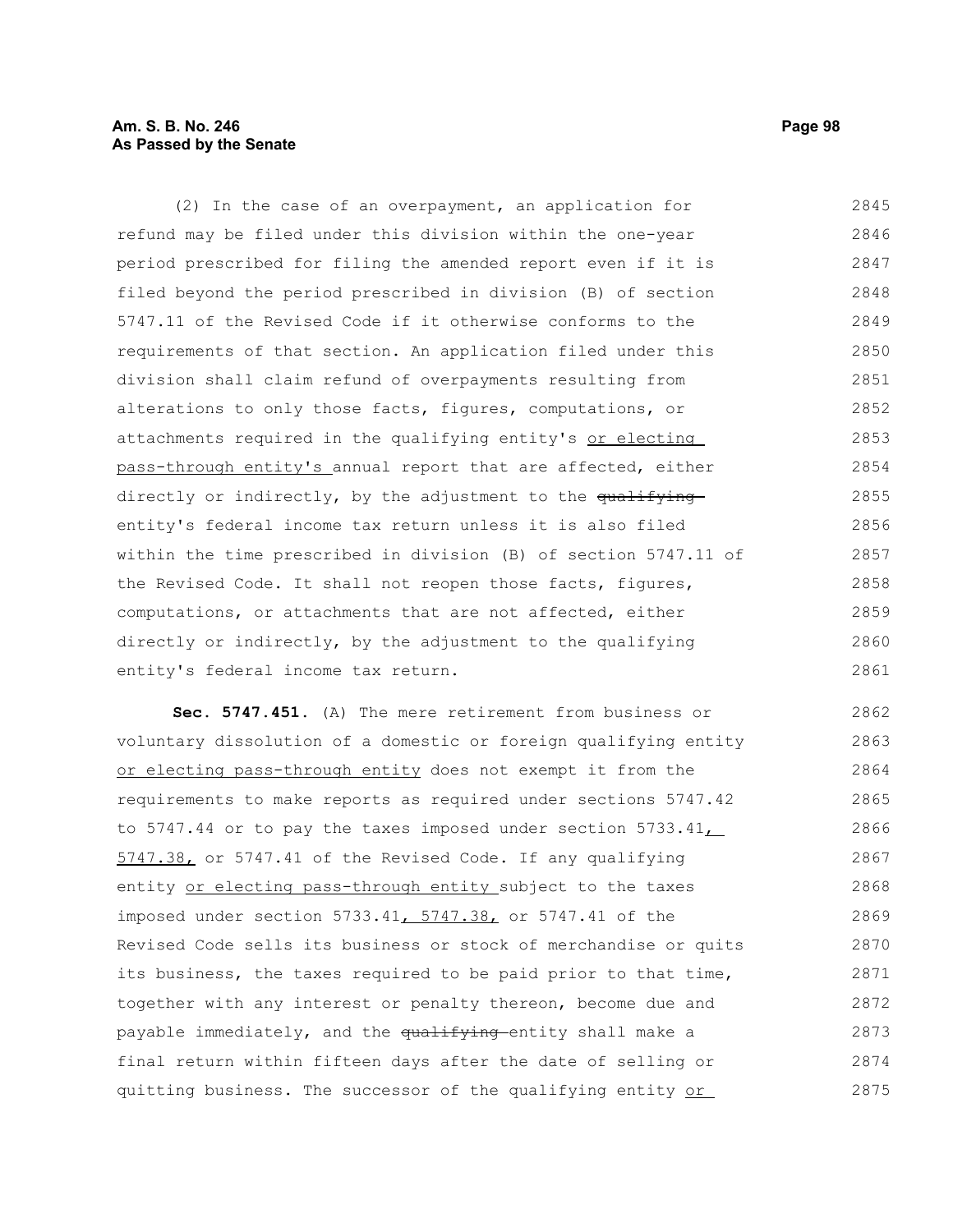electing pass-through entity shall withhold a sufficient amount of the purchase money to cover the amount of such taxes, interest, and penalties due and unpaid until the qualifying entity produces a receipt from the tax commissioner showing that the taxes, interest, and penalties have been paid, or a certificate indicating that no taxes are due. If the purchaser of the business or stock of goods fails to withhold purchase money, the purchaser is personally liable for the payment of the taxes, interest, and penalties accrued and unpaid during the operation of the business by the qualifying entity. If the amount of those taxes, interest, and penalty unpaid at the time of the purchase exceeds the total purchase money, the tax commissioner may adjust the qualifying entity's liability for those taxes, interest, and penalty, or adjust the responsibility of the purchaser to pay that liability, in a manner calculated to maximize the collection of those liabilities. 2876 2877 2878 2879 2880 2881 2882 2883 2884 2885 2886 2887 2888 2889 2890 2891

(B) Annually, on the last day of each qualifying taxable year of a qualifying entity or taxable year of an electing passthrough entity, the taxes imposed under section  $5733.41\_\_$ 5747.38, or 5747.41 of the Revised Code, together with any penalties subsequently accruing thereon, become a lien on all property in this state of the qualifying entity, whether such property is employed by the qualifying entity in the prosecution of its business or is in the hands of an assignee, trustee, or receiver for the benefit of the qualifying entity's creditors and investors. The lien shall continue until those taxes, together with any penalties subsequently accruing, are paid. 2892 2893 2894 2895 2896 2897 2898 2899 2900 2901 2902

Upon failure of such a qualifying entity or an electing pass-through entity to pay those taxes on the day fixed for payment, the treasurer of state shall thereupon notify the tax commissioner, and the commissioner may file in the office of the 2903 2904 2905 2906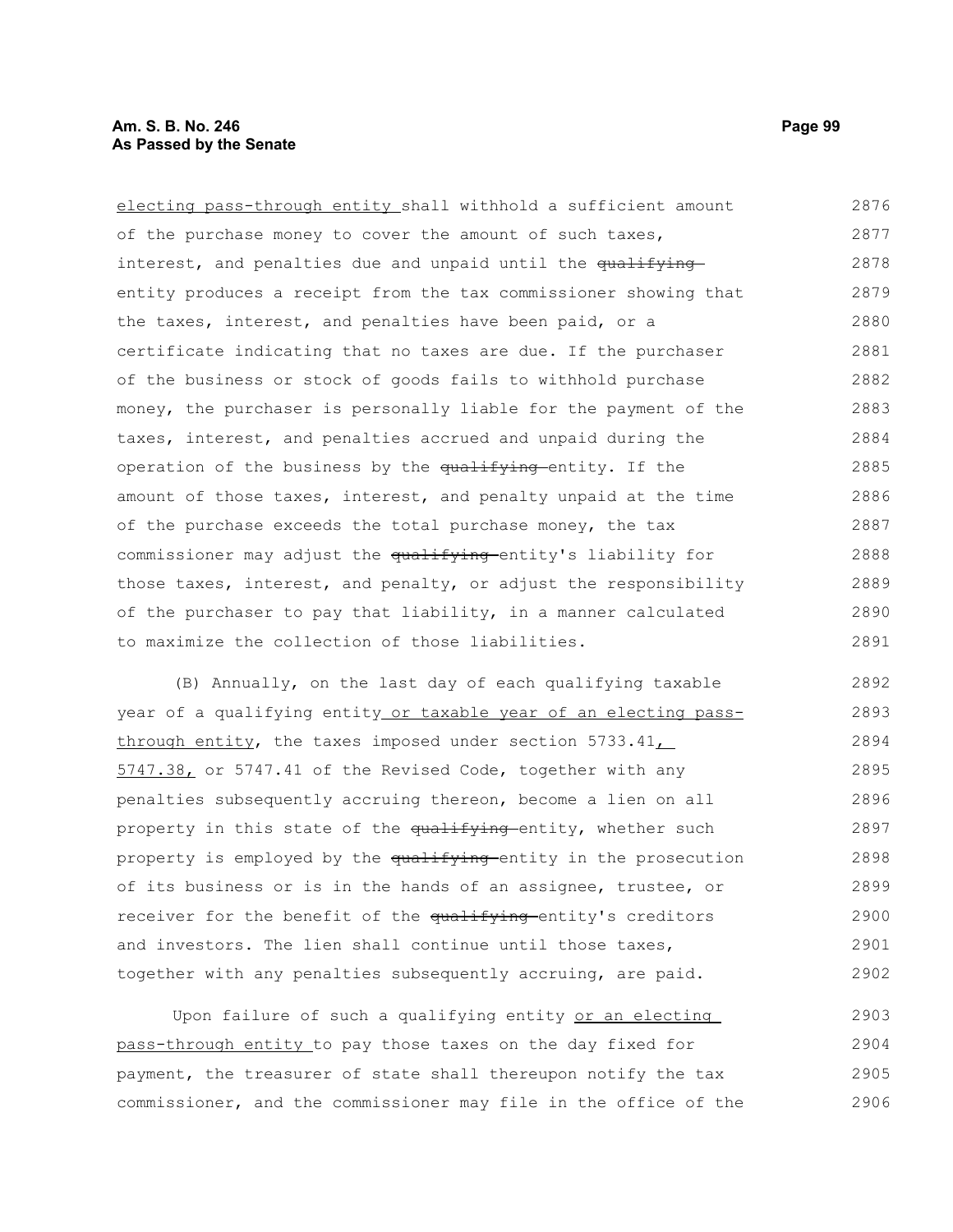# **Am. S. B. No. 246 Page 100 As Passed by the Senate**

county recorder in each county in this state in which the qualifying entity owns or has a beneficial interest in real estate, notice of the lien containing a brief description of such real estate. No fee shall be charged for such a filing. The lien is not valid as against any mortgagee, purchaser, or judgment creditor whose rights have attached prior to the time the notice is so filed in the county in which the real estate which is the subject of such mortgage, purchase, or judgment lien is located. The notice shall be recorded in the official records kept by the county recorder and indexed under the name of the qualifying entity charged with the tax. When the tax, together with any penalties subsequently accruing thereon, have been paid, the tax commissioner shall furnish to the qualifyingentity an acknowledgment of such payment that the qualifying entity may record with the county recorder of each county in which notice of such lien has been filed, for which recording the county recorder shall charge and receive a fee of two dollars. 2907 2908 2909 2910 2911 2912 2913 2914 2915 2916 2917 2918 2919 2920 2921 2922 2923 2924

(C) In addition to all other remedies for the collection of any taxes or penalties due under law, whenever any taxes, interest, or penalties due from any qualifying entity or electing pass-through entity under section 5733.41 of the Revised Code or this chapter have remained unpaid for a period of ninety days, or whenever any qualifying entity or electing pass-through entity has failed for a period of ninety days to make any report or return required by law, or to pay any penalty for failure to make or file such report or return, the attorney general, upon the request of the tax commissioner, shall file a petition in the court of common pleas in the county of the state in which such qualifying entity has its principal place of business for a judgment for the amount of the taxes, interest, 2925 2926 2927 2928 2929 2930 2931 2932 2933 2934 2935 2936 2937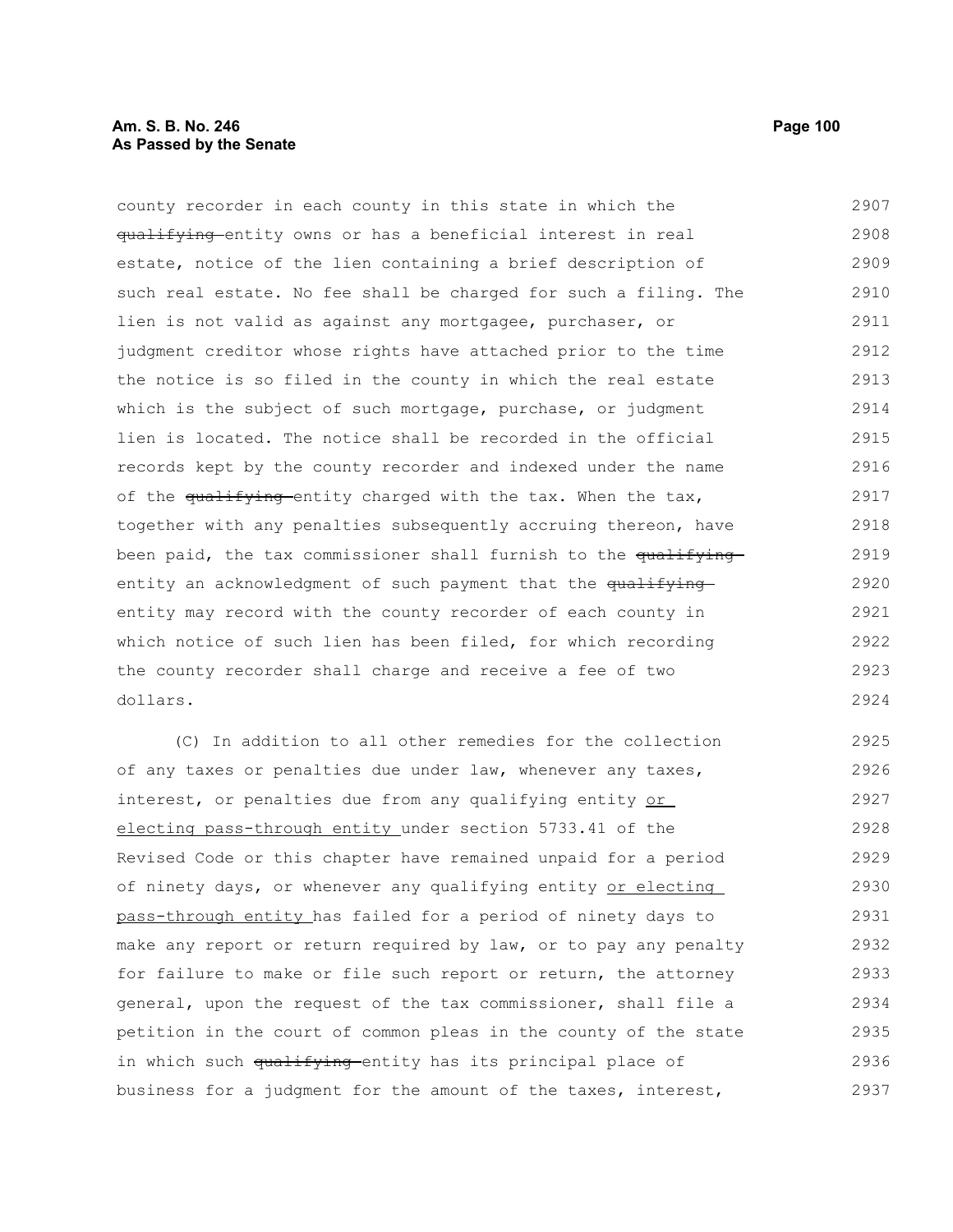# **Am. S. B. No. 246** Page 101 **As Passed by the Senate**

or penalties appearing to be due, the enforcement of any lien in favor of the state, and an injunction to restrain such qualifying entity and its officers, directors, and managing agents from the transaction of any business within this state, other than such acts as are incidental to liquidation or winding up, until the payment of such taxes, interest, and penalties, and the costs of the proceeding fixed by the court, or the making and filing of such report or return. 2938 2939 2940 2941 2942 2943 2944 2945

The petition shall be in the name of the state. Any of the qualifying entities or electing pass-through entities having its principal places of business in the county may be joined in one suit. On the motion of the attorney general, the court of common pleas shall enter an order requiring all defendants to answer by a day certain, and may appoint a special master commissioner to take testimony, with such other power and authority as the court confers, and permitting process to be served by registered mail and by publication in a newspaper of general circulation in the county, which publication need not be made more than once, setting forth the name of each delinquent qualifying entity, the matter in which the qualifying entity is delinquent, the names of its officers, directors, and managing agents, if set forth in the petition, and the amount of any taxes, fees, or penalties claimed to be owing by the qualifying entity. 2946 2947 2948 2949 2950 2951 2952 2953 2954 2955 2956 2957 2958 2959 2960

All or any of the trustees or other fiduciaries, officers, directors, investors, beneficiaries, or managing agents of any qualifying entity or electing pass-through entity may be joined as defendants with the qualifying such entity. 2961 2962 2963 2964

If it appears to the court upon hearing that any qualifying entity or electing pass-through entity that is a party to the proceeding is indebted to the state for taxes 2965 2966 2967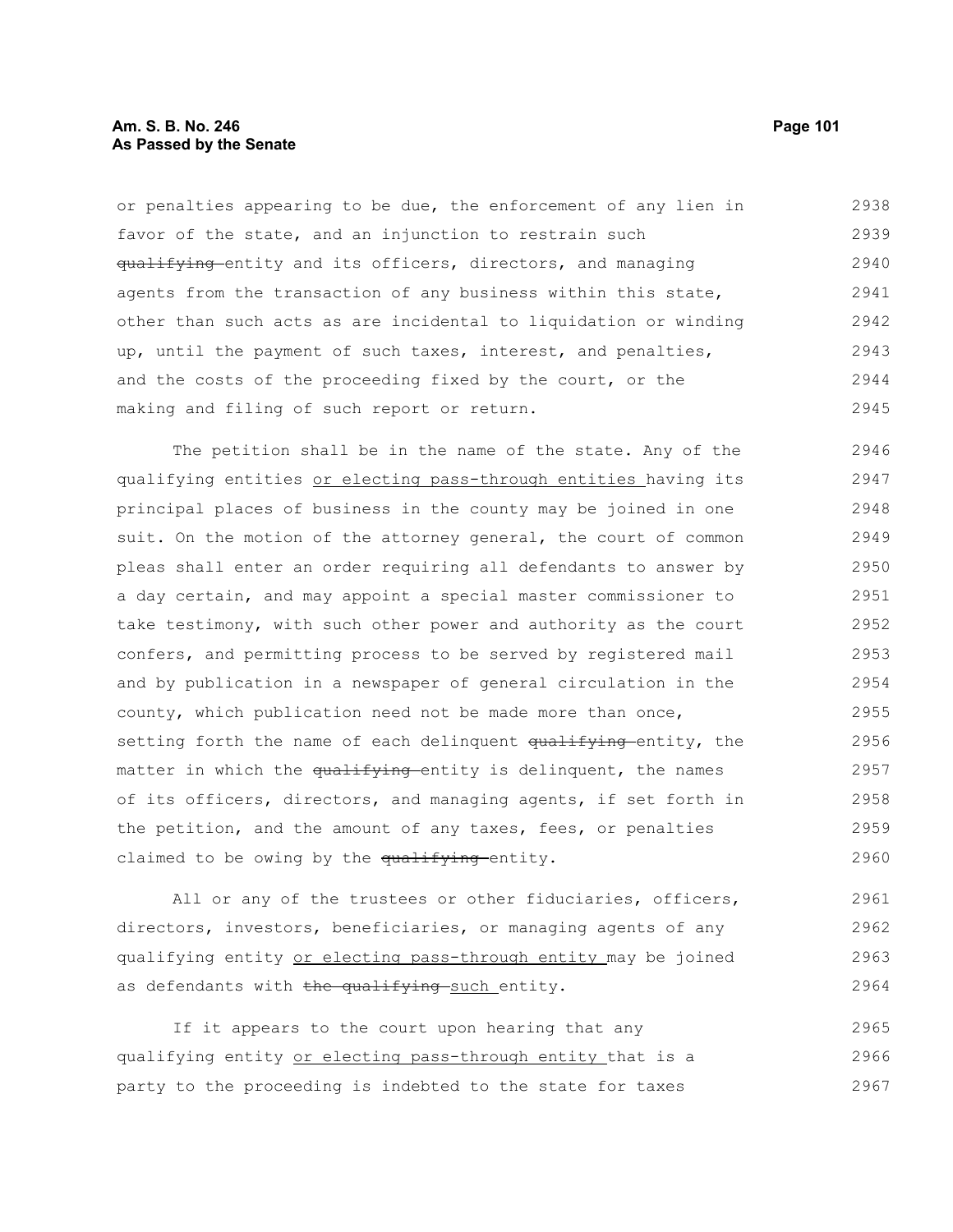imposed under section 5733.41, 5747.38, or 5747.41 of the Revised Code, or interest or penalties thereon, judgment shall be entered therefor with interest; and if it appears that any qualifying entity or electing pass-through entity has failed to make or file any report or return, a mandatory injunction may be issued against the qualifying entity, its trustees or other fiduciaries, officers, directors, and managing agents, enjoining them from the transaction of any business within this state, other than acts incidental to liquidation or winding up, until the making and filing of all proper reports or returns and until the payment in full of all taxes, interest, and penalties. 2968 2969 2970 2971 2972 2973 2974 2975 2976 2977 2978

If the trustees or other fiduciaries, officers, directors, investors, beneficiaries, or managing agents of a qualifying entity or an electing pass-through entity are not made parties in the first instance, and a judgment or an injunction is rendered or issued against the qualifying entity, those officers, directors, investors, or managing agents may be made parties to such proceedings upon the motion of the attorney general, and, upon notice to them of the form and terms of such injunction, they shall be bound thereby as fully as if they had been made parties in the first instance. 2979 2980 2981 2982 2983 2984 2985 2986 2987 2988

In any action authorized by this division, a statement of the tax commissioner, or the secretary of state, when duly certified, shall be prima-facie evidence of the amount of taxes, interest, or penalties due from any qualifying entity or electing pass-through entity, or of the failure of any qualifying such entity to file with the commissioner or the secretary of state any report required by law, and any such certificate of the commissioner or the secretary of state may be required in evidence in any such proceeding. 2989 2990 2991 2992 2993 2994 2995 2996 2997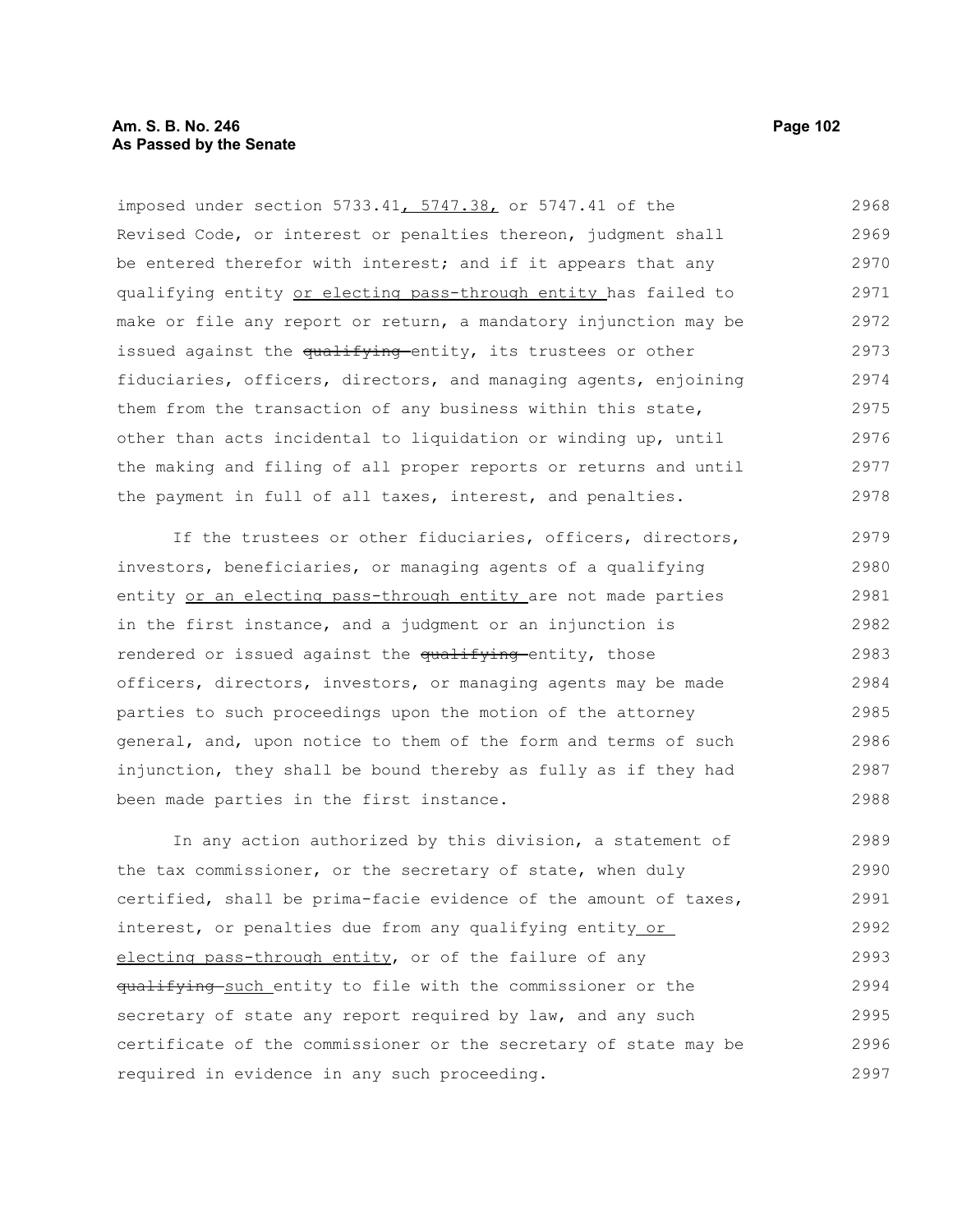On the application of any defendant and for good cause shown, the court may order a separate hearing of the issues as to any defendant. 2998 2999 3000

The costs of the proceeding shall be apportioned among the parties as the court deems proper. 3001 3002

The court in such proceeding may make, enter, and enforce such other judgments and orders and grant such other relief as is necessary or incidental to the enforcement of the claims and lien of the state. 3003 3004 3005 3006

In the performance of the duties enjoined upon the attorney general by this division, the attorney general may direct any prosecuting attorney to bring an action, as authorized by this division, in the name of the state with respect to any delinquent qualifying entities or delinquent electing pass-through entities within the prosecuting attorney's county, and like proceedings and orders shall be had as if such action were instituted by the attorney general. 3007 3008 3009 3010 3011 3012 3013 3014

(D) If any qualifying entity or electing pass-through entity fails to make and file the reports or returns required under this chapter, or to pay the penalties provided by law for failure to make and file such reports or returns for a period of ninety days after the time prescribed by this chapter, the attorney general, on the request of the tax commissioner, shall commence an action in quo warranto in the court of appeals of the county in which that qualifying entity has its principal place of business to forfeit and annul its privileges and franchises. If the court is satisfied that any such  $qu$ <sup>ifying</sup> entity is in default, it shall render judgment ousting such qualifying entity from the exercise of its privileges and franchises within this state, and shall otherwise proceed as 3015 3016 3017 3018 3019 3020 3021 3022 3023 3024 3025 3026 3027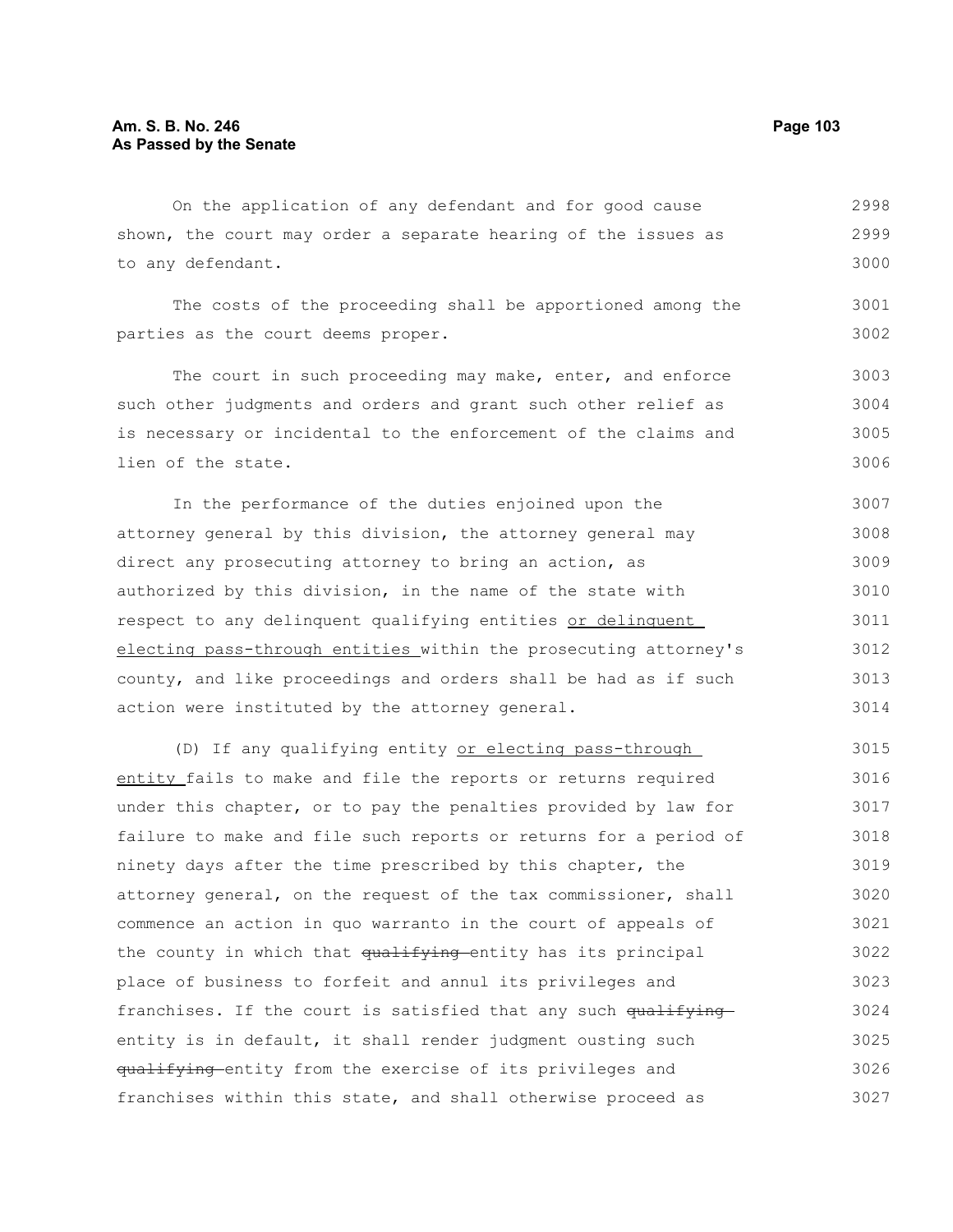| provided in sections 2733.02 to 2733.39 of the Revised Code.     | 3028 |
|------------------------------------------------------------------|------|
| Sec. 5747.453. An employee, an owner, or a beneficiary of,       | 3029 |
| or an investor in, a qualifying entity or an electing pass-      | 3030 |
| through entity having control or supervision of, or charged with | 3031 |
| the responsibility for, filing returns and making payments, or   | 3032 |
| any trustee or other fiduciary, officer, member, or manager of   | 3033 |
| the qualifying entity who is responsible for the execution of    | 3034 |
| the qualifying entity's fiscal responsibilities, is personally   | 3035 |
| liable for the failure to file any report or to pay any tax due  | 3036 |
| as required by sections 5747.40 to 5747.453 of the Revised Code. | 3037 |
| The dissolution, termination, or bankruptcy of a qualifying      | 3038 |
| entity or an electing pass-through entity does not discharge a   | 3039 |
| responsible trustee's, fiduciary's, officer's, member's,         | 3040 |
| manager's, employee's, investor's, owner's, or beneficiary's     | 3041 |
| liability for failure of the qualifying entity to file any       | 3042 |
| report or pay any tax due as required by those sections. The sum | 3043 |
| due for the liability may be collected by assessment in the      | 3044 |
| manner provided in section 5747.13 of the Revised Code.          | 3045 |
| Sec. 5747.98. (A) To provide a uniform procedure for             | 3046 |
| calculating a taxpayer's aggregate tax liability under section   | 3047 |
| 5747.02 of the Revised Code, a taxpayer shall claim any credits  | 3048 |
| to which the taxpayer is entitled in the following order:        | 3049 |

Either the retirement income credit under division (B) of section 5747.055 of the Revised Code or the lump sum retirement income credits under divisions (C), (D), and (E) of that section; 3050 3051 3052 3053

Either the senior citizen credit under division (F) of section 5747.055 of the Revised Code or the lump sum distribution credit under division (G) of that section; 3054 3055 3056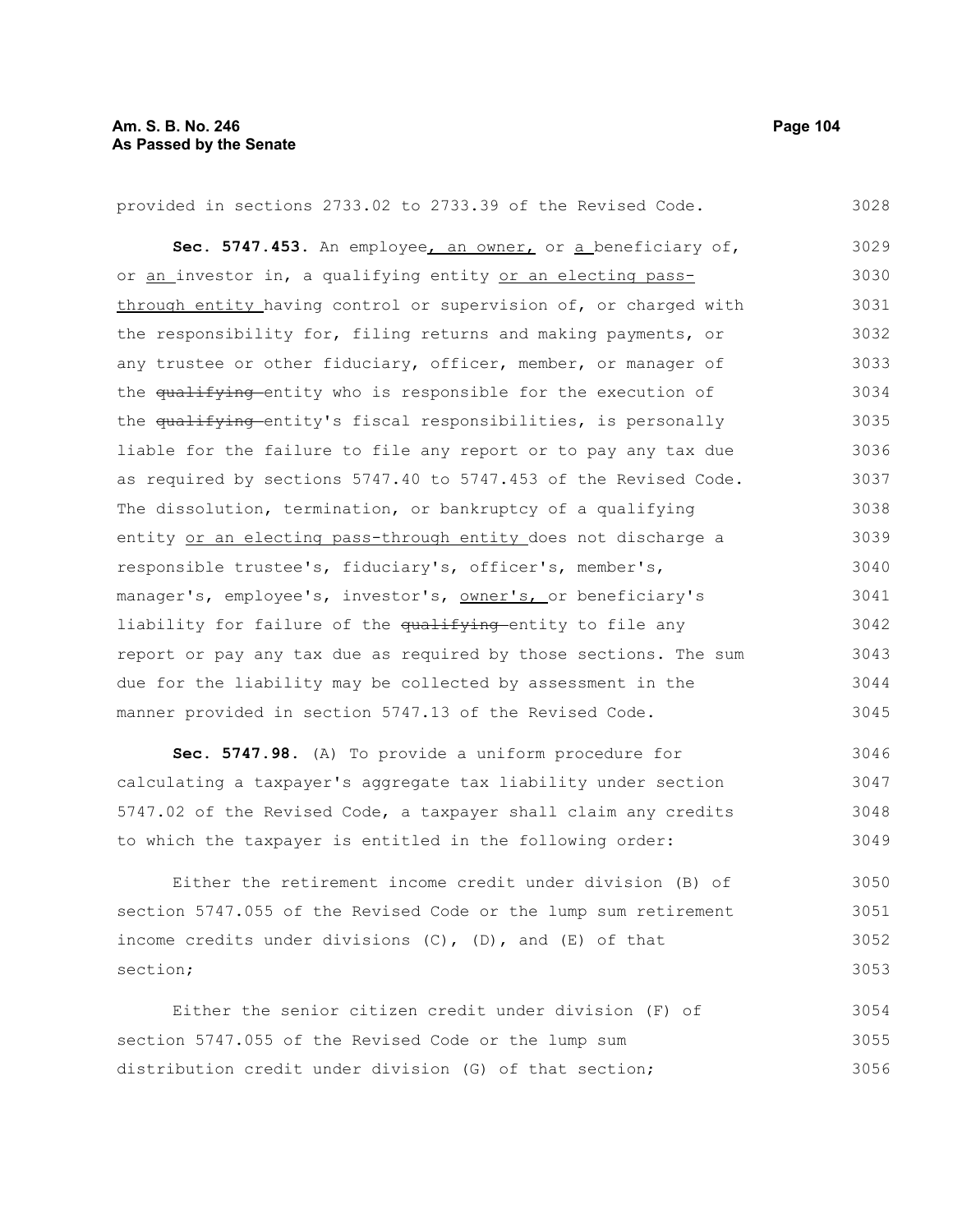Code;

The dependent care credit under section 5747.054 of the Revised Code; The credit for displaced workers who pay for job training under section 5747.27 of the Revised Code; The campaign contribution credit under section 5747.29 of the Revised Code; The twenty-dollar personal exemption credit under section 5747.022 of the Revised Code; The joint filing credit under division (G) of section 5747.05 of the Revised Code; The earned income credit under section 5747.71 of the Revised Code; The nonrefundable credit for education expenses under section 5747.72 of the Revised Code; The nonrefundable credit for donations to scholarship granting organizations under section 5747.73 of the Revised The nonrefundable credit for tuition paid to a nonchartered nonpublic school under section 5747.75 of the Revised Code; The credit for adoption of a minor child under section 5747.37 of the Revised Code; 3057 3058 3059 3060 3061 3062 3063 3064 3065 3066 3067 3068 3069 3070 3071 3072 3073 3074 3075 3076 3077 3078

The nonrefundable job retention credit under division (B) of section 5747.058 of the Revised Code; 3079 3080

The enterprise zone credit under section 5709.66 of the Revised Code; 3081 3082

The credit for purchases of qualifying grape production 3083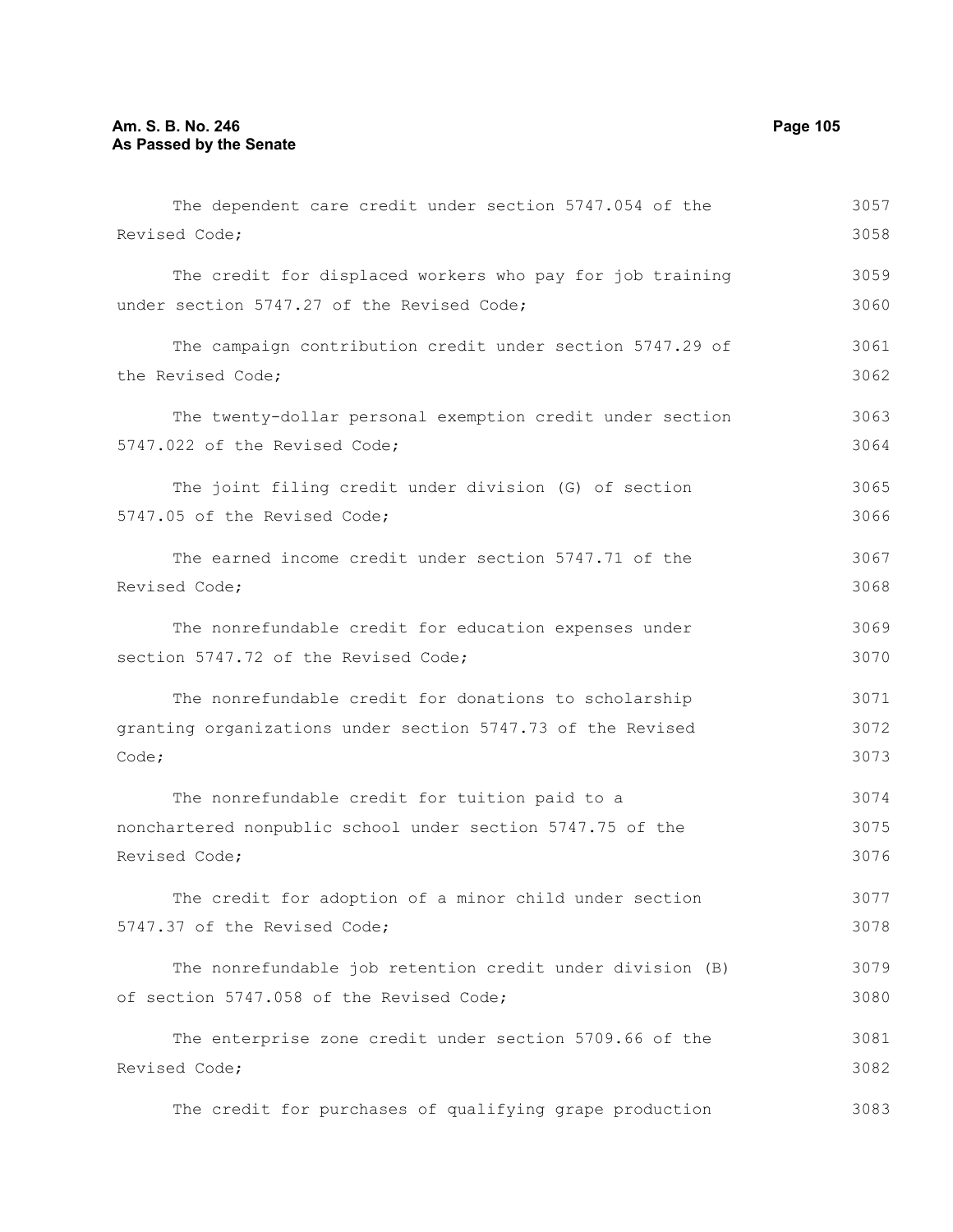property under section 5747.28 of the Revised Code; The small business investment credit under section 5747.81 of the Revised Code; The nonrefundable lead abatement credit under section 5747.26 of the Revised Code; The opportunity zone investment credit under section 122.84 of the Revised Code; The enterprise zone credits under section 5709.65 of the Revised Code; The research and development credit under section 5747.331 of the Revised Code; The credit for rehabilitating a historic building under section 5747.76 of the Revised Code; The nonresident credit under division (A) of section 5747.05 of the Revised Code; The credit for a resident's out-of-state income under division (B) of section 5747.05 of the Revised Code; The refundable motion picture and broadway theatrical production credit under section 5747.66 of the Revised Code; The refundable jobs creation credit or job retention credit under division (A) of section 5747.058 of the Revised Code; The refundable credit for taxes paid by a qualifying entity granted under section 5747.059 of the Revised Code; The refundable credits for taxes paid by a qualifying pass-through entity granted under division (I) of section 5747.08 of the Revised Code; 3084 3085 3086 3087 3088 3089 3090 3091 3092 3093 3094 3095 3096 3097 3098 3099 3100 3101 3102 3103 3104 3105 3106 3107 3108 3109 3110